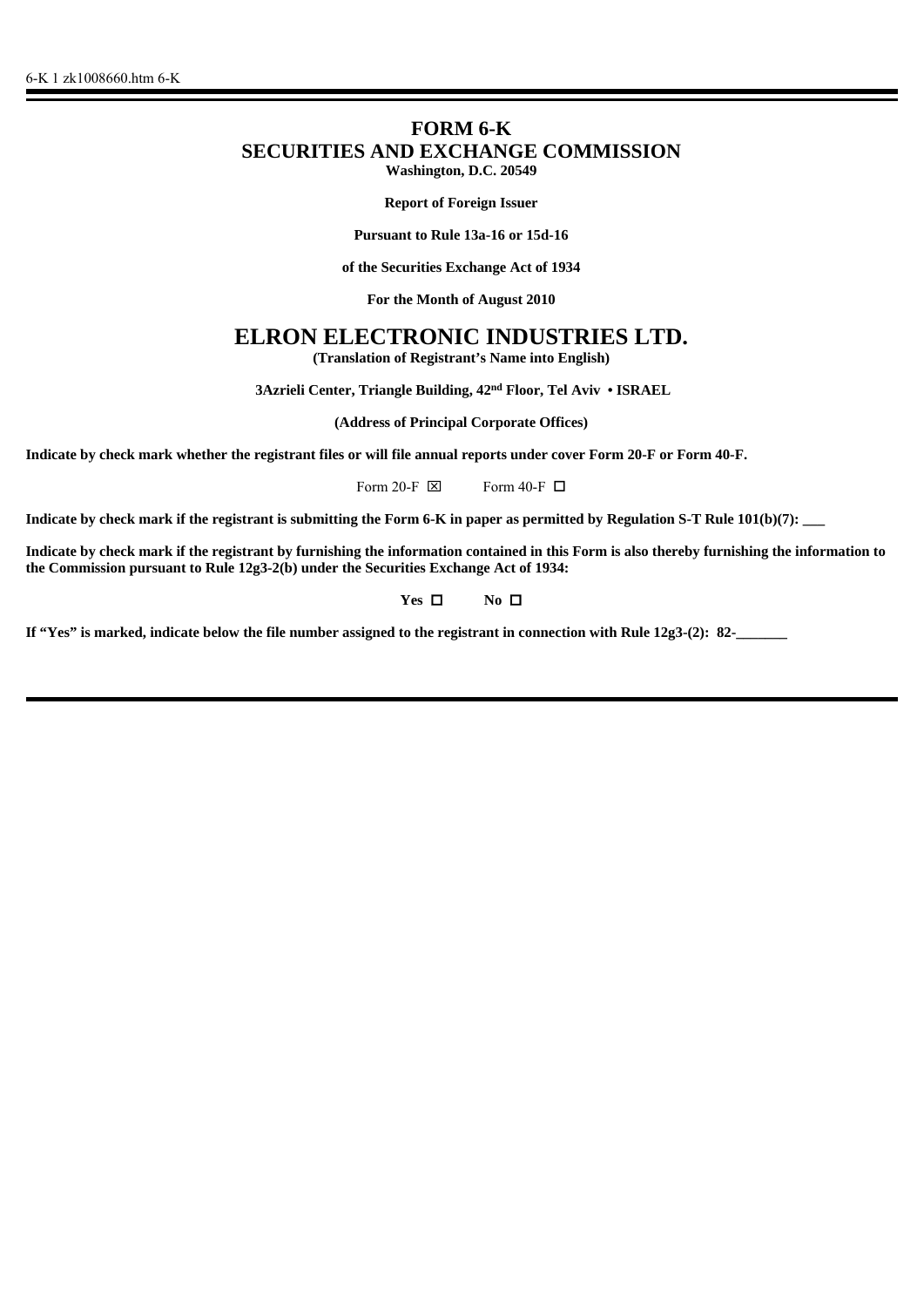English Translations of Registrant's Reports filed with the Israeli Securities Authority on August 12, 2010 in connection with the Registrant's Financial Results for the Second Quarter of 2010.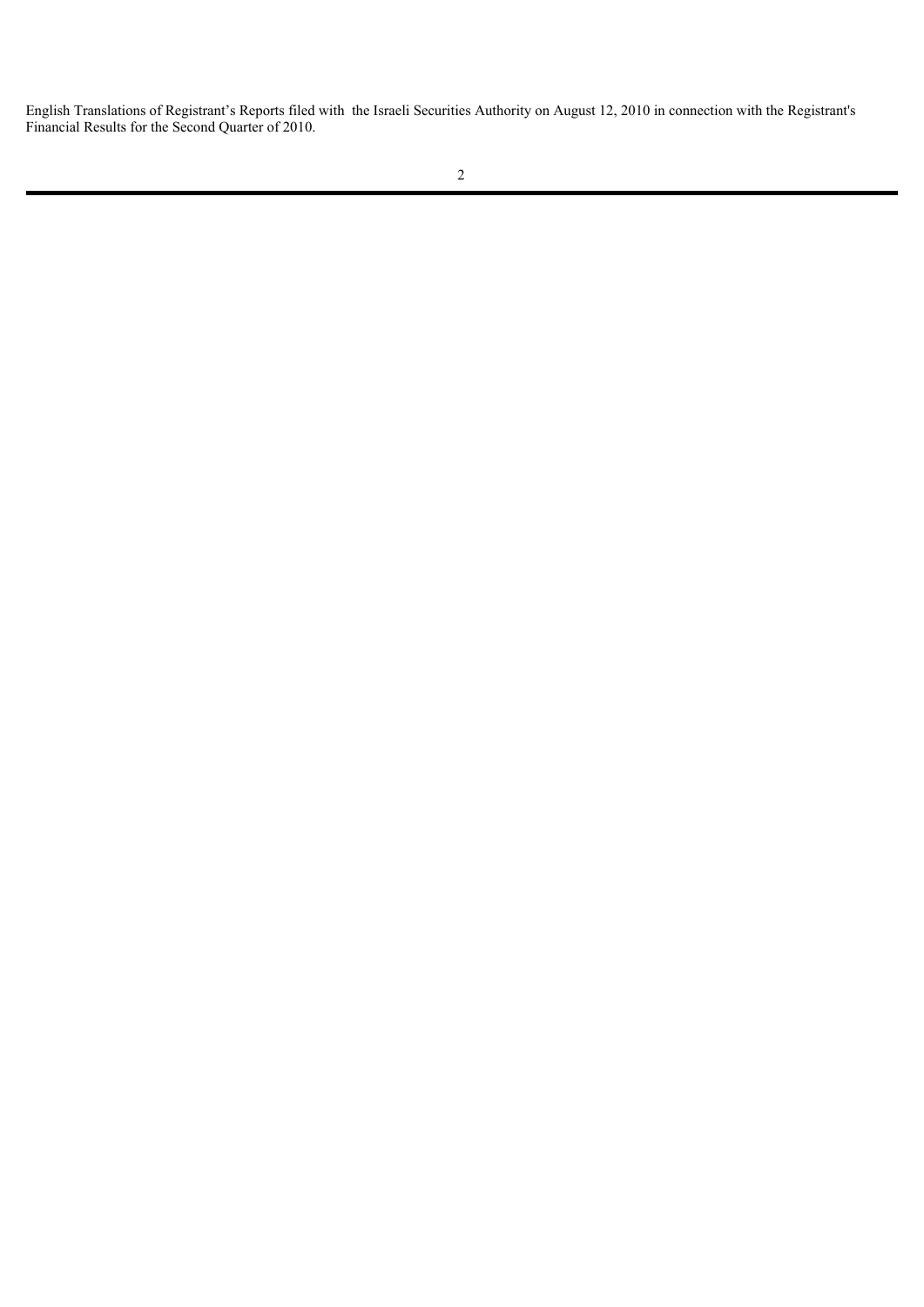## SIGNATURE

Pursuant to the requirements of the Securities Exchange Act of 1934, the Registrant has duly caused this report to be signed on its behalf by the undersigned, thereunto duly authorized.

> ELRON ELECTRONIC INDUSTRIES LTD. (Registrant)

By: /s/ Yaron Elad

Yaron Elad<br>VP & CFO VP & CFO

Dated: August 12, 2010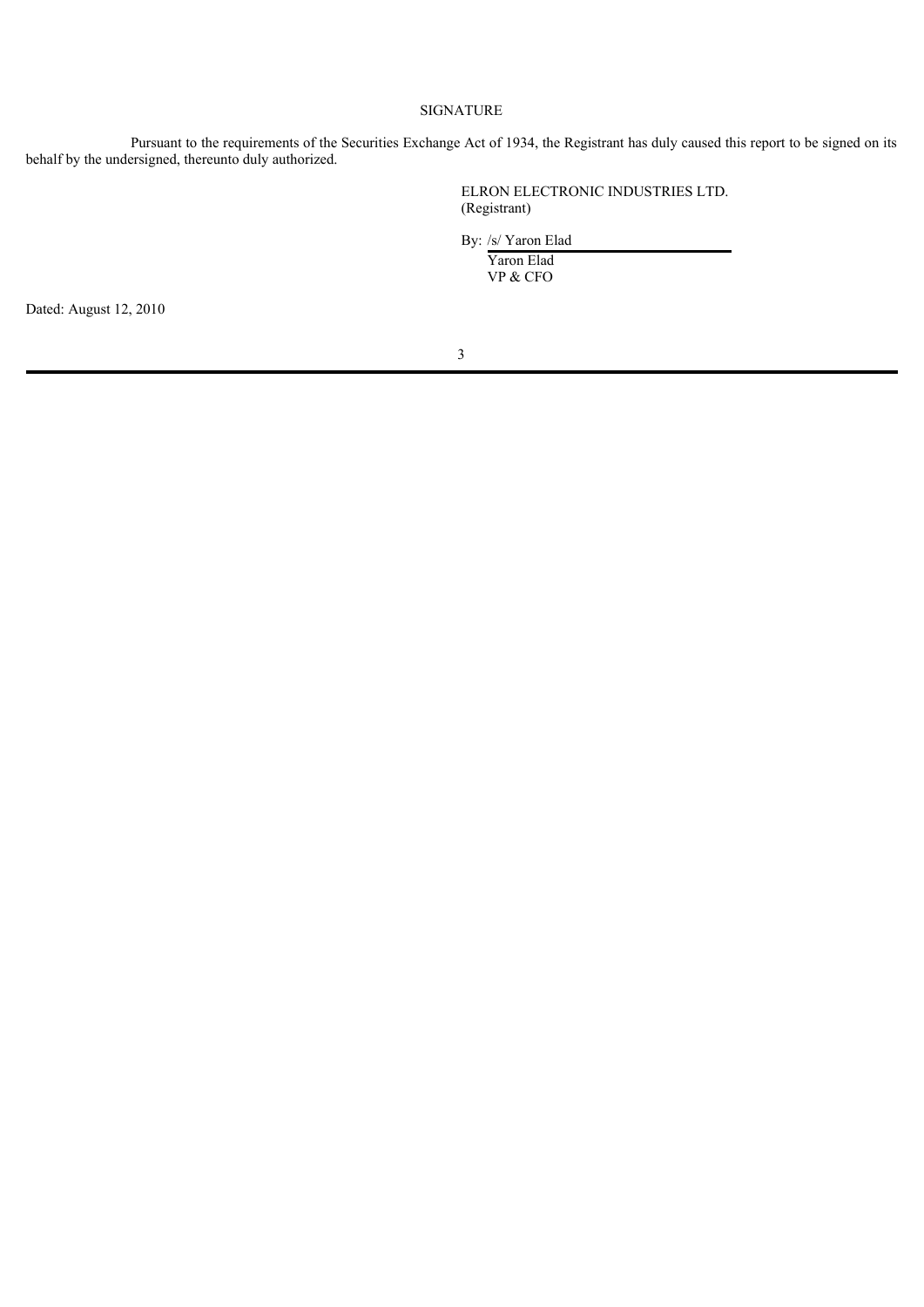## **Elron Electronic Industries Ltd.**

## **English Translation of Quarterly Report for the Period ended June 30, 2010**

## **Part A – Updates Regarding the Description of the Corporation's Businesses for the Period ended on June 30, 2010**

## **Definitions**

In this report, the following expressions shall have the following meanings, unless specifically otherwise specified.

| <b>Term</b>       | <b>Meaning</b>                          |
|-------------------|-----------------------------------------|
| The Company/Elron | Elron Electronic Industries Ltd.        |
| Dollar            | U.S. dollar                             |
| DIC               | Discount Investment Corporation Ltd.    |
| <b>RDC</b>        | RDC Rafael Development Corporation Ltd. |
| <b>DEP</b>        | DEP Technology Holdings Ltd.            |
| Medingo           | Medingo Ltd.                            |
| Given Imaging     | Given Imaging Ltd.                      |
| <b>Starling</b>   | Starling Advanced Communications Ltd.   |
| Teledata          | Teledata Networks Ltd.                  |
| Galil Medical     | Galil Medical Ltd.                      |
| Rafael            | Rafael Advanced Defense Systems Ltd.    |
| Companies Law     | Companies Law, 5759-1999                |
| Securities Law    | Israeli Securities Law, 5728-1968       |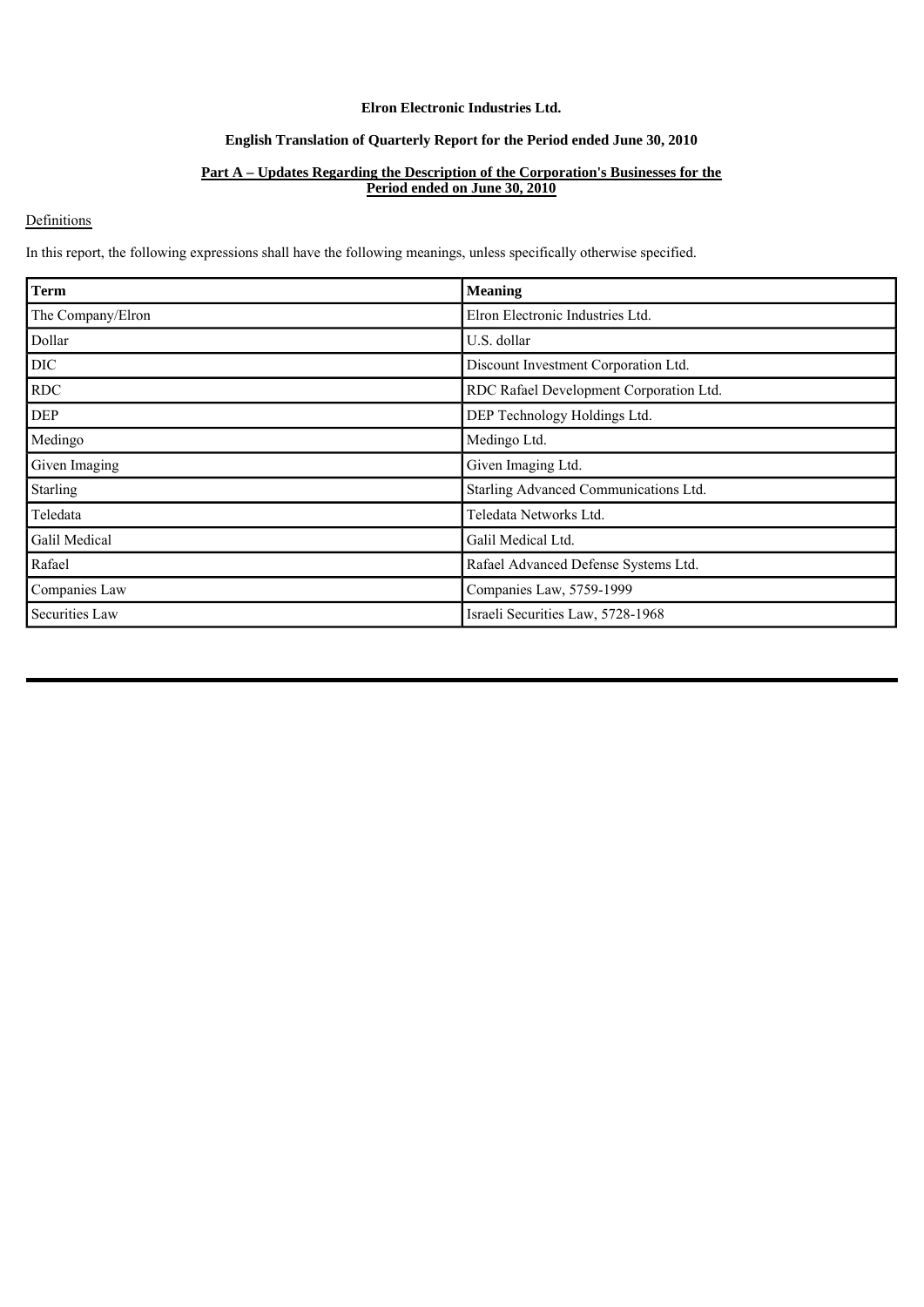| <b>Group Companies</b> | Consolidated Companies, Associate Companies and Other Companies<br>Held by the Company.                                                                                             |
|------------------------|-------------------------------------------------------------------------------------------------------------------------------------------------------------------------------------|
| Consolidated Companies | Companies that are controlled by the Company pursuant to Accounting<br>Standard IAS 27R, and whose financial statements are consolidated with<br>the Company's financial statements |
| Associate Companies    | Companies in which the Company has a material influence and are not<br>Consolidated Companies.                                                                                      |

## **Forward-Looking Information**

**In this report, which contains a description of the entity's businesses for the second quarter of 2010, the Company included, with respect to itself and to the Group Companies, forward-looking information, as defined in the Securities Law. Such information includes,** *inter alia***, projections, goals, evaluations and estimates, which refer to future events or matters, whose realization is uncertain and beyond the Company's control. Forward-looking information in this report shall be generally identified specifically or by such expressions as "the Company expects", "the Company estimates", "the Company intends" and similar expressions.**

**Forward-looking information does not constitute a proven fact and is only based on the subjective estimation of the Company, which has relied in its assumptions,** *inter alia***, on the analysis of general information which was before it at the time of the preparation of this report, including public releases, studies and surveys, with respect to which no assurance as to the veracity or completeness of the information contained therein was provided, and its veracity was not examined independently by the Company.**

**In addition, the realization and/or non-realization of the forward-looking information shall be affected by factors that cannot be evaluated in advance and are beyond the Company's control.**

**Therefore, although the Company believes that its expectations, as specified in this report, are reasonable, there is no certainty that the Company's actual results in the future will be in accordance with such expectations and they may differ from those presented in the forward-looking information as set forth herein.**

**In cases where forward-looking information has been included as aforesaid, same has been specifically indicated.**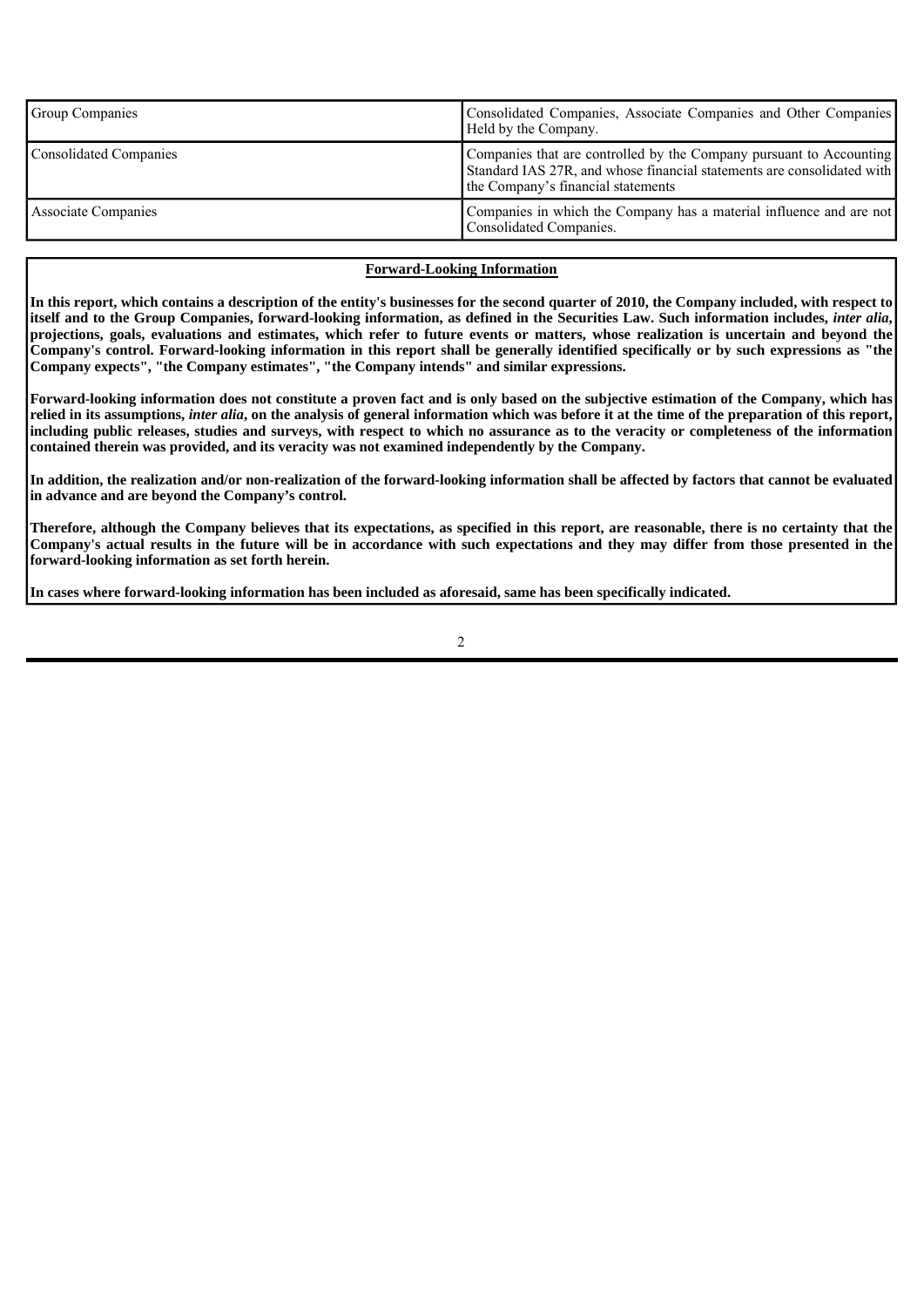#### 1. **Changes in the Entity's Businesses**

The following are important changes or new matters that occurred in the entity's businesses since April 1, 2010:

#### **Sale of Company's and RDC's Holdings in Medingo**

In May 2010, the sale of the Company's and RDC's holdings in Medingo was completed. See Note 3b to the interim consolidated financial statements as of June 30, 2010.

Some of the data included in Note 3b to the Company's interim consolidated financial statements as of June 30, 2010 include forward-looking information. Such information is based on the Company's estimations in accordance with information existing in the Company on the date of the report. The actual results may be materially different than the results estimated in or implied by this information, *inter alia* taking into consideration future events which may affect the ultimate consideration in respect of the transaction.

#### **Sale of Company's and RDC's Holdings in Galil Medical**

In April 2010, the sale of the Company's and RDC's holdings in Galil Medical was completed. See Note 3g to the Company's interim consolidated financial statements as of June 30, 2010.

## **Sale of Company's Holdings in Teledata**

In June 2010, the sale of the Company's holdings in Teledata was completed. See Note 3f to the Company's interim consolidated financial statements as of June 30, 2010.

Some of the data included in Note 3f to the Company's interim consolidated financial statements as of June 30, 2010 include forward-looking information. Such information is based on the Company's estimations in accordance with information existing in the Company on the date of the report. The actual results may be materially different than the results estimated in or implied by this information, *inter alia* taking into consideration future events which may affect the ultimate consideration in respect of the transaction.

## **Prepayment of Loans**

In June 2010, the Company's Audit Committee and Board of Directors approved the prepayment of Elron's entire debt to Israel Discount Bank Ltd. ("the Bank") in respect of loans granted to Elron by the Bank in the aggregate amount of \$30 million, on the nearest interest payment dates in respect of the debt. Upon repayment of the Company's entire debt to the Bank, the Company's entire debt in respect of the loans from DIC in the amount of approximately \$17 million shall be repaid as well, pursuant to the terms of the loan agreements with DIC. See Note 3j to the Company's interim consolidated financial statements as of June 30, 2010.

In June 2010, RDC's entire debt in respect of loans granted to it in the amount of \$10 million by Bank Mizrahi Tefahot Ltd. was prepaid. See Note 3d to the Company's interim consolidated financial statements as of June 30, 2010.

In June 2010, RDC's entire debt in respect of loans granted to it by its shareholders in the aggregate amount of approximately \$32 million was prepaid, in the course of which, RDC's debt to Rafael in the amount of approximately \$13 million and RDC's debt to the Company in the amount of approximately \$19 million were repaid. See Note 3d to the Company's interim consolidated financial statements as of June 30, 2010.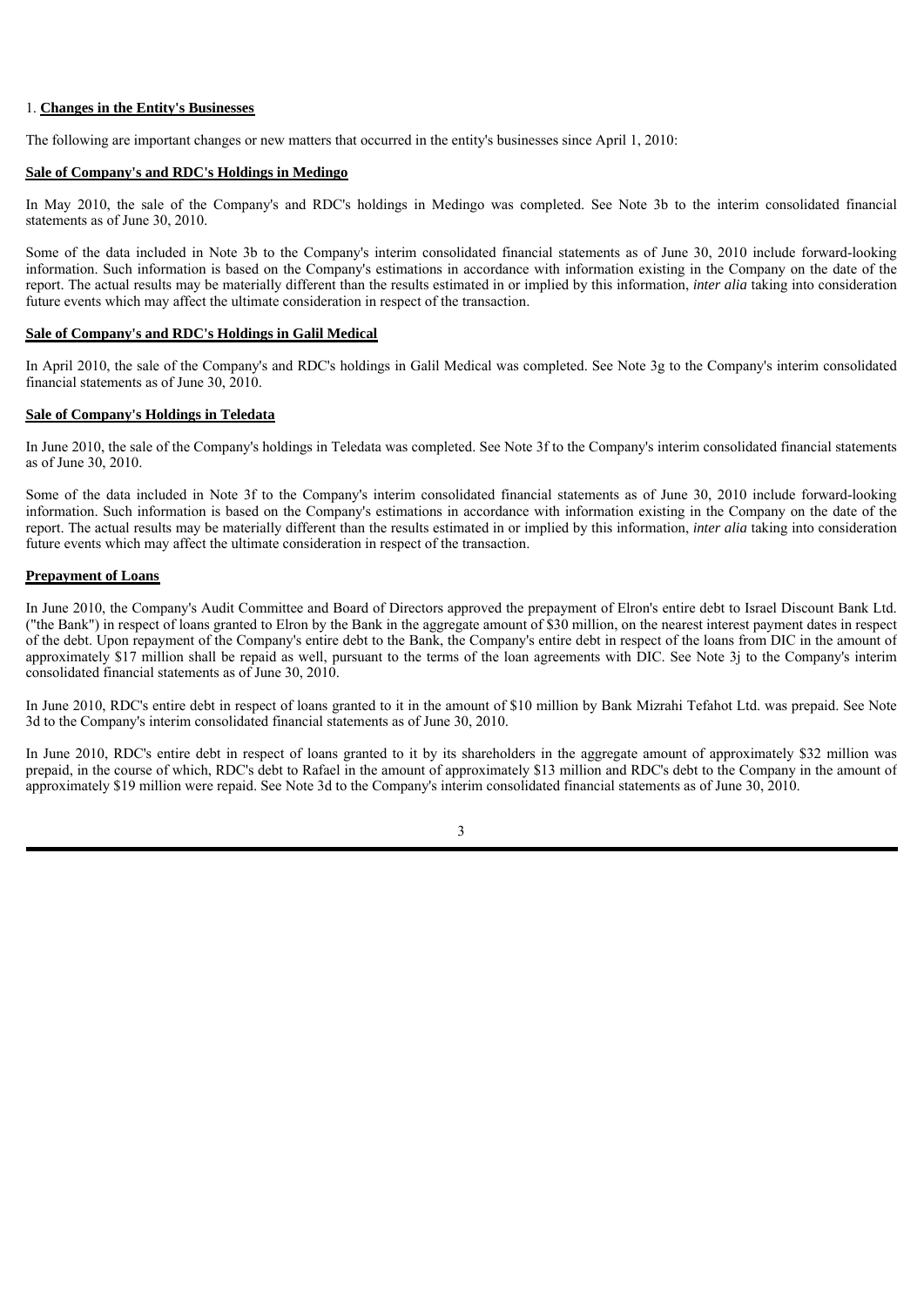## 2. **Investments in the Entity's Capital and Transaction in its Shares**

During the second quarter of 2010, DIC increased the cumulative percentage of its holdings in the Company to 50.48% resulting from purchases of shares of the Company.

#### 3. **Human Resources**

## 3.1 **Changes During the Report Period**

In June 2010, Dr. Zvi Slovin, then Co-CEO of the Company, gave notification of his resignation from the Company, in effect as of June 30, 2010. As a result, Mr. Ari Bronshtein became sole CEO of the Company.

Dr. Slovin continues to provide the Company with business guidance and serve as a director of several group companies.

## 3.2 **Starling –Organizational Change**

In July 2010, Starling announced its Board of Director's decision to execute an organizational change whose purpose is to strengthen the manufacturing and supply activity of the advanced communications systems in its production in order to enable Starling to focus on the manufacture and supply of systems.

## 3.3 **Compensation of Senior Officers**

See Section IV.1 of the Board of Directors' Report for the second quarter of 2010 concerning the approval of the general meeting of the Company's shareholders to grant a bonus to the Chairman of the Company's Board of Directors during the reporting period.

## 4. **Investments**

For details about the Company's investments in its Group Companies during the second quarter of 2010 see Section I.4 of the Board of Directors' Report for the Second Quarter of 2010.

## **5. Information Concerning an Irregular Change**

5.1 In August 2010, RDC declared a special cash dividend in the aggregate amount of approximately \$30 million. Elron's share in such dividend amounts to approximately \$15 million. The balance amount will be distributed to Rafael. Payment of the dividend has been set for August 16, 2010.

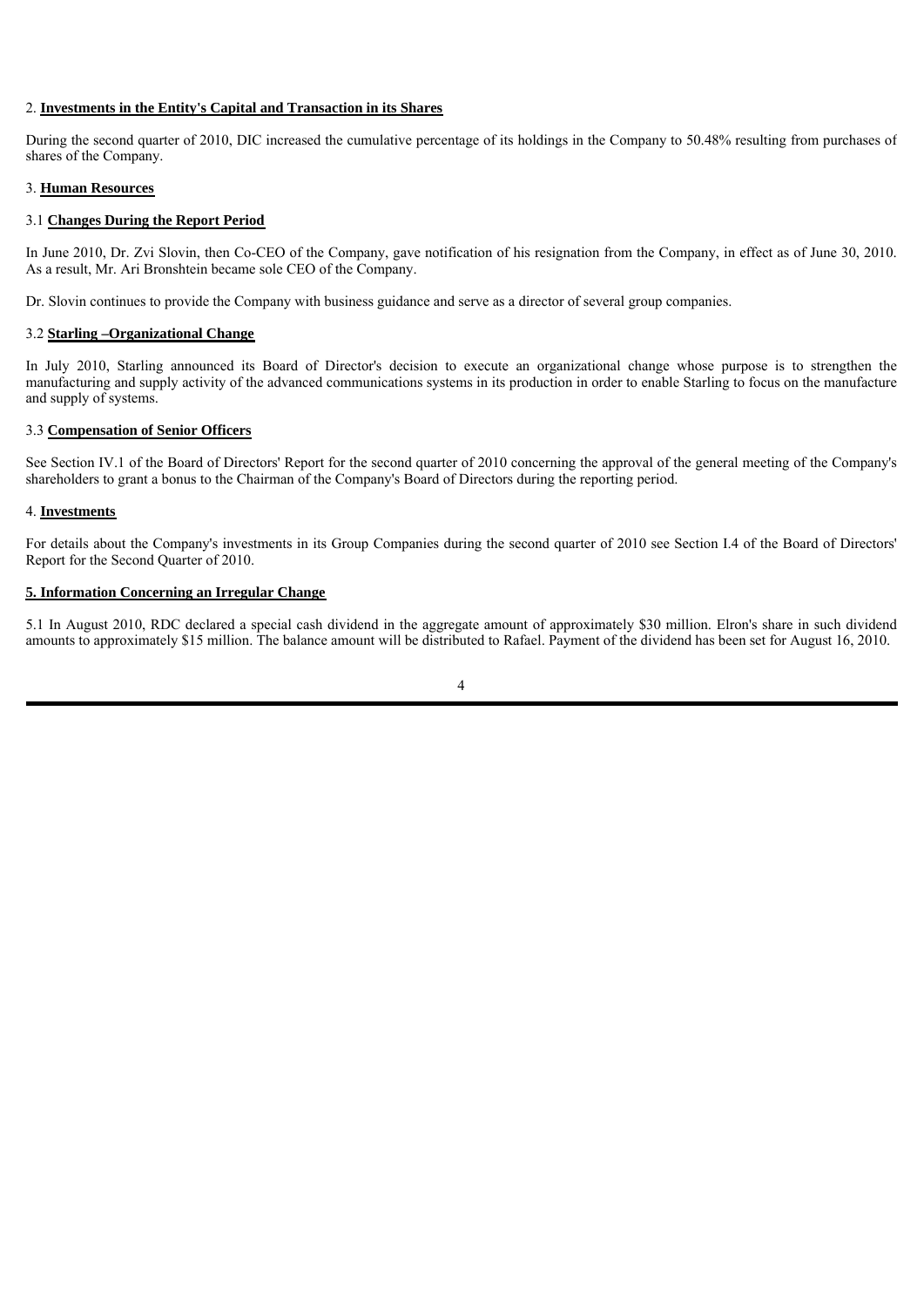5.2 In the Bank of Israel's annual report issued in April 2010, the activity of business groups in Israel, their concentration, and the need to formulate regulatory policy in connection with the systemic risk the characteristics of their activity may create were addressed. In July 2010, the Israeli Knesset (Parliament) was presented with a private bill prior to its primary vote: "Increasing Competition and Reducing Risks in the Activity of Business Groups, 5770-2010". The bill includes, inter alia, directives concerning the appointment of directors in companies belonging to a business group, and concerning the tax rate that shall apply to dividends distributed out of the profits of such companies. Regulatory measures pursuant to the above, if and to the extent taken, may also materially impact the Company, as the Company is 50.48% held by DIC.

#### 6. **Legal Proceedings**

See Note 4 to the Company's interim consolidated financial statements as of June 30, 2010.

Yaron Elad CFO

 Ari Bronshtein **CEO** 

August 11, 2010, Tel Aviv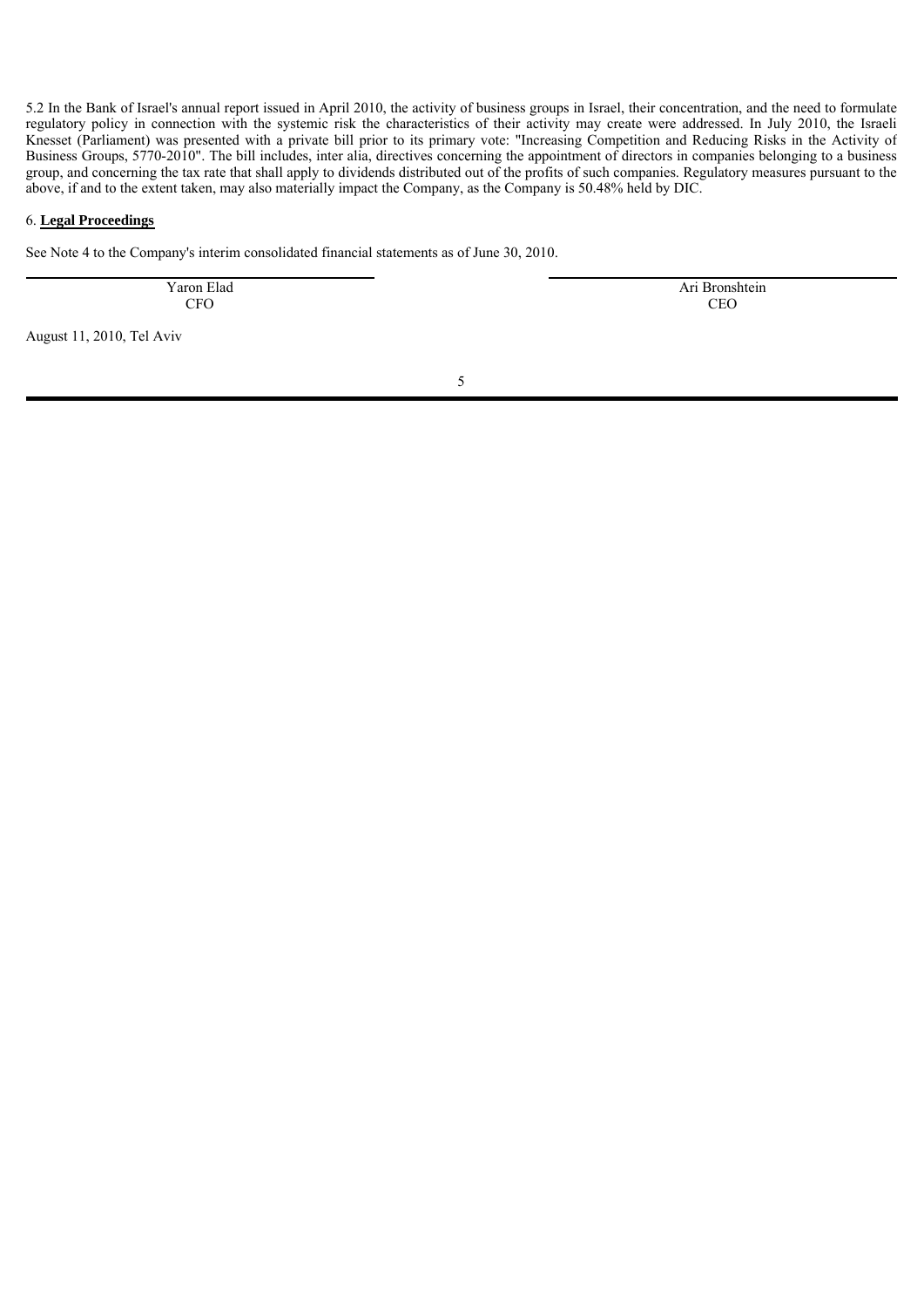# **I. Board of Directors' Analysis of the Company's Business**

## **1. General**

Elron Electronic Industries Ltd. ("Elron" or "the Company"), a member of the IDB Holding group, is a high technology operational holding company that operates through subsidiaries, associates and other companies classified as available-for-sale investments, referred to as "group companies". Elron generally invests in companies in a manner that vests it with influence on their direction and management. Some of Elron's group companies grew out of its subsidiary, RDC – Rafael Development Corporation ("RDC"), established by Elron together with Rafael Advanced Defense Systems Ltd. ("Rafael"), the largest research and development organization of Israel's Ministry of Defense. RDC has first rights to exploit commercially certain technologies of Rafael in non-military markets.

Elron supports its group companies and is directly involved in their direction including through membership on their boards of directors and communication with their managements: selecting and manning senior management positions, business plan preparation, research and development and operational guidance, and introductions to potential strategic partners. Elron's group companies currently comprise public and privately held companies at various levels of development and progress. See the annex to the financial statements for details on the holdings of Elron.

The field of technology in which the group companies operate is characterized by the high degree of risk inherent in their products, their continuous technological innovation and their penetration into world markets, which require investment of considerable resources and continuous development efforts. The future success of Elron's group companies is dependent upon their technological quality, intellectual property, prices and nature of their products in comparison to the products of their competitors and their ability to introduce new products to the markets at the right time, while offering cost effective solutions suitable to their customers' needs. Furthermore, the future success of Elron's group companies is dependent upon the condition of the capital markets and their ability to raise financing.

Elron's goal is to build and realize value for its shareholders through the sale to third parties of a portion or all of its holdings in, or the issuance of shares by, its group companies, while simultaneously seeking opportunities to acquire or invest in new and existing companies at different stages of development including early stage and more mature companies. The Company believes that this strategy is conducive to its goal of increasing shareholder value as well as contributes to obtaining capital to support the growth of its group companies and to investing in new business opportunities. The nature of Elron's business, therefore, is expected to result in volatility in its results of operations, depending on the transactions that occur within a given period.

Elron's operational results in any given period are due, for the most part, to the results of operations of those of its group companies which are accounted by the Company under the consolidation or equity method of accounting and dispositions and changes in holdings of group companies as well as impairment charges. As most of Elron's group companies are technology companies which have not yet generated significant revenues and which invest considerable resources in research and development and in marketing activities, without further exit transactions the Company has experienced, and expects to continue to experience, losses in respect of these companies to the extent they are accounted by it under the consolidation or equity method of accounting, as well as impairment charges for those investments in which the carrying amount will exceed the fair value.

Elron's capital resources in any given period are primarily affected by the extent of its investment in existing and new companies, the realization of certain holdings and available credit lines or loans, as well as the impact of any dividends or distributions to its shareholders and/or from its group companies. The results of operations of Elron's group companies, and consequently, Elron's results of operations and capital resources, are affected by general economic conditions as well as by factors specifically related to the technology markets and capital markets, which significantly affect the ability of Elron's group companies to raise financing and Elron's ability to dispose of holdings and realize gains from its holdings.

During 2009 and the first half of 2010, the Company continued to invest in and support its existing group companies, investing in fewer existing companies than in the past with the intent of focusing on such companies. The Company intends to invest in new companies as well.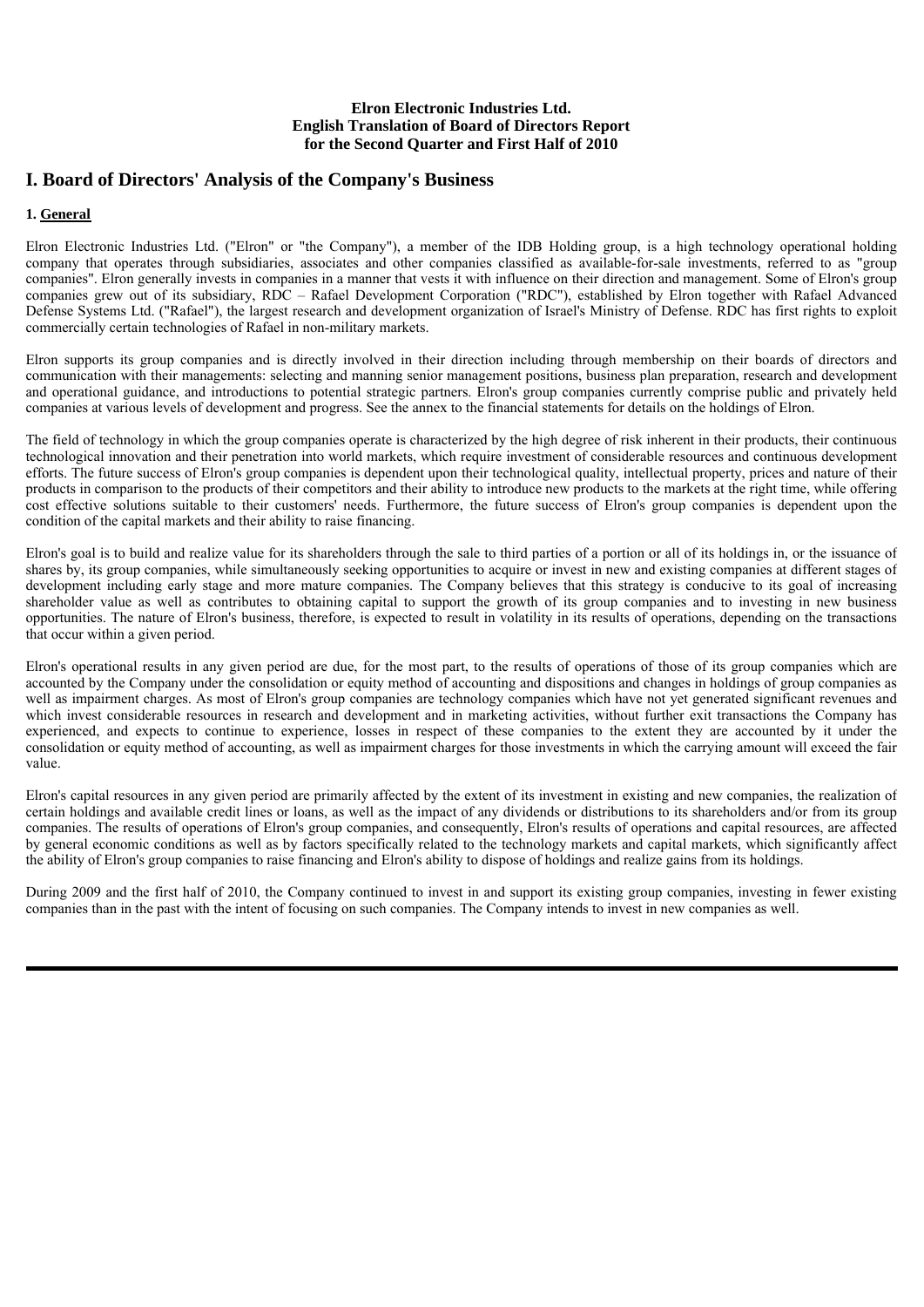#### **2. Major Events in the Reporting Period**

The major changes are described in Notes 1, 3 and 4 to the Company's consolidated interim financial statements as of June 30, 2010, the most notable of which are the following changes:

**Delisting and Transition to IFRS.** On January 6, 2010, Elron voluntarily delisted from the Nasdaq Global Select Market. Elron further intends to terminate the registration of its ordinary shares under the Securities Exchange Act of 1934 ("Exchange Act") as soon as possible under Securities and Exchange Commission ("SEC") rules, thereby terminating its obligation to file annual and other reports with the SEC. The Company does not expect such deregistration to take effect earlier than the first quarter of 2011, if at all. Elron's ordinary shares continue to be listed and traded on the Tel Aviv Stock Exchange, its principal trading market. As a result of the delisting, Elron is now required to comply with reporting requirements in accordance with both Israeli and U.S applicable securities laws and regulations.

As a result of the delisting from Nasdaq, Elron commenced reporting in accordance with the reporting obligations under the Israel Securities Law (1968) applicable to reporting companies in Israel which are not dual-listed. As a result, Elron changed its financial reporting principles from generally accepted accounting principles in the United States ("U.S. GAAP") to International Financial Reporting Standards ("IFRS"). As permitted under the Exchange Act and the regulations promulgated thereunder, Elron's consolidated financial statements are prepared in conformity with IFRS (without reconciliation to U.S. GAAP). Elron's consolidated financial statements for the year ended December 31, 2009 were the Company's first annual financial statements prepared in accordance with IFRS. The preparation of the Company's consolidated financial statements in accordance with IFRS resulted in changes to the accounting policies as compared with the most recent annual financial statements as of December 31, 2008 and for the year then ended prepared under U.S. GAAP. Elron's significant accounting policies are more fully described in Note 2 to its consolidated financial statements as of December 31, 2009. The material differences between reporting according to U.S. GAAP and IFRS principles are more fully described in Note 6 to the Company's consolidated interim financial statements as of June 30, 2010.

**Sale of Medingo.** On April 13, 2010, a binding agreement was executed for the sale of all the shares of Medingo Ltd. ("Medingo") to F. Hoffmann-La Roche Ltd. ("the Acquirer). On May 28, 2010, the aforementioned sale was completed. Medingo, which prior to the sale was approximately 92% held by Elron, including approximately 84% held by RDC, is engaged in the development of an insulin micro-pump for people with diabetes. In respect of the aforementioned sale: 1. In accordance with Medingo's capital structure and the shareholders' rights to Medingo's capital, Elron and RDC received approximately \$14 million and approximately \$94 million, respectively, out of the consideration paid upon completion of the transaction, and may receive in the future additional amounts of up to approximately \$3 million and up to approximately \$21 million, respectively, from the amount held in escrow in connection with the transaction for a period of up to 24 months, and up to approximately \$3 million and up to approximately \$29 million, respectively, out of an additional consideration which is conditional upon Medingo achieving gradually, over a certain period, certain operational milestones ("the contingent consideration"). 2. Elron recorded in the second quarter of 2010 a net gain (attributable to the Company's shareholders) of approximately \$71 million (a consolidated net gain of approximately \$125 million). An additional net gain (attributable to the Company's shareholders) currently estimated at an aggregate amount of up to approximately \$14 million (a consolidated net gain of approximately \$25 million) may be recorded at later stages, taking into consideration certain future events which may affect the amounts Elron and RDC will receive from the contingent consideration. The aforementioned net gain amounts include Elron's share of the net gain amounts recorded by RDC in respect of the aforementioned sale. See Note 3b to the interim consolidated financial statements as of June 30, 2010 for additional details regarding the sale of Medingo.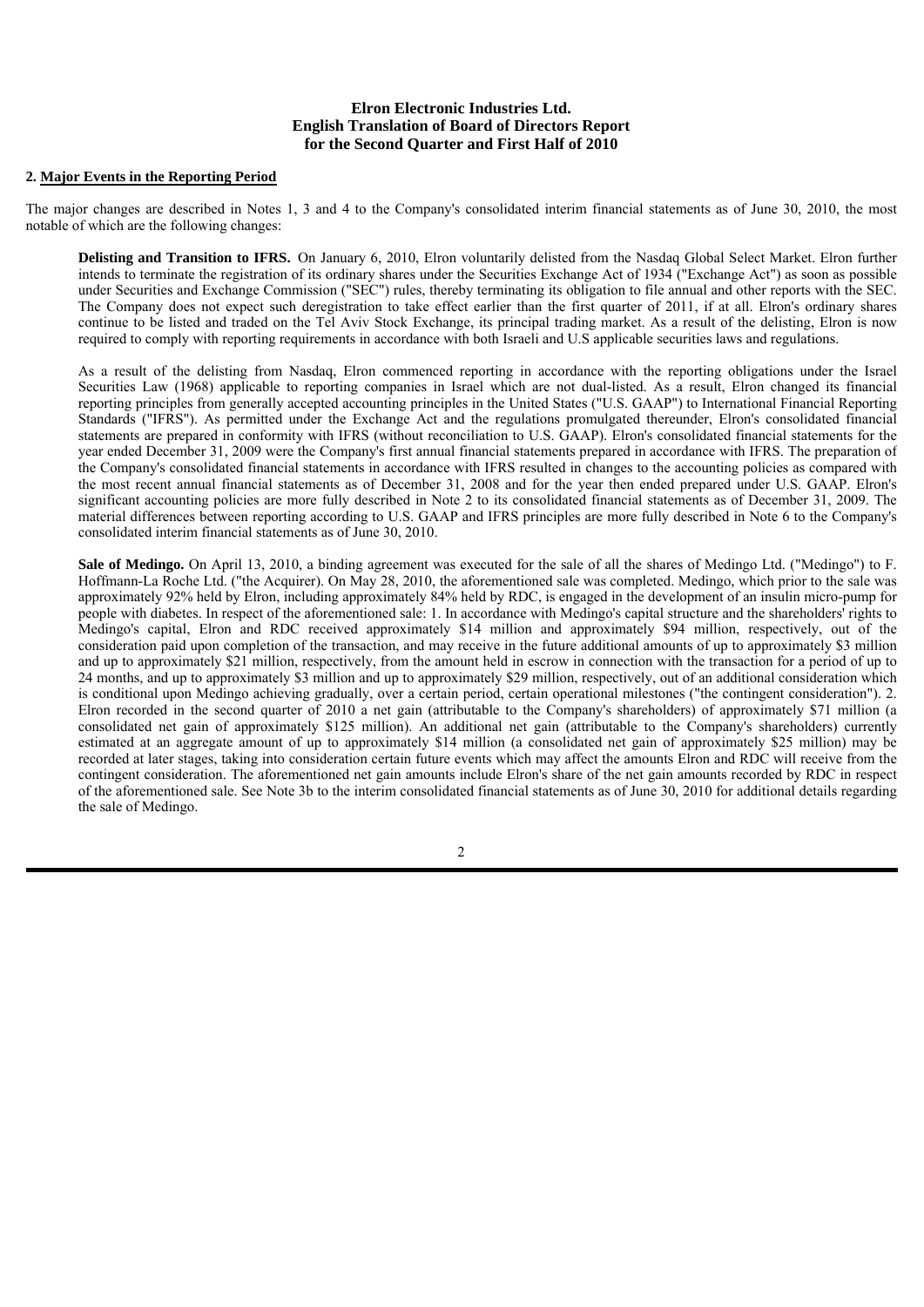Sale of Teledata. In February 2010, Elron and other major shareholders of Teledata Networks Ltd. ("Teledata") commenced negotiations for the sale, by way of merger, of all of the outstanding shares of Teledata to Enablence Technologies Inc. (the "Acquirer"), a non-Israeli company publicly traded in Canada. On April 15, 2010, following negotiations between the parties and discussions with other Teledata shareholders, a binding merger agreement was executed between Teledata, its principal shareholders, including the Company ("Major Shareholders") and the Acquirer. On June 23, 2010, the aforementioned transaction was completed. Teledata, which prior to the merger was approximately 21% held by Elron, provides innovative access products and solutions for both traditional and Next Generation Networks, or NGN, to telecom operators and service providers. In respect of the aforementioned transaction: 1. In accordance with Teledata's capital structure and the shareholders' rights to Teledata's capital, Elron received aggregate proceeds in the amount of approximately \$23 million, including approximately \$3 million in cash, approximately \$4 million in bonds of the Acquirer and approximately \$16 million in shares of the Acquirer (of which shares of the Acquirer in an amount equivalent to approximately \$2 million were deposited in escrow for a period of 12 months). 2. Elron recorded a net gain in the second quarter of 2010 in the amount of approximately \$22 million. 3. Pursuant to the terms of the aforementioned transaction, guarantees and obligations to grant guarantees which were granted in the past by Elron to Teledata in the aggregate amount of approximately \$4 million were cancelled. See Note 3f to the interim consolidated financial statements as of June 30, 2010 for additional details regarding the sale of Teledata.

**Loans Repayment and Receipt of Dividend from RDC.** See Section I.4 "Liquidity and Capital Resources" below.

**Resignation of Co-CEO.** In June 2010, Dr. Zvi Slovin, then Co-CEO of the Company, gave notification of his resignation from the Company, in effect as of June 30, 2010. As a result, Mr. Ari Bronshtein became sole CEO of the Company. Dr. Slovin continues to provide the Company with business guidance and serve as a director of several group companies.

#### **3. Results of Operations**

The Company operates in one business segment, which is the investment in and enhancement of companies. This segment includes the Company's headquarters and the investment in and support of the group companies. During the period of this report, no changes or expansions occurred in the Company's business segments. The Company has no other business segments as defined by the Schedule to the Israeli Securities Regulations (Prospectus Details and Draft – Structure and Form), 5729-1969.

The gain attributable to Elron's shareholders in the second quarter and first half of 2010 amounted to \$81,083 thousand and \$68,186 thousand, respectively, as compared to a loss of \$6,717 thousand and \$18,881 thousand, respectively, in the second quarter and first half of 2009. The gain per share attributable to Elron's shareholders in the second quarter and first half of 2010 amounted to \$2.72 and \$2.27, respectively, as compared to a loss per share of \$0.23 and \$0.64, respectively, in the second quarter and first half of 2009.

The gain for the second quarter and first half of 2010 resulted mainly from the gain in respect of the completion of the sale of Medingo in the amount of \$70,800 thousand (net of non-controlling interest and of tax) and in respect of the sale of Teledata in the amount of approximately \$22,400 thousand. The aforementioned gain was offset by Elron's share of the net loss of its group companies in the amount of approximately \$10,563 thousand and \$21,834 thousand (net of non-controlling interest), respectively, in the second quarter and first half of 2010, which resulted mainly from the losses of Starling, Medingo, Wavion and Teledata. These amounts include excess cost amortization and impairment expenses in respect of certain group companies in the amount of \$1,371 thousand and \$2,779 thousand, respectively, in the second quarter and first half of 2010.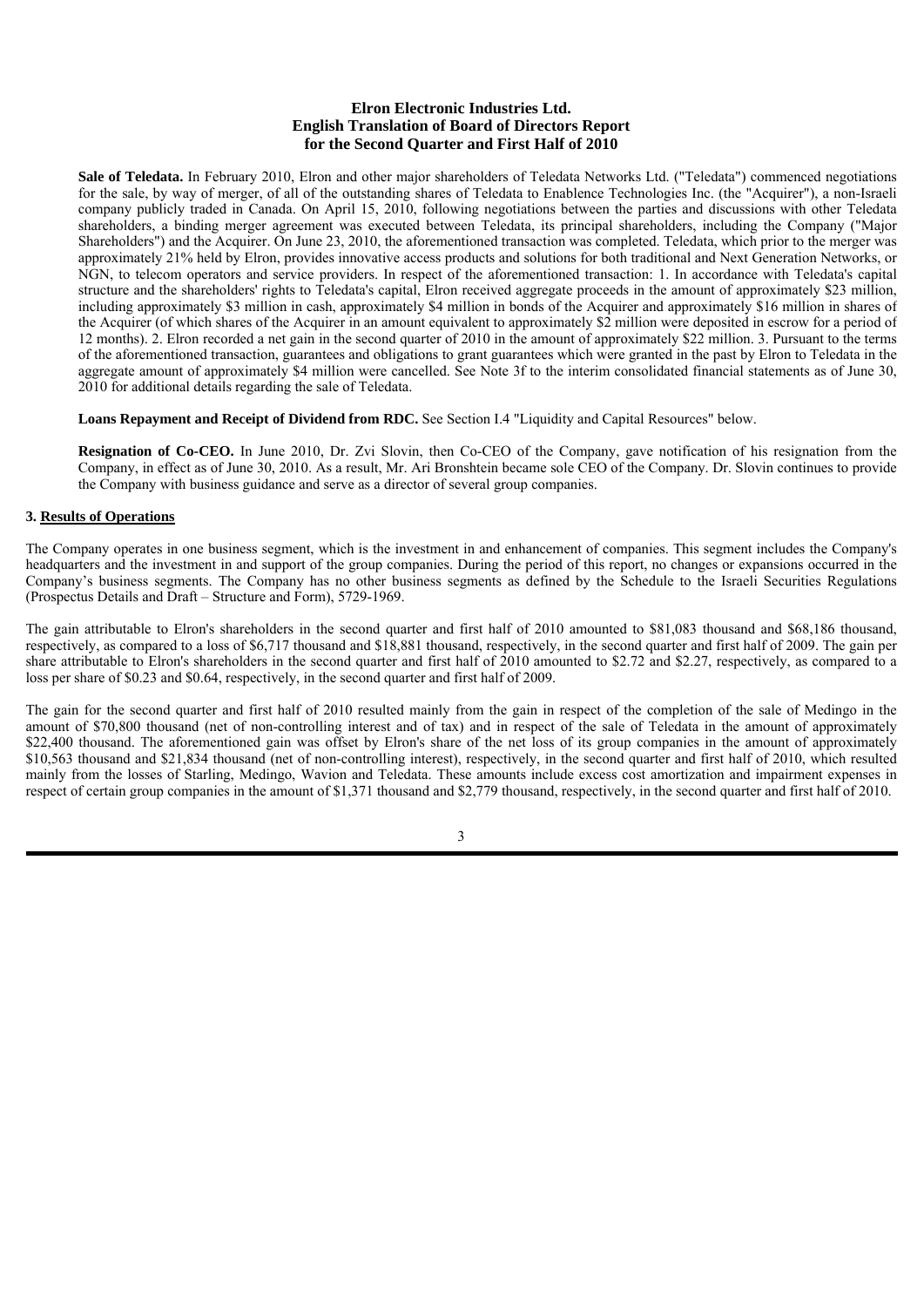The loss for the second quarter and first half of 2009 resulted mainly from Elron's share of the net losses of its group companies in the amount of \$9,948 thousand and \$19,756 thousand, respectively (net of non-controlling interest), resulting mainly from the losses of Starling, Medingo and Pocared. These amounts include excess cost amortization in the second quarter and first half of 2009 in respect of certain group companies in the amount of \$1,483 thousand and \$3,008 thousand, respectively. The loss for the second quarter and first half of 2009 was offset by a gain in the amount of \$4,390 thousand (net of non-controlling interest) in respect of the sale of the assets of 3DV Systems Ltd. ("3DV") to a third party.

## **I. Composition of the Company's Results of Operations**

|                                                                                                             | For the six<br>months ended<br>June 30, 2010 | For the six<br>months ended<br>June 30, 2009 | For the<br>three months<br>ended June<br>30, 2010 | For the three<br>months ended<br>June 30, 2009 | For the year<br>ended<br>December 31,<br>2009 |
|-------------------------------------------------------------------------------------------------------------|----------------------------------------------|----------------------------------------------|---------------------------------------------------|------------------------------------------------|-----------------------------------------------|
|                                                                                                             |                                              | unaudited                                    |                                                   | unaudited                                      | audited                                       |
|                                                                                                             |                                              |                                              | \$thousands                                       |                                                |                                               |
| Income from sales<br>Income (loss) from disposal of businesses and associates                               | 3,373                                        | 5,566                                        | 1,718                                             | 2,134                                          | 9,904                                         |
| and changes in holdings in associates, net                                                                  | 156,571                                      | 6,463                                        | 156,641                                           | 6,533                                          | 31,802                                        |
| Financial income                                                                                            | 1,538                                        | 2,565                                        | 1,014                                             | 1,422                                          | 1,413                                         |
| Total income                                                                                                | 161,482                                      | 14,594                                       | 159,373                                           | 10,089                                         | 43,119                                        |
| Equity in losses of associates, net                                                                         | 7,152                                        | 7,367                                        | 2,611                                             | 2,792                                          | 10,514                                        |
| Cost of sales                                                                                               | 1,502                                        | 2,659                                        | 774                                               | 1,143                                          | 4,824                                         |
| Research and development expenses, net                                                                      | 10,665                                       | 11,554                                       | 4,400                                             | 6,317                                          | 25,699                                        |
| Selling and marketing expenses                                                                              | 4,000                                        | 4,133                                        | 1,917                                             | 2,241                                          | 8,985                                         |
| General and administrative expenses                                                                         | 7,875                                        | 6,677                                        | 3,237                                             | 2,253                                          | 15,865                                        |
| Amortization of intangible assets                                                                           | 718                                          | 708                                          | 364                                               | 354                                            | 1,416                                         |
| Financial expenses                                                                                          | 3,964                                        | 3,594                                        | 2,384                                             | 2,683                                          | 5,434                                         |
| Other expenses (income), net                                                                                | 2,989                                        | 1,978                                        | 3,291                                             | 1,412                                          | 2,230                                         |
| Total costs and expenses                                                                                    | 38,865                                       | 38,670                                       | 18,978                                            | 19,195                                         | 74,967                                        |
| Income (loss) before taxes on income                                                                        | 122,617                                      | (24, 076)                                    | 140,395                                           | (9,106)                                        | (31, 848)                                     |
| Tax benefit (expenses)                                                                                      | (8,508)                                      |                                              | (8, 824)                                          |                                                | 2,453                                         |
| Income (loss)                                                                                               | 114,109                                      | (24,076)                                     | 131,571                                           | (9,106)                                        | (29, 395)                                     |
| Income (loss) attributable to the Company's shareholders                                                    | 68,186                                       | (18, 881)                                    | 81,083                                            | (6,717)                                        | (14, 304)                                     |
| Income (loss) attributable to non-controlling interest<br>Basic income (loss) per share attributable to the | 45,923                                       | (5,195)                                      | 50,488                                            | (2,389)                                        | (15,091)                                      |
| Company's shareholders (in \$)<br>Diluted income (loss) per share attributable to the                       | 2.27                                         | (0.64)                                       | 2.72                                              | (0.23)                                         | (0.48)                                        |
| Company's shareholders (in \$)                                                                              | 2.16                                         | (0.64)                                       | 2.67                                              | (0.23)                                         | (0.49)                                        |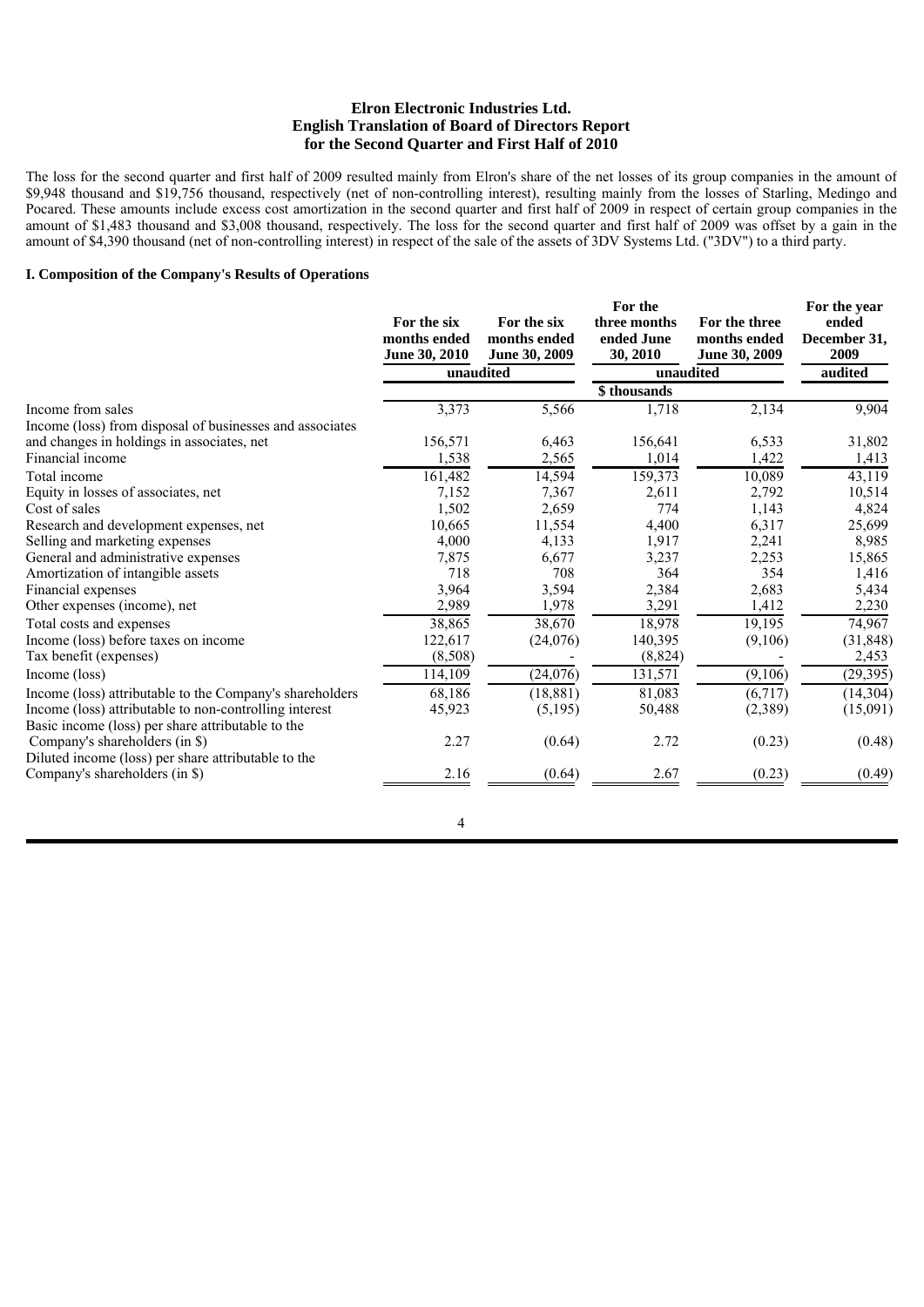## **II. Analysis of the Company's Results of Operations**

## **Income from sales**

This item included mainly income from sales of the following companies:

|        | For the six          | For the six          | For the three            | For the three        |
|--------|----------------------|----------------------|--------------------------|----------------------|
|        | months ended         | months ended         | months ended             | months ended         |
|        | <b>June 30, 2010</b> | <b>June 30, 2009</b> | <b>June 30, 2010</b>     | <b>June 30, 2009</b> |
|        |                      | unaudited            |                          | unaudited            |
|        |                      |                      | \$ thousands             |                      |
| Wavion | 3,366                | 3,845                | 1.718                    | .945                 |
| Sela*  |                      | 1.721                | $\overline{\phantom{0}}$ | 189                  |

\* SELA – Semiconductors Engineering Laboratories Ltd. ("Sela") was consolidated in the Company's financial results until September 30, 2009.

#### **Gains from Disposal of Businesses and Associates and Changes in Holdings in Associates, net**

In the second quarter and first half of 2010, gains from disposal of businesses and associates and changes in holdings in associates, net, amounted to \$156,641 thousand and \$156,571 thousand, respectively, resulting mainly from the gain in respect of the completion of the sale of Medingo in the amount of \$133,506 thousand and in respect of the completion of the sale of Teledata in the amount of \$22,364 thousand, compared with a gain in the amount of \$6,533 thousand and \$6,463 thousand, respectively, in the second quarter and first half of 2009, resulting from the completion of the sale of all the assets of 3DV.

#### **Financial Income**

Financial income in the second quarter and first half of 2010 amounted to \$1,014 thousand and \$1,538 thousand, respectively, compared with \$1,422 thousand and \$2,565 thousand, respectively, in the second quarter and first half of 2009. The financial income in the second quarter and first half of 2010 resulted mainly from interest income from loans granted by the Company to associates and from interest income on bank deposits. The financial income in the second quarter and first half of 2009 resulted mainly from a decrease in the market value of Starling's debentures and from interest income from loans granted by the Company and by RDC to associates.

## **Equity in Losses of Associates, net**

The Company's share of net losses of associates resulted from holdings in certain investments that are accounted for under the equity method. The Company's share of net losses of associates amounted to \$2,611 thousand and \$7,152 thousand, respectively, in the second quarter and first half of 2010, compared with \$2,792 thousand and \$7,367 thousand, respectively, in the second quarter and first half of 2009.

The Company expects that most of its group companies will continue to recognize losses in future periods, as they invest significant resources in research and development and sales and marketing activities and have not yet generated significant revenues. The Company's results of operations will therefore be affected by the extent of its share of their losses (to the extent they are reported under the equity method of accounting). See "Analysis of the Results of Operations of the Company's Major Holdings" below.

#### **Cost of Sales**

Cost of sales consisted primarily of expenses related to salaries and materials associated with supplying products to the Company's subsidiaries, Wavion and Sela (until the deconsolidation of Sela as of September 30, 2009, as a result of its sale). Cost of sales in the second quarter and first half of 2010 amounted to \$774 thousand and \$1,502 thousand, respectively, compared with \$1,143 thousand and \$2,659 thousand, respectively, in the second quarter and first half of 2009. The decrease in cost of sales resulted mainly from the deconsolidation of Sela, as previously mentioned.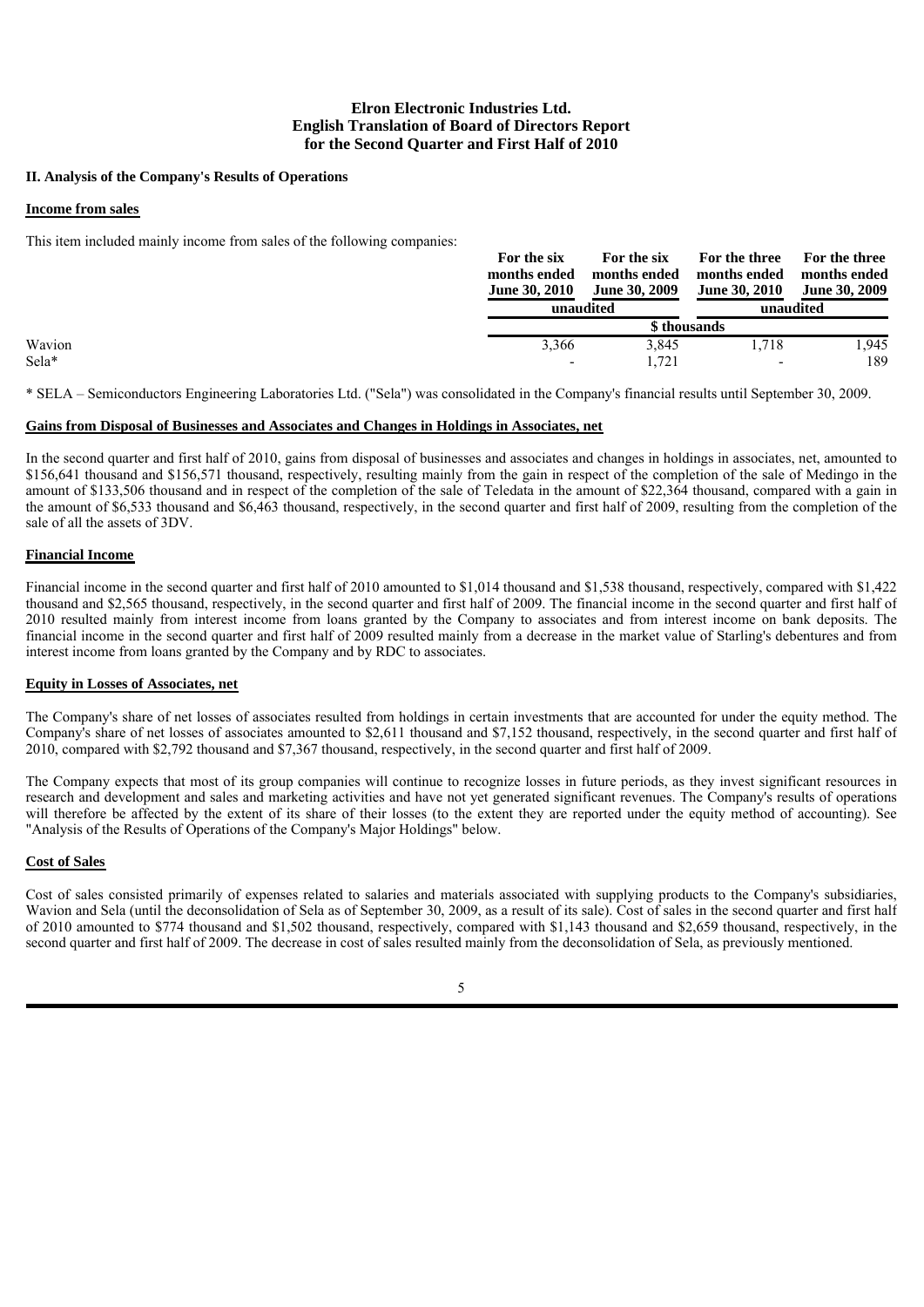#### **Operating Expenses**

Operating expenses in the second quarter and first half of 2010 were comprised mainly of research and development expenses, net, sales and marketing and general and administrative expenses of Elron's and RDC's corporate operations and of consolidated companies (excluding amortization of intangible assets which is presented separately) and amounted to \$9,554 thousand and \$22,540 thousand, respectively, and \$10,811 thousand and \$22,364 thousand, respectively, in the second quarter and first half of 2009. The following table summarizes the operating results of the Company and its main consolidated companies:

|                      | For the six<br>months ended<br><b>June 30, 2010</b> | For the six<br>months ended<br><b>June 30, 2009</b> | For the three<br>months ended<br><b>June 30, 2010</b> | For the three<br>months ended<br><b>June 30, 2009</b> |
|----------------------|-----------------------------------------------------|-----------------------------------------------------|-------------------------------------------------------|-------------------------------------------------------|
|                      | unaudited                                           |                                                     |                                                       | unaudited                                             |
|                      |                                                     |                                                     | \$ thousands                                          |                                                       |
| Corporate            | 2,146                                               | 3,266                                               | 1,095                                                 | 1,042                                                 |
| RDC                  | 3.242                                               | 874                                                 | 1.026                                                 | 444                                                   |
| Wavion               | 4,083                                               | 2,850                                               | 1,695                                                 | 1,344                                                 |
| Medingo <sup>*</sup> | 6,877                                               | 6,344                                               | 2.718                                                 | 3,455                                                 |
| Starling             | 4,318                                               | 3,025                                               | 2,187                                                 | 1,479                                                 |
| Impliant **          |                                                     | 2,657                                               |                                                       | 1,311                                                 |

\* Medingo was consolidated in the Company's financial results until the date of its sale as aforementioned.

\*\* Impliant was consolidated in the Company's financial results until September 30, 2009 due a decrease in holding percentage.

**Corporate:** Corporate operating expenses in the second quarter and first half of 2010 amounted to \$1,095 thousand and \$2,146 thousand, respectively, compared with \$1,042 thousand and \$3,266 thousand, respectively, in the second quarter and first half of 2009. The decrease in expenses resulted mainly from the implementation of the Services Agreement with Discount Investment Corporation Ltd. ("DIC"), the controlling shareholder of the Company, and from other measures implemented since May 2009, aimed at reducing operational costs.

**RDC:** RDC's operating expenses in the second quarter and first half of 2010 amounted to \$1,026 thousand and \$3,242 thousand, respectively, compared with \$444 thousand and \$874 thousand, respectively, in the second quarter and first half of 2009. The increase in expenses resulted mainly from a one-time expense with respect to the signing of a settlement agreement with an officer of RDC (see Note 4b to the interim consolidated financial statements as of June 30, 2010).

**Wavion:** Wavion's operating expenses in the second quarter and first half of 2010 amounted to \$1,695 thousand and \$4,083 thousand, respectively, compared with \$1,344 thousand and \$2,850 thousand, respectively, in the second quarter and first half of 2009. The increase in operating expenses resulted mainly from Wavion's increased marketing and sales efforts.

**Medingo:** Medingo's operating expenses in the second quarter and first half of 2010 (which include Medingo's expenses until its sale and its deconsolidation in Elron's financial statements in May 2010) amounted to \$2,718 thousand and \$6,877 thousand, respectively, compared with \$3,455 thousand and \$6,344 thousand, respectively, in the second quarter and first half of 2009. The increase in Medingo's total expenses resulted mainly from an increase in Medingo's research and development expenses, however, this increase was offset as a result of the deconsolidation of Medingo as of the date of its sale as aforementioned.

**Starling:** Starling's operating expenses in the second quarter and first half of 2010 amounted to \$2,187 thousand and \$4,318 thousand, respectively, compared with \$1,479 thousand and \$3,025 thousand, respectively, in the second quarter and first half of 2009. The increase in operating expenses resulted mainly from an increase in Starling's research and development expenses.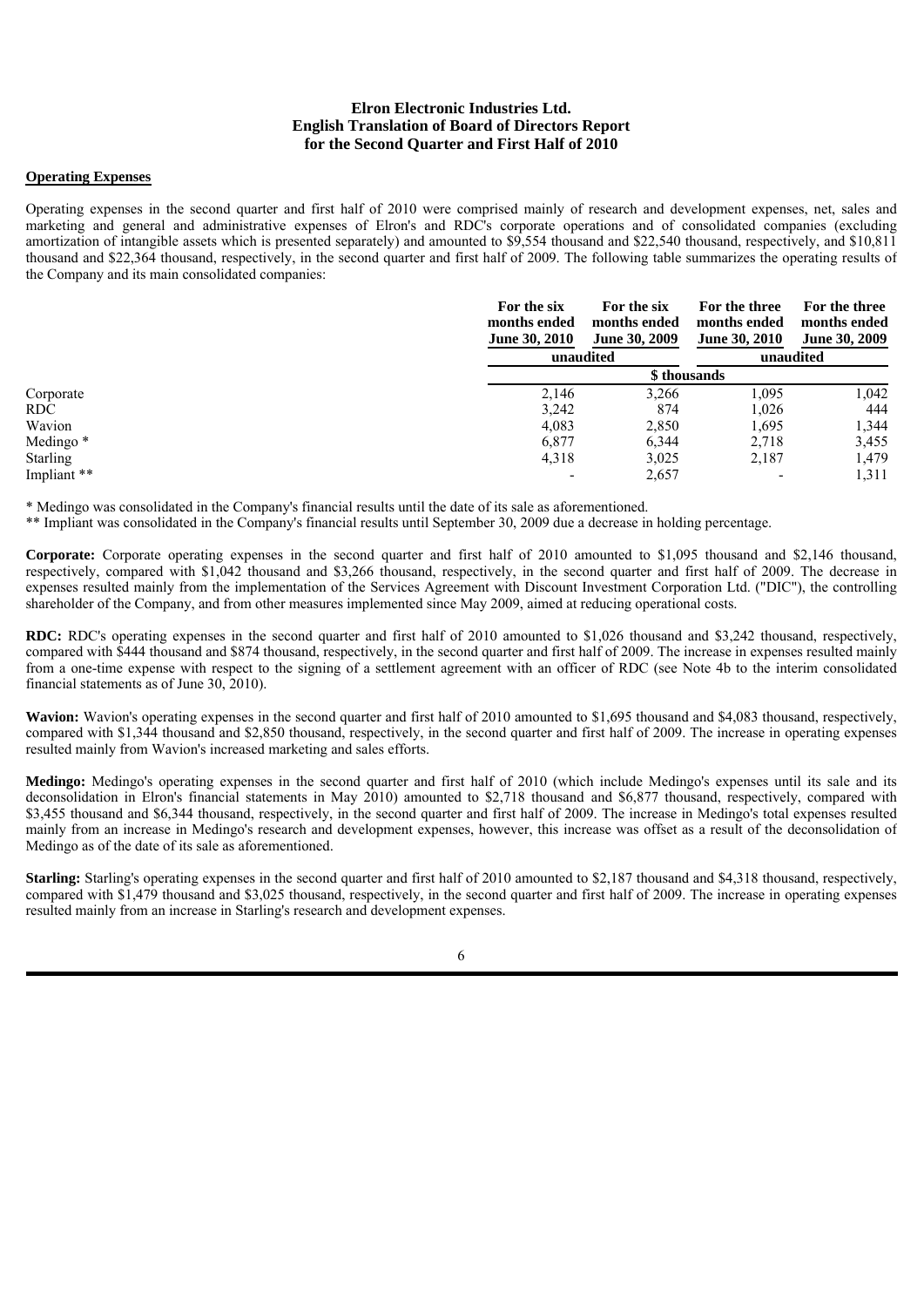#### **Amortization of Intangible Assets**

Amortization of intangible assets in the second quarter and first half of 2010 amounted to \$364 thousand and \$718 thousand, respectively, compared with \$354 thousand and \$708 thousand, respectively, in the second quarter and first half of 2009, and resulted mainly from amortization of intangible assets attributed to technology as a result of the initial consolidation of Wavion. The change in amortization of intangible assets resulted from the shortening of such technology's estimated lifespan. See Note 3c to the interim consolidated financial statements as of June 30, 2010.

## **Financial Expenses**

Financial expenses in the second quarter and first half of 2010 amounted to \$2,384 thousand and \$3,964 thousand, respectively, compared with \$2,683 thousand and \$3,594 thousand, respectively, in the second quarter and first half of 2009. The financial expenses in the second quarter and first half of 2010 resulted mainly from interest expenses from loans granted to Elron, RDC and Wavion, and from an increase in the market value of Starling's convertible debentures. The financial expenses in the second quarter and first half of 2009 resulted mainly from accumulated interest expenses in respect of Starling's convertible debentures, and expenses incurred in respect of Starling's liability to the Office of the Chief Scientist.

## **Other Expenses (Income), net**

Other expenses (income), net, amounted to \$3,291 thousand and \$2,989 thousand, respectively, in the second quarter and first half of 2010, compared with other expenses, net, in the amount of \$1,412 thousand and \$1,978 thousand, respectively, in the second quarter and first half of 2009. Expenses, net, in the second quarter and first half of 2010 resulted mainly from an impairment charge in respect of the investment in Impliant which resulted from the decision of Impliant's Board of Directors to cease its operations (see Note 3i to the interim consolidated financial statements as of June 30, 2010), and from amortization of intangible assets attributed to technology of Wavion (see Note 3c to the interim consolidated financial statements as of June 30, 2010). Expenses, net, in the second quarter and first half of 2009 resulted mainly from an impairment charge in respect of the investments in Radlive Ltd. and Kyma Medical Technologies Ltd. which resulted from Elron's decision to cease investment in these companies during the second quarter of 2009, and from an impairment charge in respect of the investment in Elbit Vision Systems Ltd. ("EVS") during the first quarter of 2009.

## **Tax Expenses**

Tax expenses in the second quarter and first half of 2010 amounted to \$8,824 thousand and \$8,508 thousand, respectively. No tax expenses were recorded during the second quarter and first half of 2009. The tax expenses were incurred because RDC's gain from the sale of Medingo, as described above, exceeds RDC's cumulative losses for tax purposes. Therefore, the gain from such sale required RDC to remit taxes and record current tax and deferred tax expenses accordingly.

#### **III. Analysis of the Results of Operations of the Company's Major Holdings**

**Given Imaging (an approximately 27% direct and indirect holding through RDC) reported the following results of operations** presented according to U.S. GAAP (and IFRS in parentheses):

|                                         | For the six<br>months<br>ended June<br>30, 2010<br>unaudited | For the six<br>months<br>ended June<br>30, 2009 | Increase/<br><b>Decrease</b> | For the three<br>months<br>ended June<br>30, 2010 | For the three<br>months<br>ended June<br>30, 2009<br>unaudited | Increase/<br><b>Decrease</b> |
|-----------------------------------------|--------------------------------------------------------------|-------------------------------------------------|------------------------------|---------------------------------------------------|----------------------------------------------------------------|------------------------------|
|                                         |                                                              | \$ thousands                                    |                              | \$ thousands                                      |                                                                | $\frac{0}{0}$                |
| <b>Sales</b>                            | 74,231<br>(74, 231)                                          | 66,503<br>(66, 503)                             | 12%                          | 42.134<br>(42, 134)                               | 36,030<br>(36,030)                                             | 17%                          |
| Net income attributable to shareholders | 4.264<br>(5,949)                                             | 5.127<br>(5.266)                                | $-17\%$<br>(13%)             | 2.211<br>(3,400)                                  | 4.888<br>(4,949)                                               | $-55\%$<br>$(-31\%)$         |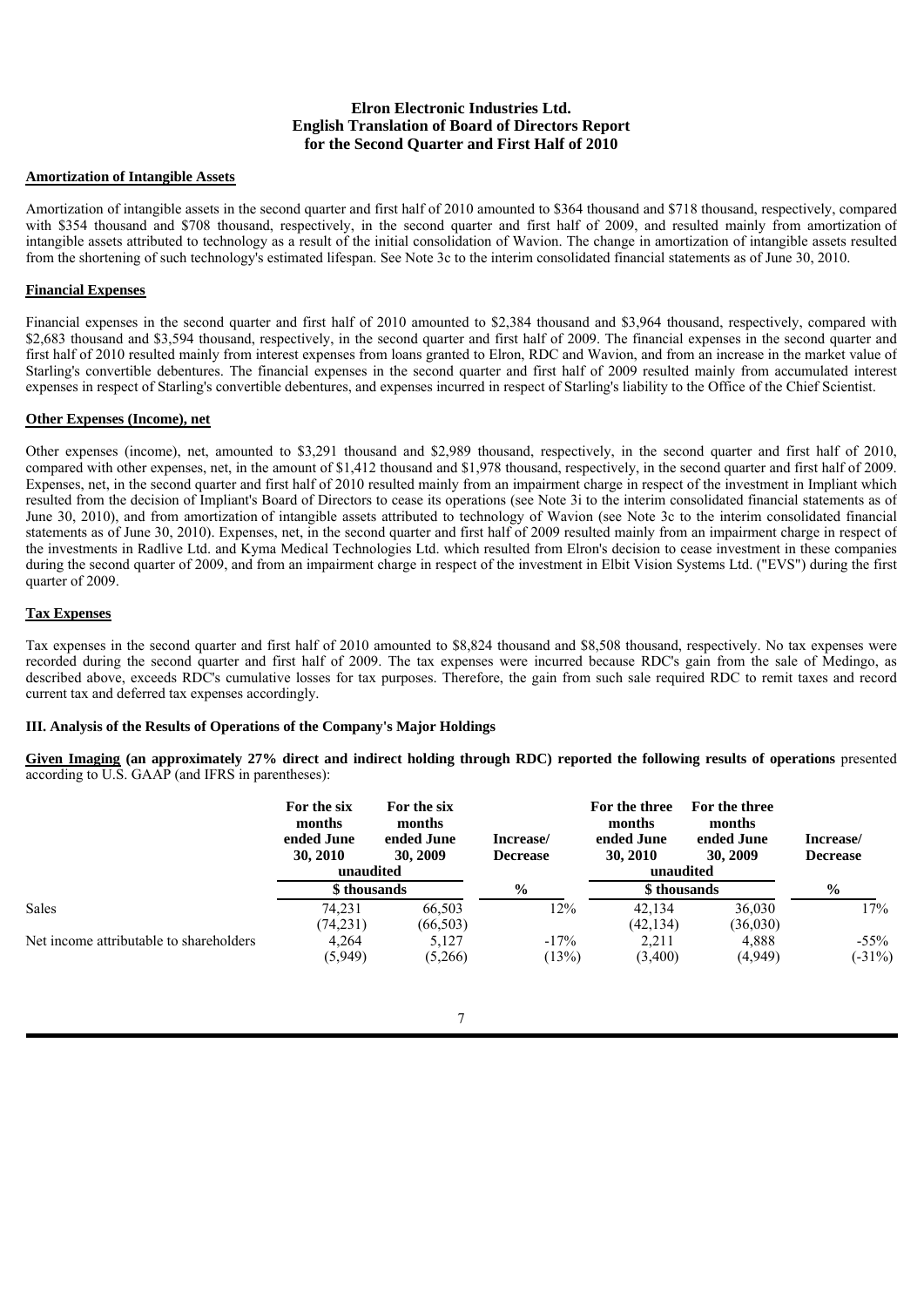The main factors influencing the decrease in Given Imaging's net income in the second quarter and first half of 2010 compared with the second quarter and first half of 2009 were one-time expenses resulting from the acquisition of Sierra Scientific Instruments ("SSI") in April 2010 and additional one-time expenses in respect of stock-based compensation to employees, which resulted, among other things, from a change to Given Imaging's employees and directors stock-based compensation plan. In addition, the second quarter and first half of 2009 included one-time tax income, resulting from a tax assessment arrangement signed with the Israeli income tax authorities. The increase in Given Imaging's sales resulted mainly from the acquisition of SSI.

## **4. Liquidity and Capital Resources**

|                                                                        | <b>June 30.</b><br>2010 | December 31,<br>2009 |  |
|------------------------------------------------------------------------|-------------------------|----------------------|--|
|                                                                        | (unaudited)             | (audited)            |  |
|                                                                        |                         | \$ thousands         |  |
| Total assets in the consolidated balance sheet                         | 316.352                 | 213,080              |  |
| Investments in associate companies and available for sale assets       | 139.600                 | 127,764              |  |
| Other long-term receivables                                            | 27,352                  | 940                  |  |
| Current assets                                                         | 141.959                 | 73,864               |  |
| Intangible assets, net                                                 | 5.493                   | 7.521                |  |
| Current liabilities (not including held for sale liabilities)          | 61.019                  | 25.937               |  |
| Long-term liabilities                                                  | 17.904                  | 65,050               |  |
| Total liabilities                                                      | 78.923                  | 90.987               |  |
| Equity attributable to shareholders including non-controlling interest | 237.429                 | 122,093              |  |

| Elron's and RDC's primary cash flows (non-consolidated) *      | For the six<br>months ended<br><b>June 30, 2010</b> | For the six<br>months ended<br><b>June 30, 2009</b> | For the three<br>months ended<br><b>June 30, 2010</b> | For the three<br>months ended<br><b>June 30, 2009</b> |  |
|----------------------------------------------------------------|-----------------------------------------------------|-----------------------------------------------------|-------------------------------------------------------|-------------------------------------------------------|--|
|                                                                |                                                     | unaudited                                           | unaudited                                             |                                                       |  |
|                                                                |                                                     |                                                     | \$ thousands                                          |                                                       |  |
| Gain from disposal of non-current investments of Elron and RDC | 111.272                                             | 2.036                                               | 111.272                                               | 2.036                                                 |  |
| Dividends from Elron's and RDC's group companies               |                                                     | 8.505                                               |                                                       | 3.394                                                 |  |
| Investments in Elron's and RDC's group companies **            | 24,465                                              | 14.197                                              | 12.708                                                | 9.544                                                 |  |
| Raising of Elron's and RDC's debt                              |                                                     | 18,000                                              |                                                       | 9,500                                                 |  |
| Repayment of Elron's and RDC's loans ***                       | 26.661                                              | $\overline{\phantom{0}}$                            | 26.661                                                | $\qquad \qquad \blacksquare$                          |  |

\* The amounts presented include RDC's cash flows in full (100%) in addition to Elron's cash flows.

\*\* Not including Elron's investment in RDC.

\*\*\* Including repayment of RDC's shareholder loans to Rafael only.

Consolidated cash and cash equivalents at June 30, 2010 were approximately \$128,689 thousand, compared with approximately \$64,747 thousand at December 31, 2009. Non-consolidated cash and cash equivalents at June 30, 2010 were approximately \$73,018 thousand, compared with approximately \$59,915 thousand at December 31, 2009.

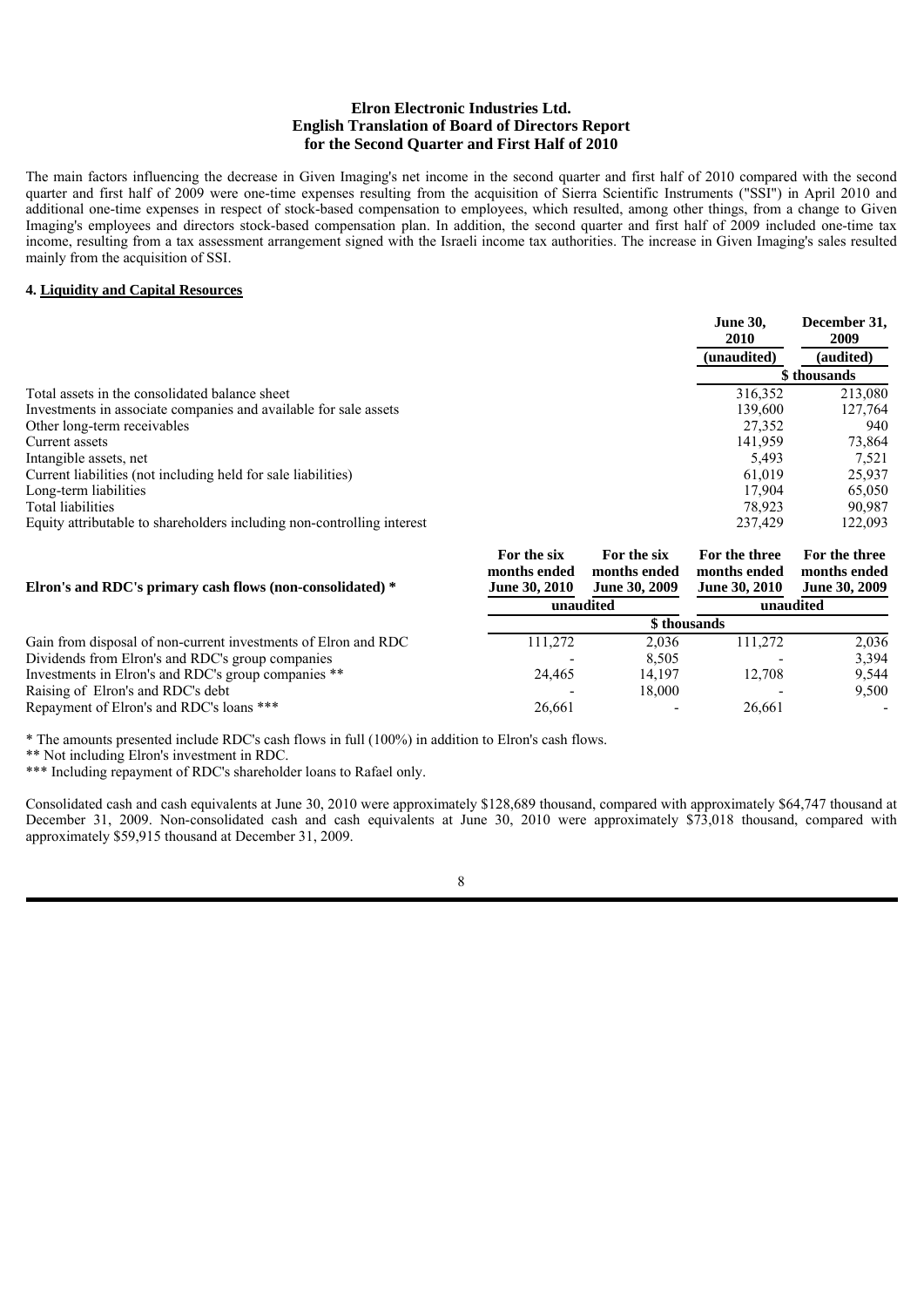The main uses of cash in the second quarter and first half of 2010 were approximately \$12,708 thousand and \$24,465 thousand, respectively, of investments and loans to group companies. In addition, during the second quarter of 2010 cash was used to prepay loans as detailed below:

- 1. In June 2010, the Company's Audit Committee and Board of Directors approved the prepayment of Elron's entire debt to Israel Discount Bank Ltd. ("the Bank") in respect of loans granted to Elron by the Bank in the aggregate amount of \$30,000 thousand (without incurring a prepayment commission), on the nearest interest payment dates in respect of the debt, the last of which is in September 2010. Upon repayment of the Company's entire debt to the Bank, the Company's entire debt in respect of the loans granted to it by DIC in the amount of approximately \$16,705 thousand shall be repaid as well, pursuant to the terms of the loan agreements with DIC. See Note 3j to the interim consolidated financial statements as of June 30, 2010. During the second quarter of 2010, the Company repaid Bank loans in the amount of approximately \$3,500 thousand.
- 2. In June 2010, RDC's entire debt in respect of loans granted to it in the amount of \$10,000 thousand by Bank Mizrahi Tefahot Ltd. ("Bank Mizrahi") was prepaid. See Note 3d to the interim consolidated financial statements as of June 30, 2010.
- 3. In June 2010, RDC's entire debt in respect of loans granted to it in the aggregate amount of approximately \$32,000 thousand by its shareholders was prepaid, in the course of which, RDC's debt to Rafael in the amount of approximately \$13,000 thousand was repaid. (Concurrently, RDC's debt to the Company in the amount of approximately \$19,000 thousand was repaid. The repayment of RDC's loan to the Company has no impact on the cash and liabilities balance in the consolidated statement of financial position as of June 30, 2010). See Note 3d to the interim consolidated financial statements as of June 30, 2010.

**Proceeds from the sale of Elron's and RDC's non-current investments during the second quarter and first half of 2010** include Elron's and RDC's cash consideration from the sale of Medingo in the amount of approximately \$13,686 thousand and \$93,514 thousand, respectively, and cash consideration in the amount of approximately \$3,000 thousand from the sale of Teledata. Elron and RDC did not generate material cash amounts from the disposition of investments in the first quarters of 2009 and 2010 nor in the second quarter of 2009. In addition, in consideration for the sale of Medingo, Elron and RDC received amounts of approximately \$2,700 thousand and \$19,300 thousand, respectively, which were deposited in escrow for a period of two years. These amounts are presented under "other long-term receivables" in the consolidated financial statements as of June 30, 2010.

**Raising of Elron's and RDC's debt:** Elron's short-term loans at June 30, 2010 (not including consolidated companies) were approximately \$43,228 thousand, including \$26,500 thousand of loans from the Bank, and \$16,728 thousand of loans from DIC, of which \$7,000 thousand and \$9,000 thousand were received during the second quarter and first half of 2009, respectively. As previously mentioned, RDC repaid its entire debt in respect of loans it received from Bank Mizrahi and from its shareholders, of which loans in the amount of \$2,500 thousand and \$9,000 thousand were received from Bank Mizrahi during the second quarter and first half of 2009, respectively. In addition, as a result of the decision to repay Elron's entire debt to the Bank and to DIC, these loans are presented under "short-term liabilities", and therefore, Elron and RDC have no long-term loans as of June 30, 2010.

## **Dividends received by Elron and RDC during the second quarter and first half of 2009 included the following amounts:**

- 1. In February 2009, Given Imaging declared a special cash dividend of approximately \$0.54 per share, of which Elron's and RDC's share was approximately \$3,673 thousand and \$1,438 thousand, respectively. Payment of the dividend was received in March 2009.
- 2. In March 2009, NetVison Ltd. declared a special cash dividend of approximately \$3.08 per share, of which Elron's share was approximately \$3,394 thousand at the payment date. Payment of the dividend was received during April 2009.

In addition, in August 2010, subsequent to the balance sheet date, RDC declared a special cash dividend in the aggregate amount of approximately \$30,000 thousand. Elron's share in such dividend amounts to approximately \$15,000 thousand. The balance amount will be distributed to Rafael. Payment of the dividend has been set for August 16, 2010.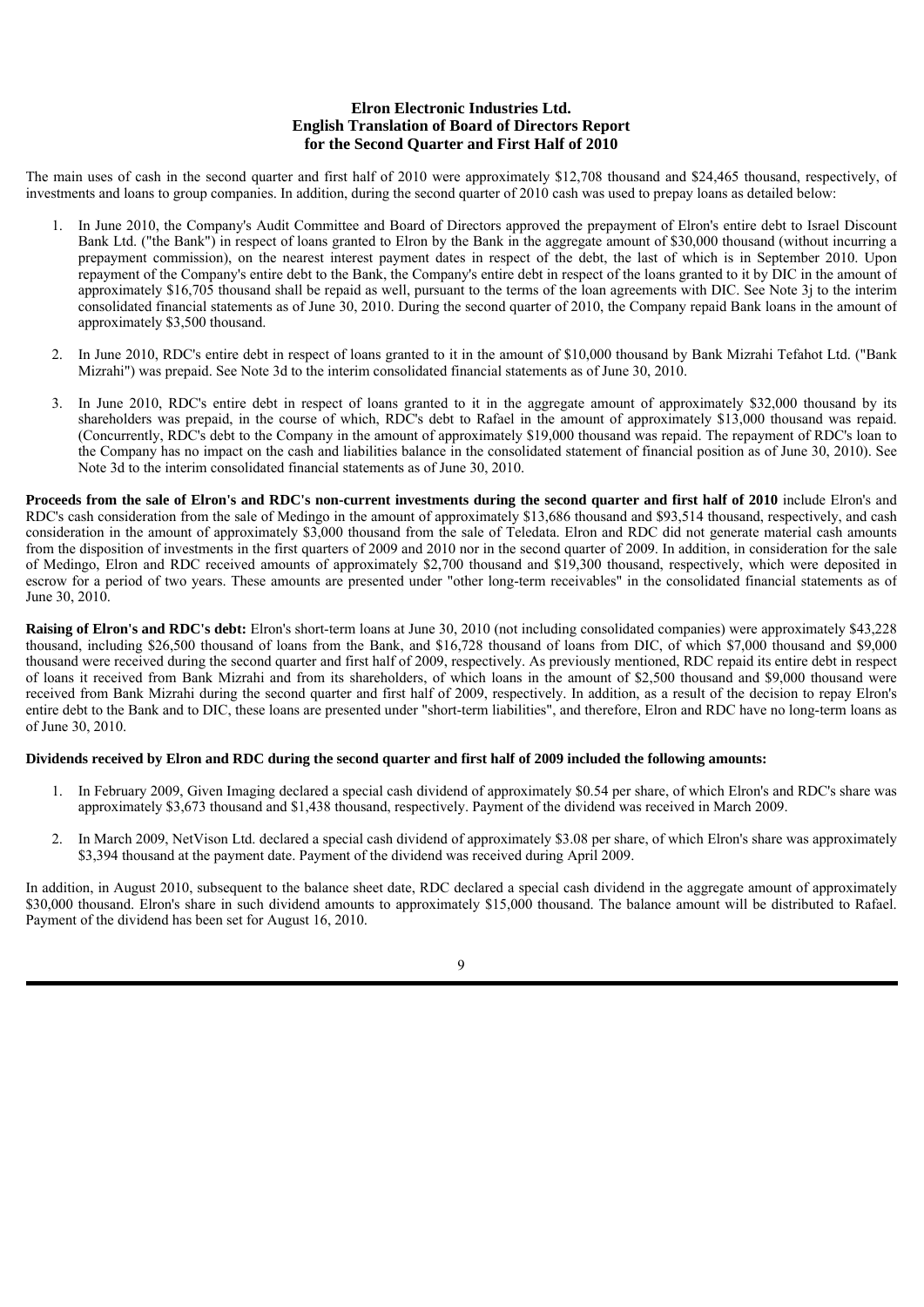In addition, convertible debentures at June 30, 2010 amounted to \$3,068 thousand compared with \$3,383 thousand at December 31, 2009. The convertible debentures balance represents the minority portion of the convertible debentures issued by Starling. The increase, which was mainly due to an increase in the market value of Starling's debentures, was offset due to repayment of the first payment out of four equal tranches of the debentures principal during June 2010.

Shareholders' equity attributable to shareholders at June 30, 2010 was approximately \$197,026 thousand, representing approximately 62% of the total assets compared with \$126,469 thousand, representing approximately 59% of total assets at December 31, 2009. The increase in shareholders' equity resulted mainly from the net gain attributable to shareholders in the amount of \$68,186 thousand in the first half of 2010, as a result of an increase in capital reserves in respect of available for sale financial assets in the amount of \$2,092 thousand and in respect of foreign currency translation differences in the amount of \$347 thousand, in respect of group companies whose operating currency is other than the dollar.

Consolidated working capital at June 30, 2010 was approximately \$80,940 thousand, compared with approximately \$47,927 thousand at December 31, 2009. The increase in working capital resulted mainly from an increase in Elron's cash balance which was offset as a result of the classification of Elron's debt to the Bank and to DIC as a short-term liability as described above.

Elron's investments during the first half of 2010 and 2009 amounted to approximately \$18,430 and \$7,119 thousand, as detailed in the following table:

|                                          | For the six<br>months<br>ended<br><b>June 30,</b><br>2010 | For the six<br>months<br>ended<br><b>June 30,</b><br>2009 |
|------------------------------------------|-----------------------------------------------------------|-----------------------------------------------------------|
|                                          |                                                           | unaudited                                                 |
|                                          |                                                           | \$thousands                                               |
| <b>Consolidated Companies*</b>           |                                                           |                                                           |
| <b>RDC</b>                               | 6,000                                                     |                                                           |
| Starling                                 | 5,063                                                     | 650                                                       |
| Wavion                                   | 3,350                                                     | 1,088                                                     |
| Medingo                                  | 461                                                       | 481                                                       |
|                                          | 14,874                                                    | 2,219                                                     |
| <b>Associates and Other Investments:</b> |                                                           |                                                           |
| <b>NuLens</b>                            | 2,000                                                     |                                                           |
| Safend                                   | 156                                                       |                                                           |
| <b>BrainsGate</b>                        |                                                           | 500                                                       |
| <b>BPT</b>                               |                                                           | 500                                                       |
| Other                                    | 1,400                                                     | 3,900                                                     |
|                                          | 3,556                                                     | 4,900                                                     |
| Total corporate investments              | 18,430                                                    | 7,119                                                     |

\*These investments do not affect the cash included in the consolidated financial statements.

During the first half of 2010, RDC's investments amounted to approximately \$12,035 thousand.

Subsequent to the balance sheet date and through August 11, 2010, the Company invested an additional aggregate amount of approximately \$372 thousand as detailed below:

|                               | unaudited |
|-------------------------------|-----------|
|                               |           |
|                               | thousands |
| <b>Consolidated Companies</b> |           |
| <b>Starling</b>               | 372       |
|                               | 372       |

Intangible assets as of June 30, 2010 mainly included intangible assets allocated to the agreement with Rafael in the amount of \$3,051 thousand and technology allocated to Wavion in the amount of \$2,300 thousand resulting from the initial consolidation of Wavion. The decrease in intangible assets compared with December 31, 2009 resulted mainly from amortization of intangible assets attributed to technology of Wavion in the amount of \$718 thousand and from a decline in the value of such technology in the amount of \$1,230 thousand as described in Note 3c to the interim consolidated financial statements as of June 30, 2010.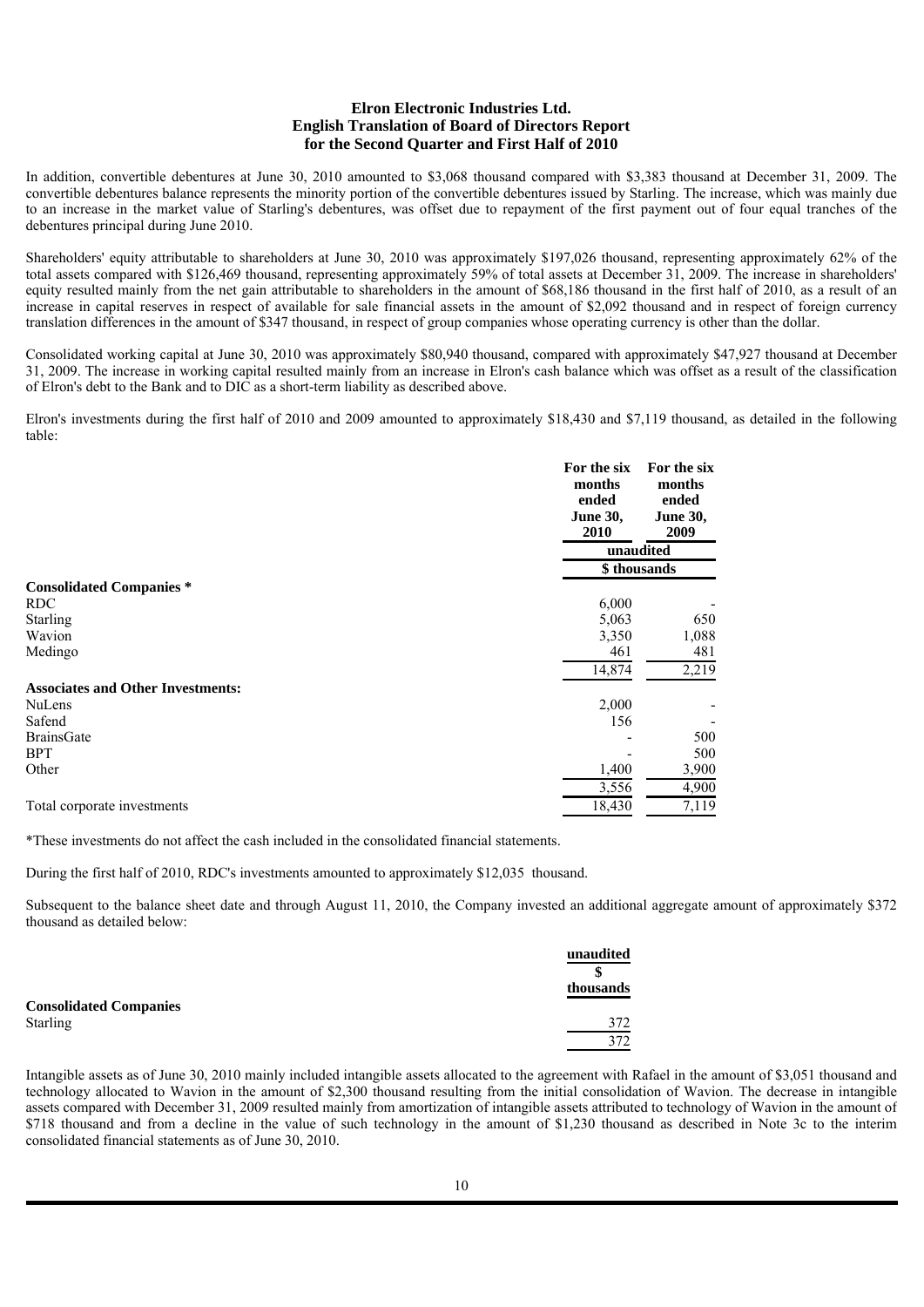# **II. Exposure to and Management of Market Risks**

The report in this section refers to Elron and its consolidated companies to the extent that the exposure to market risks is material. The Company's risk management policy is implemented only for Elron itself. Elron does not determine the risk management policy for its group companies, and as of the date of this report, has not taken any action in the reported period to hedge market risks resulting from operations of its group companies. During the reporting period, and during the period from June 30, 2010 until the date of approval of the financial reports, no material change has taken place with respect to the market risks to which the Company is exposed, the Company's policy for management of such risks, the officers responsible for their management and the means of supervision and implementation of the policy, as described in the Board of Directors Report for the first quarter of 2010.

## **1. Report on Linkage Bases**

Presented below is the Company's consolidated linkage balance at June 30, 2010, June 30, 2009 and December 31, 2009.

The linkage balance includes balances in respect of Starling, whose operating currency (NIS) differs from that of the Company (U.S. dollars).

## **As of June 30, 2010 (\$ thousands) (unaudited)**

|                                    | <b>NIS</b><br>(CPI)<br>linked) | <b>USD</b><br>(or USD)<br>linked) | Other<br>currencies | <b>NIS</b><br>(not linked) | Non-<br>monetary item | Total   |
|------------------------------------|--------------------------------|-----------------------------------|---------------------|----------------------------|-----------------------|---------|
| <b>Assets</b>                      |                                |                                   |                     |                            |                       |         |
| Cash and cash equivalents          |                                | 103,202                           |                     | 25,487                     |                       | 128,689 |
| Restricted cash                    |                                |                                   |                     | 59                         |                       | 59      |
| Trade receivables                  |                                | 1,323                             |                     | 112                        |                       | 1,435   |
| Other current assets               |                                | 1,762                             |                     | 1,711                      | 2,893                 | 6,366   |
| Inventories                        |                                |                                   |                     |                            | 5,410                 | 5,410   |
| Investments in associates          |                                |                                   |                     | ٠                          | 111,848               | 111,848 |
| Other investments (accounted as    |                                |                                   |                     |                            |                       |         |
| available for sale)                |                                |                                   |                     |                            | 27,752                | 27,752  |
| Property, plant and equipment, net |                                |                                   |                     |                            | 1,948                 | 1,948   |
| Intangible assets, net             |                                |                                   |                     |                            | 5,493                 | 5,493   |
| Other long-term receivables        |                                | 27,087                            |                     | 247                        | 18                    | 27,352  |
| Total assets                       |                                | 133,374                           |                     | 27,616                     | 155,362               | 316,352 |
|                                    |                                |                                   |                     |                            |                       |         |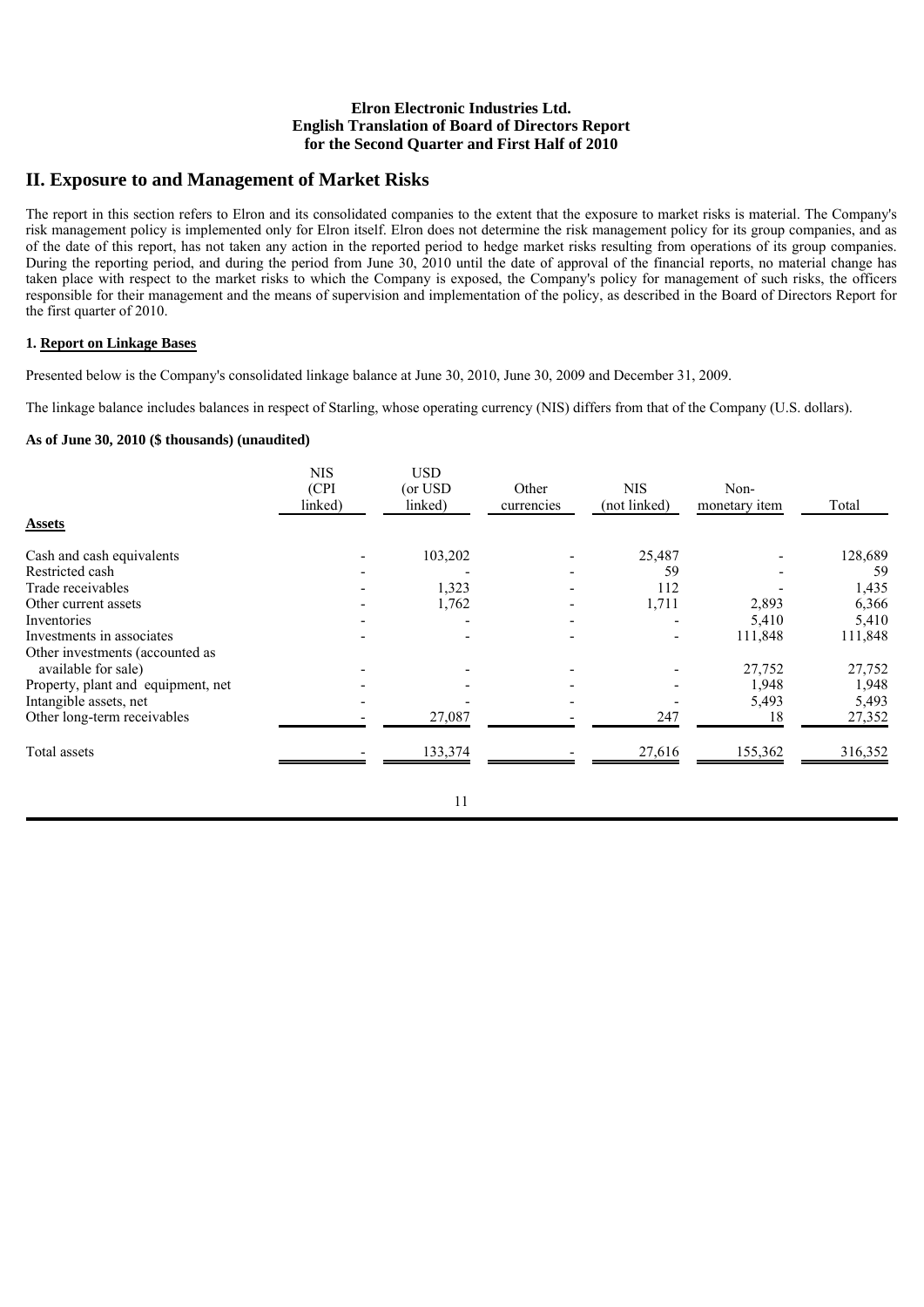# **Liabilities**

| Trade payables                        |        | 425    | 54 | 2.947 |        | 3,426  |
|---------------------------------------|--------|--------|----|-------|--------|--------|
| Other current liabilities             | 30     | 4.937  |    | 4,289 | 3,821  | 13,077 |
| Long term loans from banks and others |        | 26,642 |    |       |        | 26,642 |
| Long term loan from shareholders      | 16,728 |        |    |       |        | 16,728 |
| Convertible debentures                | 3.068  |        |    |       |        | 3,068  |
| Royalty bearing government grants     |        | 8.739  |    |       |        | 8,739  |
| Employee benefits, net                |        |        |    |       | 141    | 141    |
| Deferred taxes                        |        |        |    |       | 5.000  | 5,000  |
| Other long term liabilities           |        |        |    |       | 2,102  | 2,102  |
| Tota liabilities                      | 19,826 | 40,743 | 54 | 7,236 | 11,064 | 78,923 |

# **As of June 30, 2009 (\$ thousands) (unaudited)**

|                                       | <b>NIS</b><br>(CPI<br>linked) | <b>USD</b><br>(or USD<br>linked) | Other<br>currencies | <b>NIS</b><br>(not linked) | Non-<br>monetary item | Total            |
|---------------------------------------|-------------------------------|----------------------------------|---------------------|----------------------------|-----------------------|------------------|
| <b>Assets</b>                         |                               |                                  |                     |                            |                       |                  |
| Cash and cash equivalents             |                               | 14,998                           | 28                  | 2,002                      |                       | 17,028           |
| Restricted cash                       |                               |                                  |                     | 65                         |                       | 65               |
| Trade receivables                     |                               | 1,501                            | 6                   | 191                        |                       | 1,698            |
| Other current assets                  | 89                            | 602                              |                     | 845                        | 3,856                 | 5,392            |
| Inventories                           |                               |                                  |                     |                            | 2,977                 | 2,977            |
| Investments in associates             |                               |                                  |                     |                            | 160,560               | 160,560          |
| Other investments (accounted as       |                               |                                  |                     |                            |                       |                  |
| available for sale)                   |                               |                                  |                     |                            | 6,953                 | 6,953            |
| Property, plant and equipment, net    |                               |                                  |                     |                            | 4,404                 | 4,404            |
| Intangible assets, net                |                               |                                  |                     |                            | 11,946                | 11,946           |
| Assets related to employee benefits   |                               |                                  |                     |                            | 168                   | 168              |
| Other long-term receivables           |                               | 331                              |                     |                            |                       | $\overline{331}$ |
| Total assets                          | 89                            | 17,432                           | 34                  | 3,103                      | 190,864               | 211,522          |
| <b>Liabilities</b>                    |                               |                                  |                     |                            |                       |                  |
| Short term credit and loans           |                               | 4,490                            |                     |                            |                       | 4,490            |
| Trade payables                        |                               | 1,383                            | 73                  | 2,541                      |                       | 3,997            |
| Other current liabilities             | 39                            | 1,504                            |                     | 7,603                      | 1,223                 | 10,369           |
| Long term loans from banks and others |                               | 42,779                           |                     |                            |                       | 42,779           |
| Long term loan from shareholders      | 15,357                        |                                  |                     |                            |                       | 15,357           |
| Convertible debentures                | 2,771                         |                                  |                     |                            |                       | 2,771            |
| Royalty bearing government grants     |                               | 8,822                            |                     |                            |                       | 8,822            |
| Employee benefits, net                |                               |                                  |                     |                            | 238                   | 238              |
| Other long term liabilities           |                               |                                  |                     |                            | 310                   | 310              |
| <b>Total liabilities</b>              | 18,167                        | 58,978                           | 73                  | 10,144                     | 1,771                 | 89,133           |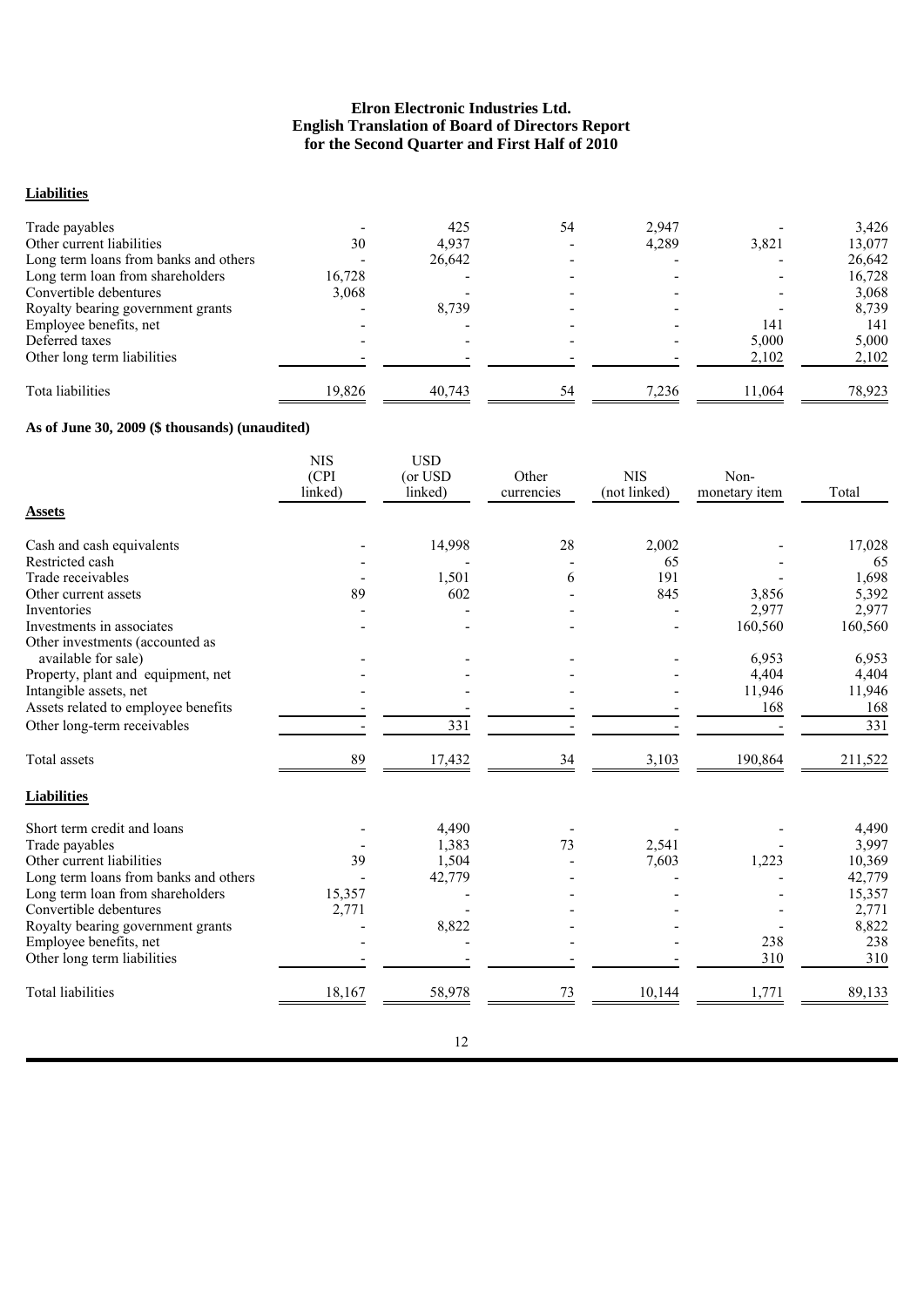## **As of December 31, 2009 (\$ thousands) (audited)**

|                                                        | <b>NIS</b><br>(CPI)<br>linked) | <b>USD</b><br>(or USD<br>linked) | Other<br>currencies | <b>NIS</b><br>(not linked) | Non-<br>monetary item | Total   |
|--------------------------------------------------------|--------------------------------|----------------------------------|---------------------|----------------------------|-----------------------|---------|
| <b>Assets</b>                                          |                                |                                  |                     |                            |                       |         |
| Cash and cash equivalents                              |                                | 42,742                           | 3                   | 22,002                     |                       | 64,747  |
| Restricted cash                                        |                                |                                  |                     | 60                         |                       | 60      |
| Trade receivables                                      |                                | 1,997                            |                     | 87                         |                       | 2,084   |
| Other current assets                                   | 212                            | 14                               |                     | 1,169                      | 1,996                 | 3,391   |
| Inventories                                            |                                |                                  |                     |                            | 3,582                 | 3,582   |
| Investments in associates                              |                                |                                  |                     |                            | 113,237               | 113,237 |
| Other investments (accounted as<br>available for sale) |                                |                                  |                     |                            | 14,527                | 14,527  |
| Property, plant and equipment, net                     |                                |                                  |                     |                            | 2,991                 | 2,991   |
| Intangible assets, net                                 |                                |                                  |                     |                            | 7,521                 | 7,521   |
| Other long-term receivables                            | 106                            | 612                              |                     | 204                        | 18                    | 940     |
| Total assets                                           | 318                            | 45,365                           | 3                   | 23,522                     | 143,872               | 213,080 |
| <b>Liabilities</b>                                     |                                |                                  |                     |                            |                       |         |
| Short term credit and loans                            |                                | 10,865                           |                     |                            |                       | 10,865  |
| Trade payables                                         |                                | 587                              | 21                  | 3,665                      |                       | 4,273   |
| Other current liabilities                              | 419                            | 970                              |                     | 7,428                      | 810                   | 9,627   |
| Long term loans from banks and others                  |                                | 36,981                           |                     |                            |                       | 36,981  |
| Long term loan from shareholders                       | 16,737                         |                                  |                     |                            |                       | 16,737  |
| Convertible debentures                                 | 3,383                          |                                  |                     |                            |                       | 3,383   |
| Royalty bearing government grants                      |                                | 8,685                            |                     |                            |                       | 8,685   |
| Employee benefits, net                                 |                                |                                  |                     | 194                        |                       | 194     |
| Other long term liabilities                            |                                |                                  |                     |                            | 242                   | 242     |
| <b>Total liabilities</b>                               | 20,539                         | 58,088                           | 21                  | 11,093                     | 1,246                 | 90,987  |

The Company and subsidiaries did not have material derivatives positions as of June 30, 2010, June 30, 2009 and December 31, 2009.

## **2. Financial Market Conditions**

The global financial crisis and slowdown in the activities of the real economy which developed in 2008 and intensified in the beginning of 2009, and which led to a recession in many Western countries, have subsided during 2009, with the financial and real capital markets gradually stabilizing. Since the second half of 2009, there appears to be a worldwide trend of gradual real economic recovery, and various real economies, including the U.S. economy, have stabilized and returned to growth. The worldwide recovery largely derived from a combination of fiscal expansion plans and continued expansive monetary policy led by the economic policy makers in the United States. This recovery has contributed, inter alia, to rises in the capital markets and increased financial institution stability.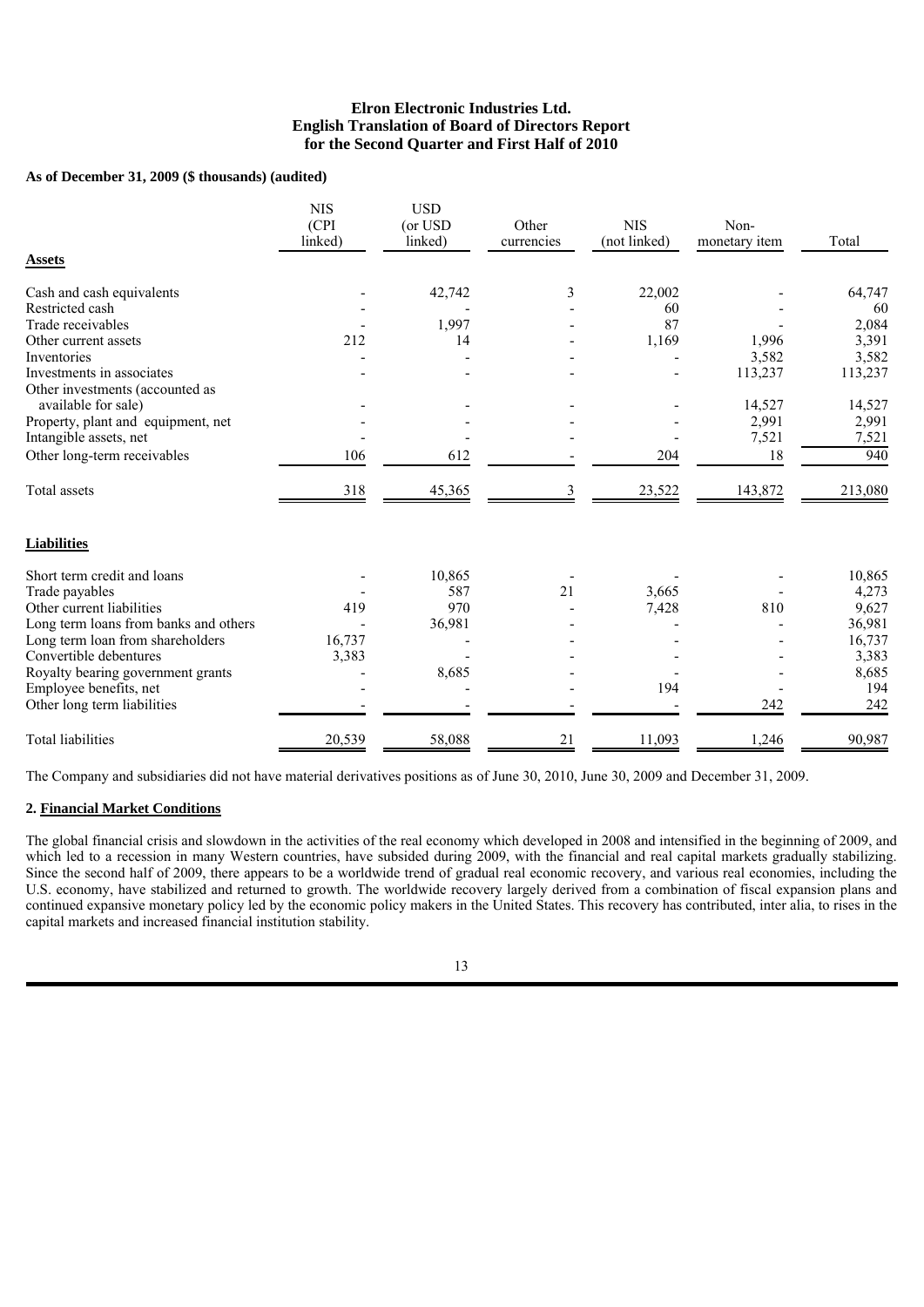During the first half of 2010, the economic recovery trend has continued in most financial and real capital markets, however, symptoms of the financial crisis are still evident, mostly in the Euro area which continues to experience economic instability. Symptoms of the crisis and its ramifications have resulted in severe fluctuations in the financial markets, including in stock prices, convertible debenture rates and currency rates, in the endurance of the credit squeeze experienced by various firms and various countries, and in significant uncertainty in economic activities.

In the Israeli economy and capital market, trends similar to those experienced by the global markets have been recorded, whilst signs of recovery in the Israeli economy are more pronounced. Since the second quarter of 2009, the recovery experienced by most sectors of the Israeli economy has intensified, and in the Israeli capital market, substantial rises in tradable securities have been recorded, the corporate debt market has begun to recover and the business sector has gradually renewed finance raising activities.

As of the date of this report, it is not possible to assess the extent and duration of the financial crisis' direct and indirect economic ramifications, if any, worldwide and in Israel. The symptoms of such crisis, including recent developments in the Euro area as aforementioned, have affected and may continue to affect the Company's and its group companies' results of operations, their liquidity, the value of their equity, the value and exit potential of their assets, their business (including the demand for products of Elron's group companies), and also on their ability to raise financing required for their day-to-day and long-term operations, and the terms of such financing.

## **3. Financial Instruments Sensitivity Analyses**

For further details concerning sensitivity analyses of sensitive financial instruments included in the interim consolidated financial statements as of June 30, 2010 in accordance with changes in market factors, see Appendix A below.

Following are the summarized results of the sensitivity analyses:

#### **As of June 30, 2010**

|                                                      |            |                         |          |              | Gain (loss) from changes in interest rates |     |       |
|------------------------------------------------------|------------|-------------------------|----------|--------------|--------------------------------------------|-----|-------|
|                                                      |            |                         | Increase |              | Decrease                                   |     |       |
|                                                      | Fair value | 2% at absolute<br>value | 10%      | $5\%$        | 2% at absolute<br>value                    | 10% | $5\%$ |
| Section                                              |            |                         |          | \$ thousands |                                            |     |       |
| Sensitivity to changes<br>in<br>nominal NIS interest |            |                         |          |              |                                            |     |       |
| rate                                                 | (16, 941)  | 64                      | 6        |              | (57)                                       | (6) | (3)   |
| Sensitivity to changes<br>in                         |            |                         |          |              |                                            |     |       |
| dollar interest rates                                | (22, 845)  | (43)                    | (21)     | (11)         | 49                                         | 21  |       |
|                                                      |            |                         | 14       |              |                                            |     |       |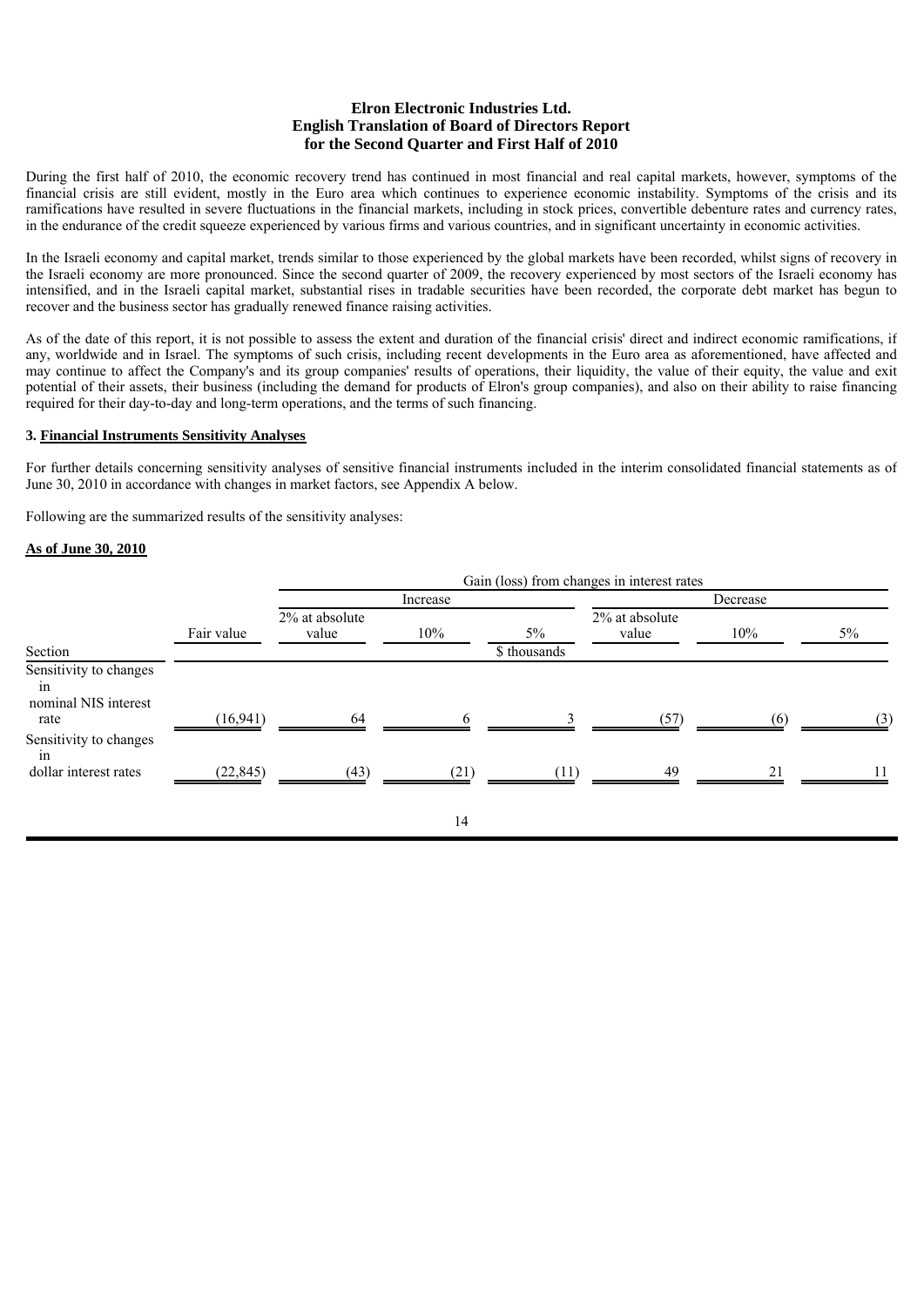|                                                                                          |            | Gain (loss) from changes in other market factors |              |          |         |
|------------------------------------------------------------------------------------------|------------|--------------------------------------------------|--------------|----------|---------|
|                                                                                          |            | Increase                                         |              | Decrease |         |
|                                                                                          | Fair value | 10%                                              | $5\%$        | 10%      | $5\%$   |
| Section                                                                                  |            |                                                  | \$ thousands |          |         |
| Sensitivity to changes in the NIS-dollar exchange rate                                   | 5.097      | 510                                              | 255          | (510)    | (255)   |
| Sensitivity to changes in the Consumer Price Index                                       | (16, 941)  | (339)                                            | (169)        | 339      | 169     |
| Sensitivity to changes in share prices of investments<br>accounted as available for sale | 27.752     | 2.775                                            | 1.445        | (2,775)  | (1,388) |
| Sensitivity to changes in the price of convertible<br>debentures issued by subsidiary    | (3,068)    | (307)                                            | (153)        | 307      | 153     |

#### **As of June 30, 2009**

|                                                                                        |            |          | Gain (loss) from changes in interest rates |                                                              |       |
|----------------------------------------------------------------------------------------|------------|----------|--------------------------------------------|--------------------------------------------------------------|-------|
|                                                                                        |            | Increase |                                            | Decrease                                                     |       |
|                                                                                        | Fair value | $10\%$   | $5\%$                                      | 10%                                                          | 5%    |
| Section                                                                                |            |          | \$ thousands                               |                                                              |       |
| Sensitivity to changes in nominal NIS interest rate                                    | (17,009)   | 118      | 59                                         | (119)                                                        | (60)  |
| Sensitive to changes in dollar interest rates                                          | (44, 961)  | 401      | 212                                        | (413)                                                        | (206) |
|                                                                                        |            |          |                                            | Gain (loss) from changes in other market factors<br>Decrease |       |
|                                                                                        |            | Increase |                                            |                                                              |       |
|                                                                                        | Fair value | 10%      | $5\%$                                      | 10%                                                          | $5\%$ |
| Section                                                                                |            |          | \$ thousands                               |                                                              |       |
| Sensitivity to changes in the NIS-dollar exchange rate                                 | (22,617)   | (2, 262) | (1, 131)                                   | 2,262                                                        | 1,131 |
| Sensitive to changes in the Consumer Price Index                                       | (17,009)   | (340)    | (170)                                      | 340                                                          | 170   |
| Sensitive to changes in share prices of investments<br>accounted as available for sale | 6,953      | 695      | 348                                        | (695)                                                        | (348) |
| Sensitivity to changes in the price of convertible.<br>debentures issued by subsidiary | (2,771)    | (277)    | (139)                                      | 277                                                          | 139   |
|                                                                                        | 15         |          |                                            |                                                              |       |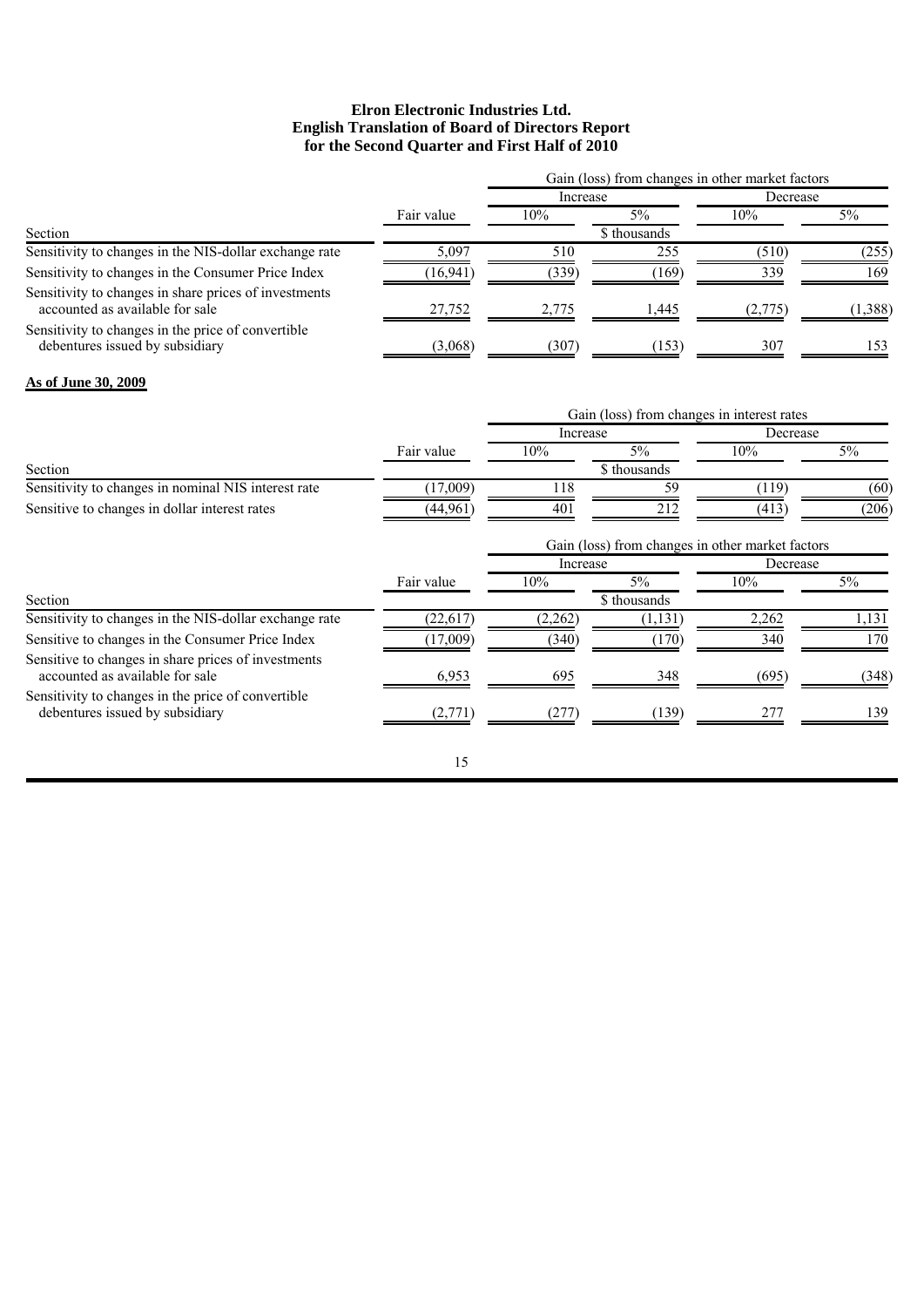# **As of December 31, 2009**

|                                                                                        |            |                      |            |              | Gain (loss) from changes in interest rates       |          |       |  |
|----------------------------------------------------------------------------------------|------------|----------------------|------------|--------------|--------------------------------------------------|----------|-------|--|
|                                                                                        |            |                      | Increase   |              |                                                  | Decrease |       |  |
|                                                                                        | Fair value | 2% Absolute<br>value | 10%        | $5\%$        | 2% Absolute<br>value                             | 10%      | $5\%$ |  |
| Section                                                                                |            |                      |            | \$ thousands |                                                  |          |       |  |
| Sensitivity to changes<br>nominal NIS interest<br>rate                                 | (18, 229)  | 600                  | 77         | 38           | (633)                                            |          | (39)  |  |
| Sensitive to changes<br>in dollar interest rates                                       | (47, 037)  | 1,231                | 212        | 106          | (1,288)                                          | (212)    | (107) |  |
|                                                                                        |            |                      |            |              | Gain (loss) from changes in other market factors |          |       |  |
|                                                                                        |            |                      |            | Increase     |                                                  | Decrease |       |  |
|                                                                                        |            |                      | Fair value | 10%          | $5\%$                                            | 10%      | 5%    |  |
| Section                                                                                |            |                      |            |              | \$ thousands                                     |          |       |  |
| Sensitivity to changes in the NIS-dollar exchange rate                                 |            |                      | (4,097)    | (390)        | (195)                                            | 390      | 195   |  |
| Sensitive to changes in the Consumer Price Index                                       |            |                      | (18, 229)  | (365)        | (182)                                            | 365      | 182   |  |
| Sensitive to changes in share prices of investments<br>accounted as available for sale |            |                      | 14,527     | 1,453        | 726                                              | (1, 453) | (726) |  |
| Sensitivity to changes in the price of convertible<br>debentures issued by subsidiary  |            |                      | (3, 383)   | (338)        | (169)                                            | 338      | 169   |  |

# **III. Aspects of Corporate Governance**

## **1. Disclosure Pertaining to the Approval Process of the Financial Statements**

The Company's audit committee is the organ responsible for overseeing the financial statements, and the Company's board of directors is the organ responsible for approving the financial statements.

The audit committee presents the board of directors with a summary of the main points of its discussion concerning the financial statements and recommends their approval. The audit committee is comprised of three members: Avraham Asheri – a director with financial and accounting expertise, Yaacov Goldman – an external director with financial and accounting expertise, and Gad Arbel – an external director with financial and accounting expertise. The Company's auditor is invited to and is present at the audit committee and board of directors' meetings at which the financial statements are discussed and approved, and is required to present the main findings (if any) which arose from the review or audit.

The audit committee examines, with the aid of detailed presentations made by officers and others at the Company, including: the Company's CEO – Ari Bronshtein, and the CFO, Yaron Elad, the material issues in the financial report including transactions which are not in the ordinary course of business (if any), material evaluations and critical assessments which were applied in the financial statements, reasonability of the information, accounting policy which was implemented and changes that occurred therein, and implementation of the principle of due disclosure in the financial statements and related information. The audit committee examines various aspects of control and risk management, both such which are reflected in the financial statements (such as the report on financial risks) and such which affect the credibility of the financial statements. If needed, the audit committee demands that comprehensive reviews will be presented to it on issues with a particularly material influence.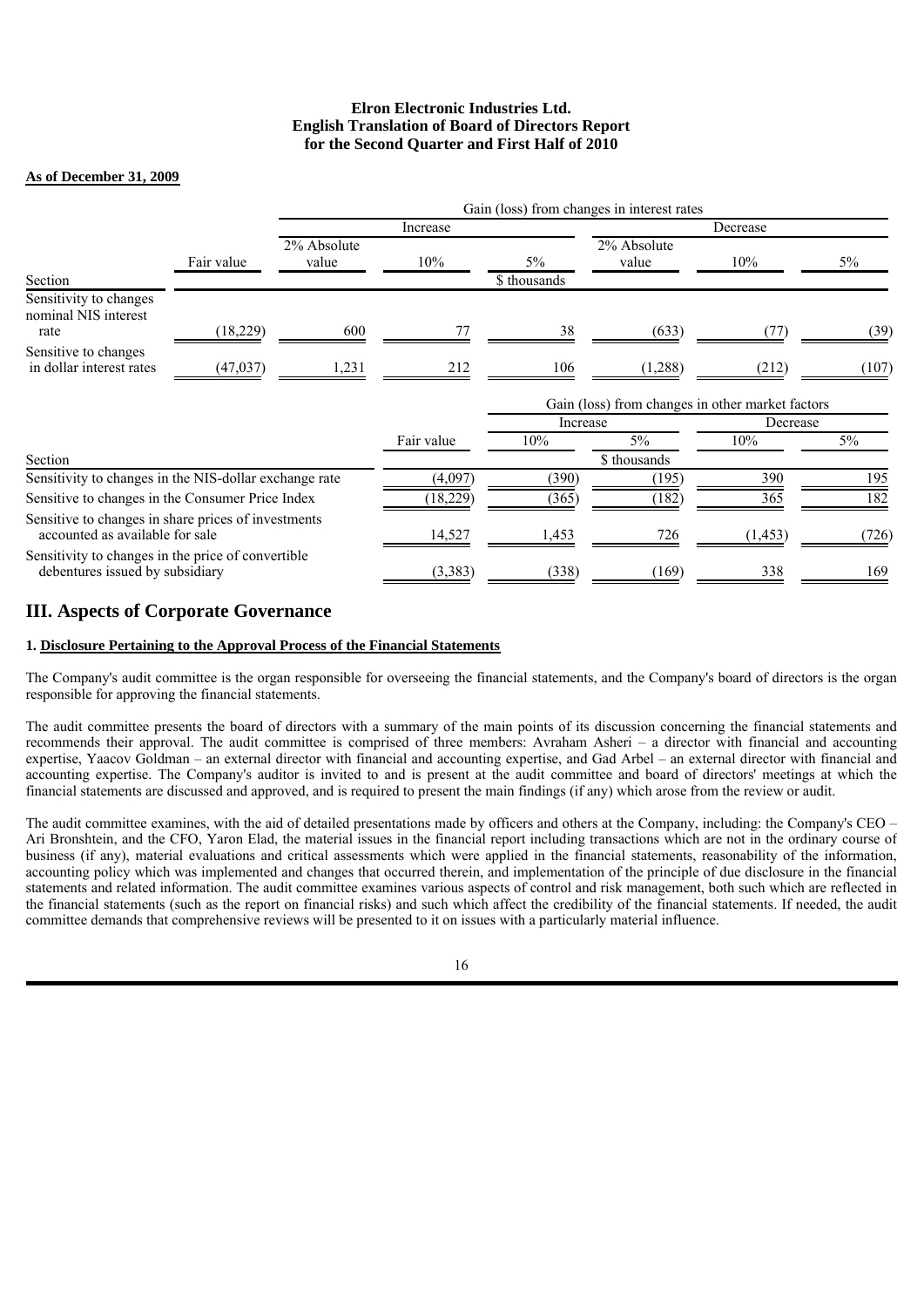The approval of the financial statements entails at least two meetings: the one – of the audit committee, before the board of directors' meeting, for an in-principle and comprehensive deliberation of the material reporting issues, and the other – of the board of directors, for deliberation of the financial statements and approval thereof.

## **2. Effectiveness of Internal Control over Financial Reporting and Disclosure**

#### **I. General**

Pursuant to the recommendations of the Committee for the Examination of Corporate Governance in Israel, headed by Prof. Zohar Goshen of December 2006, and to the proposal of the Israel Securities Authority, in December 2009 an amendment was performed of the Reporting Regulations (the "5770 Amendment"), in the context of which provisions and conditions were set for the process of approval of the financial statements and determination of internal processes in the corporation which were intended to maintain a proper level of disclosure and financial reporting.

The purpose of the 5770 Amendment is to improve the quality of the disclosure and financial reporting through three main elements:

- I. Giving a report of the board of directors and of the management of the company pertaining to the effectiveness of the internal control on the disclosure and financial reporting in order to strengthen the internal control system in the company.
- II. Making personal declarations by the company's CEO and the company's most senior financial officer, according to which, *inter alia*, according to their knowledge: (1) the financial statements and the other financial information included in the reports include no misrepresentation of a material fact and do not lack a representation of a material fact which is required in order that the representations included therein will not be misleading; (2) the financial statements and other financial information included in the report properly reflect – from all material aspects – the financial condition, results of operations and cash flows of the company; in addition the CEO and the officer as aforesaid will represent that they have evaluated the effectiveness of the internal control on the disclosure and financial reporting, insofar as it refers to the financial statements and to other financial information which is included in the reports.
- III. The periodic report will be accompanied by the opinion of the company's auditor pertaining to the effectiveness of the internal control on the financial reporting in the company, and material weaknesses which he identified in this control.

The provisions of the 5770 Amendment will commence in the periodic report as of December 31, 2010, however, according to the provisions of the 5770 Amendment, in the transition period until the commencement, the board of directors' report should include details pertaining to the company's preparation for and progress made in the implementation of the provisions of the Amendment (the "Project's Implementation").

## **II. Disclosure pertaining to the acts which the Company performed for the Project's Implementation until the date of this report**

It shall be noted that because the Company is subject to the SEC regulations (see also Section I.2 above), the Company has been implementing, for several years, the Sarbanes-Oxley Act of 2002 provisions (the "SOX Regulations") which include in the scope thereof similar provisions to the provisions which are included in the scope of the 5770 Amendment.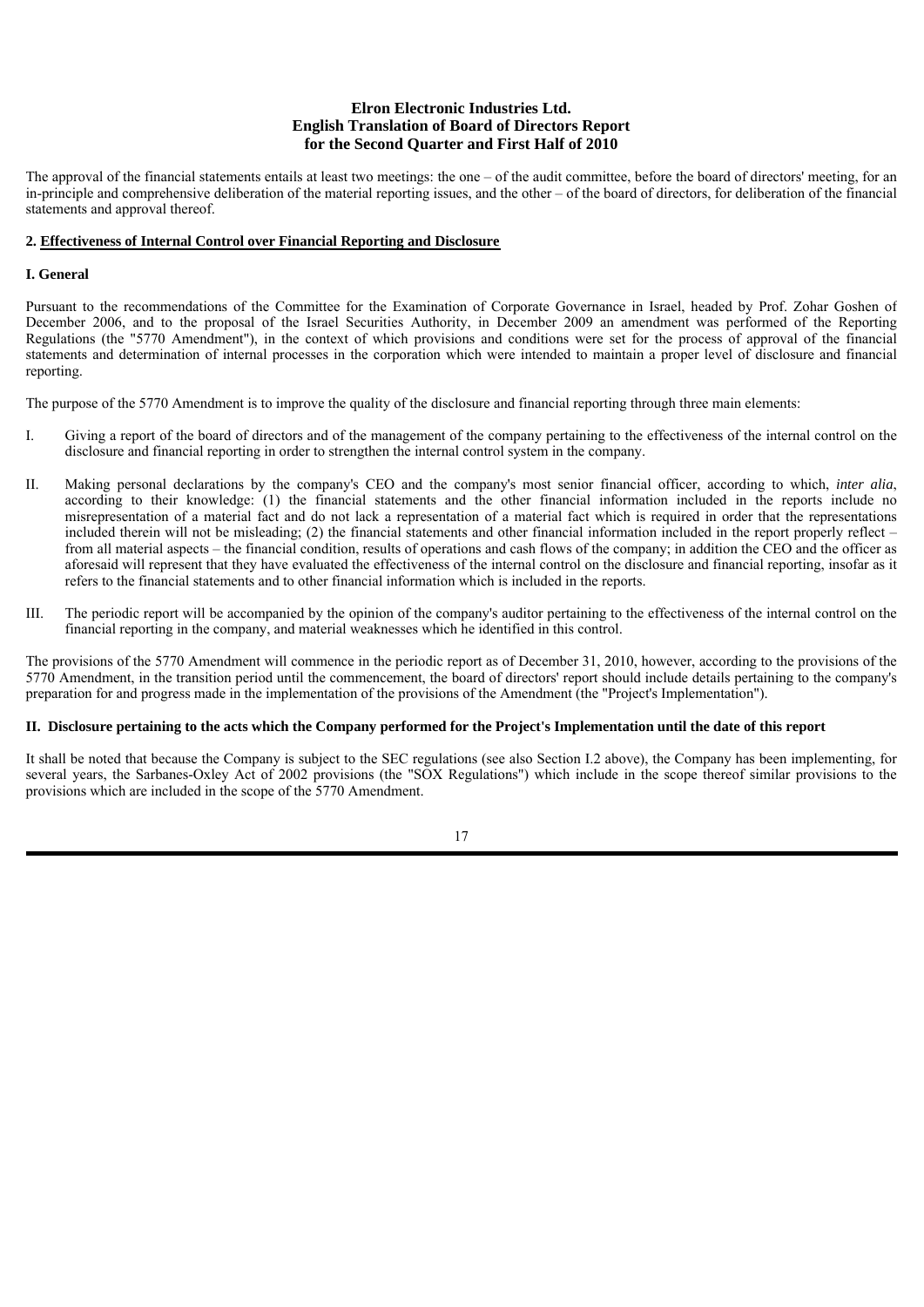The person who is responsible in the Company for the implementation of the SOX Regulations is Mr. Yaron Elad – the Company's CFO.

For purposes of determining the processes and identifying the material business risks in the Company and in group companies, a model was used for evaluation and analysis of risks which weights qualitative and quantitative factors, for purposes of evaluating the risk embodied in the balances and the transactions in the consolidated financial statements, which may constitute a material risk for the disclosure and financial reporting.

Quantitative considerations which were taken into account included giving proportionate weight to each financial transaction and balance in the statements, as the same were released by the Company, in respect of the total relevant transactions or balances in the financial statement.

The qualitative considerations which were taken into account included, inter alia, the complexity of the accounting process that is entailed by recording in the financial report, the complexity of the information technologies which support the business process, the evaluation of risks of fraud, the substantive risk etc.

Below is a specification of the major processes which were examined in 2009 and which are expected to be examined in 2010, in the context of the implementation of the SOX Regulations:

## Elron Level Controls:

- I. Entity level control ("ELC").
- II. Process of financial statements closing and reporting.
- III. IT general controls ("ITGC").
- IV. Controls on investments in companies and on intangible assets.
- V. Controls on cash and loans.
- VI. Controls on contingent liabilities.
- VII. Controls on the taxation process.

In addition, some of the processes described above were examined with regard to several subsidiaries, including the control process over trade receivables, revenues, trade payables and expenses.

No material weaknesses were identified in the major processes examined during 2009 in the framework of implementing the SOX Regulations. It should also be noted that a gap analysis of the planning of internal controls over financial reporting and disclosure was performed.

# **IV. Disclosure Directives Relating to Financial Reporting**

#### **1. Major Events Subsequent to the Balance Sheet Date**

**Approval of a Bonus to the Chairman of the Board of Directors.** In March 2010, the Company's Audit Committee and Board of Directors approved payment of a special bonus in the amount of NIS 950 thousand (approximately \$250 thousand) to Mr. Arie Mientkavich, the Chairman of the Company's Board of Directors, as described in the Board of Directors Report for the first quarter of 2010. In December 2009, the Company's Audit Committee and Board of Directors approved payment of a special bonus in the amount of NIS 600 thousand (approximately \$160 thousand) to Prof. Gabi Barbash, a director of the Company, for his activities and contribution to 3DV. On July 21, 2010, payment of such bonuses was approved at the Annual General Meeting of the Shareholders of the Company.

For additional information regarding major events subsequent to the balance sheet date, see Section I.2 above, and Notes 3 and 4 to the interim consolidated financial statements as of June 30, 2010.

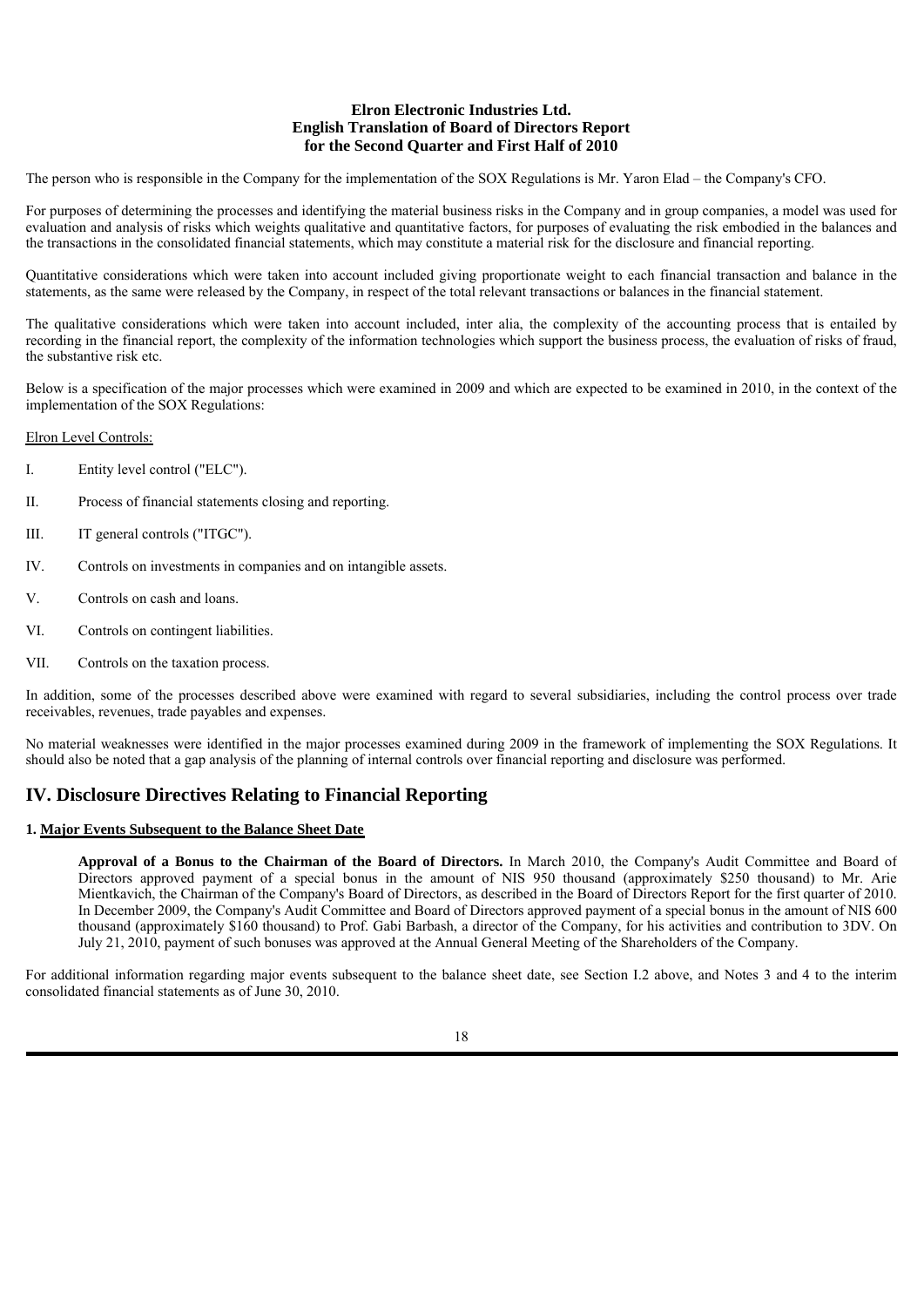## **2. Critical Accounting Estimates**

As of the date of this report. no material changes have taken place during the second quarter of 2010 with respect to the critical accounting estimates used in the preparation of the Company's financial statements, except as described in Notes 3c and 3f to the interim consolidated financial statements as of June 30, 2010.

|     | Ari Bronshtein |
|-----|----------------|
| CEO |                |

August 11, 2010, Tel Aviv

 Arie Mientkavich Chairman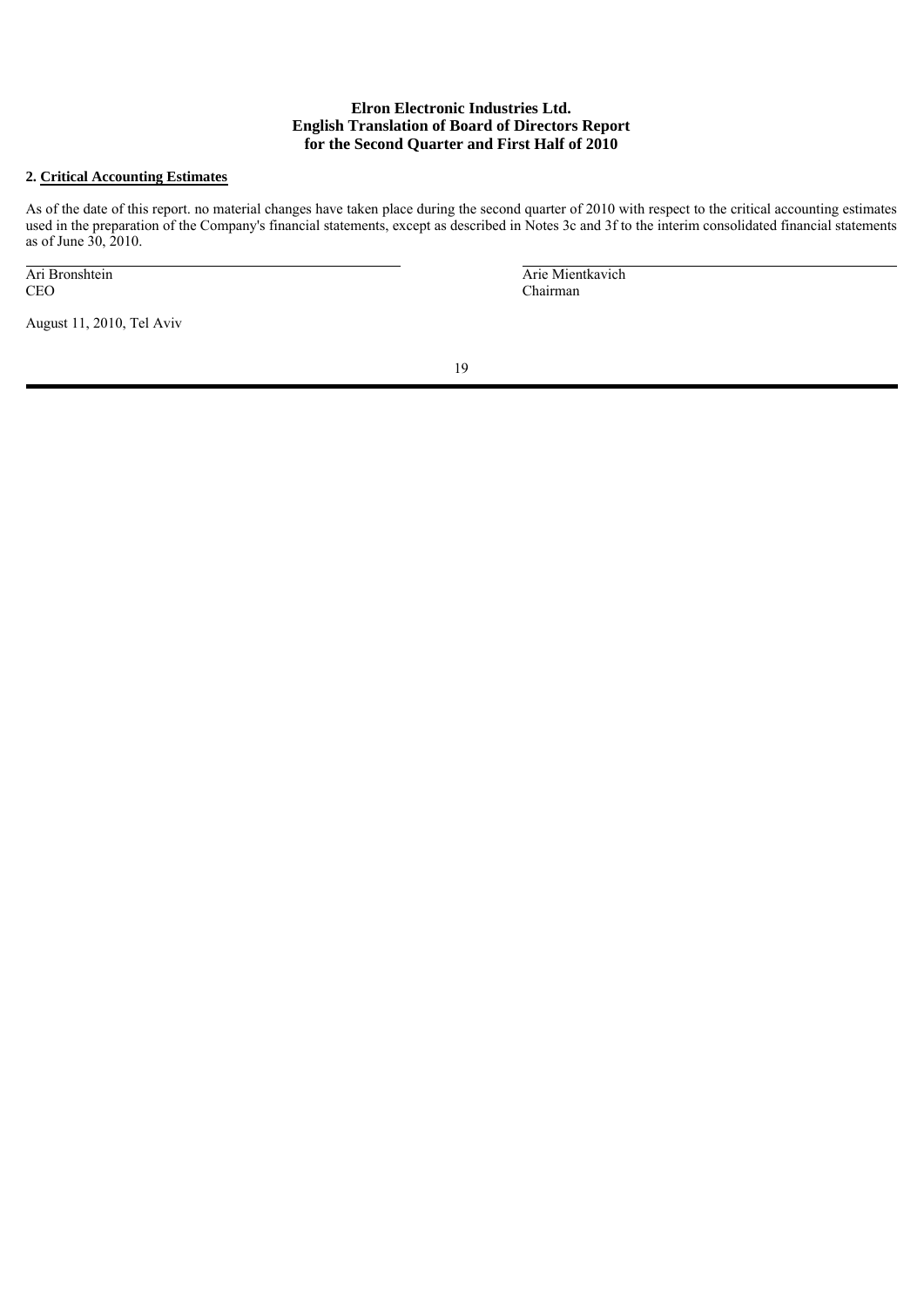#### **Appendix A**

## **to the Board of Directors Report as of June 30, 2010**

#### **Sensitivity analyses of sensitive financial instruments included in the consolidated financial statements as of 30 June 2010, in accordance with changes in market factors**

The following tables describe sensitivity analyses of the fair value of financial instruments held by the Company and its group companies.

The following comments should be considered with regards to the tables below:

- 1. The instruments that appear below are not necessarily presented in the financial statements at fair value.
- 2. Starling's operating currency (NIS) is different from that of the Company and its other subsidiaries (U.S. Dollar). Accordingly, no sensitivity analyses were carried out in relation to the exchange rate in financial instruments held by Starling. It should be noted that the effect of the difference between Starling's currency and the Company's currency is reflected in the Company's shareholders' equity under capital reserves from translation differences.
- 3. The exchange rates according to which the sensitivity analyses were carried out are the closing rates on the day of calculation.

#### **a. Sensitivity analysis of the balances as of 30 June 2010**

# **Sensitivity Test of changes in dollar interest rates**

|                                                                                        |            |                            |          |              | Gain (loss) from changes in dollar interest rates |          |    |
|----------------------------------------------------------------------------------------|------------|----------------------------|----------|--------------|---------------------------------------------------|----------|----|
|                                                                                        |            |                            | Increase |              |                                                   | Decrease |    |
|                                                                                        | Fair value | $2\%$<br>Absolute<br>value | 10%      | $5\%$        | $2\%$<br>Absolute<br>value                        | 10%      | 5% |
| Section                                                                                |            |                            |          | \$ thousands |                                                   |          |    |
| Other long-term<br>receivables<br>Loans from banks<br>and others<br>(including current | 3,779      | (139)                      | (35)     | (18)         | 147                                               | 35       | 18 |
| maturities)                                                                            | (26, 624)  | 96                         | 14       | 7            | (98)                                              | (14)     |    |
|                                                                                        | (22, 845)  | (43)                       | (21)     | '11          | 49                                                | 21       |    |

## **Sensitivity Test of changes in nominal NIS interest rate**

|                            |            | Gain (loss) from changes in nominal NIS interest rates |              |                       |                            |     |       |
|----------------------------|------------|--------------------------------------------------------|--------------|-----------------------|----------------------------|-----|-------|
|                            |            |                                                        | Increase     |                       | Decrease                   |     |       |
| Section                    | Fair value | $2\%$<br>Absolute<br>value                             | 10%          | $5\%$<br>\$ thousands | $2\%$<br>Absolute<br>value | 10% | $5\%$ |
| Loans from<br>shareholders | (16, 941)  | 64                                                     | <sub>6</sub> |                       | 57)                        | (6) | (3)   |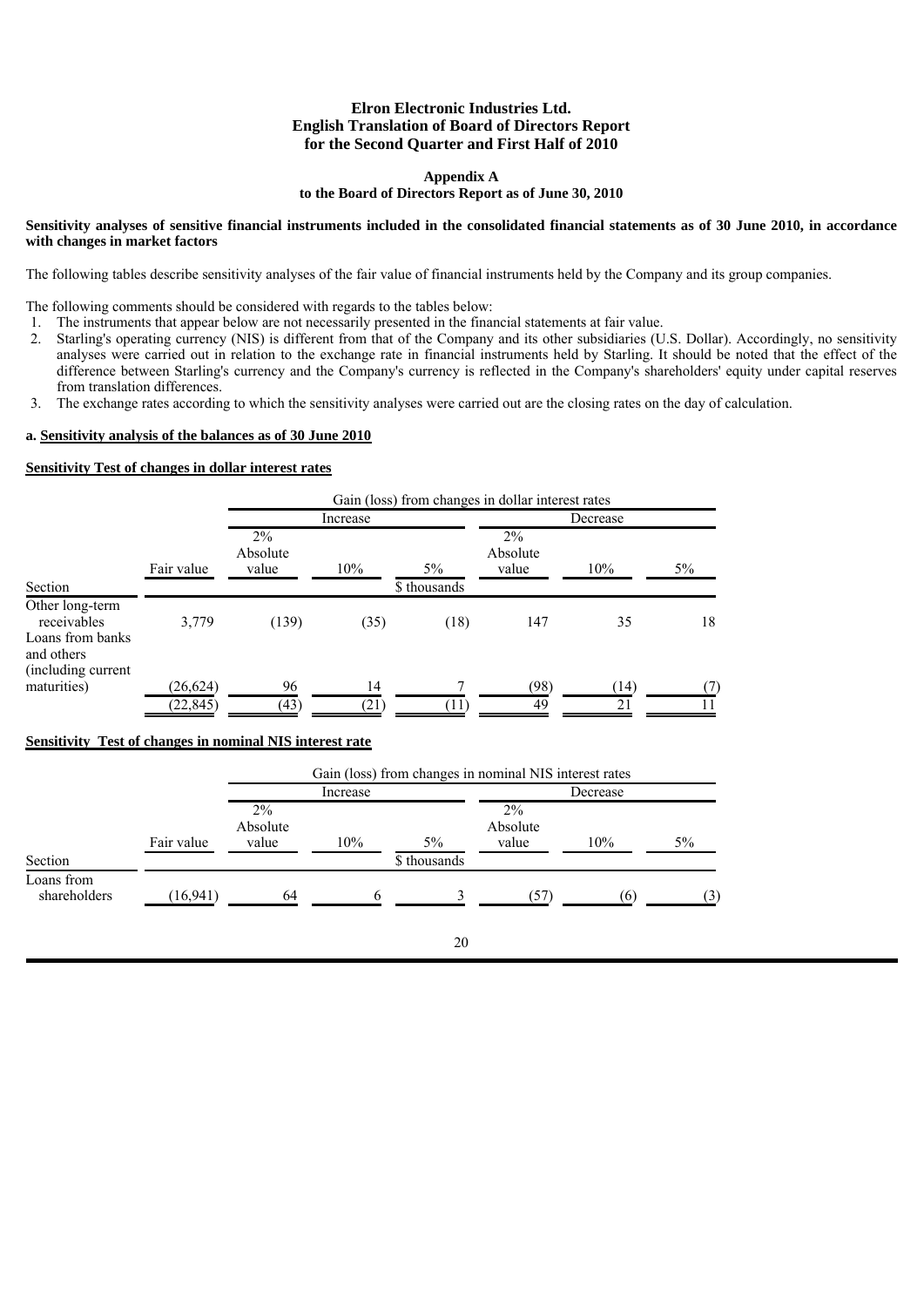## **Sensitivity Test of changes in the dollar exchange rate \***

|                                              |            | Gain (loss) from changes in the dollar-NIS exchange<br>rate |              |          |         |
|----------------------------------------------|------------|-------------------------------------------------------------|--------------|----------|---------|
|                                              |            | Increase                                                    |              | Decrease |         |
|                                              | Fair value | 10%                                                         | $5\%$        | 10%      | 5%      |
| Section                                      |            |                                                             | \$ thousands |          |         |
| <b>Current Assets:</b>                       |            |                                                             |              |          |         |
| Other current assets and trade receivables   | 1,461      | 146                                                         | 73           | (146)    | (73)    |
| Cash and cash equivalents                    | 25,006     | 2,501                                                       | 1,250        | (2,501)  | (1,250) |
| <b>Non-current assets:</b>                   |            |                                                             |              |          |         |
| Long-term receivables                        | 188        | 19                                                          | 9            | (19)     | (9)     |
| <b>Current liabilities:</b>                  |            |                                                             |              |          |         |
| Trade payables and other current liabilities | (4,617)    | (462)                                                       | (231)        | 462      | 231     |
| <b>Non-current liabilities:</b>              |            |                                                             |              |          |         |
| Loans from shareholders                      | (16, 941)  | (1,694)                                                     | (847)        | 1,694    | 847     |
|                                              | 5,097      | 510                                                         | 255          | (510)    | (255)   |

\*Sensitivity analyses for the influence of the Euro exchange rate were not presented due to their negligible influence.

#### **Sensitivity Test of changes in the Israeli Consumer Price Index**

|                         |            | Gain (loss) from changes in the Israeli<br>Consumer Price Index |              |          |       |
|-------------------------|------------|-----------------------------------------------------------------|--------------|----------|-------|
|                         |            | Increase                                                        |              | Decrease |       |
|                         | Fair value | 2%                                                              | $1\%$        | $2\%$    | $1\%$ |
| Section                 |            |                                                                 | \$ thousands |          |       |
| Loans from shareholders | 16,941     | (339)                                                           | (169)        | 339      | 169   |

For purposes of possible further impact of Consumer Price Index changes on the results of the Company's activity – see Consolidated linkage balance sheet, section II.1 above.

## **Sensitivity Test of changes in prices of investments accounted as available for sale**

|                   |            | Gain (loss) from changes in the price of shares |              |       |          |
|-------------------|------------|-------------------------------------------------|--------------|-------|----------|
|                   |            |                                                 | Increase     |       | Decrease |
|                   | Fair value | 10%                                             | 5%           | 10%   | 5%       |
| Section           |            |                                                 | \$ thousands |       |          |
| Other investments | 27.752     | .775                                            | .388         | 2.775 |          |

# **Sensitivity Test of changes in the price of convertible debentures issued by a subsidiary**

|                        |            |          | Gain (loss) from changes in the price of<br>convertible debentures |          |    |
|------------------------|------------|----------|--------------------------------------------------------------------|----------|----|
|                        |            | Increase |                                                                    | Decrease |    |
|                        | Fair value | 10%      | $5\%$                                                              | 10%      | 5% |
| Section                |            |          | \$ thousands                                                       |          |    |
| Convertible debentures | (3.068)    | (307)    | 153                                                                | 307      |    |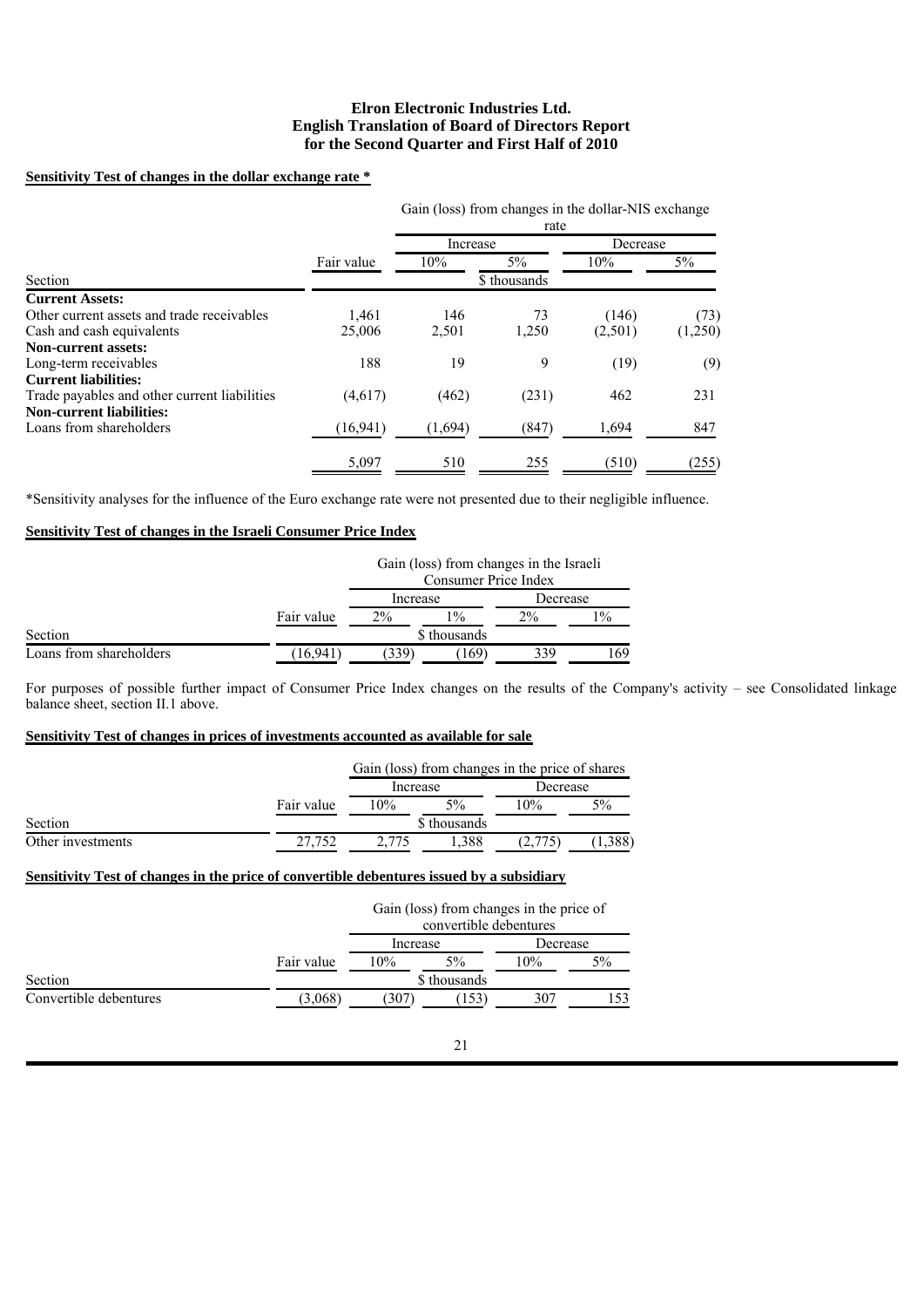## **b. Sensitivity analysis of the balances at 30 June 2009**

# **Sensitivity Test of changes in dollar interest rates**

|                                                               |            | Gain (loss) from changes in dollar interest rates |              |          |       |  |  |
|---------------------------------------------------------------|------------|---------------------------------------------------|--------------|----------|-------|--|--|
|                                                               |            | Increase                                          |              | Decrease |       |  |  |
|                                                               | Fair value | 10%                                               | $5\%$        | 10%      | 5%    |  |  |
| Section                                                       |            |                                                   | \$ thousands |          |       |  |  |
| Loans from banks and others (including<br>current maturities) | (44.961)   | 401                                               | 212          | (413)    | (206) |  |  |

# **Sensitivity Test of changes in nominal NIS interest rate**

|                         |            |          | interest rates | Gain (loss) from changes in nominal NIS |       |
|-------------------------|------------|----------|----------------|-----------------------------------------|-------|
|                         |            | Increase |                | Decrease                                |       |
|                         | Fair value | 10%      | 5%             | 10%                                     | $5\%$ |
| Section                 |            |          | \$ thousands   |                                         |       |
| Loans from shareholders | 17.009)    | -18      | 59             | (119)                                   | (60)  |

# **Sensitivity Test of changes in the dollar-NIS exchange rate \***

Gain (loss) from changes in the dollar-NIS exchange

|            | Increase |         | Decrease     |       |
|------------|----------|---------|--------------|-------|
| Fair value | 10%      | $5\%$   | 10%          | $5\%$ |
|            |          |         |              |       |
|            |          |         |              |       |
| 994        | 99       | 50      | (99)         | (50)  |
| 1,750      | 175      | 88      | (175)        | (88)  |
|            |          |         |              |       |
| (8,352)    | (835)    | (418)   | 835          | 418   |
|            |          |         |              |       |
| (17,009)   | (1,701)  | (850)   | 1,701        | 850   |
|            |          |         |              |       |
|            |          |         |              |       |
| (22,617)   | (2,262)  | (1.131) | 2.262        | 1.131 |
|            |          |         | \$ thousands |       |

\*Sensitivity analyses of the influence of the Euro exchange rate were not presented due to their negligible influence.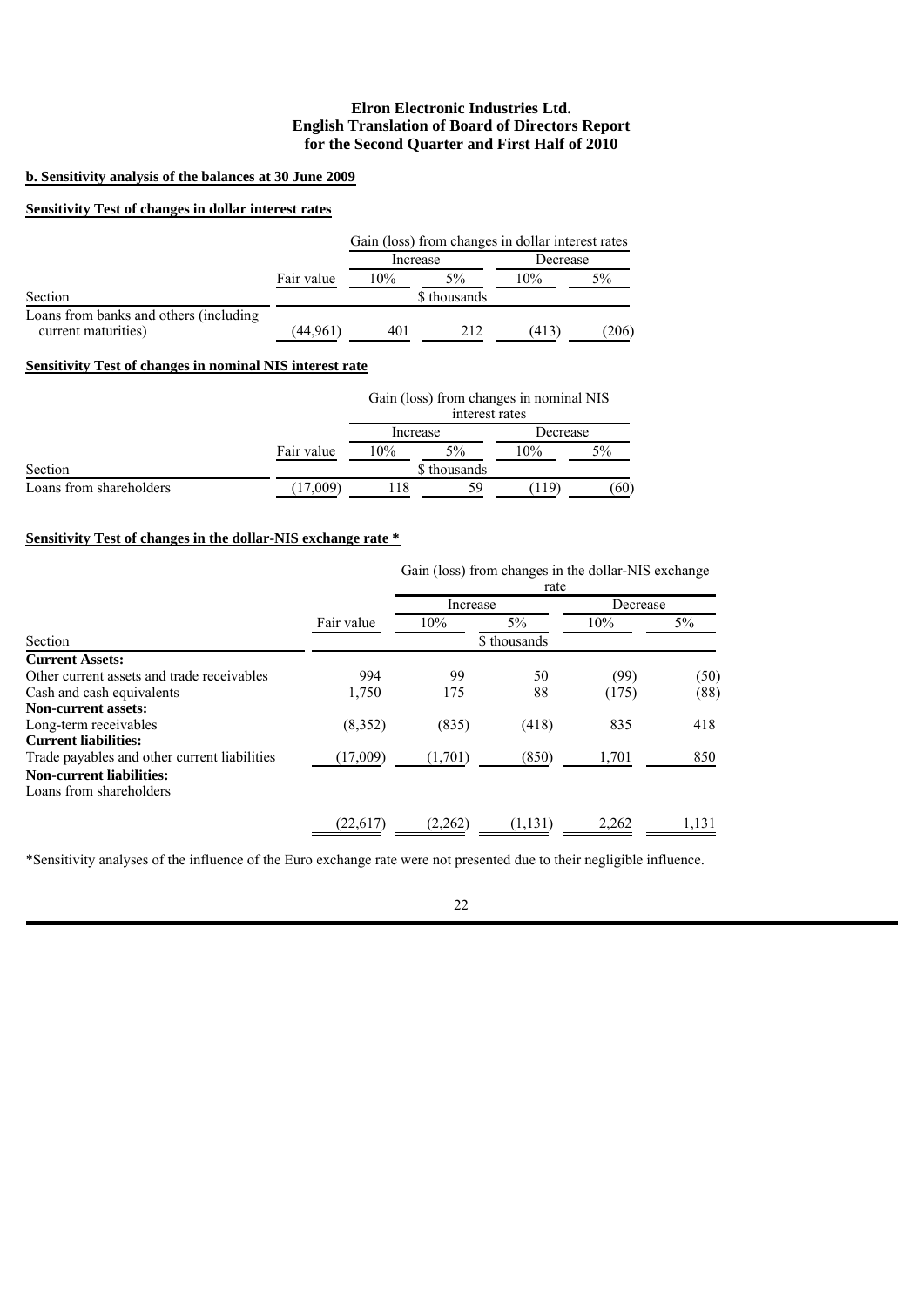## **Sensitivity Test of changes in the Israeli Consumer Price Index**

|                         |                               |          |       | Gain (loss) from changes in the<br>Israeli Consumer Price Index |       |
|-------------------------|-------------------------------|----------|-------|-----------------------------------------------------------------|-------|
|                         |                               | Increase |       | Decrease                                                        |       |
|                         | Fair value                    | $2\%$    | $1\%$ | $2\%$                                                           | $1\%$ |
| Section                 | \$ thousands                  |          |       |                                                                 |       |
| Loans from shareholders | 17,009<br>(340)<br>170<br>340 |          |       |                                                                 |       |

For purposes of possible further impact of Consumer Price Index changes on the results of the Company's activity – see consolidated linkage balance sheet section II.1 above.

## **Sensitivity Test of changes in prices of investments accounted as available for sale**

|                   |            |                             | price of shares | Gain (loss) from changes in the |       |  |
|-------------------|------------|-----------------------------|-----------------|---------------------------------|-------|--|
|                   |            | Increase                    |                 | Decrease                        |       |  |
|                   | Fair value | 10%<br>$5\%$                |                 | 10%                             | $5\%$ |  |
| Section           |            |                             | \$ thousands    |                                 |       |  |
| Other investments | 6.953      | 348<br>(348)<br>695<br>.695 |                 |                                 |       |  |

# **Sensitivity Test and changes in the price of convertible debentures issued by a subsidiary**

|                        |            |                       |              | Gain (loss) from changes in the<br>price of convertible debentures |    |  |  |
|------------------------|------------|-----------------------|--------------|--------------------------------------------------------------------|----|--|--|
|                        |            | Increase              |              | Decrease                                                           |    |  |  |
|                        | Fair value | 10%                   | $5\%$        | 10%                                                                | 5% |  |  |
| Section                |            |                       | \$ thousands |                                                                    |    |  |  |
| Convertible debentures |            | .139<br>$277^{\circ}$ |              |                                                                    |    |  |  |

## **c. Sensitivity analysis of the balances at 31 December 2009**

## **Sensitivity Test of changes in dollar interest rates**

|                                                                  |            |                            |          |              | Gain (loss) from changes in dollar interest rates |          |       |
|------------------------------------------------------------------|------------|----------------------------|----------|--------------|---------------------------------------------------|----------|-------|
|                                                                  |            |                            | Increase |              |                                                   | Decrease |       |
|                                                                  | Fair value | $2\%$<br>Absolute<br>value | 10%      | $5\%$        | $2\%$<br>Absolute<br>value                        | 10%      | 5%    |
| Section                                                          |            |                            |          | \$ thousands |                                                   |          |       |
| Loans from banks and others<br>(including current<br>maturities) | (47, 037)  | 1,231                      | 212      | 106          | (1,288)                                           | (212)    | (107) |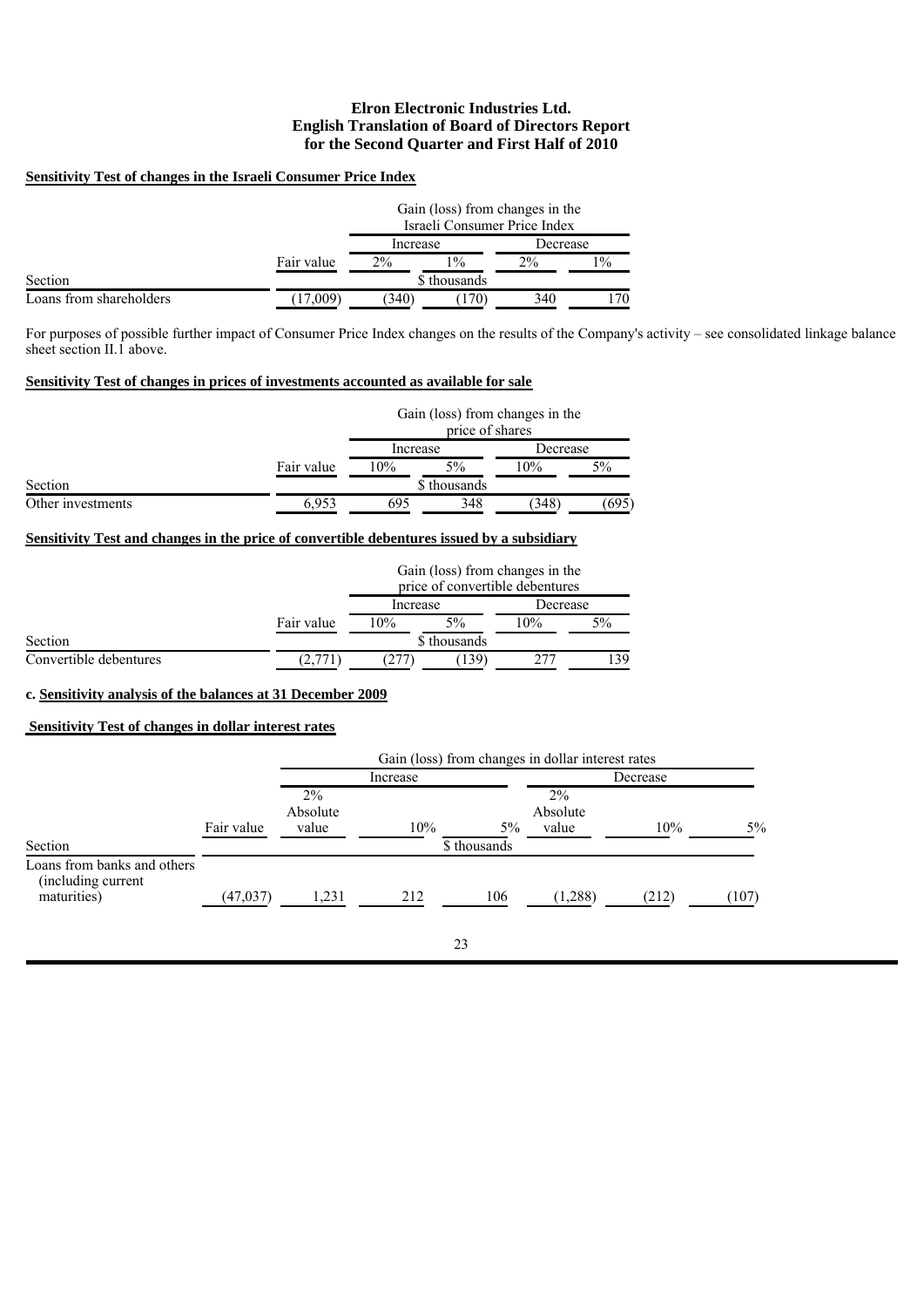## **Sensitivity Test of changes in nominal NIS interest rate**

|                            |            | Gain (loss) from changes in<br>nominal NIS interest rates |          |              |                            |          |      |  |  |
|----------------------------|------------|-----------------------------------------------------------|----------|--------------|----------------------------|----------|------|--|--|
|                            |            |                                                           | Increase |              |                            | Decrease |      |  |  |
|                            | Fair value | $2\%$<br>Absolute<br>value                                | 10%      | $5\%$        | $2\%$<br>Absolute<br>value | 10%      | 5%   |  |  |
| Section                    |            |                                                           |          | \$ thousands |                            |          |      |  |  |
| Loans from<br>shareholders | (18, 229)  | 600                                                       |          | 38           | (633)                      |          | (39) |  |  |

# **Sensitivity Test of changes in the dollar-NIS exchange rate \***

|                                              |            | Gain (loss) from changes in the<br>dollar-NIS exchange rate |              |          |         |
|----------------------------------------------|------------|-------------------------------------------------------------|--------------|----------|---------|
|                                              |            | Increase                                                    |              | Decrease |         |
|                                              | Fair value | 10%                                                         | $5\%$        | $10\%$   | $5\%$   |
| Section                                      |            |                                                             | \$ thousands |          |         |
| <b>Current Assets:</b>                       |            |                                                             |              |          |         |
| Other current assets and trade receivables   | 1,131      | 113                                                         | 57           | (113)    | (57)    |
| Cash and cash equivalents                    | 21,696     | 2,170                                                       | 1,085        | (2,170)  | (1,085) |
| <b>Non-current assets:</b>                   |            |                                                             |              |          |         |
| Long-term receivables                        | 243        | 24                                                          | 12           | (24)     | (12)    |
| <b>Current liabilities:</b>                  |            |                                                             |              |          |         |
| Trade payables and other current liabilities | (8,939)    | (894)                                                       | (447)        | 894      | 447     |
| <b>Non-current liabilities:</b>              |            |                                                             |              |          |         |
| Loans from shareholders                      | (18,229)   | (1,823)                                                     | (911)        | 1,823    | 911     |
| <b>NIS-Dollar forward:</b>                   |            |                                                             |              |          |         |
| Not recognized as an accounting hedge**      |            | 20                                                          | 10           | (20)     | (10)    |
|                                              | (4,097)    | (390)                                                       | (195)        | 390      | 195     |

\*Sensitivity analyses of the influence of the Euro exchange rate were not presented due to their negligible influence. \*\*Sensitivity analyses of the forward effect of the changes in respect of the NIS and dollar interest rates were not presented due to their negligible effect.

## **Sensitivity Test of changes in the Israeli Consumer Price Index**

|                         |                              |          | Gain (loss) from changes in the<br>Israeli Consumer Price Index |          |       |
|-------------------------|------------------------------|----------|-----------------------------------------------------------------|----------|-------|
|                         |                              | Increase |                                                                 | Decrease |       |
|                         | $2\%$<br>$1\%$<br>Fair value |          |                                                                 | $2\%$    | $1\%$ |
| Section                 |                              |          | \$ thousands                                                    |          |       |
| Loans from shareholders | 18,229                       | (365)    | $.182^{\circ}$                                                  | 365      | 82    |

For purposes of possible further impact of Consumer Price Index changes on the results of the Company's activity – see consolidated linkage balance sheet, section II.1 above.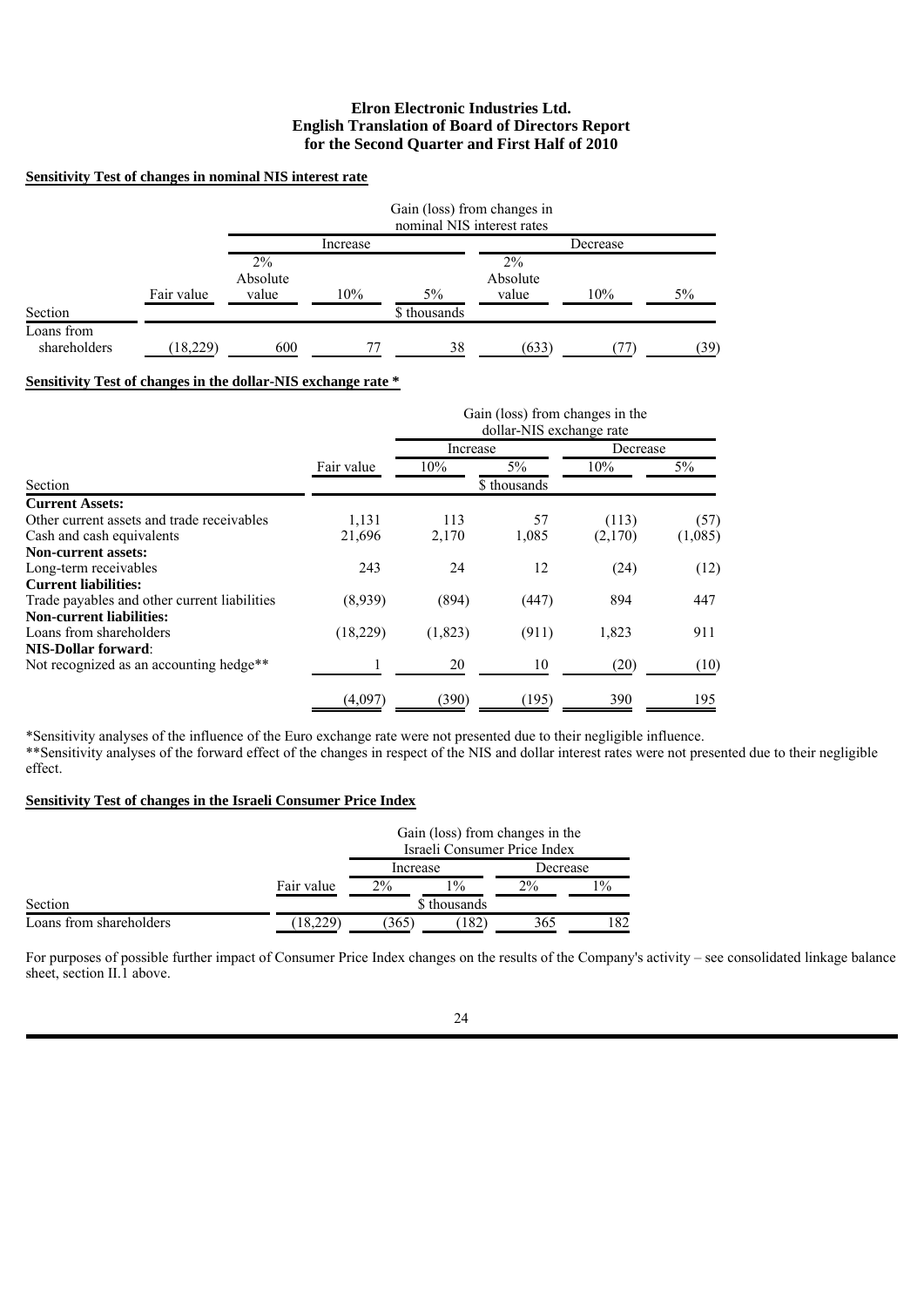## **Sensitivity test of changes in prices of investments accounted as available for sale**

|                   |            | Gain (loss) from changes in the<br>price of shares |              |          |      |  |
|-------------------|------------|----------------------------------------------------|--------------|----------|------|--|
|                   |            | Increase                                           |              | Decrease |      |  |
|                   | Fair value | 10%                                                | $5\%$        | 10%      | 5%   |  |
| Section           |            |                                                    | \$ thousands |          |      |  |
| Other investments | 14.527     | .453                                               | 726          | .453     | '26) |  |

# **Sensitivity Test and changes in the price of convertible debentures issued by a subsidiary**

|                        |              | Gain (loss) from changes in the<br>price of convertible debentures |       |          |     |  |
|------------------------|--------------|--------------------------------------------------------------------|-------|----------|-----|--|
|                        |              | Increase                                                           |       | Decrease |     |  |
|                        | Fair value   | 10%                                                                | $5\%$ | 10%      | 5%  |  |
| Section                | \$ thousands |                                                                    |       |          |     |  |
| Convertible debentures | (3.383)      | (338)                                                              | (169) | 338      | 169 |  |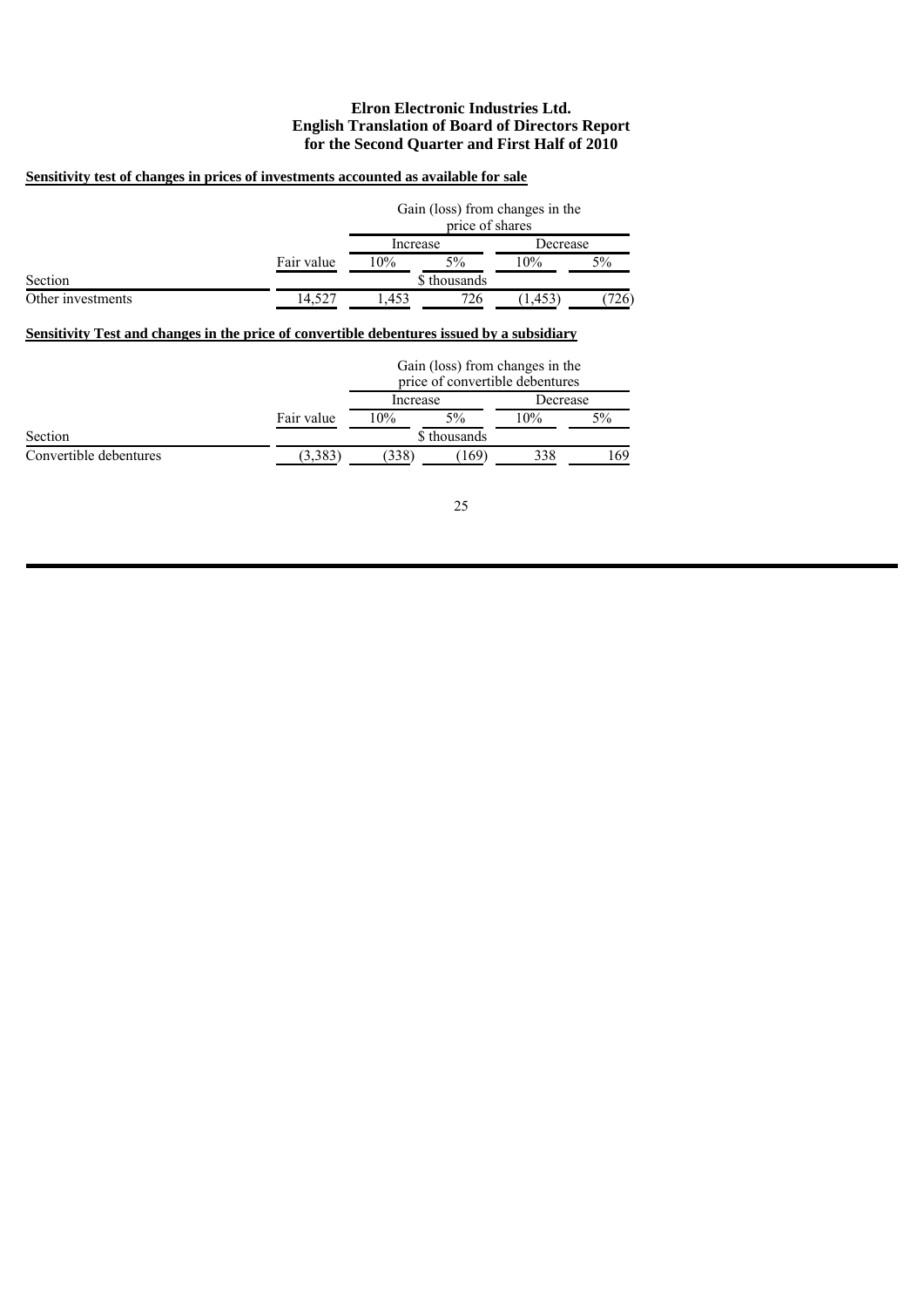**Elron Electronic Industries Ltd.**

**English Translation of Interim Consolidated Financial Statements**

> **As of June 30, 2010 Unaudited**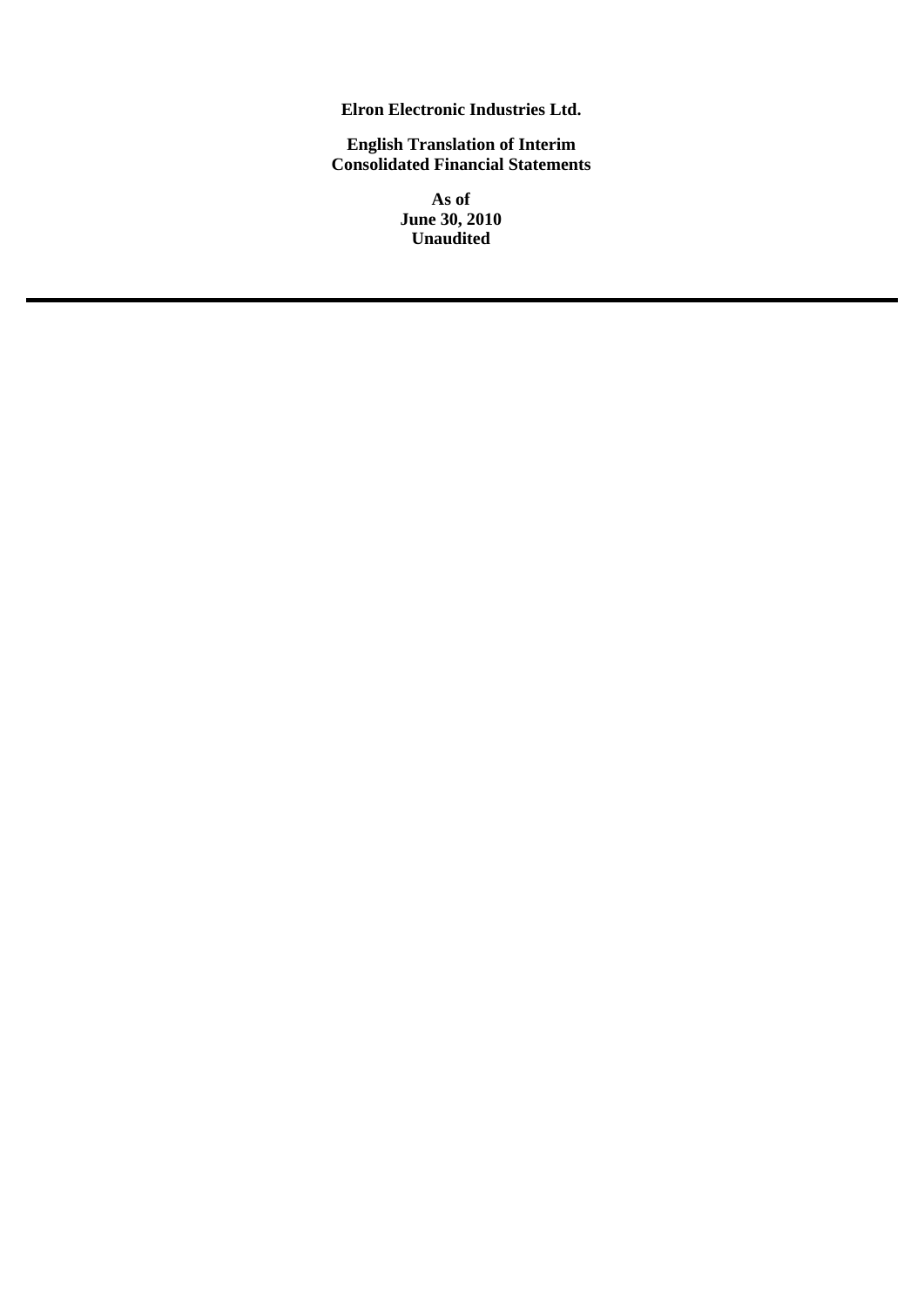# **Contents**

| <b>Auditors' Review Report</b>                                                                                            |           |
|---------------------------------------------------------------------------------------------------------------------------|-----------|
| <b>Consolidated Statements of Financial Position</b>                                                                      | $3-4$     |
| <b>Consolidated Statements of Income</b>                                                                                  |           |
| <b>Consolidated Statements of Comprehensive Income</b>                                                                    | 6         |
| <b>Consolidated Statements of Changes in Equity</b>                                                                       | $7 - 11$  |
| <b>Consolidated Statements of Cash Flows</b>                                                                              | $12 - 15$ |
| Notes to the Interim Consolidated Financial Statements                                                                    | $15 - 36$ |
| Appendix to the Interim Consolidated Financial Statements regarding<br>Details relating to Investments in Group companies | 37        |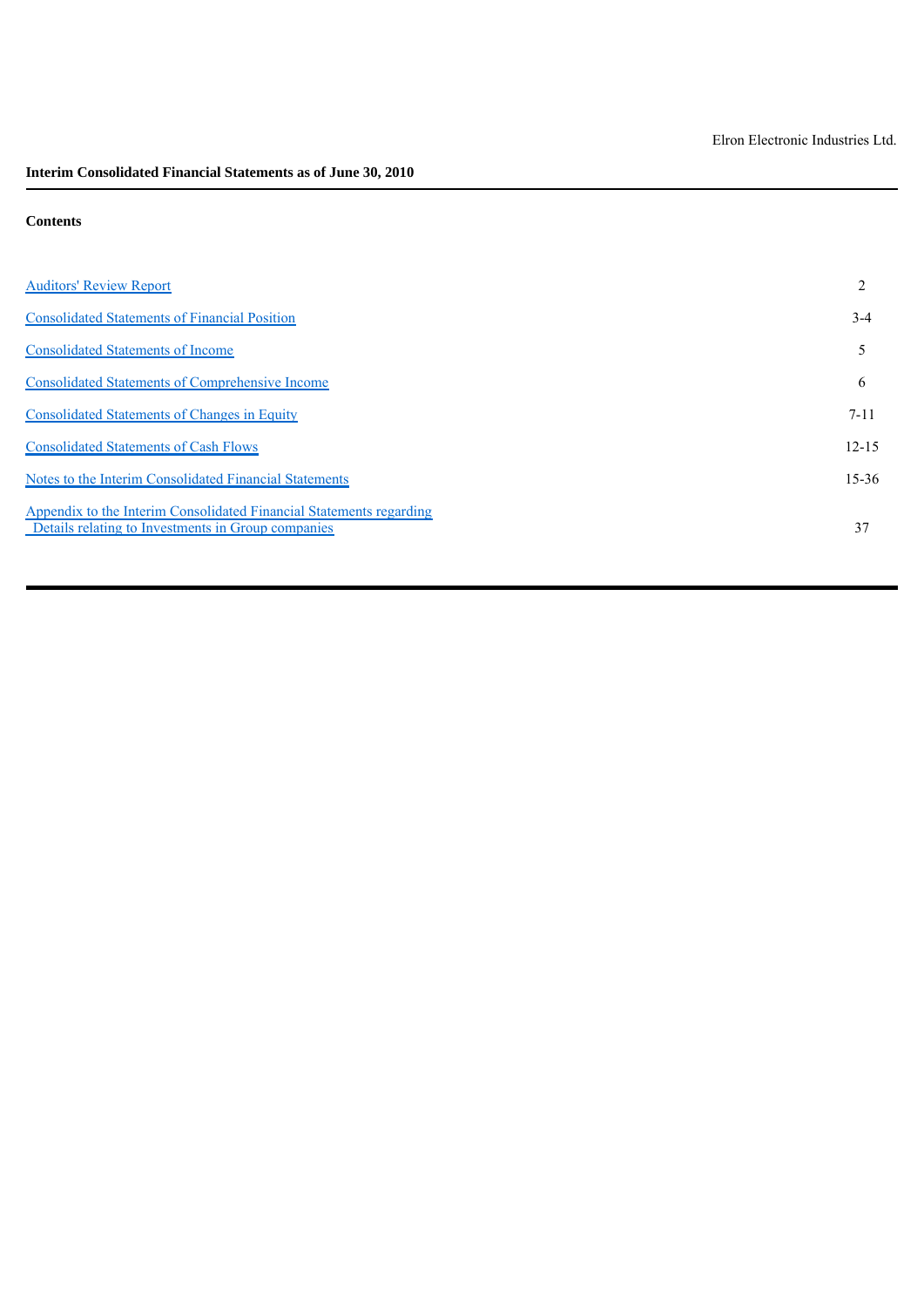#### **Auditors' review report to the shareholders of Elron Electronic Industries Ltd.**

#### **Introduction**

We have reviewed the accompanying financial information of Elron Electronic Industries Ltd. and its subsidiaries ("the Group"), which comprises the condensed consolidated statement of financial position as of June 30, 2010 and the related condensed consolidated statements of income, comprehensive income, changes in equity and cash flows for the six and three months then ended. The Company's board of directors and management are responsible for the preparation and presentation of interim financial information for these periods in accordance with IAS 34, "Interim Financial Reporting", and are also responsible for the preparation of interim financial information in accordance with Chapter D of the Securities Regulations (Periodic and Immediate Reports), 1970. Our responsibility is to express a conclusion on this interim financial information based on our review.

We did not review the condensed interim financial information of certain associate, the investment in which, at equity, amounted to approximately \$42,916 thousand as of June 30, 2010, and the Group's share in it's earnings amounted to approximately \$1,909 and \$1,016 thousand for the six and three months then ended, respectively. The condensed interim financial information of this company was reviewed by other auditors, whose review reports have been furnished to us, and our conclusion, insofar as it relates to the financial information in respect of this company, is based on the review reports of the other auditors.

#### **Scope of review**

We conducted our review in accordance with Review Standard 1 of the Institute of Certified Public Accountants in Israel, "Review of Interim Financial Information Performed by the Independent Auditor of the Entity." A review of interim financial information consists of making inquiries, primarily of persons responsible for financial and accounting matters, and applying analytical and other review procedures. A review is substantially less in scope than an audit conducted in accordance with generally accepted auditing standards in Israel and consequently does not enable us to obtain assurance that we would become aware of all significant matters that might be identified in an audit. Accordingly, we do not express an audit opinion.

#### **Conclusion**

Based on our review and the review reports of other auditors, nothing has come to our attention that causes us to believe that the accompanying interim financial information is not prepared, in all material respects, in accordance with IAS 34.

In addition to the abovementioned, based on our review and the review reports of other auditors, nothing has come to our attention that causes us to believe that the accompanying interim financial information does not comply, in all material respects, with the disclosure requirements of Chapter D of the Securities Regulations (Periodic and Immediate Reports), 1970.

Tel-Aviv, Israel KOST FORER GABBAY & KASIERER<br>11 August, 2010 Certified Public Accountants Certified Public Accountants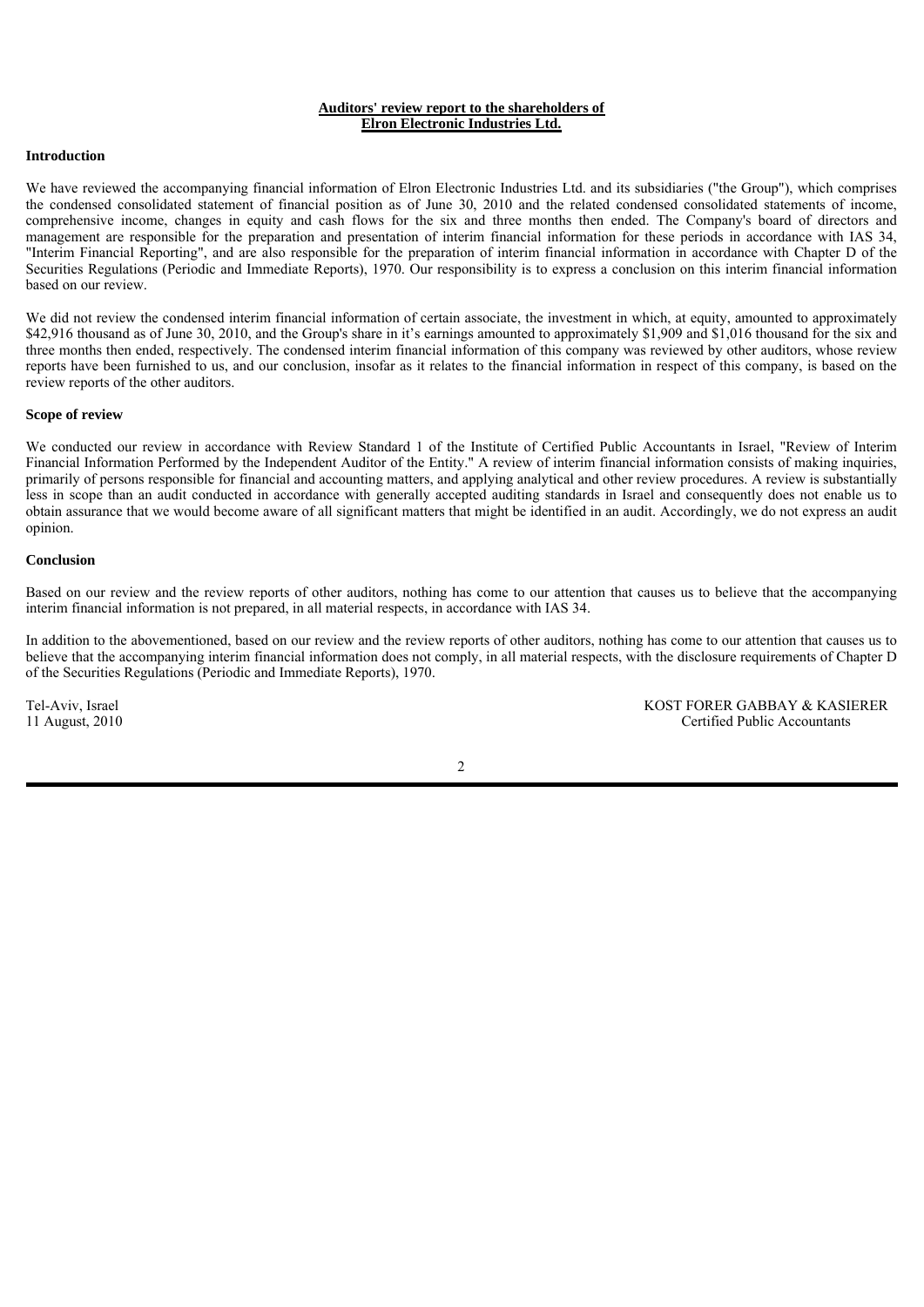# **Interim Consolidated Statements of Financial Position**

|                                                     | June 30<br>2010 | June 30<br>2009  | <b>December</b><br>31<br>2009 |
|-----------------------------------------------------|-----------------|------------------|-------------------------------|
|                                                     |                 | <b>Unaudited</b> | <b>Audited</b>                |
|                                                     | \$thousands     | \$thousands      | \$ thousands                  |
| <b>Current assets</b>                               |                 |                  |                               |
| Cash and cash equivalents                           | 128,689         | 17,028           | 64,747                        |
| Restricted cash                                     | 59              | 65               | 60                            |
| Trade receivables                                   | 1,435           | 1,698            | 2,084                         |
| Other current assets                                | 6,366           | 5,392            | 3,391                         |
| Inventories                                         | 5,410           | 2,977            | 3,582                         |
|                                                     | 141,959         | 27,160           | 73,864                        |
| <b>Non-current assets</b>                           |                 |                  |                               |
| Investments in associates                           | 111,848         | 160,560          | 113,237                       |
| Other investments (accounted as available for sale) | 27,752          | 6,953            | 14,527                        |
| Property, plant and equipment, net                  | 1,948           | 4,404            | 2,991                         |
| Intangible assets, net                              | 5,493           | 11,946           | 7,521                         |
| Assets related to employee benefits                 |                 | 168              |                               |
| Other long-term receivables (see Notes 3B and 3F)   | 27,352          | 331              | 940                           |
|                                                     | 174,393         | 184,362          | 139,216                       |
| <b>Total assets</b>                                 | 316,352         | 211,522          | 213,080                       |

The accompanying notes are an integral part of the interim consolidated financial statements.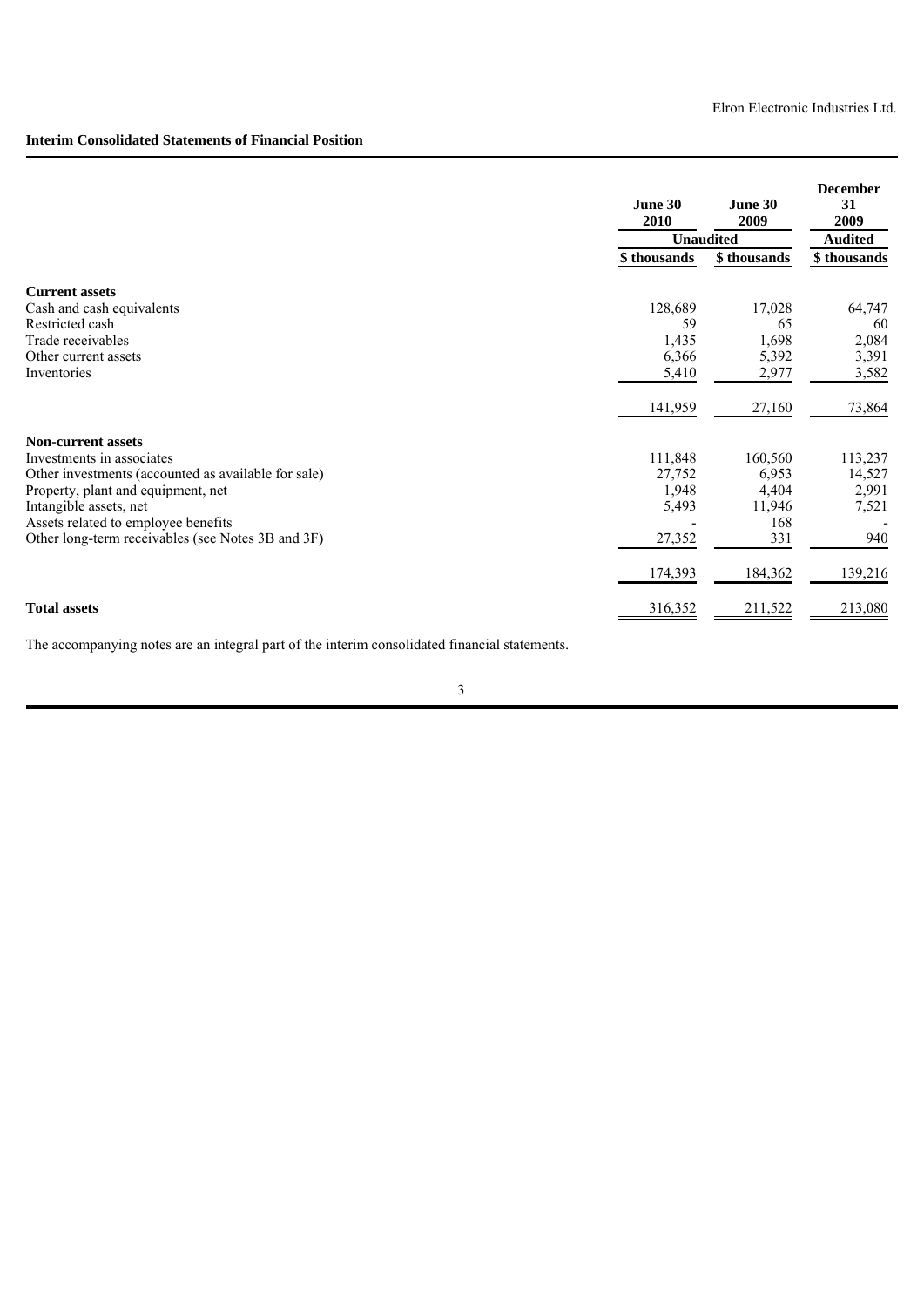# **Interim Consolidated Statements of Financial Position (Cont.)**

|                                                                                                                                                                                                                                  | June 30<br>2010                                   | June 30<br>2009                                            | <b>December</b><br>31<br>2009                              |
|----------------------------------------------------------------------------------------------------------------------------------------------------------------------------------------------------------------------------------|---------------------------------------------------|------------------------------------------------------------|------------------------------------------------------------|
|                                                                                                                                                                                                                                  | <b>Unaudited</b>                                  |                                                            | <b>Audited</b>                                             |
|                                                                                                                                                                                                                                  | \$thousands                                       | $\overline{\$}$ thousands                                  | \$thousands                                                |
| <b>Current liabilities</b><br>Short term credit and loans from banks and others<br>Loans from shareholders<br>Trade payables<br>Other current liabilities<br>Convertible debentures                                              | 26,642<br>16,728<br>3,426<br>13,077<br>1,146      | 4,490<br>3,997<br>10,369<br>1,091                          | 10,865<br>4,273<br>9,627<br>1,172                          |
|                                                                                                                                                                                                                                  | 61,019                                            | 19,947                                                     | 25,937                                                     |
| <b>Long-term liabilities</b><br>Loans from banks and others<br>Loans from shareholders<br>Convertible debentures<br>Royalty bearing government grants<br>Employee benefits, net<br>Other long term liabilities<br>Deferred taxes | 1,922<br>8,739<br>141<br>2,102<br>5,000<br>17,904 | 42,779<br>15,357<br>1,680<br>8,822<br>238<br>310<br>69,186 | 36,981<br>16,737<br>2,211<br>8,685<br>194<br>242<br>65,050 |
| <b>Total Liabilities</b>                                                                                                                                                                                                         | 78,923                                            | 89,133                                                     | 90,987                                                     |
| Equity attributable to the<br><b>Company's shareholders</b><br>Issued capital<br>Share premium<br>Capital reserves<br>Accumulated deficit                                                                                        | 9,573<br>190,328<br>11,494<br>(14,369)<br>197,026 | 9,573<br>190,328<br>7,971<br>(88, 614)<br>119,258          | 9,573<br>190,328<br>10,067<br>(83, 499)<br>126,469         |
| <b>Non-controlling interests</b>                                                                                                                                                                                                 | 40,403                                            | 3,131                                                      | (4, 376)                                                   |
| <b>Total equity</b>                                                                                                                                                                                                              | 237,429                                           | 122,389                                                    | 122,093                                                    |
| <b>Total liabilities and equity</b>                                                                                                                                                                                              | 316,352                                           | 211,522                                                    | 213,080                                                    |

The accompanying notes are an integral part of the interim consolidated financial statements.

| Arie Mientkavich         | Ari Bronshtein          | Yaron Elad                     |
|--------------------------|-------------------------|--------------------------------|
| Chairman of the Board of | Chief Executive Officer | Vice President &               |
| Directors                |                         | <b>Chief Financial Officer</b> |

Approval date of the interim consolidated financial statements: August 11, 2010.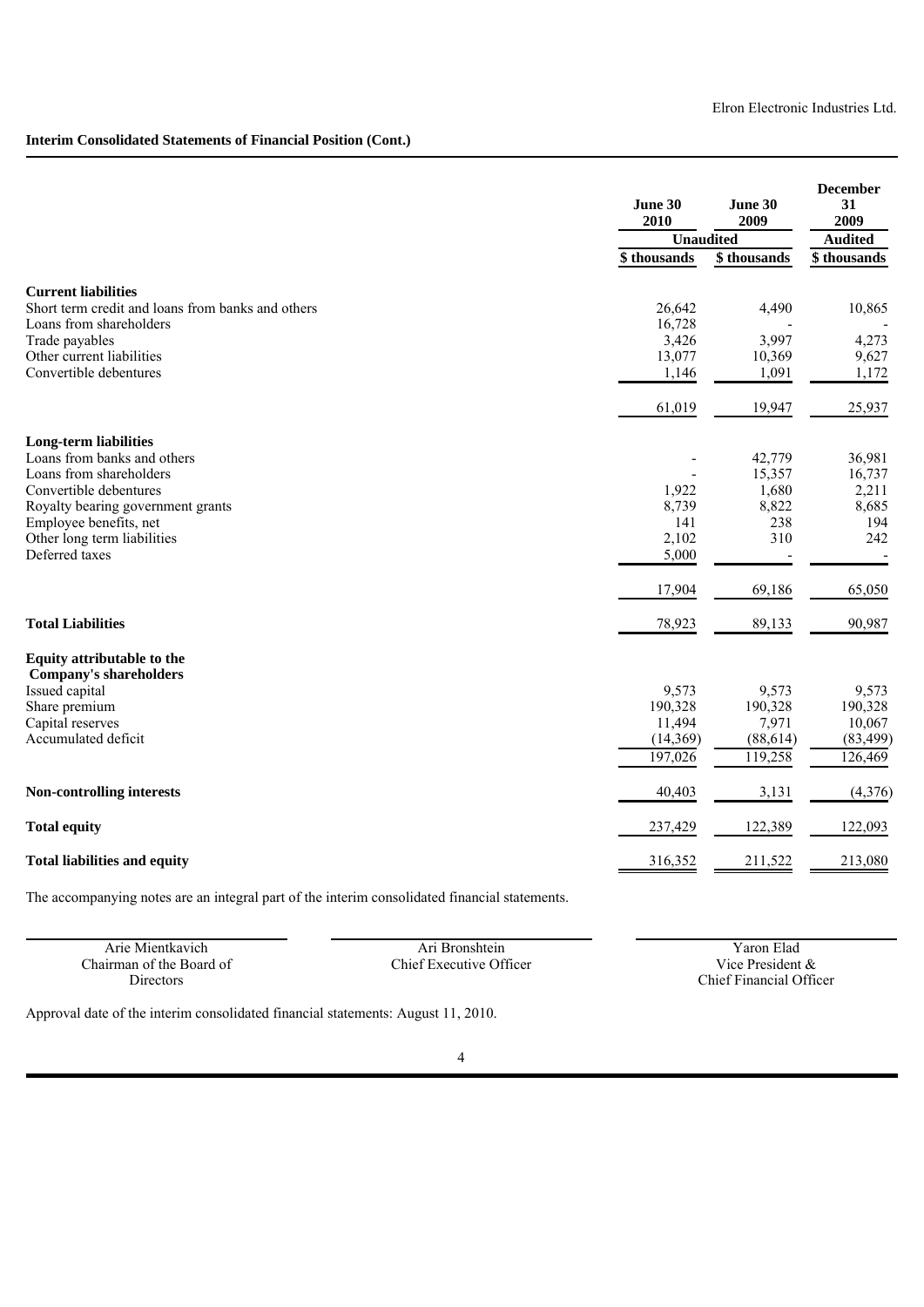# **Interim Consolidated Statements of Income**

|                                                                                   | Six months ended<br>June 30 |                  | Three months ended<br>June 30             | <b>Year ended</b><br><b>December</b><br>31 |                |
|-----------------------------------------------------------------------------------|-----------------------------|------------------|-------------------------------------------|--------------------------------------------|----------------|
|                                                                                   | 2010                        | 2009             | 2010                                      | 2009                                       | 2009           |
|                                                                                   |                             | <b>Unaudited</b> |                                           |                                            | <b>Audited</b> |
|                                                                                   |                             |                  | \$ thousands (except for price per share) |                                            |                |
| <b>Income</b>                                                                     |                             |                  |                                           |                                            |                |
| Income from sales<br>Gain from disposal of businesses and associates              | 3,373                       | 5,566            | 1,718                                     | 2,134                                      | 9,904          |
| and changes in holdings, net                                                      | 156,571                     | 6,463            | 156,641                                   | 6,533                                      | 31,802         |
| Financial income                                                                  | 1,538                       | 2,565            | 1,014                                     | 1,422                                      | 1,413          |
|                                                                                   | 161,482                     | 14,594           | 159,373                                   | 10,089                                     | 43,119         |
| <b>Cost and Expenses</b>                                                          |                             |                  |                                           |                                            |                |
| Cost of sales                                                                     | 1,502                       | 2,659            | 774                                       | 1,143                                      | 4,824          |
| Research and development expenses, net                                            | 10,665                      | 11,554           | 4,400                                     | 6,317                                      | 25,699         |
| Selling and marketing expenses                                                    | 4,000                       | 4,133            | 1,917                                     | 2,241                                      | 8,985          |
| General and administrative expenses                                               | 7,875                       | 6,677            | 3,237                                     | 2,253                                      | 15,865         |
| Equity in losses of associates, net                                               | 7.152                       | 7,367            | 2,611                                     | 2,792                                      | 10,514         |
| Amortization of intangible assets                                                 | 718                         | 708              | 364                                       | 354                                        | 1,416          |
| Financial expenses                                                                | 3,964                       | 3,594            | 2,384                                     | 2,683                                      | 5,434          |
| Other expenses, net                                                               | 2,989                       | 1,978            | 3,291                                     | 1,412                                      | 2,230          |
|                                                                                   | 38,865                      | 38,670           | 18,978                                    | 19,195                                     | 74,967         |
| Income (loss) before taxes                                                        | 122,617                     | (24,076)         | 140,395                                   | (9,106)                                    | (31, 848)      |
| Tax benefit (expenses)                                                            | (8,508)                     |                  | (8, 824)                                  |                                            | 2,453          |
| Net income (loss)                                                                 | 114,109                     | (24,076)         | 131,571                                   | (9,106)                                    | (29, 395)      |
| <b>Attributable to:</b>                                                           |                             |                  |                                           |                                            |                |
| The Company's shareholders                                                        | 68,186                      | (18, 881)        | 81,083                                    | (6,717)                                    | (14,304)       |
| Non-controlling interests                                                         | 45,923                      | (5, 195)         | 50,488                                    | (2,389)                                    | (15,091)       |
|                                                                                   | 114,109                     | (24,076)         | 131,571                                   | (9,106)                                    | (29,395)       |
| Net income (loss) per share attributable to the<br>Company's shareholders (in \$) |                             |                  |                                           |                                            |                |
| Basic net income (loss)                                                           | 2.27                        | (0.64)           | 2.72                                      | (0.23)                                     | (0.48)         |
| Diluted net income (loss)                                                         | 2.16                        | (0.64)           | 2.67                                      | (0.23)                                     | (0.49)         |

The accompanying notes are an integral part of the interim consolidated financial statements.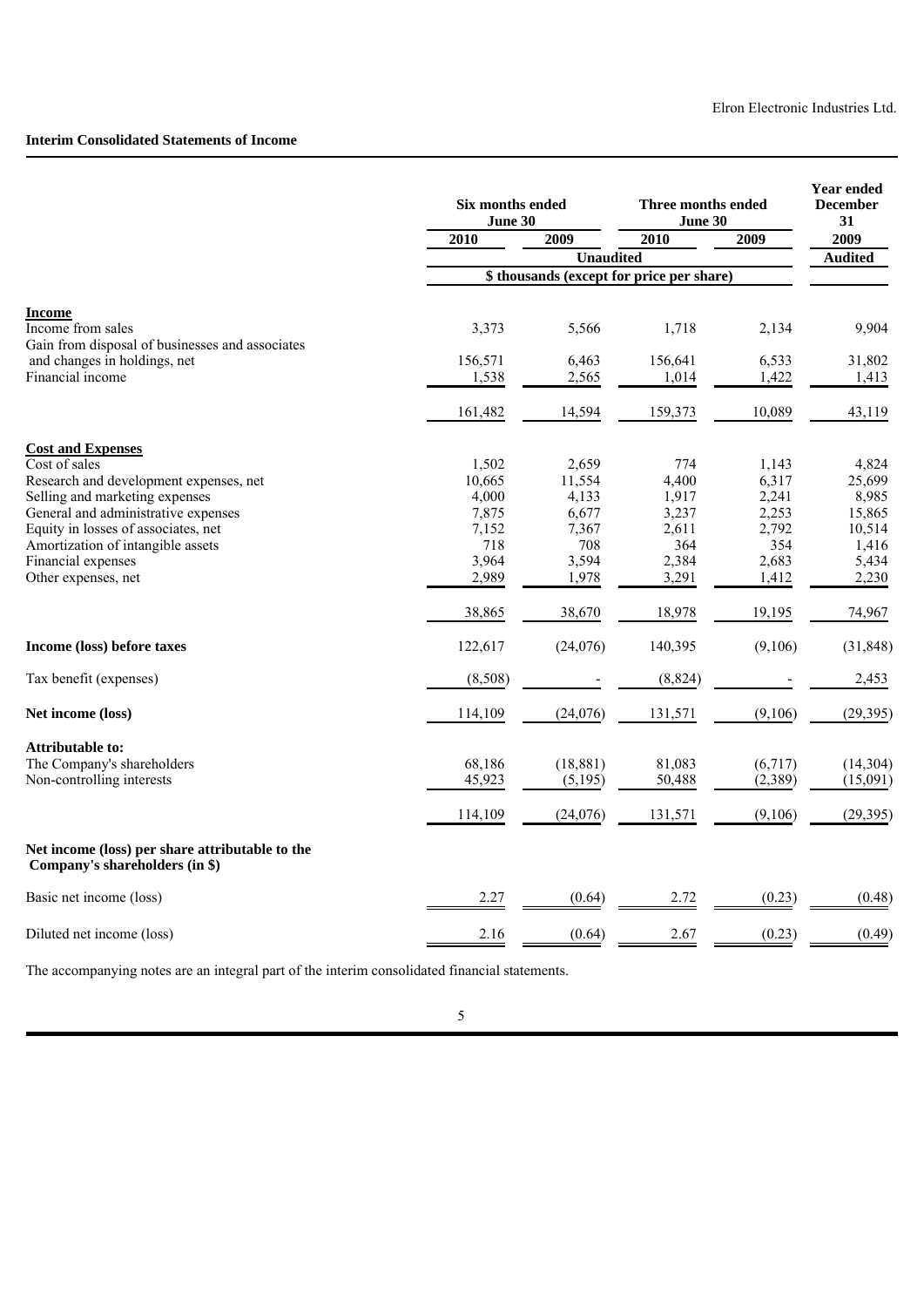# **Interim Consolidated Statements of Comprehensive Income**

|                                                                                                                    | <b>Six months ended</b><br>June 30 |                  | Three months ended<br>June 30 | <b>Year ended</b><br><b>December</b><br>31 |                |
|--------------------------------------------------------------------------------------------------------------------|------------------------------------|------------------|-------------------------------|--------------------------------------------|----------------|
|                                                                                                                    | 2010                               | 2009             | 2010                          | 2009                                       | 2009           |
|                                                                                                                    |                                    | <b>Unaudited</b> |                               |                                            | <b>Audited</b> |
|                                                                                                                    |                                    | \$thousands      |                               |                                            |                |
| Net income (loss)                                                                                                  | 114,109                            | (24,076)         | 131,571                       | (9,106)                                    | (29, 395)      |
| Other comprehensive income (loss), net:                                                                            |                                    |                  |                               |                                            |                |
| Gain from available for sale financial assets, net                                                                 | 2,092                              | 28               | 782                           | 28                                         | 5,001          |
| Net change in fair value of available-for-sale financial assets<br>classified to the statement of income           |                                    | (11)             |                               | (11)                                       | (84)           |
| Foreign currency translation differences for foreign operations                                                    | 347                                | (1,676)          | 481                           | 2,501                                      | (45)           |
| Foreign currency translation differences charged to the statement<br>of income upon disposal of foreign operations |                                    |                  |                               |                                            | (4,330)        |
| Actuarial gains from defined benefit plans, net                                                                    |                                    |                  |                               |                                            | 15             |
| Company's share of other comprehensive income (loss) of<br>associates                                              | (69)                               | 291              | (35)                          | 358                                        | 455            |
| Other comprehensive income (loss)                                                                                  | 2,370                              | (1, 368)         | 1,228                         | 2,876                                      | 1,012          |
| Total comprehensive income (loss)                                                                                  | 116,479                            | (25, 444)        | 132,799                       | (6,230)                                    | (28, 383)      |
| Attributable to:                                                                                                   |                                    |                  |                               |                                            |                |
| Company's shareholders                                                                                             | 70,469                             | (20, 255)        | 82,181                        | (3,984)                                    | (13,381)       |
| Non-controlling interests                                                                                          | 46,010                             | (5,189)          | 50,618                        | (2,246)                                    | (15,002)       |
|                                                                                                                    | 116,479                            | (25, 444)        | 132,799                       | (6,230)                                    | (28, 383)      |

The accompanying notes are an integral part of the interim consolidated financial statements.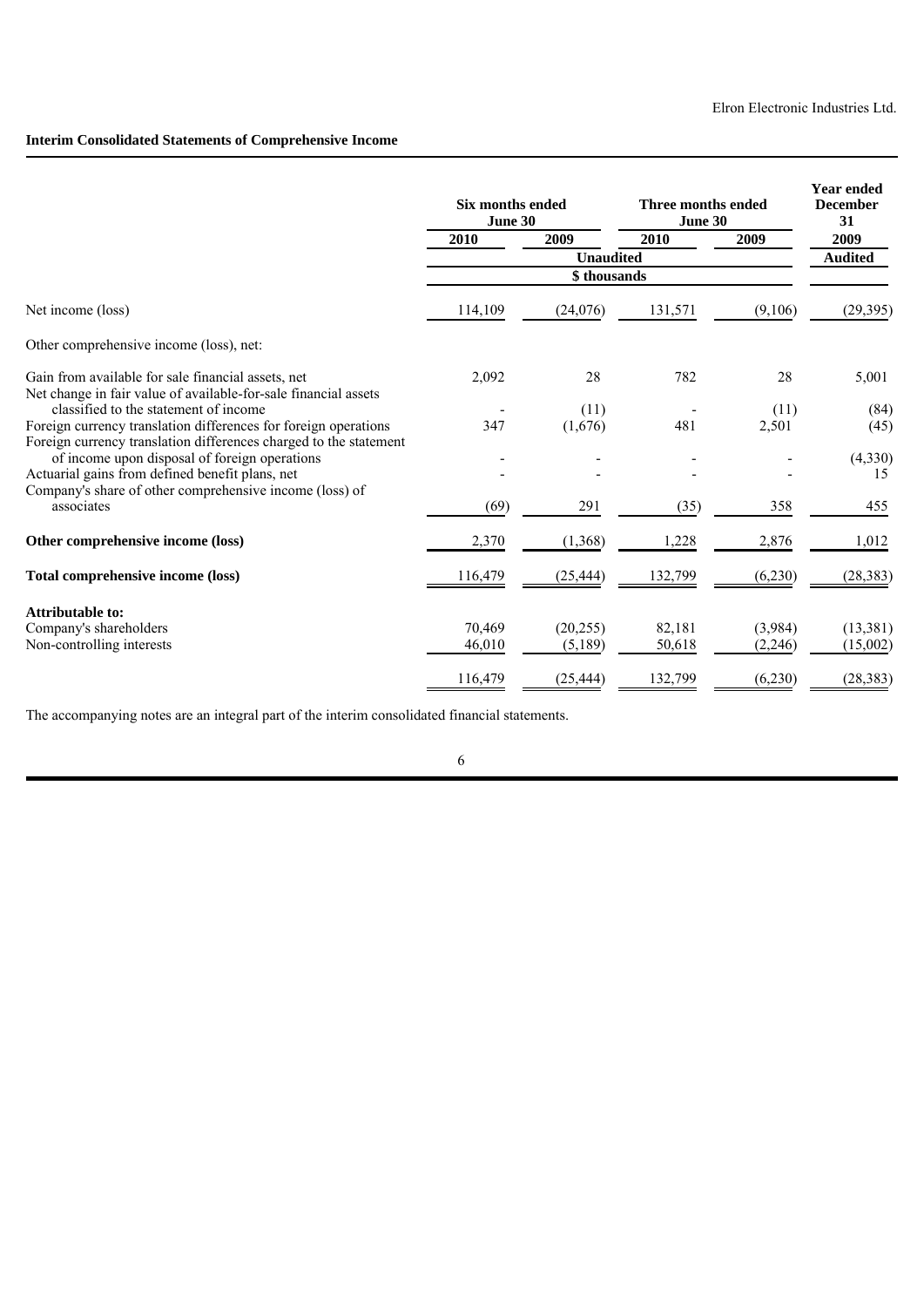|                                                                                                                                              |               |                                 |                                                                                              |                                                 | Attributable to the Company's shareholders                                |                                                                                       |                                                     |                                              |                    |                                       |                        |
|----------------------------------------------------------------------------------------------------------------------------------------------|---------------|---------------------------------|----------------------------------------------------------------------------------------------|-------------------------------------------------|---------------------------------------------------------------------------|---------------------------------------------------------------------------------------|-----------------------------------------------------|----------------------------------------------|--------------------|---------------------------------------|------------------------|
|                                                                                                                                              | <b>Issued</b> | <b>Share</b><br>capital Premium | Capital<br>reserves<br>in<br>respect<br>of<br>transaction<br>with<br>controlling<br>interest | <b>Share</b><br><b>Based</b><br><b>Payments</b> | <b>Revaluation</b><br>reserve from<br>consolidation<br>of<br>subsidiaries | Capital<br>reserves<br>in<br>respect<br>of<br>financial<br>assets<br><b>Unaudited</b> | Capital<br>reserves<br>from<br>for sale differences | available translation Accumulated<br>deficit | <b>Total</b>       | <b>Non</b><br>controlling<br>interest | <b>Total</b><br>equity |
|                                                                                                                                              |               |                                 |                                                                                              |                                                 |                                                                           | In thousands of dollars                                                               |                                                     |                                              |                    |                                       |                        |
| <b>Balance</b> at<br>January 1,<br>2010 (audited)                                                                                            | 9,573         | 190,328                         | 217                                                                                          | 1,180                                           | 4,127                                                                     | 5,000                                                                                 | 723                                                 |                                              | $(84,679)$ 126,469 |                                       | $(4,376)$ 122,093      |
| Total<br>comprehensive<br>income<br>Share-based<br>payments in                                                                               |               |                                 |                                                                                              |                                                 |                                                                           | 2,033                                                                                 | 250                                                 | 68,186                                       | 70,469             |                                       | 46,010 116,479         |
| respect of<br>awards issued<br>by<br>subsidiaries<br>Reclassification<br>of revaluation<br>reserve in                                        |               |                                 |                                                                                              |                                                 |                                                                           |                                                                                       |                                                     |                                              |                    | 929                                   | 929                    |
| respect of<br>acquisition of<br>subsidiary in<br>stages to<br>retained<br>earnings<br>Increase in the<br>non-<br>controlling<br>interest due |               |                                 |                                                                                              |                                                 | (856)                                                                     |                                                                                       |                                                     | 856                                          |                    |                                       |                        |
| to additional<br>investment in<br>subsidiary<br>Change in non<br>controlling<br>interest due                                                 |               |                                 |                                                                                              |                                                 |                                                                           |                                                                                       |                                                     |                                              |                    | 641                                   | 641                    |
| to sale of a<br>subsidiary<br>Share based                                                                                                    |               |                                 |                                                                                              |                                                 |                                                                           |                                                                                       |                                                     |                                              |                    | (2,801)                               | (2,801)                |
| payment                                                                                                                                      |               |                                 |                                                                                              | $88\,$                                          |                                                                           |                                                                                       |                                                     |                                              | 88                 |                                       | 88                     |
| <b>Balance</b> at<br><b>June 30, 2010</b>                                                                                                    | 9,573         | 190,328                         | 217                                                                                          | 1,268                                           | 3,271                                                                     | 7,033                                                                                 | 973                                                 |                                              | $(15,637)$ 197,026 | 40,403                                | 237,429                |

The accompanying notes are an integral part of the interim consolidated financial statements.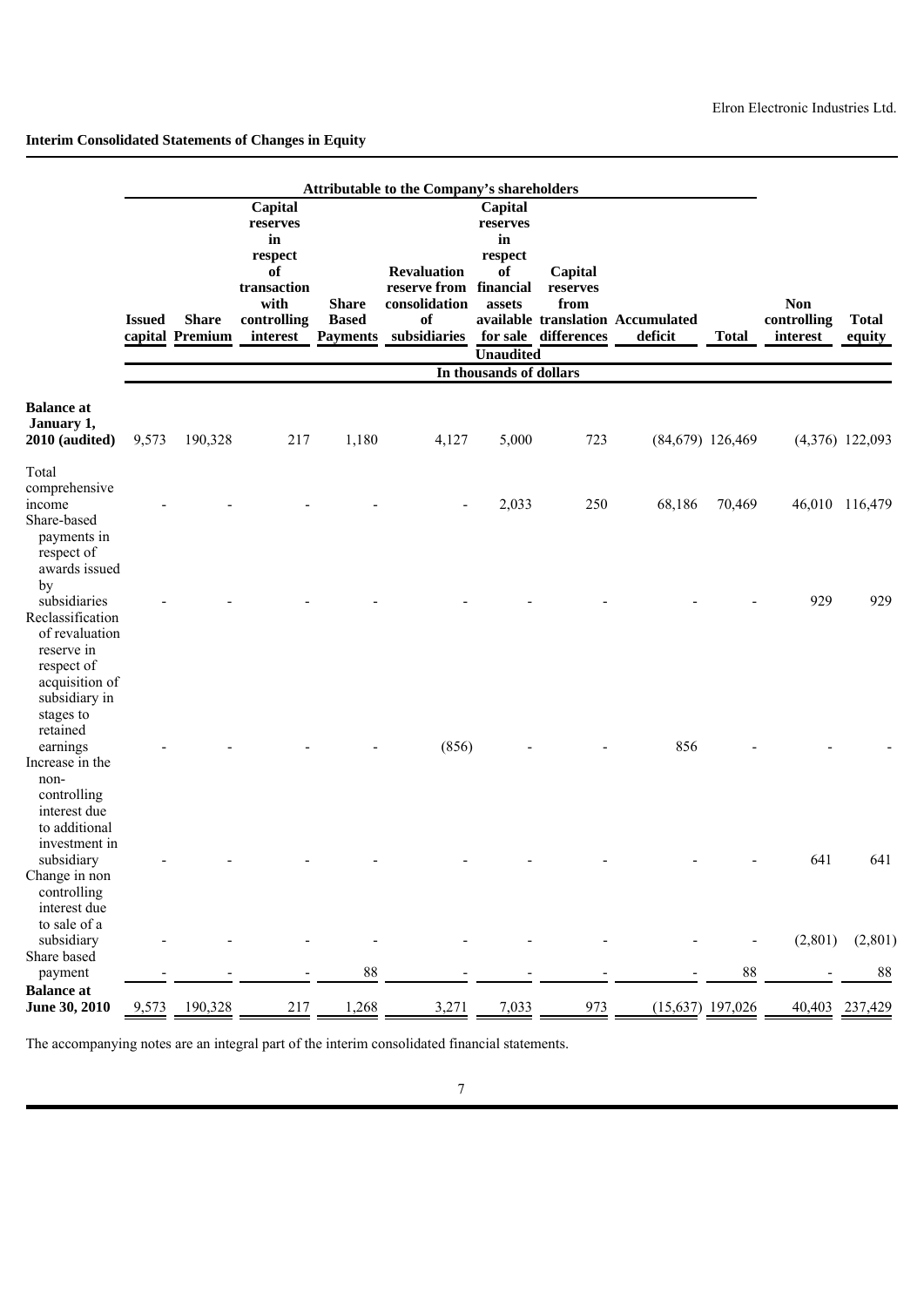|                                                                                                                                   |               |                                 |                                                                                              |                              | <b>Attributable to the Company's shareholders</b>                                                                |                                                                          |                             |                                                     |                       |                                       |                        |
|-----------------------------------------------------------------------------------------------------------------------------------|---------------|---------------------------------|----------------------------------------------------------------------------------------------|------------------------------|------------------------------------------------------------------------------------------------------------------|--------------------------------------------------------------------------|-----------------------------|-----------------------------------------------------|-----------------------|---------------------------------------|------------------------|
|                                                                                                                                   | <b>Issued</b> | <b>Share</b><br>capital Premium | Capital<br>reserves<br>in<br>respect<br>of<br>transaction<br>with<br>controlling<br>interest | <b>Share</b><br><b>Based</b> | <b>Revaluation</b><br>reserve from financial<br>consolidation<br>of<br>Payment subsidiaries For sale differences | Capital<br>reserves<br>in<br>respect<br>of<br>assets<br><b>Unaudited</b> | Capital<br>reserves<br>from | available translation Accumulated<br><b>Deficit</b> | <b>Total</b>          | <b>Non</b><br>controlling<br>interest | <b>Total</b><br>equity |
|                                                                                                                                   |               |                                 |                                                                                              |                              |                                                                                                                  | In thousands of dollars                                                  |                             |                                                     |                       |                                       |                        |
| <b>Balance</b> at<br><b>January</b><br>1,<br>2009 (audited)                                                                       | 9,573         | 190,328                         |                                                                                              | 1,053                        | 4,751                                                                                                            | (211)                                                                    | 5,117                       | $(71, 105)$ 139,506                                 |                       |                                       | 6,545 146,051          |
| Total<br>comprehensive<br>income (loss)<br>Share-based<br>payments in<br>respect of                                               |               |                                 |                                                                                              |                              |                                                                                                                  | 269                                                                      | (1,643)                     |                                                     | $(18,881)$ $(20,255)$ |                                       | $(5,189)$ $(25,444)$   |
| shares issued<br>by<br>subsidiaries<br>Reclassification<br>of revaluation<br>reserve in<br>respect of                             |               |                                 |                                                                                              |                              |                                                                                                                  |                                                                          |                             |                                                     |                       | 580                                   | 580                    |
| acquisition of<br>subsidiary in<br>stages to<br>retained<br>earnings<br>Increase in the<br>non-<br>controlling<br>interest due to |               |                                 |                                                                                              |                              | (312)                                                                                                            |                                                                          |                             | 312                                                 |                       |                                       |                        |
| additional<br>investment in<br>subsidiary<br>Share based<br>payments                                                              |               |                                 |                                                                                              | 7                            |                                                                                                                  |                                                                          |                             |                                                     | 7                     | 1,195                                 | 1,195<br>7             |
| Balance at<br><b>June 30, 2009</b>                                                                                                | 9,573         | 190,328                         |                                                                                              | 1,060                        | 4,439                                                                                                            | 58                                                                       | 3,474                       | $(89,674)$ 119,258                                  |                       |                                       | 3,131 122,389          |

The accompanying notes are an integral part of the interim consolidated financial statements.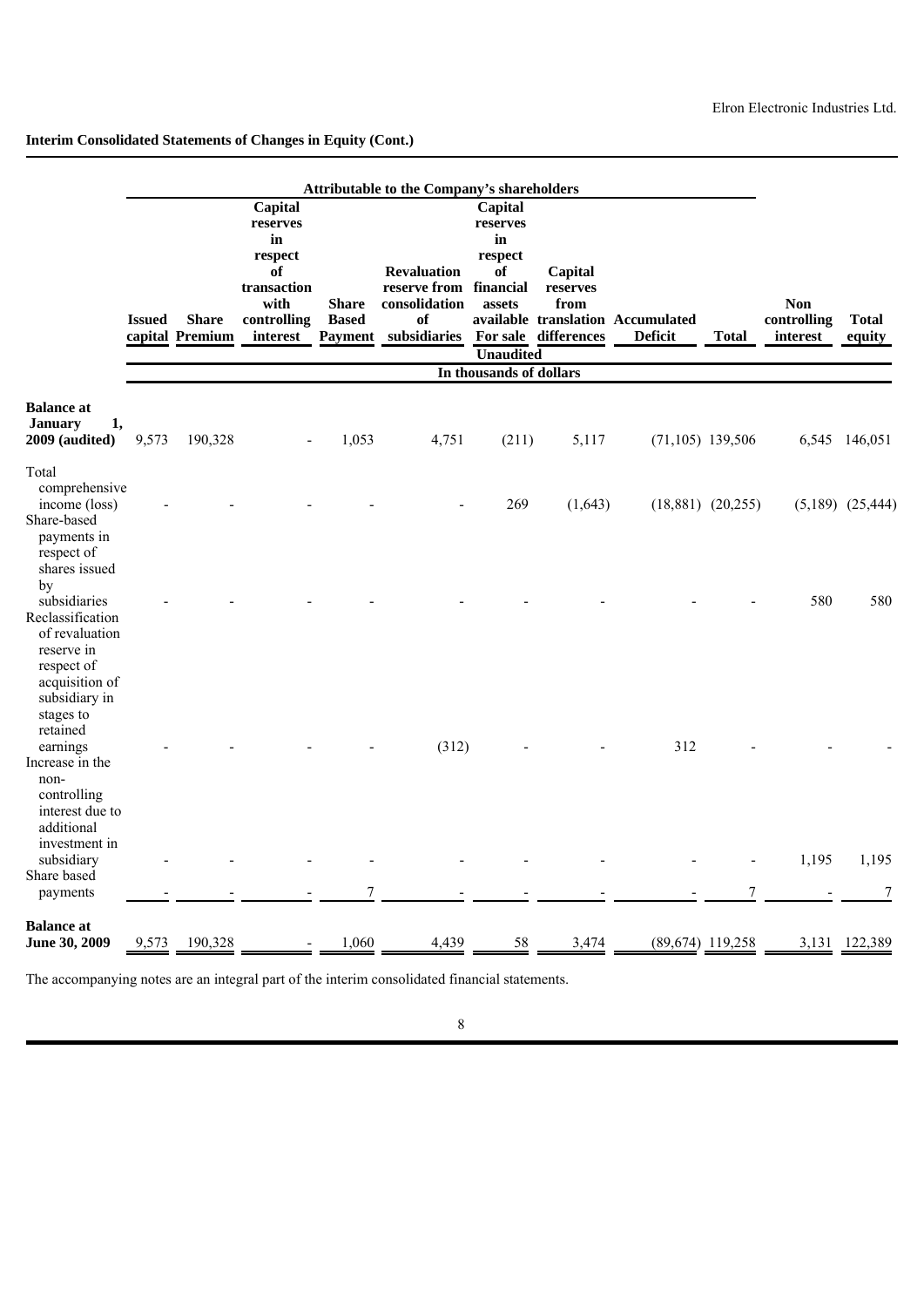|                                                                                                                |               |                                 |                                                                                              |                              | Attributable to the Company's shareholders                                                   |                                                                          |                                                     |                                              |                     |                                       |                        |
|----------------------------------------------------------------------------------------------------------------|---------------|---------------------------------|----------------------------------------------------------------------------------------------|------------------------------|----------------------------------------------------------------------------------------------|--------------------------------------------------------------------------|-----------------------------------------------------|----------------------------------------------|---------------------|---------------------------------------|------------------------|
|                                                                                                                | <b>Issued</b> | <b>Share</b><br>capital Premium | Capital<br>reserves<br>in<br>respect<br>of<br>transaction<br>with<br>controlling<br>interest | <b>Share</b><br><b>Based</b> | <b>Revaluation</b><br>reserve from financial<br>consolidation<br>of<br>Payments subsidiaries | Capital<br>reserves<br>in<br>respect<br>of<br>assets<br><b>Unaudited</b> | Capital<br>reserves<br>from<br>for sale differences | available translation Accumulated<br>deficit | <b>Total</b>        | <b>Non</b><br>controlling<br>interest | <b>Total</b><br>equity |
|                                                                                                                |               |                                 |                                                                                              |                              |                                                                                              | In thousands of dollars                                                  |                                                     |                                              |                     |                                       |                        |
| <b>Balance</b> at<br><b>April 1, 2010</b>                                                                      | 9,573         | 190,328                         | 217                                                                                          | 1,209                        | 3,971                                                                                        | 6,281                                                                    | 627                                                 |                                              | $(97, 420)$ 114,786 |                                       | $(8,103)$ 106,683      |
| Total<br>comprehensive<br>income<br>Share-based<br>payments in<br>respect of                                   |               |                                 |                                                                                              |                              |                                                                                              | 752                                                                      | 346                                                 | 81,083                                       | 82,181              |                                       | 50,618 132,799         |
| awards issued<br>by<br>subsidiaries<br>Reclassification<br>of revaluation<br>reserve in<br>respect of          |               |                                 |                                                                                              |                              |                                                                                              |                                                                          |                                                     |                                              |                     | 567                                   | 567                    |
| acquisition of<br>subsidiary in<br>stages to<br>retained<br>earnings<br>Increase in the<br>non-<br>controlling |               |                                 |                                                                                              |                              | (700)                                                                                        |                                                                          |                                                     | 700                                          |                     |                                       |                        |
| interest due<br>to additional<br>investment in<br>subsidiary<br>Change in non<br>controlling<br>interest due   |               |                                 |                                                                                              |                              |                                                                                              |                                                                          |                                                     |                                              |                     | 122                                   | 122                    |
| to sale of a<br>subsidiary<br>Share based<br>payment                                                           |               |                                 |                                                                                              | 59                           |                                                                                              |                                                                          |                                                     |                                              | 59                  | (2,801)                               | (2,801)<br>59          |
| <b>Balance</b> at<br>June 30, 2010                                                                             | 9,573         | 190,328                         | 217                                                                                          | 1,268                        | 3,271                                                                                        | 7,033                                                                    | 973                                                 |                                              | $(15,637)$ 197,026  |                                       | 40,403 237,429         |

The accompanying notes are an integral part of the interim consolidated financial statements.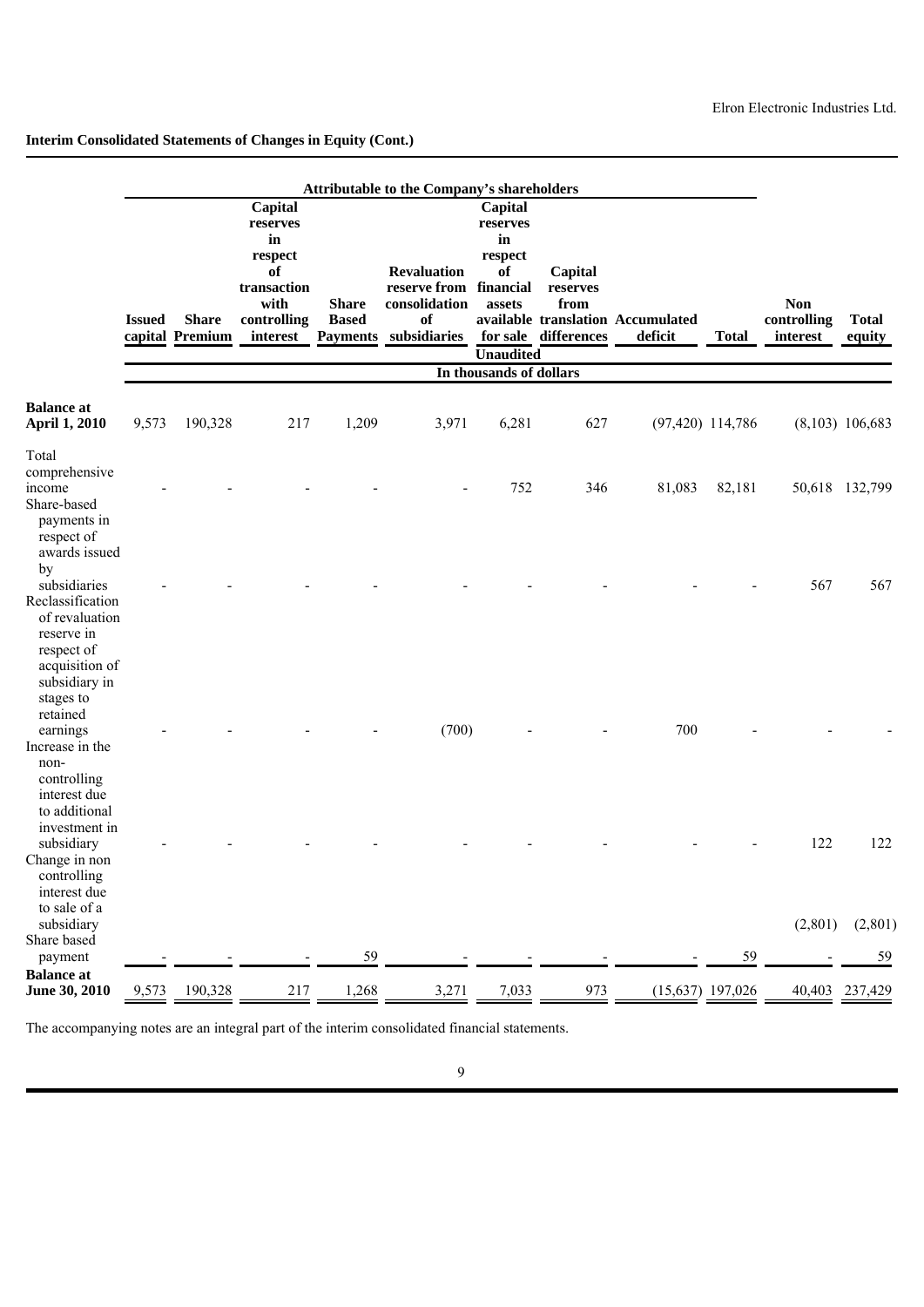|                                                                                                                                   |               |                                 |                                                                                              |                                                | Attributable to the Company's shareholders                                |                                                                                       |                                                     |                                                     |                     |                                       |                        |
|-----------------------------------------------------------------------------------------------------------------------------------|---------------|---------------------------------|----------------------------------------------------------------------------------------------|------------------------------------------------|---------------------------------------------------------------------------|---------------------------------------------------------------------------------------|-----------------------------------------------------|-----------------------------------------------------|---------------------|---------------------------------------|------------------------|
|                                                                                                                                   | <b>Issued</b> | <b>Share</b><br>capital Premium | Capital<br>reserves<br>in<br>respect<br>of<br>transaction<br>with<br>controlling<br>interest | <b>Share</b><br><b>Based</b><br><b>Payment</b> | <b>Revaluation</b><br>reserve from<br>consolidation<br>of<br>subsidiaries | Capital<br>reserves<br>in<br>respect<br>of<br>financial<br>assets<br><b>Unaudited</b> | Capital<br>reserves<br>from<br>For sale differences | available translation Accumulated<br><b>Deficit</b> | <b>Total</b>        | <b>Non</b><br>controlling<br>interest | <b>Total</b><br>equity |
|                                                                                                                                   |               |                                 |                                                                                              |                                                |                                                                           | In thousands of dollars                                                               |                                                     |                                                     |                     |                                       |                        |
| <b>Balance</b> at<br><b>April 1, 2009</b>                                                                                         | 9,573         | 190,328                         |                                                                                              | 1,120                                          | 4,595                                                                     | (267)                                                                                 | 1,066                                               |                                                     | $(83, 113)$ 123,302 | 4,548                                 | 127,850                |
| Total<br>comprehensive<br>income (loss)<br>Share-based<br>payments in<br>respect of                                               |               |                                 |                                                                                              |                                                |                                                                           | 325                                                                                   | 2,408                                               | (6,717)                                             | (3,984)             | (2,246)                               | (6,230)                |
| shares issued<br>by<br>subsidiaries<br>Reclassification<br>of revaluation<br>reserve in<br>respect of                             |               |                                 |                                                                                              |                                                |                                                                           |                                                                                       |                                                     |                                                     |                     | 226                                   | 226                    |
| acquisition of<br>subsidiary in<br>stages to<br>retained<br>earnings<br>Increase in the<br>non-<br>controlling<br>interest due to |               |                                 |                                                                                              |                                                | (156)                                                                     |                                                                                       |                                                     | 156                                                 |                     |                                       |                        |
| additional<br>investment in<br>subsidiary<br>Share based<br>payments                                                              |               |                                 |                                                                                              | (60)                                           |                                                                           |                                                                                       |                                                     |                                                     | (60)                | 603                                   | 603<br>(60)            |
| <b>Balance</b> at<br>June 30, 2009                                                                                                | 9,573         | 190,328                         |                                                                                              | 1,060                                          | 4,439                                                                     | 58                                                                                    | 3,474                                               |                                                     | $(89,674)$ 119,258  |                                       | 3,131 122,389          |

The accompanying notes are an integral part of the interim consolidated financial statements.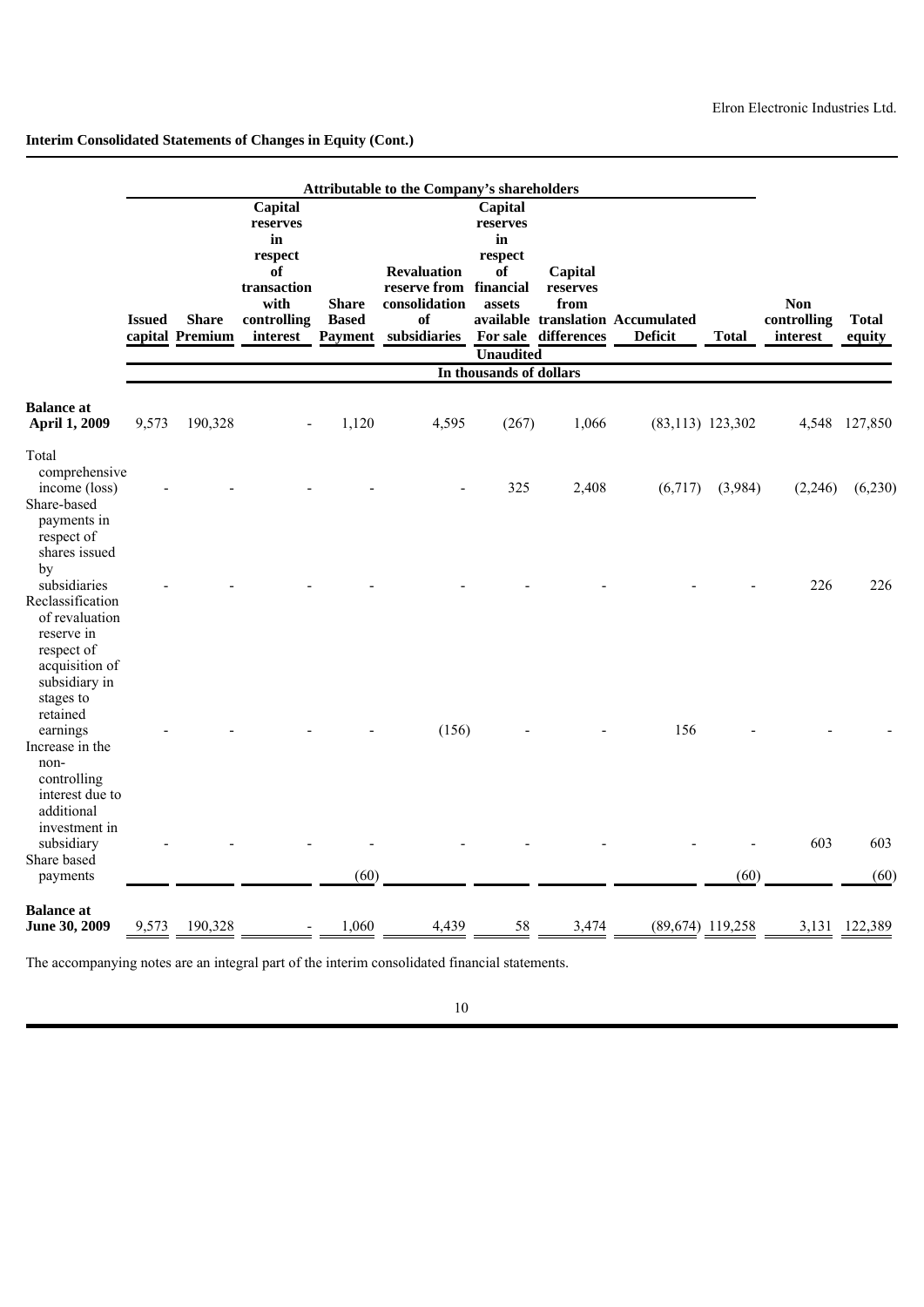|                                                                                            |               |                                 |                                                                   |                                | Attributable to the Company's shareholders                    |                                                      |                             |                                                     |                       |                         |                        |
|--------------------------------------------------------------------------------------------|---------------|---------------------------------|-------------------------------------------------------------------|--------------------------------|---------------------------------------------------------------|------------------------------------------------------|-----------------------------|-----------------------------------------------------|-----------------------|-------------------------|------------------------|
|                                                                                            |               |                                 | Capital<br>reserves<br>in<br>respect<br>of<br>transaction<br>with | <b>Share</b>                   | <b>Revaluation</b><br>reserve from financial<br>consolidation | Capital<br>reserves<br>in<br>respect<br>of<br>assets | Capital<br>reserves<br>from |                                                     |                       | <b>Non</b>              |                        |
|                                                                                            | <b>Issued</b> | <b>Share</b><br>capital Premium | controlling<br>interest                                           | <b>Based</b><br><b>Payment</b> | of<br>subsidiaries                                            | For sale                                             | differences                 | available translation Accumulated<br><b>Deficit</b> | <b>Total</b>          | controlling<br>interest | <b>Total</b><br>equity |
|                                                                                            |               |                                 |                                                                   |                                |                                                               | <b>Audited</b><br>In thousands of dollars            |                             |                                                     |                       |                         |                        |
|                                                                                            |               |                                 |                                                                   |                                |                                                               |                                                      |                             |                                                     |                       |                         |                        |
| <b>Balance</b> at<br><b>January</b><br>1,<br>2009                                          | 9,573         | 190,328                         |                                                                   | 1,053                          | 4,751                                                         | (211)                                                | 5,117                       | $(71,105)$ 139,506                                  |                       |                         | 6,545 146,051          |
| Total                                                                                      |               |                                 |                                                                   |                                |                                                               |                                                      |                             |                                                     |                       |                         |                        |
| comprehensive<br>income (loss)<br>Share-based<br>payments in                               |               |                                 |                                                                   |                                |                                                               | 5,211                                                | (4, 394)                    |                                                     | $(14,198)$ $(13,381)$ |                         | $(15,002)$ $(28,383)$  |
| respect of<br>shares issued<br>by<br>subsidiaries<br>Reclassification                      |               |                                 |                                                                   |                                |                                                               |                                                      |                             |                                                     |                       | 2,395                   | 2,395                  |
| of revaluation<br>reserve in<br>respect of<br>acquisition of<br>subsidiary in<br>stages to |               |                                 |                                                                   |                                |                                                               |                                                      |                             |                                                     |                       |                         |                        |
| retained<br>earnings                                                                       |               |                                 |                                                                   |                                | (624)                                                         |                                                      |                             | 624                                                 |                       |                         |                        |
| Deconsolidation<br>of subsidiary                                                           |               |                                 |                                                                   |                                |                                                               |                                                      |                             |                                                     |                       | (1,625)                 | (1,625)                |
| Increase in the<br>non-<br>controlling<br>interest due<br>additional                       |               |                                 |                                                                   |                                |                                                               |                                                      |                             |                                                     |                       |                         |                        |
| investment in<br>subsidiary<br>Transaction<br>with non-                                    |               |                                 |                                                                   |                                |                                                               |                                                      |                             |                                                     |                       | 3,528                   | 3,528                  |
| controlling<br>interest                                                                    |               |                                 | 217                                                               |                                |                                                               |                                                      |                             |                                                     | 217                   | (217)                   |                        |
| Share based<br>payments                                                                    |               |                                 |                                                                   | 127                            |                                                               |                                                      |                             |                                                     | 127                   |                         | 127                    |
| <b>Balance</b> at<br><b>December</b><br>31,                                                |               |                                 |                                                                   |                                |                                                               |                                                      |                             |                                                     |                       |                         |                        |
| 2009                                                                                       | 9,573         | 190,328                         | 217                                                               | 1,180                          | 4,127                                                         | 5,000                                                | 723                         |                                                     | $(84,679)$ 126,469    |                         | $(4,376)$ 122,093      |

The accompanying notes are an integral part of the interim consolidated financial statements.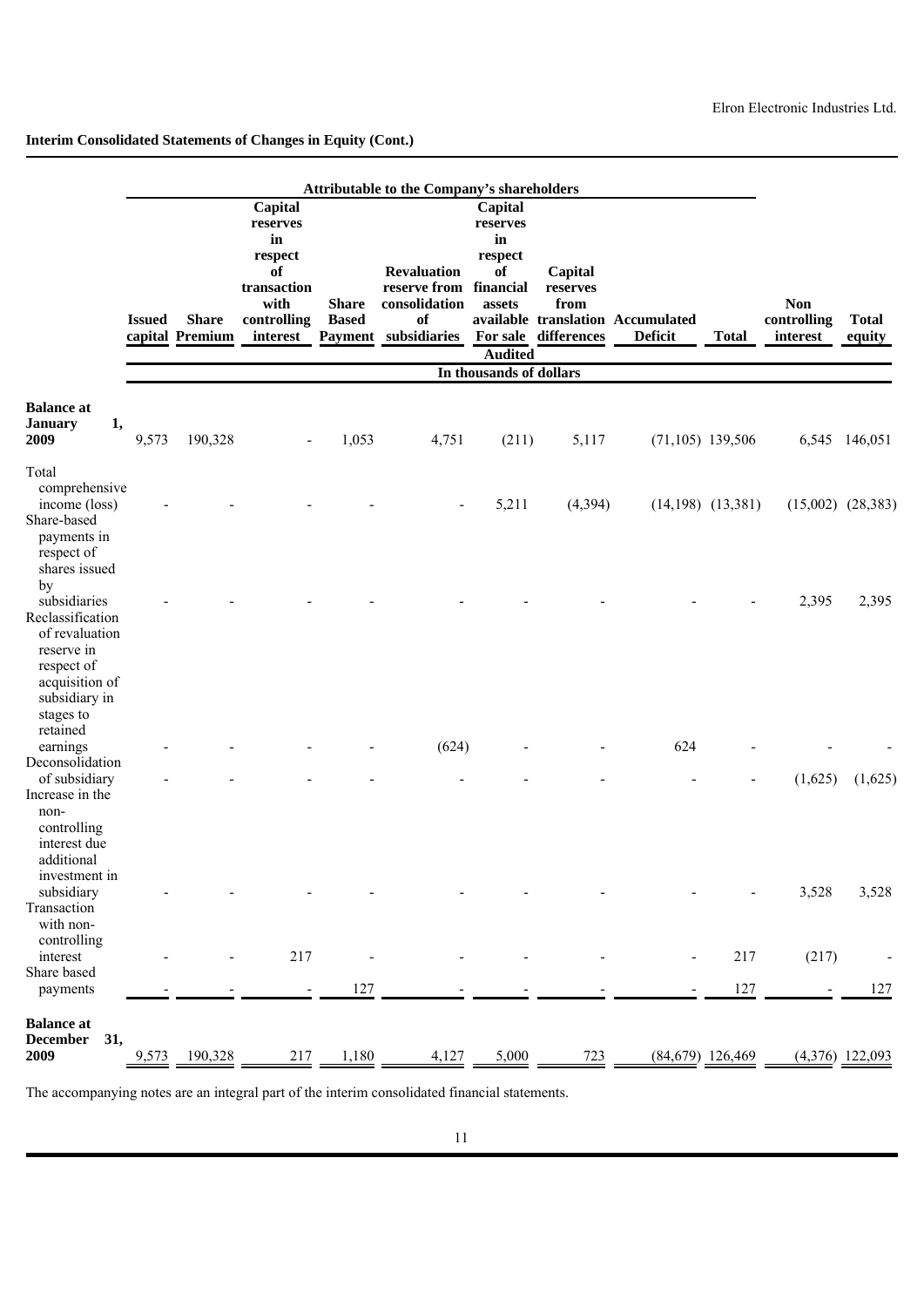# **Interim Consolidated Statements of Cash Flows**

|                                                                                                                  | Six months ended<br>June 30 |                  | Three months ended<br>June 30 |            | Year ended<br><b>December</b><br>31 |
|------------------------------------------------------------------------------------------------------------------|-----------------------------|------------------|-------------------------------|------------|-------------------------------------|
|                                                                                                                  | 2010                        | 2009             | 2010                          | 2009       | 2009                                |
|                                                                                                                  |                             | <b>Unaudited</b> |                               |            | <b>Audited</b>                      |
|                                                                                                                  |                             | \$ thousands     |                               |            |                                     |
| <b>Cash flows from operating activities</b>                                                                      |                             |                  |                               |            |                                     |
| Net income (loss)                                                                                                | 114,109                     | (24,076)         | 131,571                       | (9,106)    | (29, 395)                           |
| Adjustments to reconcile net loss to net cash used in operating                                                  |                             |                  |                               |            |                                     |
| <u>activities:</u>                                                                                               |                             |                  |                               |            |                                     |
| Depreciation and amortization                                                                                    | 1,234                       | 1,383            | 614<br>974                    | 739<br>522 | 2,958                               |
| Financial income, net<br>Stock based compensation and changes in liability in respect of                         | 1,122                       | 933              |                               |            | 949                                 |
| call options                                                                                                     | 1,023                       | 586              | 633                           | 165        | 2,398                               |
| Accrued interest on loans from shareholders                                                                      | (9)                         | 181              | (311)                         | 711        | 1,561                               |
| Gain from sale of investments in financial assets available for                                                  |                             |                  |                               |            |                                     |
| sale                                                                                                             | (28)                        |                  |                               |            | (85)                                |
| Reevaluation of restricted cash                                                                                  |                             | 78               | 1                             | 65         | 83                                  |
| Loss (gain) from sale of property and equipment, net                                                             | (3)                         | 27               | 9                             | 1          | 64                                  |
| Impairment of investments                                                                                        | 1,780                       | 1,628            | 1,780                         | 1,186      | 1,853                               |
| Impairment of intangible assets                                                                                  | 1,230                       |                  | 1,230                         |            |                                     |
| Change in fair value of Convertible Debentures<br>Gain from disposal of businesses and associates and changes in | 945                         | 541              | 354                           | 1,058      | 921                                 |
| holdings, net                                                                                                    | (156, 571)                  | (6, 463)         | (156, 641)                    | (6, 533)   | (31, 802)                           |
| Equity in losses of associates, net                                                                              | 7,152                       | 7,367            | 2,611                         | 2,792      | 10,514                              |
| Taxes on income                                                                                                  | 8,508                       |                  | 8,824                         |            |                                     |
| Other                                                                                                            | (923)                       | 507              | (748)                         | (366)      | 323                                 |
|                                                                                                                  | (134, 540)                  | 6,768            | (140, 670)                    | 340        | (10, 263)                           |
| Changes in Assets and Liabilities:                                                                               |                             |                  |                               |            |                                     |
| Decrease (increase) in trade receivables                                                                         | 649                         | (548)            | 633                           | 65         | (1, 103)                            |
| Decrease (increase) in Other current assets                                                                      | (1,707)                     | 395              | (678)                         | (534)      | 62                                  |
| Increase in inventories                                                                                          | (1,946)                     | (975)            | (1,411)                       | (842)      | (2,634)                             |
| decrease in liabilities in respect of royalty bearing government                                                 |                             |                  |                               |            |                                     |
| grants                                                                                                           | (15)                        | (156)            | (241)                         | (326)      | (589)                               |
| Increase in trade payables<br>Increase (decrease) in Other current liabilities                                   | 70                          | 147              | 807                           | 689        | 307                                 |
|                                                                                                                  | 2,133                       | (3,087)          | (575)                         | (752)      | (1, 444)                            |
|                                                                                                                  | (816)                       | (4,224)          | (1,465)                       | (1,700)    | (5,401)                             |
| Cash paid and received during the year for:                                                                      |                             |                  |                               |            |                                     |
| Interest paid                                                                                                    | (1,380)                     | (939)            | (1, 129)                      | (523)      | (1, 542)                            |
| Interest received                                                                                                | 258                         | 6                | 155                           | -1         | 593                                 |
|                                                                                                                  | (1, 122)                    | (933)            | (974)                         | (522)      | (949)                               |
| Net cash used in operating activities                                                                            | (22, 369)                   | (22, 465)        | (11, 538)                     | (10,988)   | (46,008)                            |

The accompanying notes are an integral part of the interim consolidated financial statements.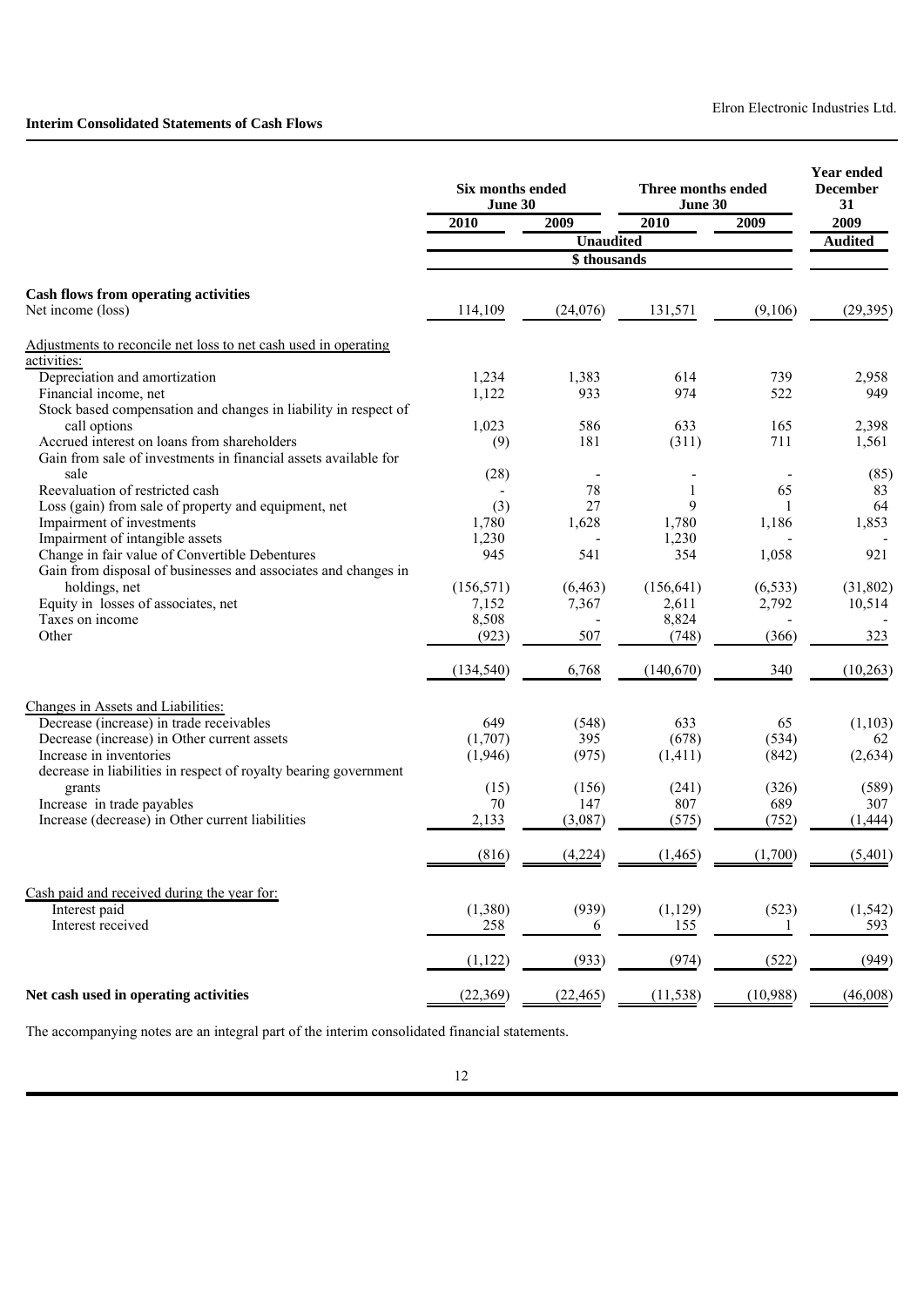# **Interim Consolidated Statements of Cash Flows (Cont.)**

|                                                                | Six months ended<br>June 30 |                  | Three months ended<br>June 30 | <b>Year ended</b><br><b>December</b><br>31 |                |
|----------------------------------------------------------------|-----------------------------|------------------|-------------------------------|--------------------------------------------|----------------|
|                                                                | $\overline{2010}$           | 2009             | 2010                          | 2009                                       | 2009           |
|                                                                |                             | <b>Unaudited</b> |                               |                                            | <b>Audited</b> |
|                                                                |                             | \$thousands      |                               |                                            |                |
| <b>Cash flows from investment activities</b>                   |                             |                  |                               |                                            |                |
| Purchase of property and equipment                             | (780)                       | (607)            | (600)                         | (323)                                      | (1,293)        |
| Investment in associates and other companies                   | (3,556)                     | (4, 142)         | (1,401)                       | (2,216)                                    | (8,630)        |
| Purchase of intangible assets                                  | (196)                       | (28)             | (58)                          | (9)                                        | (172)          |
| Proceeds from sale of property and equipment                   | 64                          | 11               | 39                            | $\mathbf{1}$                               | 105            |
| Proceeds from sale of investments in subsidiaries (Schedule A) |                             |                  |                               |                                            |                |
| (see also Note 3B)                                             | 106,962                     |                  | 106,962                       |                                            | (1,044)        |
| Proceeds from sale of associates and other companies           |                             |                  |                               |                                            |                |
| (see Notes 3F, 3G)                                             | 3,937                       |                  | 3,937                         |                                            | 66,290         |
| Dividend received from associates                              |                             | 8,485            |                               | 3,374                                      | 9,553          |
| Proceeds from sale of available for sale securities            | 157                         |                  |                               |                                            | 728            |
| Investments in long term deposits                              |                             | (430)            |                               |                                            | (430)          |
| Proceeds from long term deposits                               |                             | 430              |                               | 430                                        | 430            |
| Net cash provided by investment activities                     | 106,588                     | 3,719            | 108,879                       | 1,257                                      | 65,537         |
| <b>Cash flows from financing activities</b>                    |                             |                  |                               |                                            |                |
| Receipt of government grants                                   | 382                         | 164              | 345                           |                                            | 2,984          |
| Repayment of government grants                                 | (196)                       |                  | (196)                         |                                            |                |
| Investment of non controlling interests in subsidiary          | 641                         | 1,195            | 122                           | 603                                        | 3,529          |
| Receipt of long-terms loans from shareholders                  |                             | 9,000            |                               | 7,000                                      | 9,000          |
| Receipt of long-term loans from banks and others               | 6.000                       | 9,000            | 2,250                         | 2,500                                      | 13,500         |
| Repayment of long-term loans                                   | (26,000)                    | (445)            | (26,000)                      | (113)                                      | (566)          |
| Repayment of convertible debentures                            | (1,150)                     |                  | (1, 150)                      |                                            |                |
| Short-term loans from banks and others, net                    | (722)                       | (504)            | (420)                         | (33)                                       | (593)          |
| Net cash provided by (used in) financing activities            | (21, 045)                   | 18,410           | (25,049)                      | 9,957                                      | 27,854         |
| Exchange rate differences in respect of cash and cash          |                             |                  |                               |                                            |                |
| equivalents                                                    | 768                         |                  | 768                           |                                            |                |
| Increase (decrease) in cash and cash equivalents               | 63,942                      | (336)            | 73,060                        | 226                                        | 47,383         |
| Cash and cash equivalents of a disposal group held for sale    |                             |                  | 1,012                         |                                            |                |
| Cash and cash equivalents as of beginning of the year          | 64,747                      | 17,364           | 54,617                        | 16,802                                     | 17,364         |
| Cash and cash equivalents as of end of the year                | 128,689                     | 17,028           | 128,689                       | 17,028                                     | 64,747         |
|                                                                |                             |                  |                               |                                            |                |

The accompanying notes are an integral part of the interim consolidated financial statements.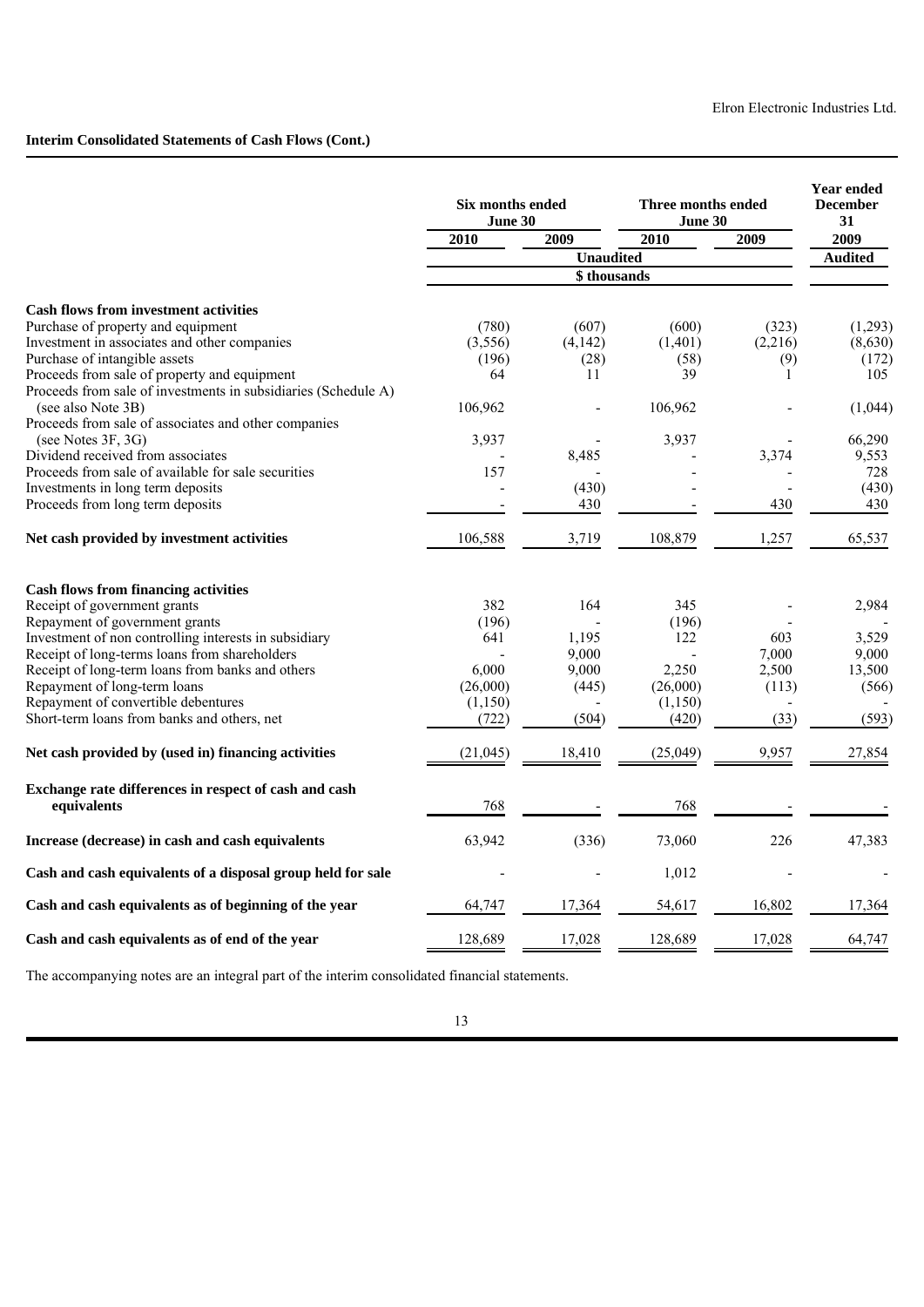# **Interim Consolidated Statements of Cash Flows (Cont.)**

|                                                                    | Six months ended<br>June 30 |                | Three months ended<br>June 30 |      | <b>Year ended</b><br><b>December</b><br>31 |
|--------------------------------------------------------------------|-----------------------------|----------------|-------------------------------|------|--------------------------------------------|
|                                                                    | 2010                        | 2009           | 2010                          | 2009 | 2009                                       |
|                                                                    |                             | <b>Audited</b> |                               |      |                                            |
|                                                                    |                             |                |                               |      |                                            |
| <b>Schedule A</b>                                                  |                             |                |                               |      |                                            |
| Proceeds from sale of investments in subsidiaries (see Note 3B)    |                             |                |                               |      |                                            |
| Assets and liabilities of the subsidiaries as of the date of sale: |                             |                |                               |      |                                            |
| Working capital (excluding cash and cash equivalents)              | (2,247)                     |                | (2, 247)                      |      | (3,031)                                    |
| Property, plant and equipment, net                                 | 1,300                       |                | 1,300                         |      | 1,259                                      |
| Intangible assets, net                                             | 204                         |                | 204                           |      | 3,810                                      |
| Long-term assets                                                   | 107                         |                | 107                           |      | 24                                         |
| Long-term liabilities                                              |                             |                |                               |      | (2,164)                                    |
| Non-controlling interests                                          | (2,801)                     |                | (2,801)                       |      | (1,627)                                    |
| Gain from disposal of businesses                                   | 133,506                     |                | 133,506                       |      | 1,574                                      |
| Employee benefits, net                                             |                             |                |                               |      | 26                                         |
| Investment in associate                                            |                             |                |                               |      | (915)                                      |
| Increase in other current assets                                   | (1,677)                     |                | (1,677)                       |      |                                            |
| Increase in other long-term receivables                            | (22, 639)                   |                | (22, 639)                     |      |                                            |
| Increase in other current liabilities                              | 1,209                       |                | 1,209                         |      |                                            |
|                                                                    | 106,962                     |                | 106,962                       |      | (1,044)                                    |

The accompanying notes are an integral part of the interim consolidated financial statements.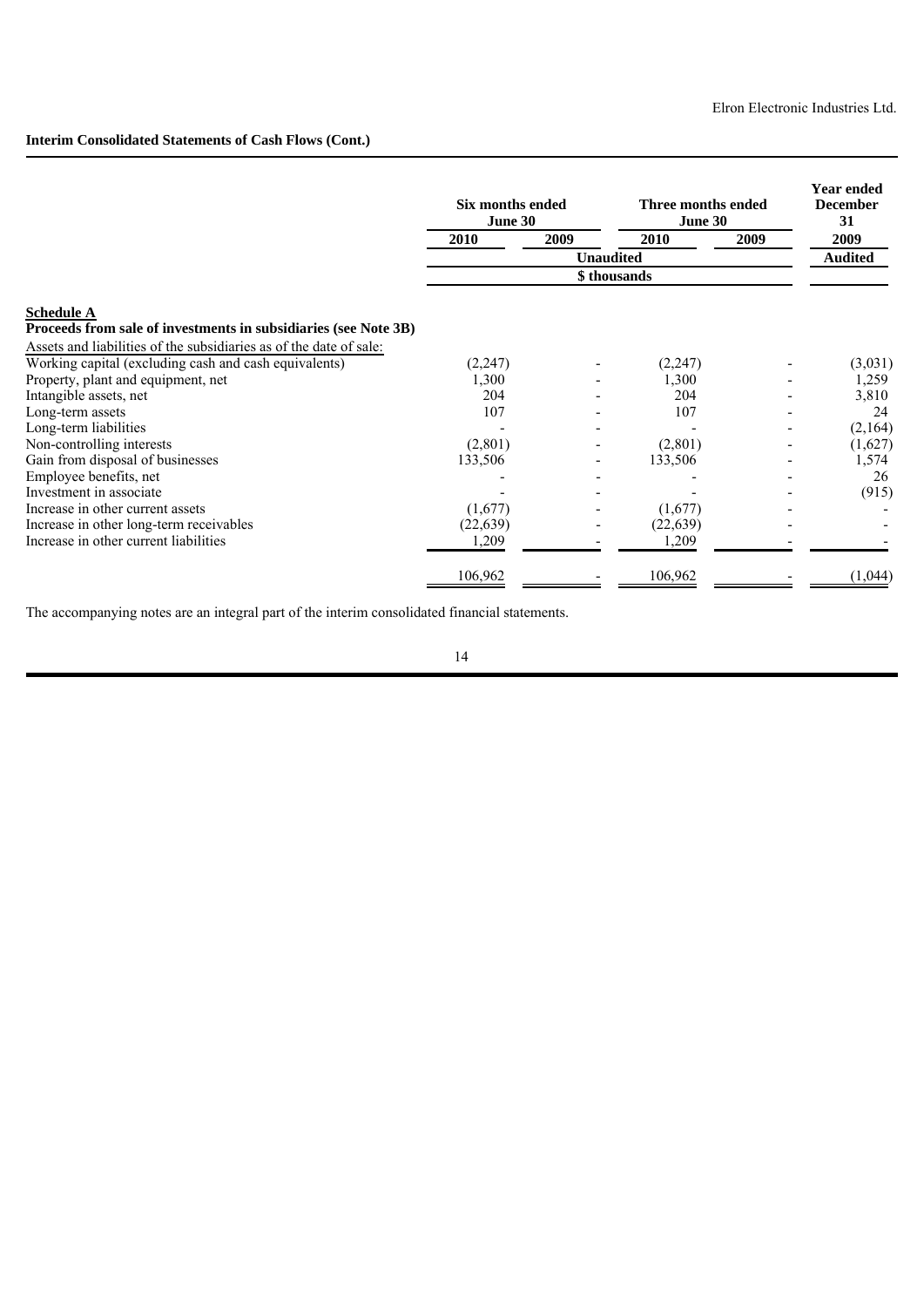#### **(USD in thousands, except for price per share and number of shares)**

#### **Note 1 – General**

Elron Electronic Industries Ltd. ("Elron" or "The Company") is a high technology operational holding company, which is traded on the Tel-Aviv Stock Exchange and the Over-The-Counter market in the U.S. The Company is an Israeli-resident company incorporated in Israel, and its registered address is 3 Azrieli Center, Triangle Tower, 42nd floor, Tel Aviv. The Company has holdings in subsidiaries, associates and other companies in various technology fields, primarily medical devices, information and communications technology and clean technology.

The Company's controlling shareholder is Discount Investment Corporation Ltd. ("DIC"), which holds an approximately 50.48% interest in the Company as of June 30, 2010.

DIC's parent company is IDB Development Corporation Ltd., which is wholly owned by IDB Holding Corporation Ltd. The control nucleus of DIC is comprised of Ganden Holdings Ltd., Manor Holdings B.A. Ltd. and Avraham Livnat Ltd., which have a voting agreement between them regarding their shares in IDB Holding Corporation Ltd. The ultimate parent company of IDB Holding Corporation Ltd. is Ganden Holdings Ltd., and Mr. Nochi Dankner is the ultimate controlling shareholder.

Pursuant to the decision of the Company's Board of Directors from November 12, 2009, on January 6, 2010, the Company's shares were delisted from trading on the NASDAQ stock exchange. Elron further intends to terminate the registration of its ordinary shares as soon as possible under U.S. Securities and Exchange ("SEC") rules. The Company does not expect such deregistration to take effect earlier than the first quarter of 2011, if at all.

As a result, in the preparation of its financial statements as of December 31, 2009, the Company commenced reporting in conformity with International Financial Reporting Standards ("IFRS") instead of generally accepted accounting principles in the United States ("U.S. GAAP"). Elron's consolidated financial statements for the year ended December 31, 2009 were the Company's initial annual financial statements prepared in conformity with IFRS.

In the first quarter of 2010 Elron commenced reporting in accordance with the reporting obligations under Chapter F of the Israel Securities Law (1968) applicable to reporting companies in Israel. Up until January 2010, the Company reported in accordance with the reporting obligations under Chapter E3 of the Israel Securities Law (1968) applicable to reporting companies in Israel which are dual-listed.

As aforementioned, Elron's ordinary shares continue to be registered in the U.S. under SEC rules, and as such, in addition to the reporting requirements under Chapter F of the Israel Securities Law as aforementioned, the Company continues to comply with reporting requirements in accordance with U.S. applicable securities laws and regulations.

These financial statements have been prepared in accordance with IFRS in a condensed format as of June 30, 2010 and for the three and six months then ended ("interim consolidated financial statements"). The interim consolidated financial statements are presented in U.S. dollars ("USD"), the Company's functional currency, and are rounded to the nearest thousand. These financial statements should be read in conjunction with the Company's annual financial statements as of December 31, 2009 and the year then ended, and accompanying notes ("annual financial statements").

See Note 6 regarding the impact of the transition from reporting in accordance with U.S. GAAP to reporting in accordance with IFRS on the Company's consolidated financial position as of June 30, 2009, and consolidated statements of loss for the three and six months ended June 30, 2009.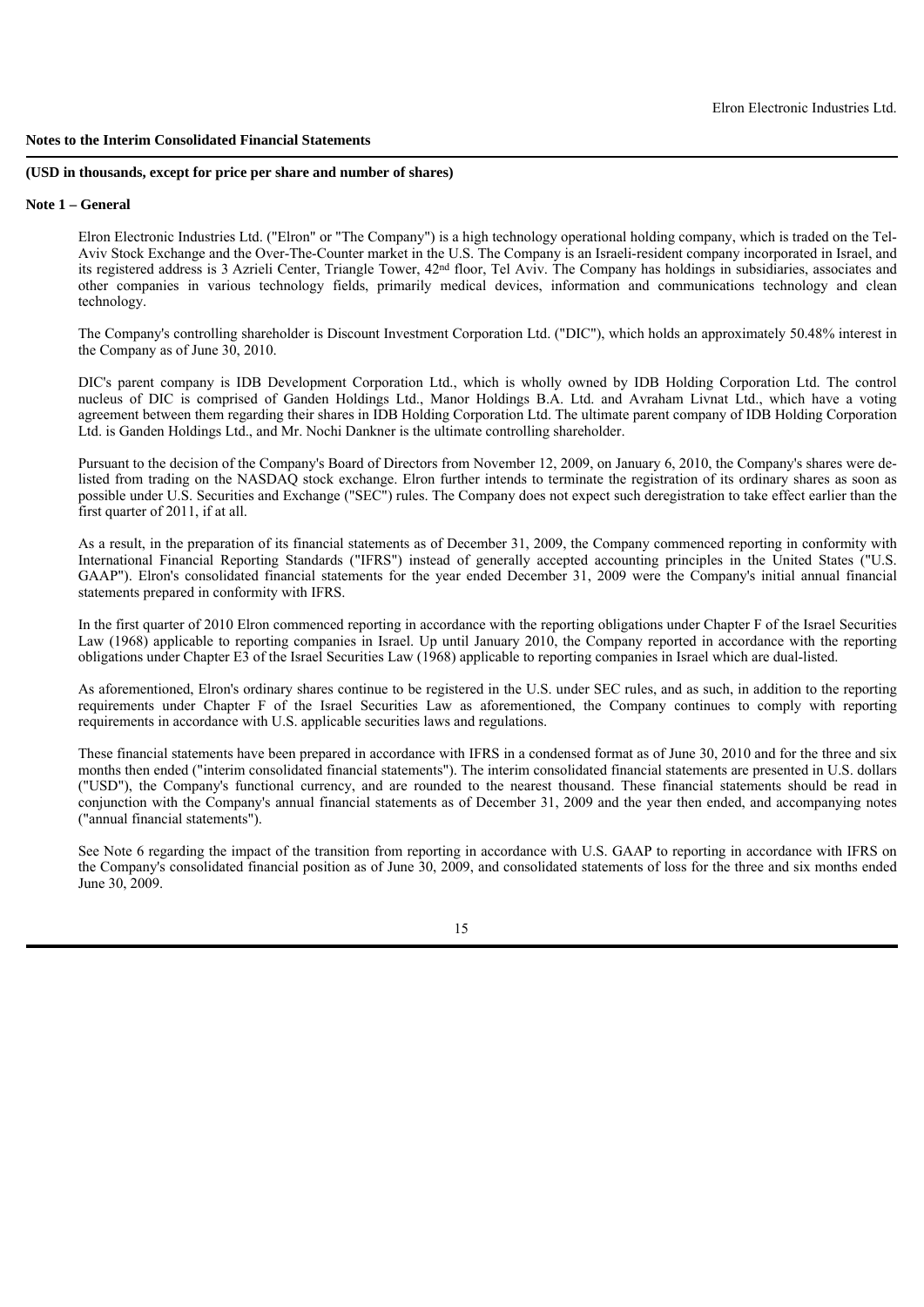#### **(USD in thousands, except for price per share and number of shares)**

## **Note 2 - Significant Accounting Policies**

# **A. Basis of preparation of the interim consolidated financial statements**

The interim consolidated financial statements have been prepared in accordance with generally accepted accounting principles for the preparation of financial statements for interim periods, as prescribed in IAS 34, "Interim Financial Reporting", and in accordance with the disclosure requirements of Chapter D of the Israeli Securities Regulations (Periodic and Immediate Reports), 1970.

The significant accounting policies, estimates and methods of computation adopted in the preparation of the interim consolidated financial statements are consistent with those followed in preparation of the annual financial statements, except as noted below:

i. *IFRS 3 (Revised) - Business Combinations and IAS 27 (Amended) ("The New Standards") – Consolidated and Separate Financial Statements*

According to the New Standards:

- The definition of a business was broadened so that it contains also activities and assets that are not managed as a business as long as the seller is capable of operating them as a business.
- An entity can choose whether to measure non-controlling interests in the acquiree (and consequently, the goodwill) of each business combination, either at its full fair value or at the non-controlling interest's proportionate share of acquiree's net identifiable assets at the acquisition date.
- Contingent consideration in a business combination is measured at fair value and changes in the fair value of the contingent consideration, which do not represent adjustments to the acquisition cost in the measurement period, are not simultaneously recognized as goodwill adjustments. If the contingent consideration is classified as a financial liability under IAS 39, it is measured at fair value through profit or loss.
- Direct acquisition costs attributed to a business combination transaction are recognized in the statement of income as incurred.
- Subsequent measurement of a deferred tax asset for acquired temporary differences which did not meet the recognition criteria at acquisition date will be charged to profit or loss and not as adjustment to goodwill.
- A subsidiary's losses, even if resulting in a capital deficiency in a subsidiary, are allocated between the parent company and noncontrolling interests, even if the non-controlling interest has not guaranteed or has no contractual obligation for sustaining the subsidiary or of investing further amounts.
- Upon the loss or achievement of control of a subsidiary, the remaining investment, if any, is revalued to fair value against gain or loss from the sale and this fair value represents the cost basis for the purpose of subsequent treatment.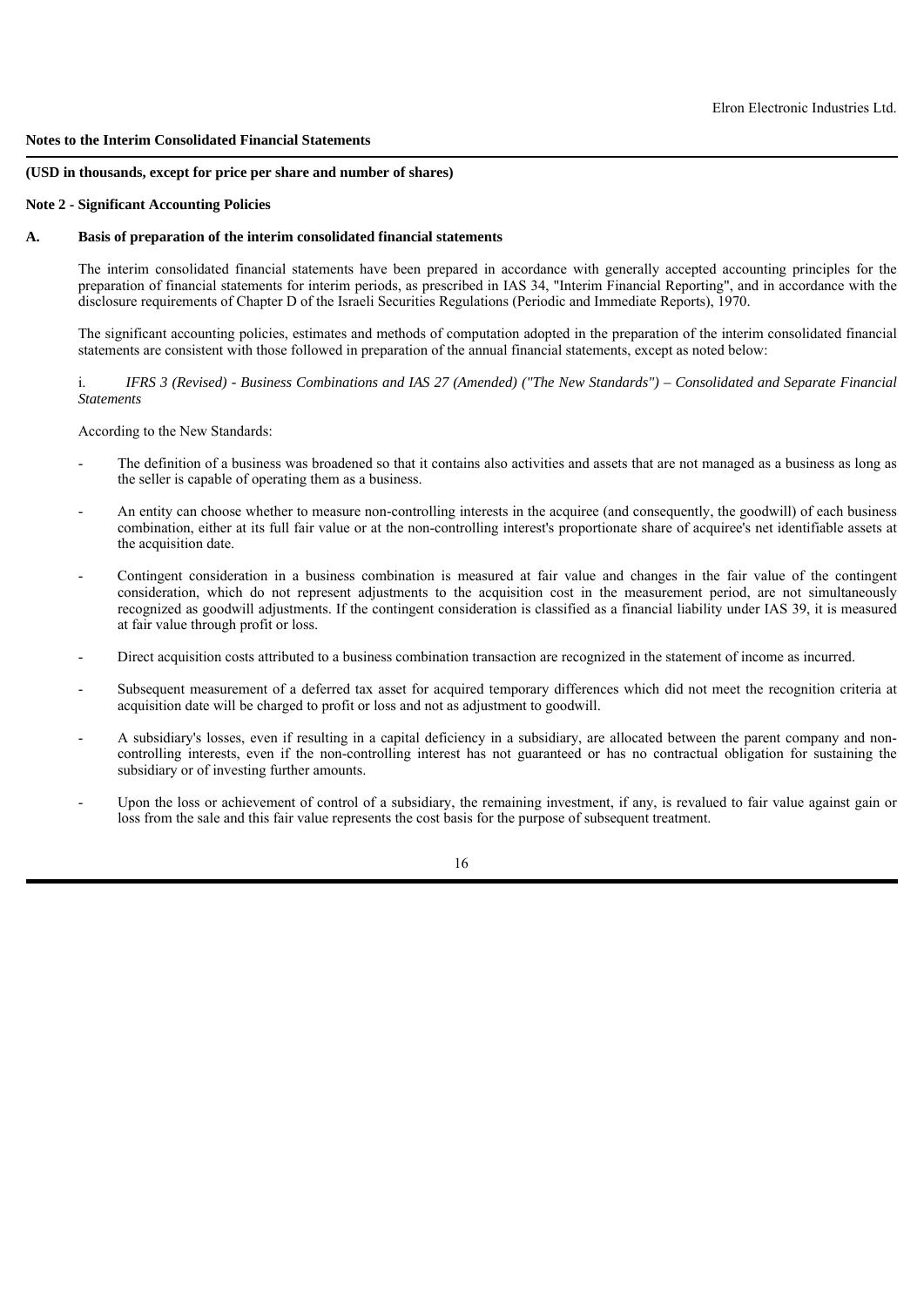## **(USD in thousands, except for price per share and number of shares)**

## **Note 2 - Significant Accounting Policies (Cont.)**

# **A. Basis of preparation of the interim consolidated financial statements (cont.)**

- A transaction with non-controlling interests, whether a sale or an acquisition, is accounted for as an equity transaction. As such, further acquisitions of non-controlling interests by the Company are recognized directly in equity (capital reserves in respect of transaction with non-controlling interests). Any difference between the amount of the adjustment to non-controlling interest (reflecting the change in relative interest in the subsidiary) and the consideration paid or received by the parent on the change in holding is recognized directly in equity. In disposal of equity interests while control is retained, the company should take into consideration realization of goodwill attributed to the subsidiary, if any, comprehensive income and capital reserves from translation differences, in accordance with the decrease in holdings in the subsidiary.
- Losses are attributable to the non-controlling interests even if this results in the non-controlling interests having a deficit balance.
- At the acquisition date, the acquirer reassesses the assets and liabilities, not including leases and insurance contracts, for appropriate classification and designation in accordance with the contractual terms, economic circumstances and pertinent conditions as of the acquisition date.
- In a business combination achieved in stages, the acquirer remeasures its previously held equity interest in the acquiree at its acquisition-date fair value and recognizes the resulting gain or loss, if any, in profit or loss. Any amount that was recognized in other comprehensive income is recognized on the same basis as would be required if the acquirer had disposed directly of the previously held equity interest.

The Standards are adopted prospectively since January 1, 2010. The adoption of the Standards has affected our accounting for subsidiaries and non-controlling interests mainly with respect to prospective allocation of losses to non-controlling interests, but may in the future affect accounting for consolidating and de consolidating subsidiaries and recognition of gain upon a change of ownership, and the accounting for business combinations.

# ii. *IFRS 5 - Non-current Assets Held for Sale and Discontinued Operations*

According to the amendment to IFRS 5, when the parent decides to sell part of its interest in a subsidiary so that after the sale the parent retains a non-controlling interest, such as rights conferring significant influence, all the assets and liabilities attributed to the subsidiary will be classified as held for sale if the relevant criteria of IFRS 5 are met, including the presentation as a discontinued operation. Further, an additional amendment specifies the disclosures required in respect of non-current assets (or disposal groups) that are classified as held for sale or discontinued operations. Pursuant to the amendment, only the disclosures required in IFRS 5 will be provided. Disclosures in other IFRSs apply to such assets only if they require specific disclosures in respect of non-current assets or disposal groups.

The amendment is adopted prospectively starting from the financial statements for periods beginning on January 1, 2010.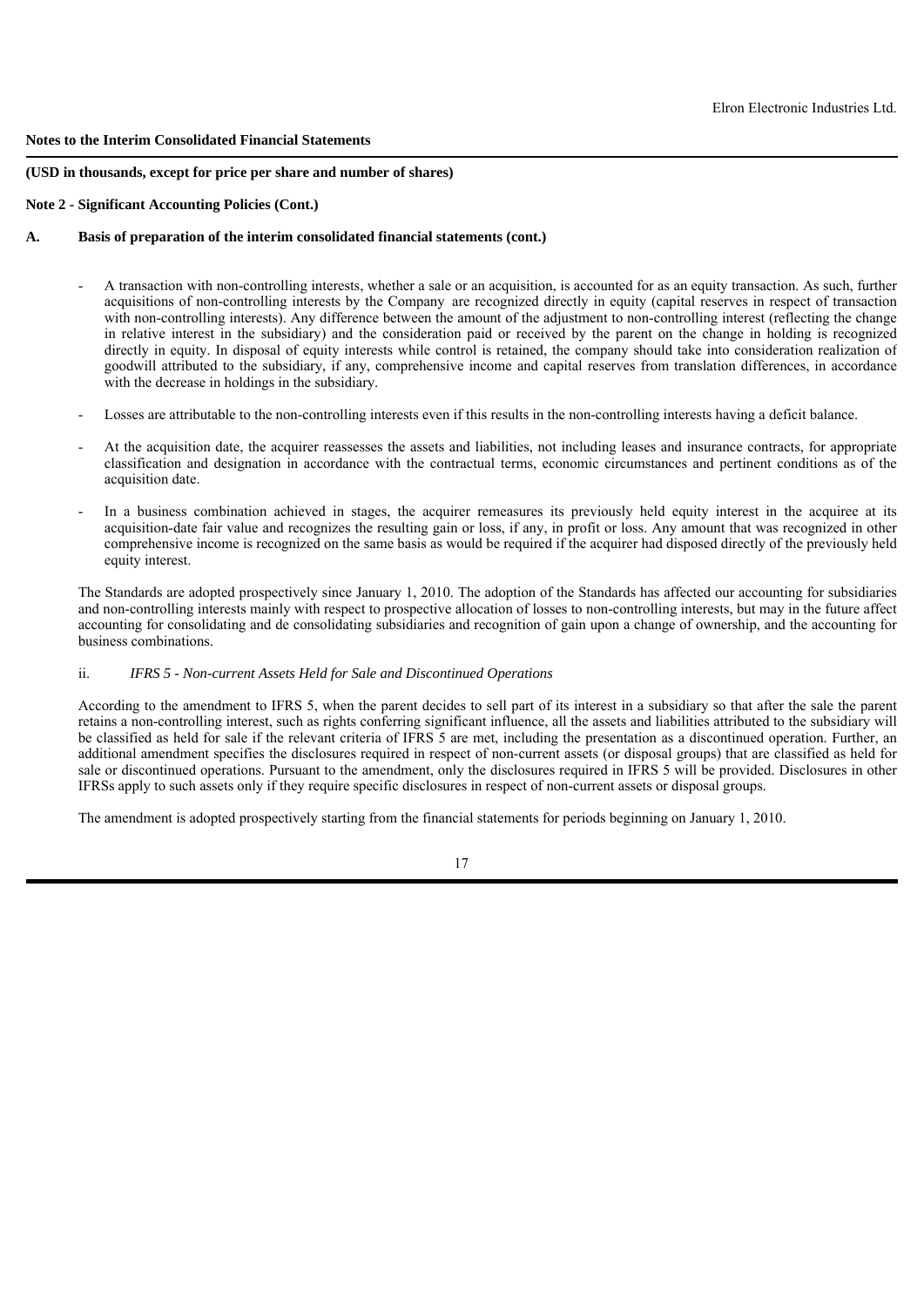#### **(USD in thousands, except for price per share and number of shares)**

**Note 2 - Significant Accounting Policies (Cont.)**

# **B. Early adoption of IFRS standards**

Commencing from these financial statements, the Company early adopted the amendments to IFRS 3, "Business Combinations", as set forth below.

The amendments prescribed by IFRS 3 are as follows:

## **Measurement of non-controlling interests:**

The amendment limits the circumstances in which it is possible to choose the measurement of non-controlling interests based on their fair value on the date of acquisition or at the present ownership instruments' share in the recognized amounts of the acquiree's identifiable net assets. According to the amendment, this possibility is only available for types of non-controlling interests that entitle their holders to present ownership interests and a proportionate share to the entity's net assets in the event of liquidation (usually shares). In contrast, other types of non-controlling interests (such as options that represent equity instruments in the acquiree) do not allow such choice and must be measured at fair value on the acquisition date, unless another measurement basis is required by IFRS's such as in IFRS 2.

## **Share-based payment awards in a business combination:**

The amendment elaborates the accounting treatment of a business combination that refers to the exchange of the acquiree's sharebased payment transactions (whether it is obligated or chooses to exchange them) with the acquirer's share-based payment transactions. Accordingly, the acquirer must allocate a value on the acquisition date and an expense in the period following the acquisition date. However, if the award expires as a result of the business combination and is exchanged for a new award, the value of the new award in accordance with IFRS 2 will be recognized as an expense in the period following the acquisition date and will not be included in the purchase price. Furthermore, if share-based payment awards are not exchanged, then, if the instruments have vested, they will form part of the non-controlling interests and are measured pursuant to the provisions of IFRS 2. If the instruments have not vested, they will be measured at the value that would have been used had they been re-granted on the acquisition date whereby this amount is allocated between the non-controlling interests and the post-acquisition expense.

The above amendments did not have a material effect on the Company's financial position, operating results and cash flows.

# **C. New standards and interpretations issued but not yet effective**

#### i. *IFRS 9 - Financial Instruments*

In November 2009, the IASB issued IFRS 9, "Financial Instruments", which represents the first phase of a project to replace IAS 39, "Financial Instruments: Recognition and Measurement". IFRS 9 focuses mainly on the classification and measurement of financial assets and it applies to all financial assets within the scope of IAS 39.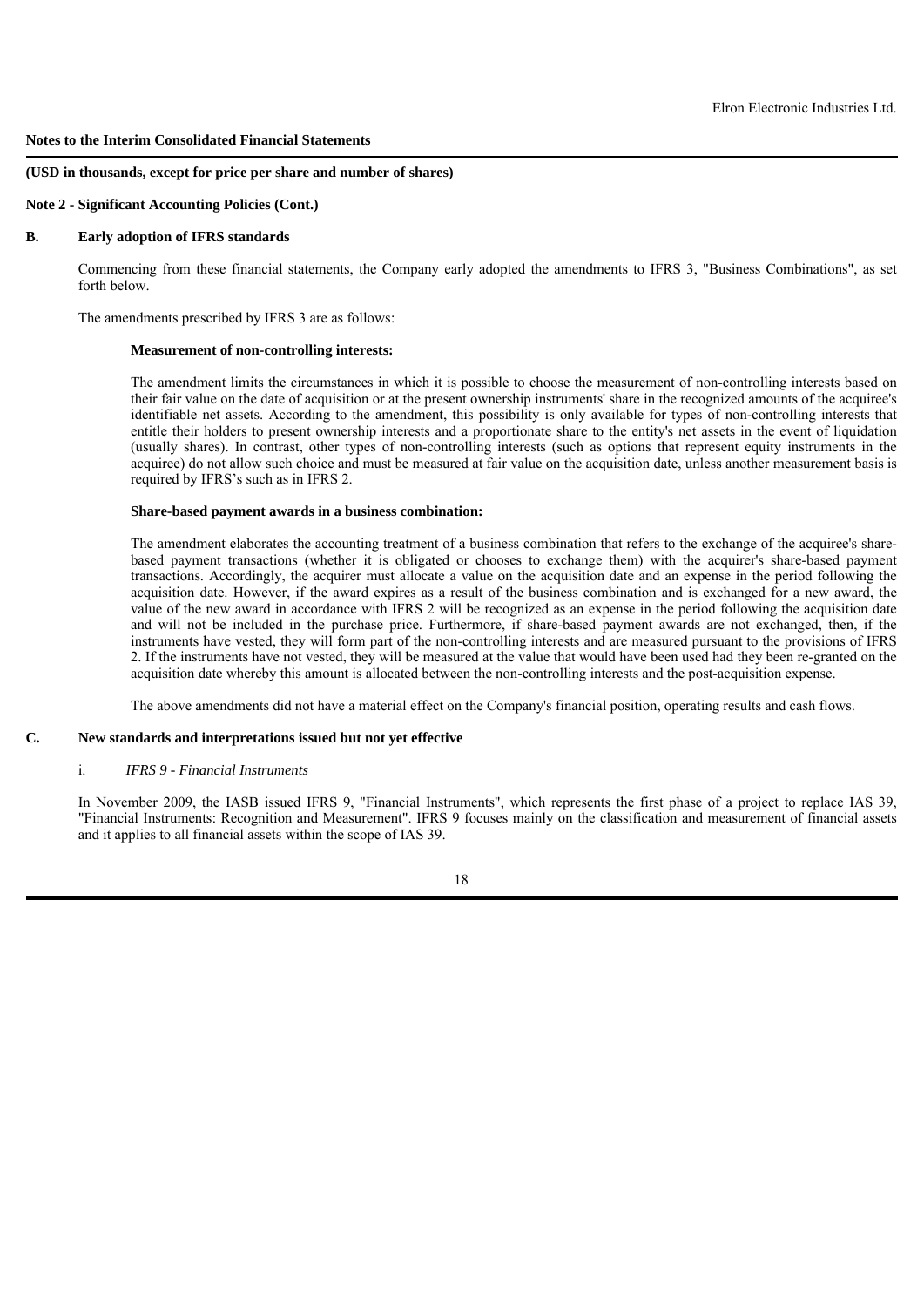### **(USD in thousands, except for price per share and number of shares)**

## **Note 2 - Significant Accounting Policies (Cont.)**

## **C. New standards and interpretations issued but not yet effective (cont.)**

According to IFRS 9, upon initial recognition, all the financial assets (including hybrid contracts with financial asset hosts) will be measured at fair value. In subsequent periods, debt instruments can be measured at amortized cost if both of the following conditions are met:

- the asset is held within a business model whose objective is to hold assets in order to collect the contractual cash flows.

the contractual terms of the financial asset give rise on specified dates to cash flows that are solely payments of principal and interest on the principal amount outstanding.

Subsequent measurement of all other debt instruments and financial assets will be at fair value.

Financial assets that are equity instruments will be measured in subsequent periods at fair value and the changes will be recognized in the statement of income or in other comprehensive income (loss), in accordance with the election of the accounting policy on an instrument-byinstrument basis. This election is final and irrevocable. Nevertheless, if the equity instruments are held for trading, they must be measured at fair value through profit or loss. When an entity changes its business model for managing financial assets it shall reclassify all affected financial assets. In all other circumstances, reclassification of financial instruments is not permitted.

The standard will be effective starting January 1, 2013. Earlier adoption is possible. Early adoption will be made with a retrospective restatement of comparative figures, subject to the reliefs set out in the Standard.

The Company is evaluating the effect of IFRS 9 on its financial statements.

# ii. *IFRS 7 – Financial Instruments: Disclosure*

The amendment to IFRS 7 clarifies the disclosure requirements prescribed by the Standard. The Standard highlights the connection between the quantitative and qualitative disclosures and the nature and scope of the risks arising from financial instruments. The disclosure requirements regarding securities held by the company have been minimized and the disclosure requirements regarding credit risk have been revised. The amendment will be adopted retrospectively in the financial statements for periods starting from January 1, 2011. Early adoption is possible.

The required disclosures will be included in the Company's financial statements.

## iii. *IAS 34 – Interim Financial Reporting*

Pursuant to the amendment to IAS 34, new disclosure requirements were introduced to interim financial reporting regarding the circumstances that are likely to affect the fair value of financial instruments and their classification, the transfers of financial instruments between different fair value levels, changes in the classification of financial assets and changes in contingent liabilities and contingent assets. The amendment will be adopted retrospectively in the financial statements for periods starting from January 1, 2011. Early adoption is possible.

The required disclosures will be included in the Company's financial statements.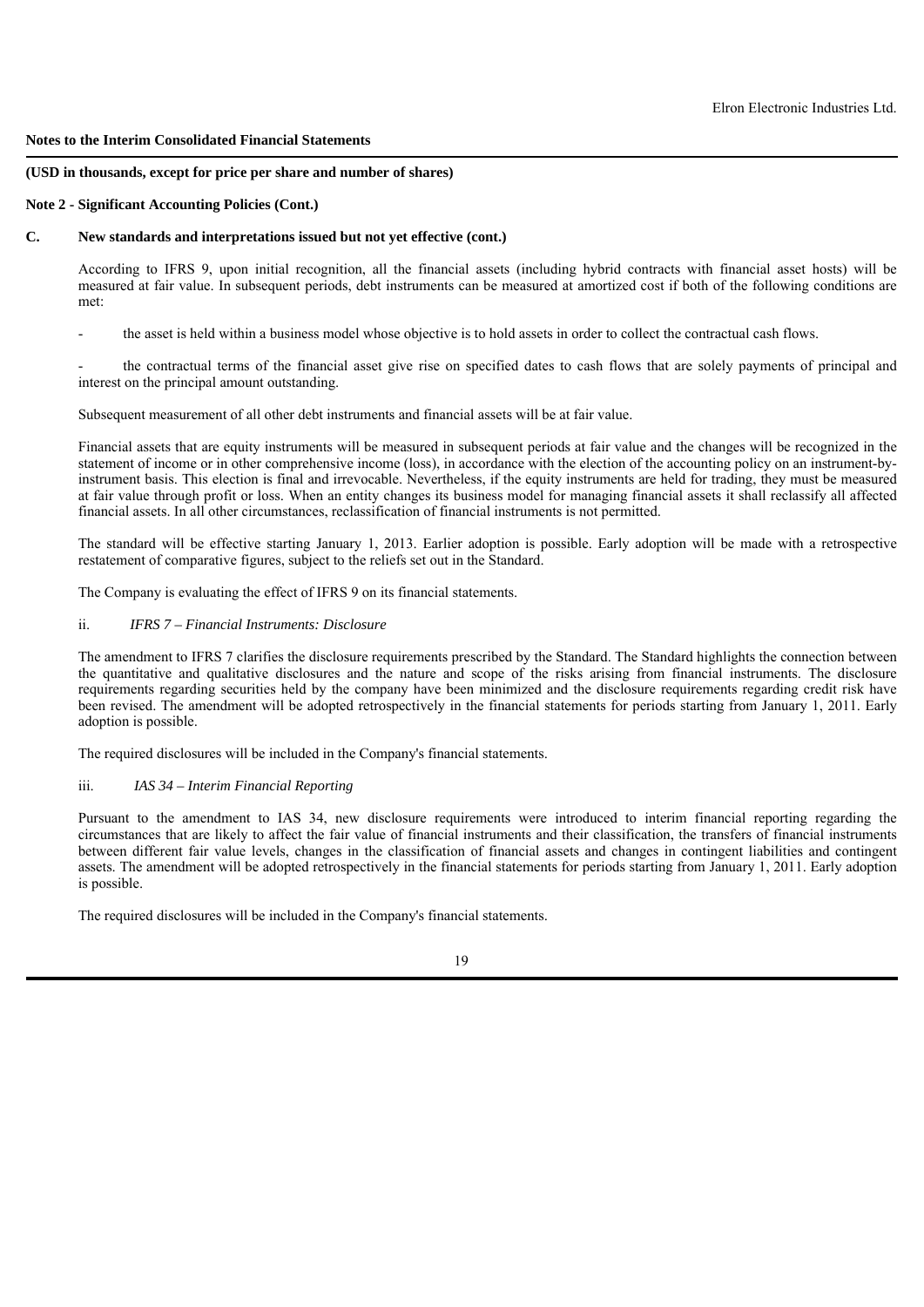#### **(USD in thousands, except for price per share and number of shares)**

#### **Note 2 - Significant Accounting Policies (Cont.)**

# **C. New standards and interpretations issued but not yet effective (cont.)**

### iv. *IAS 1: Presentation of Financial Statements*

According to the amendment to IAS 1, the changes between the opening and the closing balances of each other comprehensive income component may be presented in the statement of changes in equity or in the notes accompanying the annual financial statements. The amendment will be adopted retrospectively in the financial statements for periods starting from January 1, 2011. Early adoption is possible.

The amendment is not expected to have a material effect on the Company's financial statements.

## **Note 3 – Significant Changes in Investments**

#### **A. Starling**

Starling Advanced Communications Ltd. ("Starling") is a provider of innovative connectivity solutions for the broadband access market for mobile platforms including aircraft and ground vehicles.

Starling is an Elron subsidiary. Elron directly holds approximately 32% of Starling's outstanding shares, and approximately 36% indirectly through its consolidated subsidiary RDC – Rafael Development Corporation Ltd. ("RDC").

In December 2009, Elron and RDC signed a loan agreement to provide Starling with a loan in the aggregate amount of \$3,900, of which Elron's and RDC's share is approximately \$1,800 and \$2,100, respectively. The total loan amount was granted to Starling in a single installment during January 2010.

In March 2010, Elron and RDC signed an additional loan agreement to provide Starling with a loan in the aggregate amount of \$7,800, of which Elron's and RDC's share is approximately \$3,600 and \$4,200, respectively. During the second quarter, payments in respect of the loan in the amount of approximately \$3,200 and \$3,800 were advanced to Starling by Elron and RDC, respectively. In July 2010, subsequent to the balance sheet date, payments in respect of the loan in the amount of approximately \$350 and \$400 were advanced by Elron and RDC, respectively.

On August 11, 2010, subsequent to the balance sheet date, Elron and RDC signed an additional loan agreement to provide Starling with a loan in the aggregate amount of \$7,000, of which Elron's and RDC's share is approximately \$3,300 and \$3,700, respectively. The first payment in the amount of \$3,000 will be advanced to Starling no later than August 12, 2010. The balance of the loan amount of \$4,000 will be advanced to Starling by Elron and RDC upon Starling's request, no later than January 1, 2011, subject to Elron's and RDC's consent.

# **B. Medingo**

Medingo Ltd. ("Medingo") is a development stage company that is engaged in the development of an insulin micro-pump for people with diabetes, ("the Micro-Pump"). In July 2009, Medingo received FDA clearance to market the Micro-Pump in the U.S.

Prior to its sale (see below), Medingo was approximately 92% held by Elron, including approximately 84% held by RDC.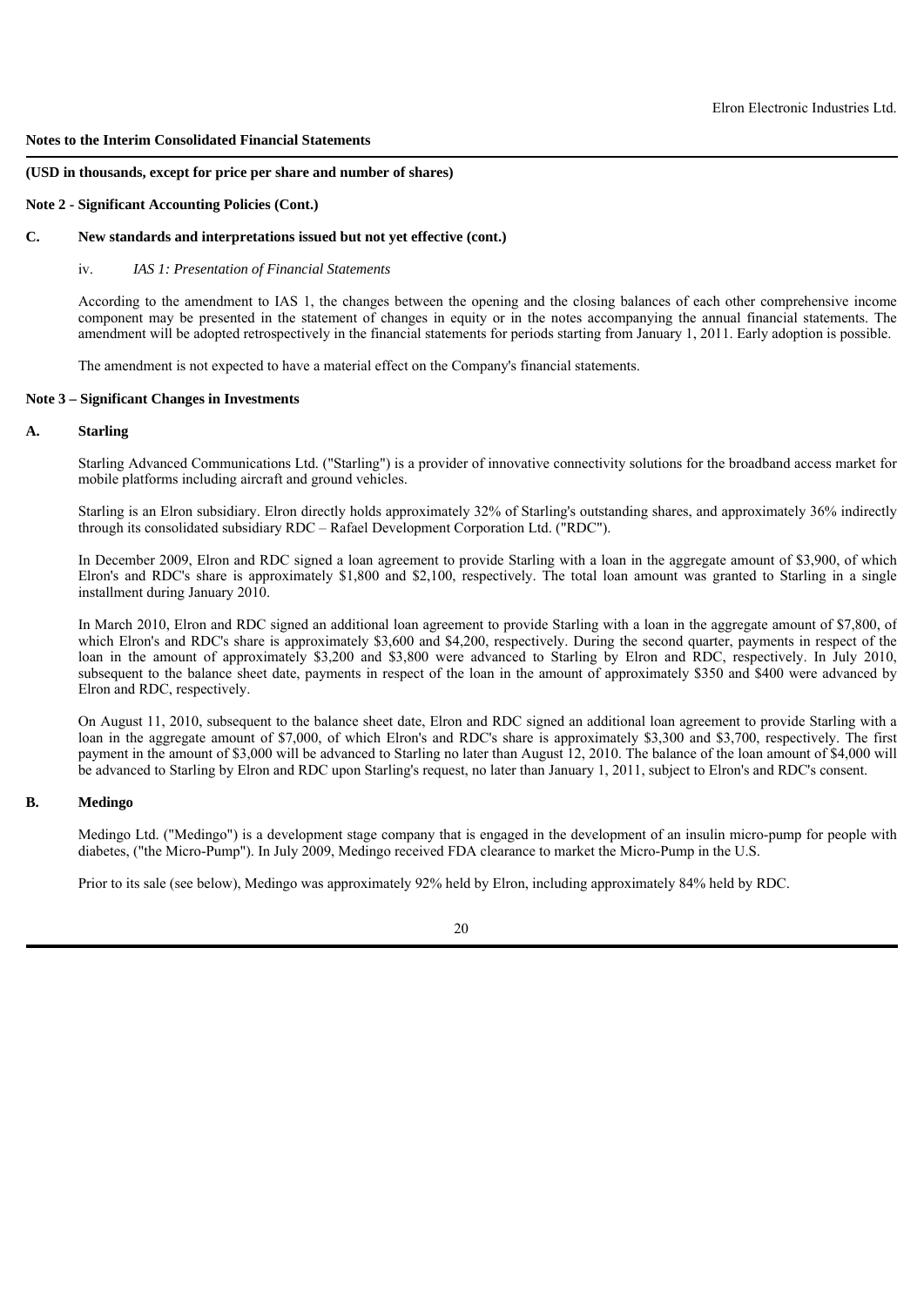#### **(USD in thousands, except for price per share and number of shares)**

#### **Note 3 – Significant Changes in Investments (Cont.)**

# **B. Medingo (cont.)**

In January 2010, the shareholders of Medingo, including Elron and RDC, extended an investment in the aggregate amount of \$5,500 to Medingo, of which Elron's and RDC's share is approximately \$500 and \$4,600, respectively. During the first quarter of 2010, a payment in respect of the investment in the amount of \$3,500 was advanced, of which Elron's and RDC's share is approximately \$300 and \$2,900, respectively. During the second quarter of 2010, an additional payment in the amount of \$1,500 was advanced, of which Elron and RDC's share is approximately \$130 and \$1,300, respectively.

On April 13, 2010, a definitive sale agreement was executed for the acquisition of all of Medingo's shares by F. Hoffman-La Roche Ltd. (the "Acquirer"), the principal terms of which include, inter alia, the following terms: (i) upon completion of the transaction, the selling shareholders will receive consideration in the aggregate amount of \$160,000, subject to certain adjustments, of which an amount of \$29,000 will be held in escrow for a period of up to 24 months to cover mainly potential indemnification payments which may be due from the selling shareholders in connection with breaches, if any, of the sale agreement and certain potential future claims relating to Medingo, if any, (ii) the selling shareholders will receive gradual payments of additional contingent consideration of up to \$40,000 conditional upon Medingo achieving, gradually, over a certain period, certain operational milestones ("Contingent Consideration"), (iii) Elron's and RDC's maximum potential indemnification obligations under the sale agreement are limited to approximately 110% of their respective parts of the total consideration amount, except – with respect to each of them separately – in case of fraud or willful misconduct by it.

On May 28, 2010, the sale was completed. As a result, in respect of the aforementioned sale:

- 1. In accordance with Medingo's capital structure and the shareholders' rights to Medingo's capital, Elron and RDC received approximately \$13,700 and approximately \$93,500, respectively, out of the consideration paid upon completion of the transaction, and may receive in the future additional amounts of up to approximately \$2,900 and up to approximately \$21,400, respectively, from the amount held in escrow in connection with the transaction for a period of up to 24 months, and up to approximately \$3,000 and up to approximately \$29,200, respectively, out of an additional consideration which is conditional upon Medingo achieving gradually, over a certain period, certain operational milestones.
- 2. Elron recorded a net gain (attributable to the Company's shareholders) in the second quarter of 2010 in the amount of approximately \$70,800 (a consolidated net gain in the amount of approximately \$124,700). An additional net gain (attributable to the Company's shareholders), currently estimated at an aggregate amount of up to approximately \$13,900 (a consolidated net gain of approximately \$24,900) may be recorded at later stages, taking into consideration certain future events which may affect the amounts Elron and RDC will receive from the Contingent Consideration. The net gain amounts include Elron's share of the net gain recorded by RDC in respect of the aforementioned sale.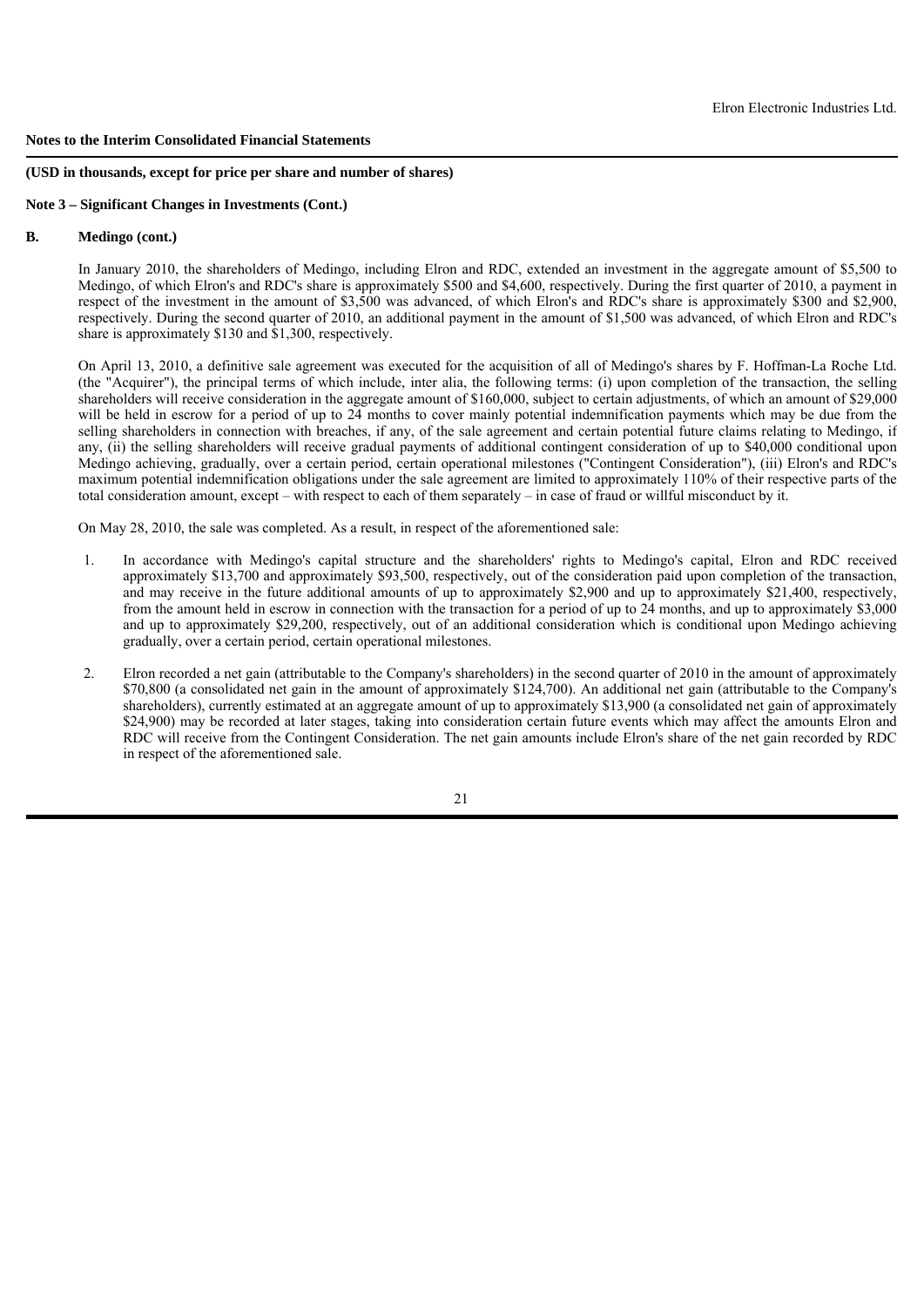#### **(USD in thousands, except for price per share and number of shares)**

#### **Note 3 – Significant Changes in Investments (Cont.)**

# **B. Medingo (Cont.)**

 In accordance with the aforementioned, the consideration held in escrow was recognized as a financial asset, and accordingly, the aforementioned net gain includes recognition of the gain in respect of this element of the consideration. The consideration held in escrow is included under "Other long-term receivables" in the Statement of Financial Position. The said net gain amount does not include recognition of the contingent consideration element, as in management's estimation, in light of the significant uncertainty as to the achievement of the aforementioned milestones and the timing thereof, the fair value measurement of this element cannot be reliably estimated, for the reason, among other things, that the Company does not have control over Medingo's success in meeting the aforementioned milestones, which is under the control of the Acquirer and is dependent upon additional factors, and also for the reason that pursuant to the sale agreement, the Company does not at this stage have access to information which would enable it to establish a reliable range of reasonable fair value estimates. The Company examines and shall examine at every financial report date whether there is any change in the circumstances or in the information to which Elron has access, which would enable the Company to reliably measure the cash receivables' value in respect of the Contingent Consideration. The gain recognized as aforementioned is presented under "Gain (loss) from disposal of businesses and associates and changes in holding in associates, net" in the Statement of Income.

# **C. Wavion**

Wavion Inc. ("Wavion") is a developer of broadband wireless access systems for Wi-Fi networks.

Wavion is an Elron subsidiary. Elron holds approximately 66% of Wavion's outstanding shares.

In January 2010, Elron together with the other shareholder of Wavion, invested an aggregate amount of \$1,600 in Wavion, of which Elron's share was approximately \$1,400.

In April 2010, Elron alone invested an additional amount of \$2,000 in Wavion.

"Intangible assets, net" include an amount of approximately \$2,300 in respect of technology of Wavion as a result of the initial consolidation of Wavion. During the second quarter, a provision was made in respect of the impairment of such technology in the amount of approximately \$1,200, as a result of the decline in its fair value. In addition, as a result of the obsolescence of this technology, its estimated lifespan was shortened from 3 years to 1.5 years. The expense in respect of this impairment was included under "Other Expenses" in the Statement of Income.

# **D. RDC**

RDC is a holding company consolidated by Elron. Elron holds 50.1% of RDC's outstanding shares.

In December 2009, Elron and Rafael Advanced Defense Systems Ltd. ("Rafael") signed a loan agreement to provide RDC with a loan in the aggregate amount of \$15,000, of which Elron's share is approximately \$7,500. During January 2010, a payment in respect of the loan in the amount of \$7,500 was advanced, of which Elron's share is approximately \$3,750.

During the second quarter, payments in the amount of \$4,500 were advanced, of which Elron's share is approximately \$2,250.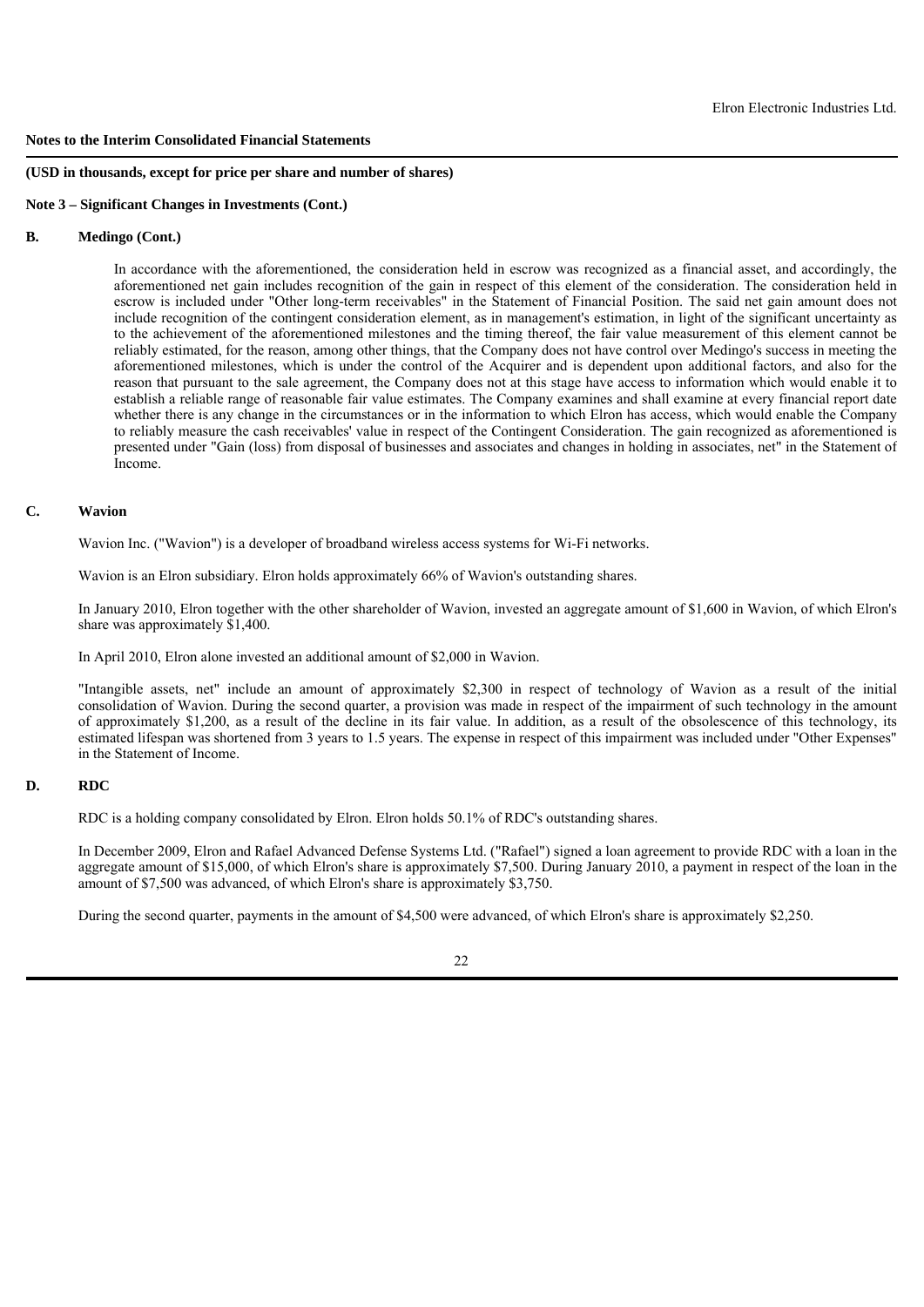#### **(USD in thousands, except for price per share and number of shares)**

#### **Note 3 – Significant Changes in Investments (Cont.)**

# **D. RDC (cont.)**

During June 2010, RDC's entire debt in respect of loans granted to it in the amount of \$10,000 by Bank Mizrahi Tefahot Ltd. ("Bank Mizrahi") was repaid (without incurring a prepayment commission). As a result of such repayment, the pledge on 2,662,110 Given Imaging Ltd. ("Given") shares held by RDC in favor of Bank Mizrahi, representing approximately 9% of Given's outstanding shares, was removed.

In addition, during June 2010, RDC's entire debt in respect of loans granted to it by its shareholders (Elron and Rafael) in the aggregate amount of approximately \$32,000 was prepaid (without incurring a prepayment commission). In the course of which, RDC's debt to Rafael in the amount of approximately \$13,000 was repaid (Concurrently, RDC's debt to the Company in the amount of approximately \$19,000 was repaid. The repayment of RDC's loan to the Company has no impact on the cash and liabilities balance in the Consolidated Statement of Financial Position as of June 30, 2010).

On August 10, 2010, subsequent to the balance sheet date, RDC declared a special cash dividend in the aggregate amount of approximately \$30,000. Elron's share in such dividend amounts to approximately \$15,000. The balance amount will be distributed to Rafael. Payment of the dividend has been set for August 16, 2010.

### **E. Pocared**

Pocared Diagnostics Ltd. ("Pocared") is an Israeli medical device company developing an innovative technological platform for real-time and reagentless diagnosis of contaminants. Elron holds approximately 32% of Pocared's outstanding shares. Pocared is accounted for under the equity method of accounting.

During January 2010, the shareholders of Pocared, including Elron, invested an aggregate amount of \$3,600 in Pocared, of which Elron's share was approximately \$1,500.

During June 2010, the shareholders of Pocared, including Elron, invested an aggregate amount of \$3,200 in Pocared, of which Elron's share was approximately \$1,400.

# **F. Teledata**

Teledata Networks Ltd. ("Teledata") provides innovative access products and solutions for both traditional and Next Generation Networks, or NGN, to telecom operators and service providers. Elron held approximately 21% of Teledata's outstanding shares prior to its sale (see below). Teledata was accounted for under the equity method of accounting.

In January 2010, Teledata received a guarantee from certain of its shareholders in the amount of \$3,000. Elron's share in the said amount was approximately \$1,500.

In April 2010, Teledata received a commitment to provide a guarantee from certain of its shareholders in the amount of \$3,000. Elron's share in the said amount was approximately \$1,500. Elron's share in Teledata's losses includes its share in the aforementioned guarantees.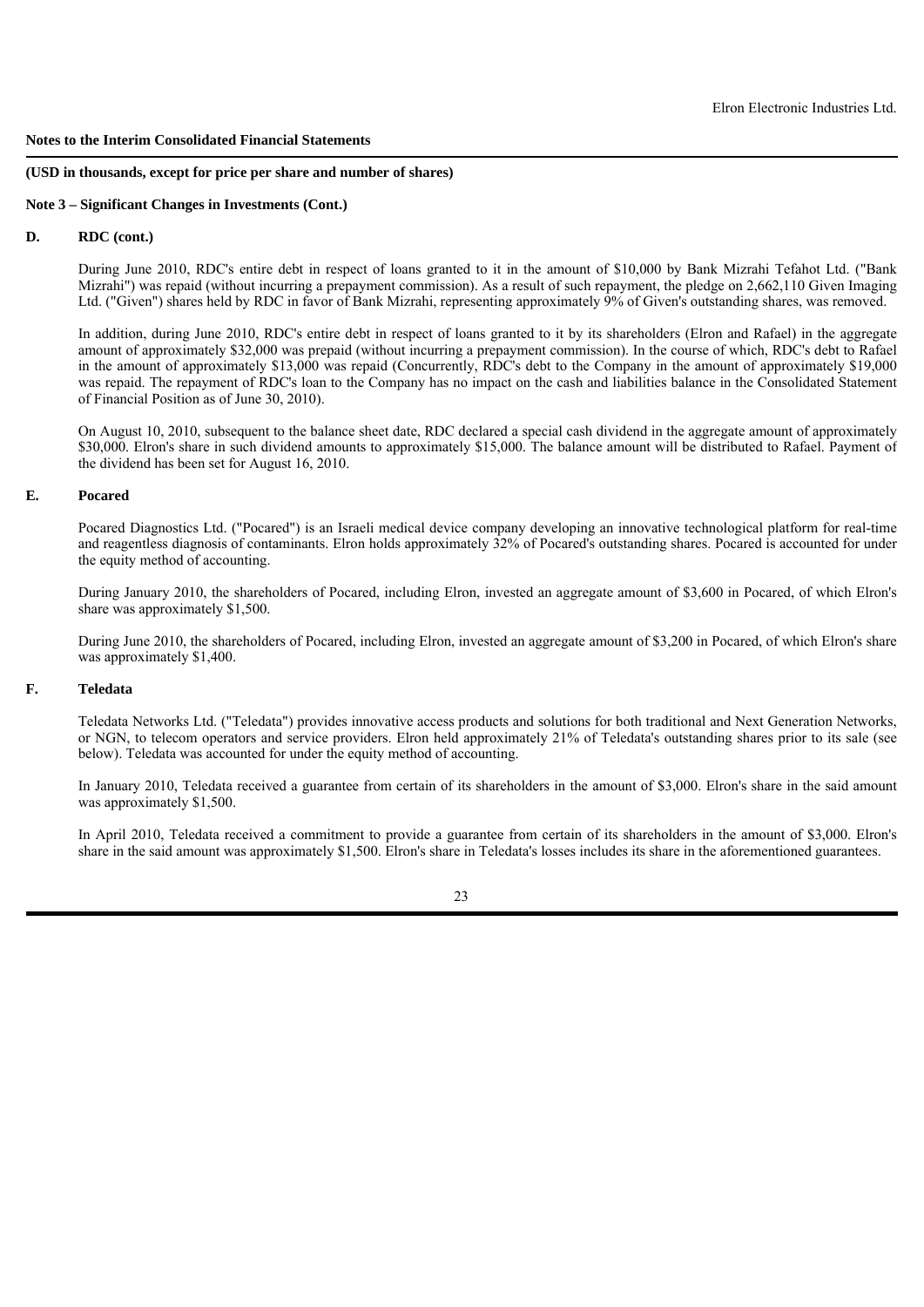#### **(USD in thousands, except for price per share and number of shares)**

#### **Note 3 – Significant Changes in Investments (Cont.)**

# **F. Teledata (Cont.)**

In April 2010, a definitive merger agreement was executed between Teledata, its principal shareholders, including the Company ("major shareholders") and Enablence Technologies Inc. (the "Acquirer"), a foreign company publicly traded in Canada, for the sale, by way of merger, of all of the outstanding shares of Teledata to the Acquirer, the principal terms of which include, inter alia, the following terms: (i) upon completion of the transaction, consideration will be received in the aggregate amount of \$50,000, including \$10,000 payable in cash, \$10,000 payable in non-tradable bonds of the Acquirer and \$30,000 payable in publicly tradable shares of the Acquirer. Of this consideration, shares of the Acquirer equivalent to \$5,000 will be deposited in escrow for a period of up to 12 months to cover, mainly, possible indemnification which may become due to the Acquirer in connection with breaches, if any, of the merger agreement by any of the other parties thereto and possible future claims relating to Teledata, if any, (ii) upon completion of the transaction all outstanding shareholders' loans granted to Teledata by Elron (in the aggregate amount of approximately \$800, and which are convertible into Teledata shares) shall be assigned to the Acquirer. The abovementioned consideration includes the consideration for such assignment, (iii) each of the major shareholders shall only be liable for part of the indemnification amounts that may become due to the Acquirer, each according to its share of the consideration, and will not be liable for any breaches of the merger agreement by any other major shareholders. The liability of each major shareholder's liability for its representations and obligations towards the Acquirer will be limited to its share of the aggregate consideration, while its liability for representations and obligations relating to Teledata shall be limited (except in certain matters) to each such shareholder's share of the consideration held in escrow described above, (iv) any shares of the Acquirer to be received as part of the consideration shall be subject to a lock-up period of 6 to 12 months commencing from the closing date of the transaction,  $(v)$  on the closing date of the transaction, all shareholders' guarantees granted by the major shareholders to Teledata, and all obligations of the major shareholders to grant shareholders guarantees or collaterals for loans to Teledata shall be cancelled.

On June 23, 2010 the conditions were met and the transaction was completed. As a result, in respect of the transaction:

- 1. In accordance with Teledata's capital structure and the shareholders' rights to Teledata's capital, Elron received aggregate proceeds of approximately \$23,200, including approximately \$3,000 payable in cash, approximately \$3,800 payable in bonds of the Acquirer and approximately \$16,400 payable in shares of the Acquirer based on their price on the TSX Venture Exchange on the closing date of the sale (of which shares of the Acquirer in an amount equivalent to approximately \$2,300 are held in escrow, based on their share price on the TSX Venture Exchange on the closing date of the sale).
- 2. Pursuant to the terms of the transaction, guarantees and obligations to grant guarantees which were granted in the past by Elron to Teledata in the aggregate amount of approximately \$4,200 were cancelled.
- 3. Elron recorded a net gain in the second quarter of 2010 in the amount of approximately \$22,400. The said gain is included in the Statement of Income under "Gain from disposal of businesses and associates and changes in holdings, net".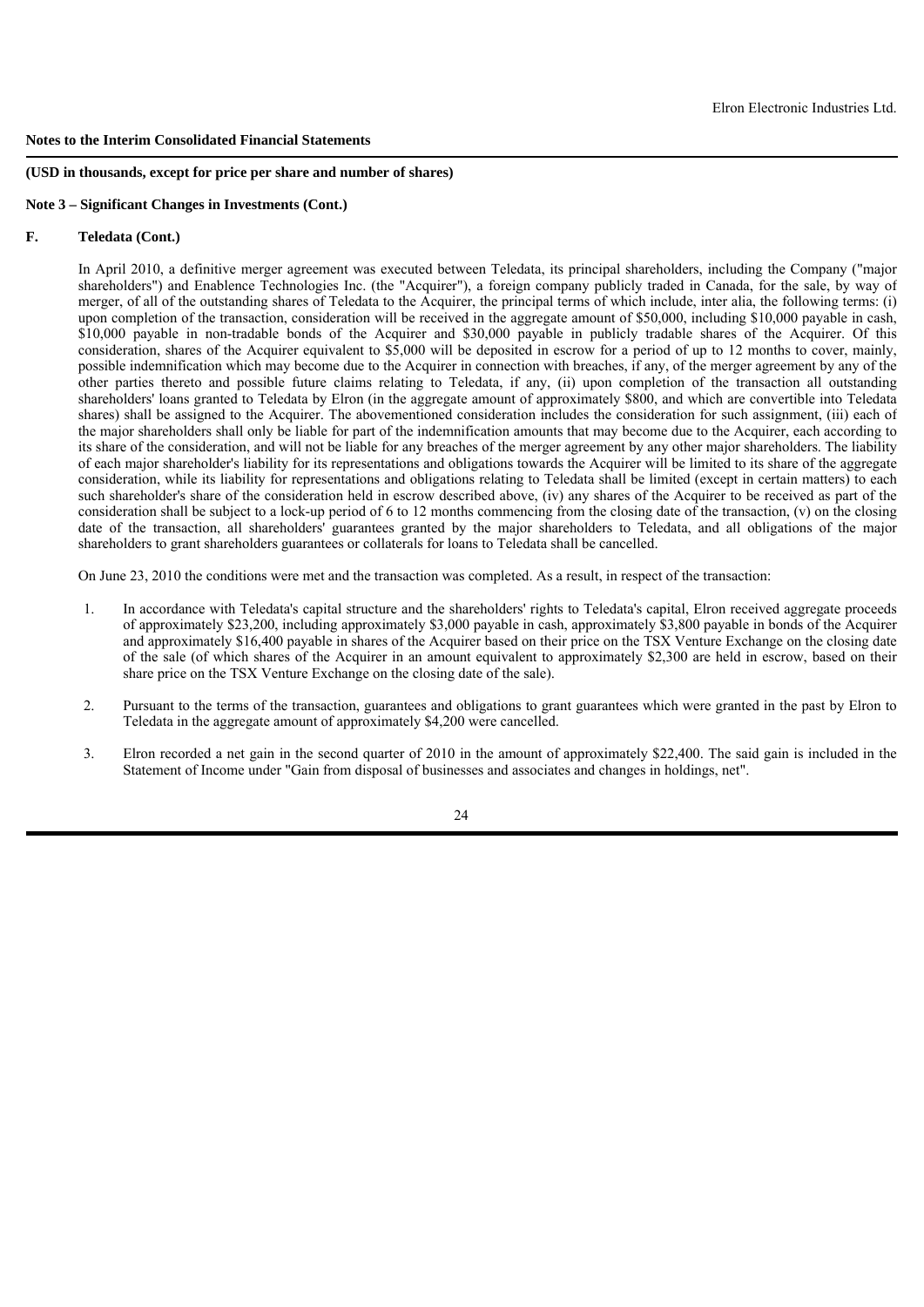#### **(USD in thousands, except for price per share and number of shares)**

#### **Note 3 – Significant Changes in Investments (Cont.)**

# **F. Teledata (Cont.)**

In accordance with the aforementioned, the consideration held in escrow was recognized as a financial asset. The consideration held in escrow is included under "Other investments (accounted as available for sale)".Accordingly, the aforementioned net gain includes recognition of the gain in respect of this element of the consideration. In addition, the net gain amount was calculated after the deduction of the discount element (the "Discount") in respect of the lock-up period on the Acquirer's shares. The Discount's fair value was estimated by the Company at approximately \$5,000. The Discount was estimated based on the Option Pricing Model method at a rate of 30% for the shares not held in escrow, and 35% for the shares held in escrow. The difference between the Discount rate of shares held and not held in escrow derives from the difference in their respective lock-up periods.

 The parameters used in the said valuation are as follows: Valuation model: PUT option analysis based on the Black and Scholes Option Pricing Model Exercise price: CAD 0.55 Share price: CAD 0.55 Expected life: 6-12 months Volatility: 59%-97% Risk free rate: 0.73%-1.01% Dividend rate: 0%

#### **G. Galil**

Galil Medical Ltd. ("Galil") develops, manufactures and markets a cryotherapy platform of minimally invasive treatments for various clinical applications.

Elron directly held approximately 12% of Galil's outstanding shares, and approximately 17% indirectly through RDC (prior to its sale, see below). Galil was accounted for under the equity method of accounting.

In March 2010, the Company's Audit Committee and Board of Directors approved the transaction in which Elron, together with RDC and DIC (who together held approximately 42% of Galil) and certain other shareholders of Galil (the "Sellers") entered into an agreement to sell all their respective holdings in Galil to certain other Galil shareholders (the "Acquirers") for an immediate payment in the aggregate amount of approximately \$1,300 and for an additional contingent future payment, conditional upon certain future events occurring within 24 months from the consummation of the above transaction. The consideration was allocated between the Sellers proportionally to the number of Galil shares sold by each of them from among the total shares sold, irrespective of their class and liquidation preference. Accordingly, Elron's and RDC's portion in the immediate payment is approximately \$400 and approximately \$500, respectively.

In April 2010, subsequent to the receipt of all required approvals, the transaction was completed. As a result of the sale, in the second quarter Elron recorded a gain (attributable to the Company's shareholders) in the amount of approximately \$500 (a consolidated net gain of approximately \$800).

#### **H. NuLens**

NuLens Ltd. ("NuLens") operates in the field of intra-ocular lenses, or IOLs, mainly for the treatment of cataracts, presbyopia and low vision.

Elron holds approximately 35% of NuLens's outstanding shares. NuLens is accounted for under the equity method of accounting.

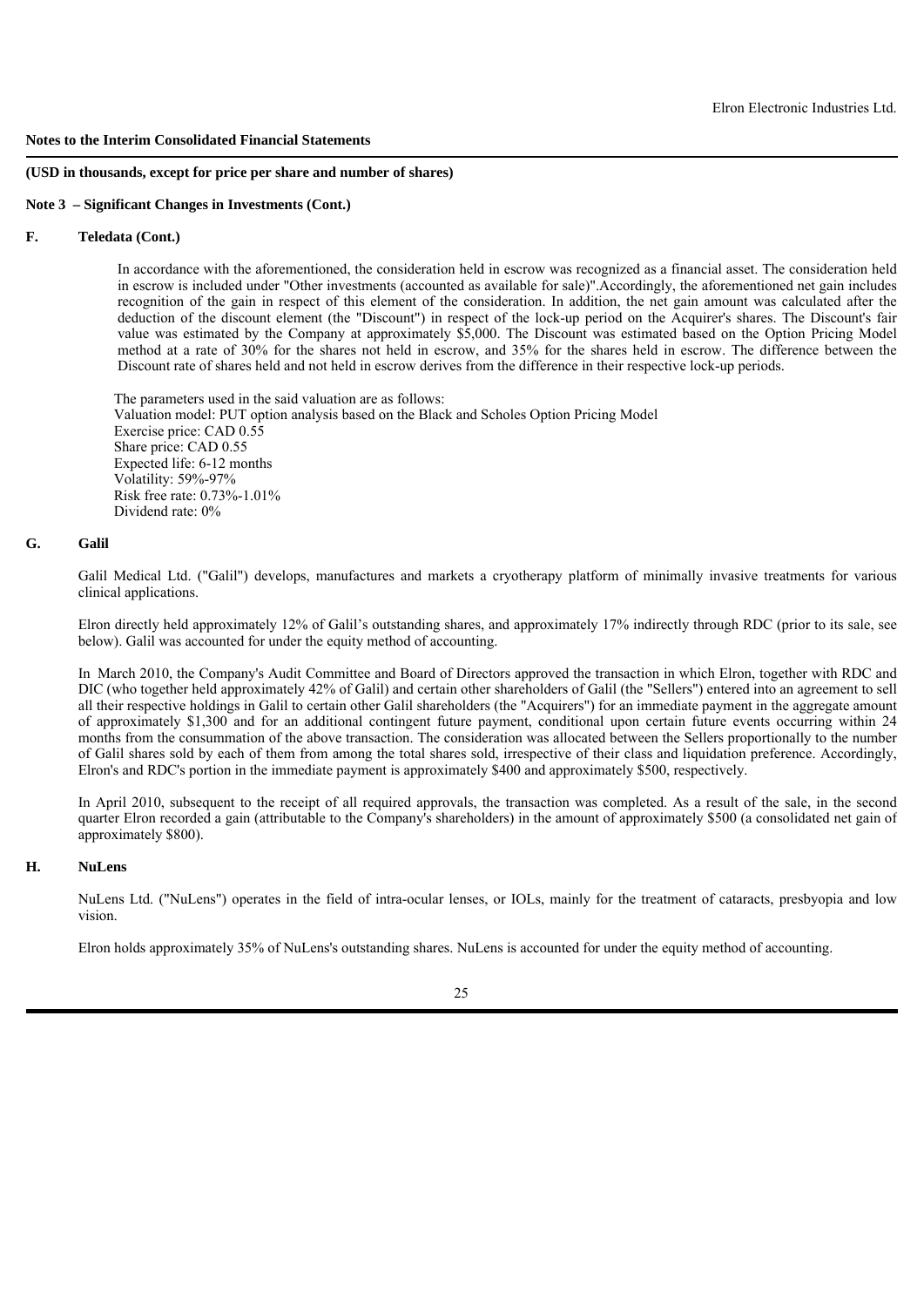#### **(USD in thousands, except for price per share and number of shares)**

#### **Note 3 – Significant Changes in Investments (Cont.)**

# **H. NuLens (cont.)**

In January 2010, NuLens completed a financing round of approximately \$4,600, in consideration for 512,049 Preferred C1 shares, in which Elron invested \$2,000. The investment did not result in any significant change to the proportion of Elron's holdings of NuLens's outstanding shares.

# **I. Impliant**

Impliant Inc. ("Impliant") is engaged in the development of spinal implants for motion preservation. Elron holds approximately 48% of Impliant's outstanding shares. Impliant is accounted for under the equity method of accounting. During the second quarter, an impairment provision was made in respect of the investment in Impliant in the amount of approximately \$1,600 due to the decision of Impliant's Board of Directors to cease its operations. Expenses in respect of the said impairment were included under "Other Expenses" in the Statement of Income.

## **J. Bank and shareholders' loans**

In June 2010, the Company's Audit Committee and Board of Directors approved the prepayment of Elron's entire debt to Israel Discount Bank Ltd. ("the Bank") in respect of loans granted to Elron by the Bank in the aggregate amount of \$30,000 (without incurring a prepayment commission), on the nearest interest payment dates in respect of the debt, the last of which is in September 2010. Therefore, and pursuant to the terms of the loan agreements with DIC, upon repayment of the Company's entire debt to the Bank, the Company's entire debt in respect of the loans granted to it by DIC in the amount of approximately \$16,700 shall be repaid as well (without incurring a prepayment commission). Approval by the Audit Committee and Board of Directors was given pursuant to Regulation 1 of the Israeli Companies Regulations (Reliefs in Related Parties Transactions), 5760 – 2000. Upon repayment of Elron's entire debt to the Bank, the pledge on 3,359,676 Given Imaging shares held by Elron in favor of the Bank, representing approximately 11% of Given's outstanding shares, will be removed.

Accordingly, the liabilities to the Bank and to DIC were classified in these financial statements as "Current Liabilities".

See Section D above regarding the repayment of loans granted to RDC.

# **Note 4 - Contingent Liabilities**

For details regarding pending contingent liabilities and claims against the Company and its group companies as of the date of approval of the interim consolidated financial statements, see Note 21 to the Company's annual financial statements, approved on March 28, 2010.

Details regarding changes to the contingent liabilities and claims described in the Company's annual financial statements are included below: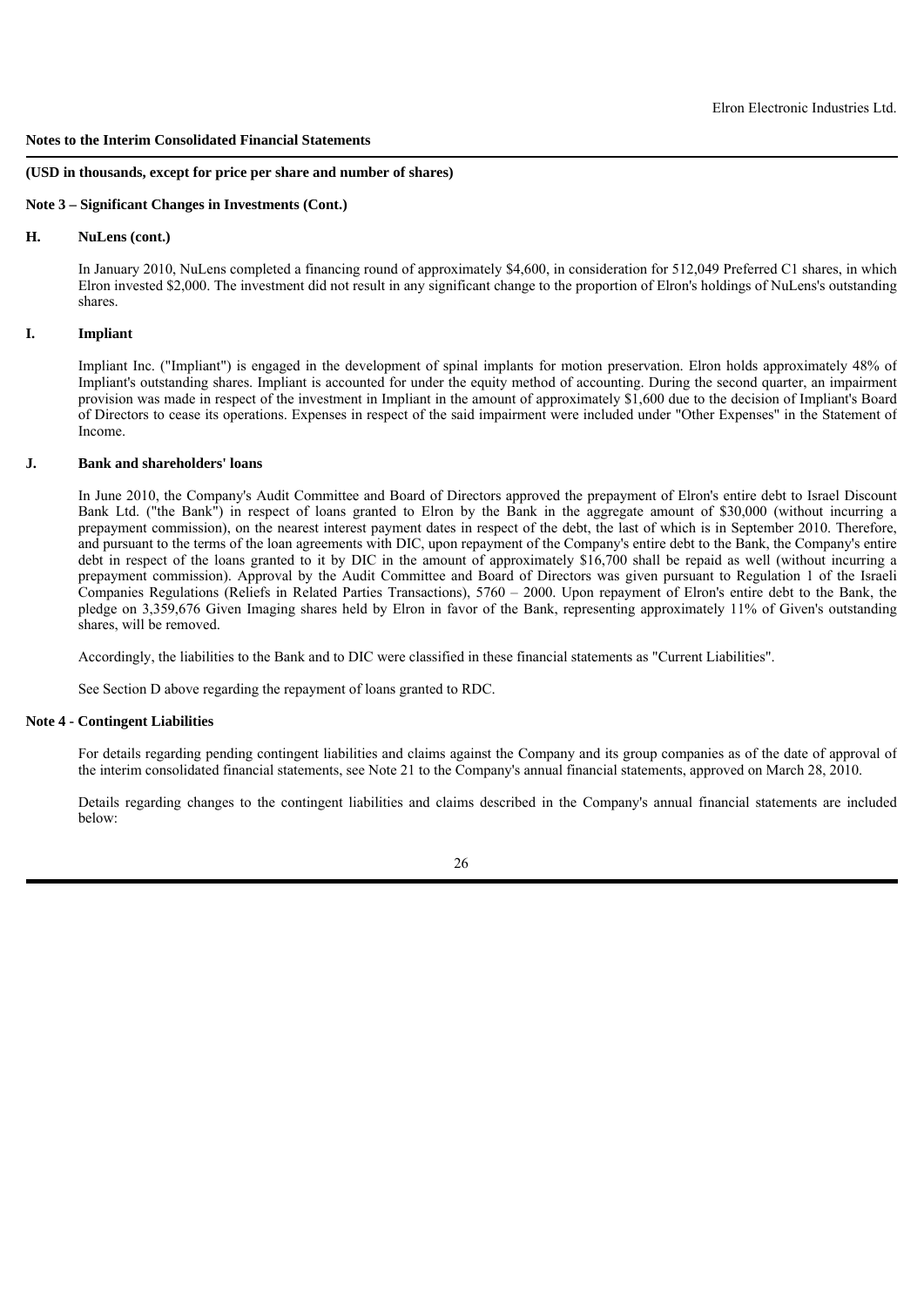#### **(USD in thousands, except for price per share and number of shares)**

#### **Note 4 - Contingent Liabilities (Cont.)**

 1. On April 11, 2010, a settlement agreement was signed between a former key officer of a subsidiary of the Company, the subsidiary and a group company of the subsidiary ("the Settlement Agreement"). The key officer's position was terminated by the subsidiary at its instance on January 12, 2010. The key officer raised a series of allegations and demands against the Company, its subsidiary and the subsidiary's group company relating to his terms of employment and the terms of his termination from the subsidiary, and in addition from its group company. According to the Settlement Agreement, the former key officer is to be paid by the subsidiary of the Company a total amount of up to \$3,750, and, subject to an additional future condition precedent, an additional amount of \$125; all in exchange for an absolute, irrevocable waiver of any claims and reciprocal rights, including rights of the former key officer in the group company which is a party to the Settlement Agreement and other companies held by such subsidiary.

As a result of the Settlement Agreement, a liability in the amount of approximately \$2,100 was recorded in the financial statements, in addition to the liability recorded in the Company's annual financial statements in the amount of approximately \$1,000 in respect of the non-disputable amount. These liabilities are included in the Consolidated Statements of Financial Position under "Other Current Liabilities". In July 2010, subsequent to the balance sheet date, the employee was paid approximately \$500 out of the amounts described above.

 2. In September 1999, a shareholder of Elscint Ltd. ("Elscint"), a subsidiary of Elbit Medical Ltd. ("Elbit Imaging"), which was a group company of Elron up to May 1999, filed a claim with the District Court of Tel-Aviv Jaffa, along with a request for certification thereof as a class action on behalf of the public shareholders of Elscint, against various defendants, including Elscint, Elbit Imaging, Elron and former directors of Elscint. The claim alleges, primarily, that in the sale of Elscint's assets, which was finalized in 1998, Elscint's minority shareholders were prejudiced, and it requests that the Court order the defendants to purchase the shares which were held by the public at a price of approximately \$27 per share. In October 1999, the plaintiff amended his claim and according to the amended claim the total amount of the class action (if certified) was estimated by the plaintiff to be about \$158,000 or alternatively about \$123,000. On March 31, 2009, the Court approved the defendants' application to dismiss certain claims while others still remain. On July 27, 2010, the Company announced that negotiations are taking place regarding the possibility of reaching a settlement to end these legal proceedings, in the framework of which the Company may pay an immaterial sum. At this stage, there is no assurance as to reaching a binding agreement regarding such settlement nor as to its terms, timing and execution.

The Company denies all the allegations of the above claim, and based on legal advice received, the Company is of the opinion that it has good defense arguments against this claim, to the extent such claim is directed at the Company, and therefore, more likely than not, these arguments will cause dismissal of the claim. Therefore, no provision in respect of this claim was included in the financial statements.

## **Note 5 – Inclusion of the financial statements of associate companies accounted for under the equity method of accounting**

The Company did not include the condensed financial statement data or the financial statements of Given, a material associate company, as it reports in accordance with the reporting obligations under Chapter E3 of the Israel Securities Law (1968), applicable to reporting companies in Israel which are dual-listed.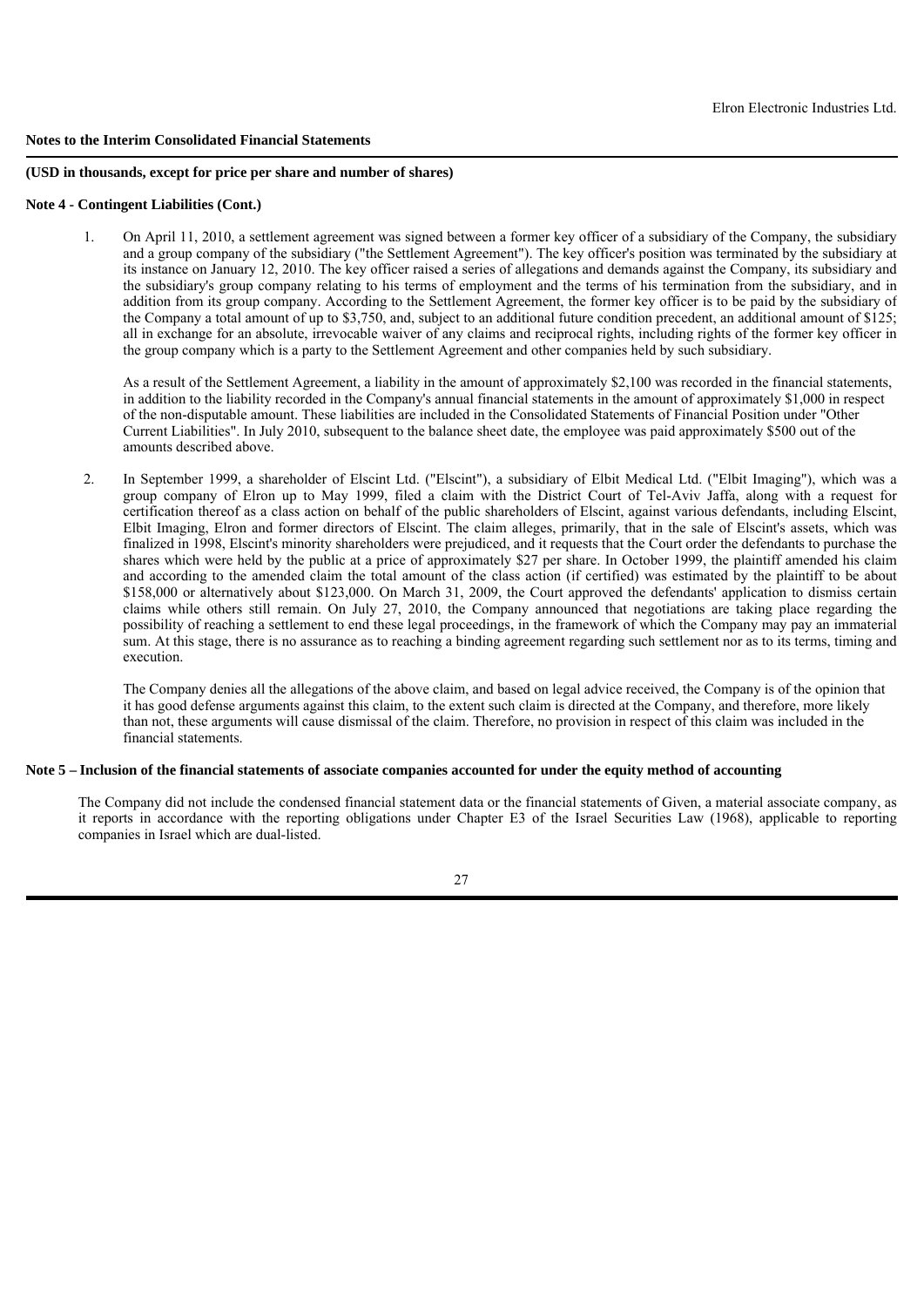## **(USD in thousands, except for price per share and number of shares)**

#### **Note 6 - Reconciliations of the consolidated financial statements under US GAAP to consolidated financial statements under IFRS**

- A. International Financial Reporting Standard 1 ("IFRS 1") requires the inclusion of a reconciliation of the Company's equity reported in accordance with U.S. GAAP to its equity in accordance with IFRS.
- B. In regards to the exemptions that the Company chose to apply prospectively in accordance with IFRS 1, see Note 2 to the annual financial statements.
- C. Set forth below is a reconciliation note which presents the material effects of application of IFRS on the Company's consolidated balance sheet and equity as of June 30, 2009 and on the Company's consolidated statement of income for the six and three months ended June 30, 2009.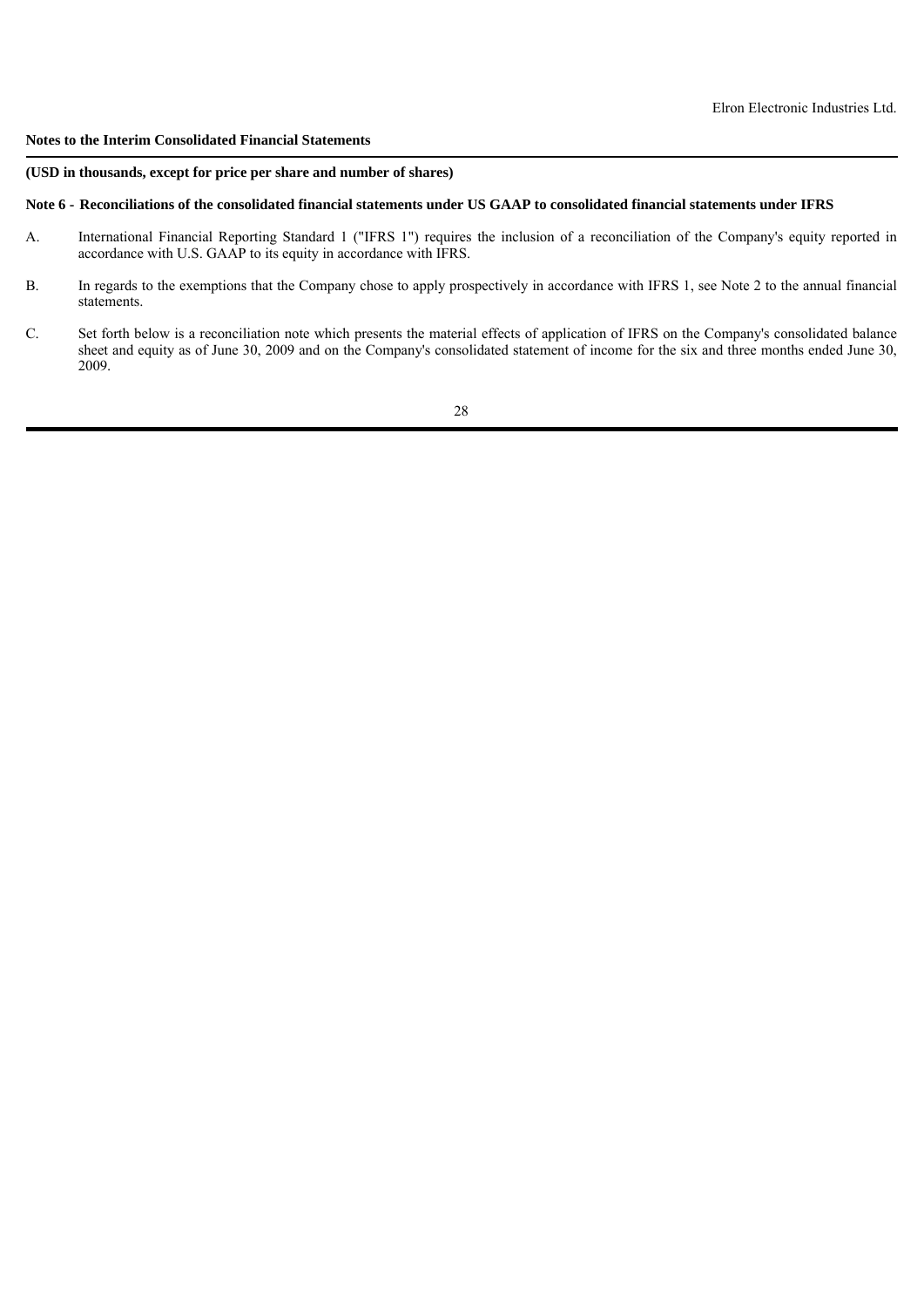# **(USD in thousands, except for price per share and number of shares)**

**Note 6 - Reconciliations of the consolidated financial statements under US GAAP to consolidated financial statements under IFRS (cont.)**

**Adjustments resulting from the transition to reporting in accordance with IFRS on the Company's consolidated Statements of Financial Position as of June 30, 2009**

|                                                       |                         | <b>US GAAP</b> | <b>Effect</b> of<br>transition<br>to IFRS | <b>IFRS</b>  |
|-------------------------------------------------------|-------------------------|----------------|-------------------------------------------|--------------|
|                                                       |                         |                | <b>Unaudited</b>                          |              |
|                                                       | <b>Item</b>             | \$thousands    | \$thousands                               | \$ thousands |
| <b>Current assets</b>                                 |                         |                |                                           |              |
| Cash and cash equivalents                             |                         | 17,028         |                                           | 17,028       |
| Restricted cash                                       |                         | 65             |                                           | 65           |
| Trade receivables                                     | 11                      | 1,680          | 18                                        | 1,698        |
| Other current assets                                  |                         | 5,392          | $\overline{\phantom{a}}$                  | 5,392        |
| Inventories                                           |                         | 2,977          | $\overline{\phantom{a}}$                  | 2,977        |
|                                                       |                         | 27,142         | 18                                        | 27,160       |
| <b>Non-current assets</b>                             |                         |                |                                           |              |
| Investments in associates                             | 1,4,5,6,9,10,12,13,14   | 144,087        | 16,473                                    | 160,560      |
| Other investments (accounted as available for sale)   | 4,5,9,10,14,13          | 67,171         | (60,218)                                  | 6,953        |
| Property, plant and equipment, net                    | 2,11                    | 4,501          | (97)                                      | 4,404        |
| Assets related to employee benefits                   | 9                       | 2,103          | (1,935)                                   | 168          |
| Intangible assets, net                                | 1,2,6,13                | 7,242          | 4,704                                     | 11,946       |
| Other long-term receivables                           |                         | 331            |                                           | 331          |
|                                                       |                         | 225,435        | (41, 073)                                 | 184,362      |
| <b>Total assets</b>                                   |                         | 252,577        | (41, 055)                                 | 211,522      |
| <b>Current liabilities</b>                            |                         |                |                                           |              |
| Short terms credit and loans                          |                         | 4,490          |                                           | 4,490        |
| Trade payables                                        |                         | 3,997          |                                           | 3,997        |
| Other current liabilities                             | 5,9,10,11               | 9,941          | 428                                       | 10,369       |
| Convertible debentures                                |                         | 1,091          |                                           | 1,091        |
|                                                       |                         | 19,519         | 428                                       | 19,947       |
| <b>Non-current liabilities</b>                        |                         |                |                                           |              |
| Loans from banks                                      | 4                       | 42,586         | 193                                       | 42,779       |
| Loans from shareholders                               |                         | 15,357         | $\overline{\phantom{a}}$                  | 15,357       |
| Convertible debentures                                |                         | 1,680          |                                           | 1,680        |
| Royalty bearing government grants                     | 5                       |                | 8,822                                     | 8,822        |
| Employee benefits, net<br>Other long term liabilities | 9<br>$\mathbf{Q}$       | 2,399<br>356   | (2,161)<br>(46)                           | 238<br>310   |
|                                                       |                         | 62,378         | 6,808                                     | 69,186       |
|                                                       |                         |                |                                           |              |
| <b>Total liabilities</b>                              |                         | 81,897         | 7,236                                     | 89,133       |
| <b>Equity</b>                                         |                         |                |                                           |              |
| Equity attributable to the Company's                  | 1, 2, 3, 4, 5, 8, 9, 10 |                |                                           |              |
| shareholders                                          | 11, 12, 13, 14          | 158,815        | (39, 557)                                 | 119,258      |
| Non-controlling interest                              | 1, 2, 5, 9, 10, 13, 14  | 11,865         | (8, 734)                                  | 3,131        |
|                                                       |                         | 170,680        | (48,291)                                  | 122,389      |
| <b>Total liabilities and equity</b>                   |                         | 252,577        | (41, 055)                                 | 211,522      |
|                                                       |                         |                |                                           |              |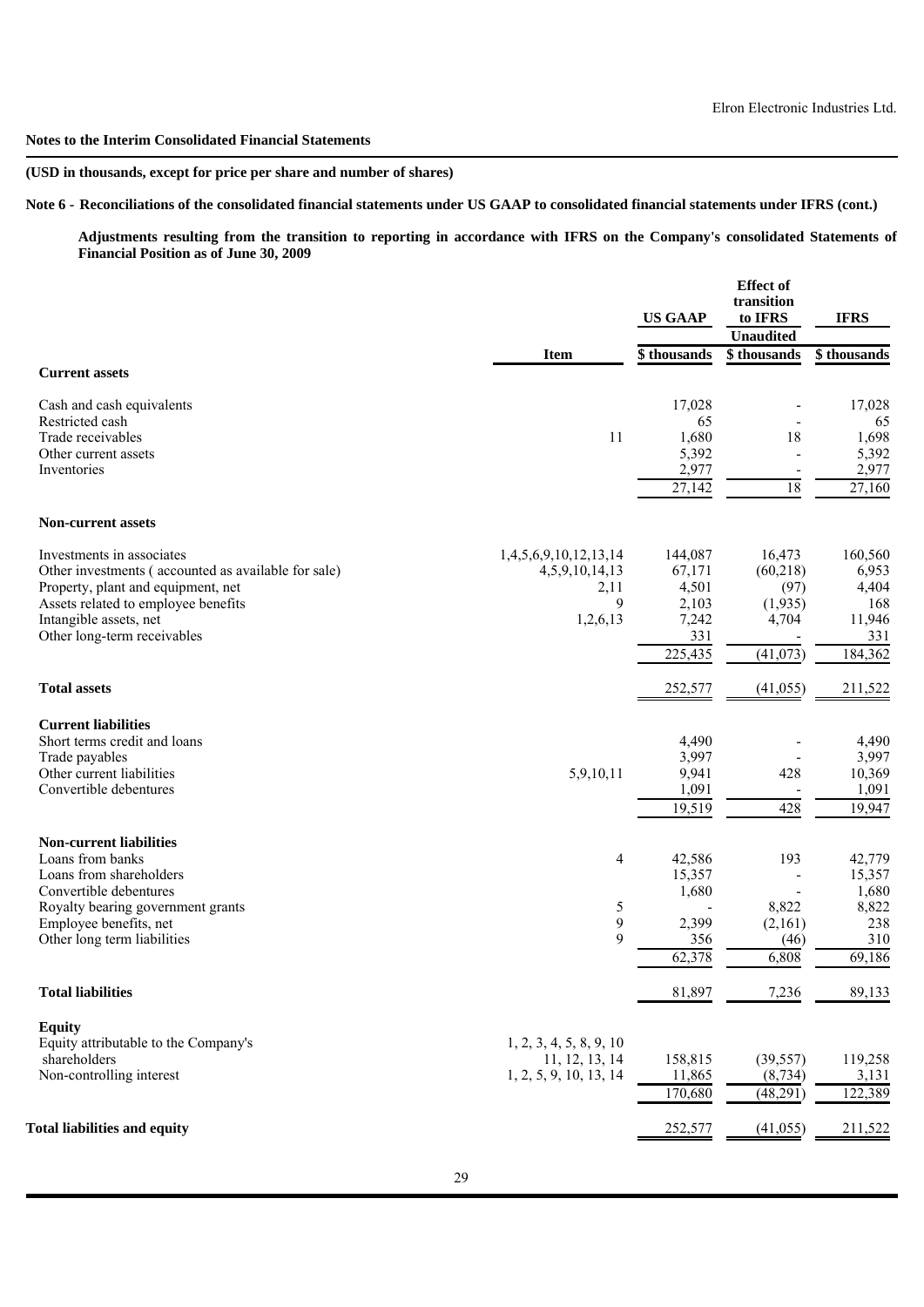# **(USD in thousands, except for price per share and number of shares)**

# **Note 6 - Reconciliations of the consolidated financial statements under US GAAP to consolidated financial statements under IFRS (cont.)**

**Adjustments resulting from the transition to reporting in accordance with IFRS on the Company's consolidated statement of income for the six months ended June 30, 2009**

|                                                                                                                |                             | <b>US GAAP</b> | <b>Effect</b> of<br>transition<br>to IFRS<br><b>Unaudited</b> | <b>IFRS</b>    |
|----------------------------------------------------------------------------------------------------------------|-----------------------------|----------------|---------------------------------------------------------------|----------------|
|                                                                                                                | <b>Item</b>                 | \$thousands    | \$thousands                                                   | \$thousands    |
|                                                                                                                |                             |                | (except for loss per share data)                              |                |
| <b>Income</b><br>Income from sales<br>Income from disposal of businesses and associates and changes in holding |                             | 5,566          |                                                               | 5,566          |
| in associates, net                                                                                             | 4, 5, 10                    | 6,691          | (228)                                                         | 6,463          |
| Financial income                                                                                               | 7                           |                | 2,565                                                         | 2,565          |
|                                                                                                                |                             | 12,257         | 2,337                                                         | 14,594         |
| <b>Cost and Expenses</b>                                                                                       |                             |                |                                                               |                |
| Cost of sales<br>Selling and Marketing expenses                                                                | 5<br>9, 10                  | 2,808<br>4,096 | (149)<br>37                                                   | 2,659<br>4,133 |
| General and administrative expenses                                                                            | 5, 9, 10                    | 6,664          | 13                                                            | 6,677          |
| Research and development expenses, net                                                                         |                             | 11,563         | (9)                                                           | 11,554         |
| Equity in losses of associates, net                                                                            | 1, 4, 5, 6, 9, 10,          |                |                                                               |                |
|                                                                                                                | 12 13, 14                   | 3,425          | 3,942                                                         | 7,367          |
| Amortization of intangible assets                                                                              | 6, 13                       | 214            | 494                                                           | 708            |
| Other expenses, net                                                                                            | 12                          | 2,478          | (500)                                                         | 1,978          |
| Financial expenses                                                                                             | 4, 7, 11                    | 1,202          | 2,392                                                         | 3,594          |
|                                                                                                                |                             | 32,450         | 6,220                                                         | 38,670         |
| Loss before taxes on income                                                                                    |                             | (20, 193)      | (3,883)                                                       | (24, 076)      |
| Taxes on income                                                                                                |                             |                |                                                               |                |
| Loss                                                                                                           |                             | (20, 193)      | (3,883)                                                       | (24, 076)      |
| <b>Attributable to:</b>                                                                                        | 1,2,5,8,9,                  |                |                                                               |                |
| The Company's shareholders                                                                                     | 10,13,14<br>1, 2, 5, 9, 10, | (6,232)        | (12, 649)                                                     | (18, 881)      |
| Non-controlling interest                                                                                       | 13, 14                      | (13,961)       | 8,766                                                         | (5,195)        |
|                                                                                                                |                             | (20, 193)      | (3,883)                                                       | (24, 076)      |
| Loss attributable to the Company's shareholders (in USD):<br>Basic loss per share                              |                             | (0.47)         | (0.17)                                                        | (0.64)         |
| Diluted loss per share                                                                                         |                             | (0.47)         | (0.17)                                                        | (0.64)         |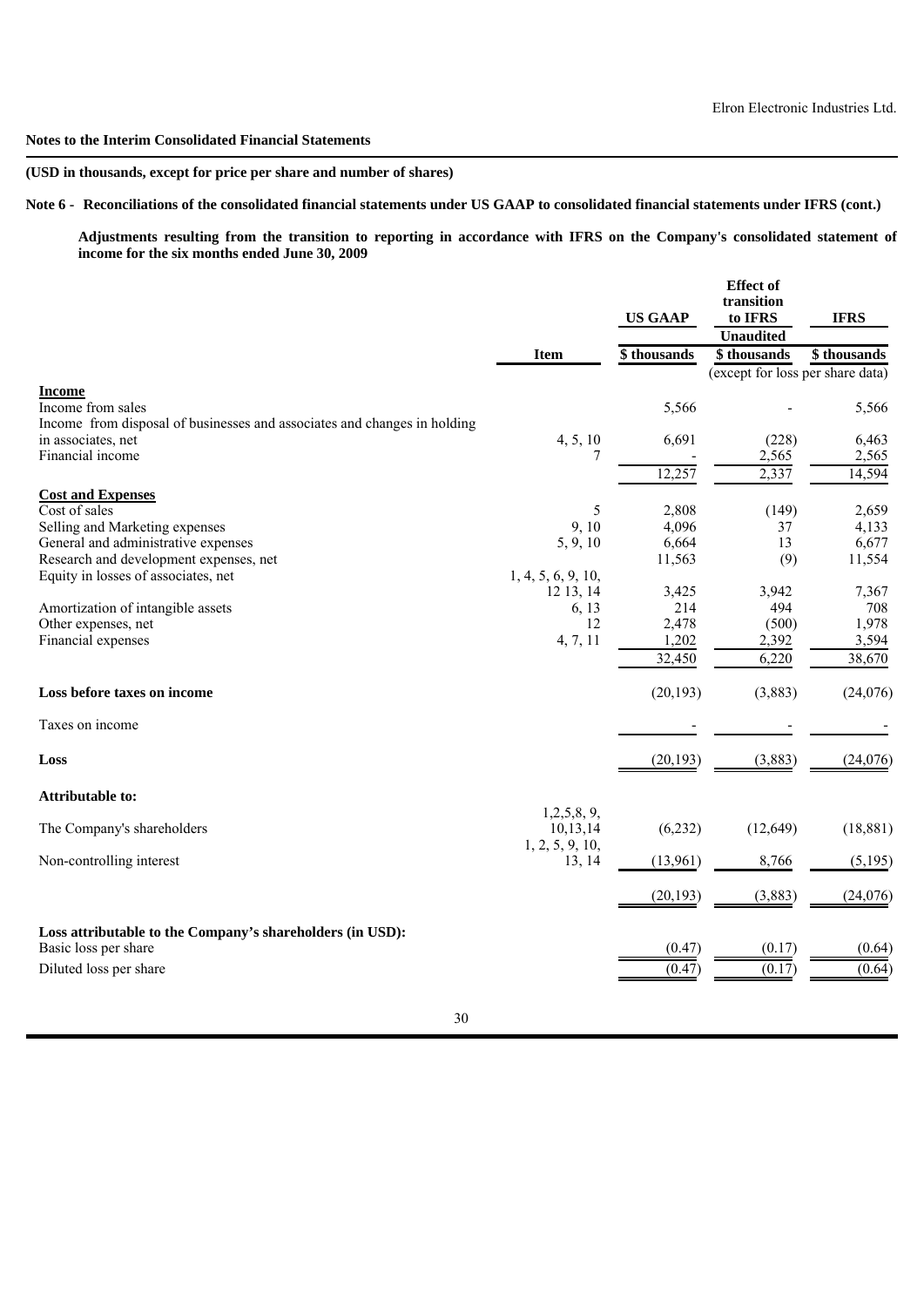# **(USD in thousands, except for price per share and number of shares)**

# **Note 6 - Reconciliations of the consolidated financial statements under US GAAP to consolidated financial statements under IFRS (cont.)**

**Adjustments resulting from the transition to reporting in accordance with IFRS on the Company's consolidated statement of income for the three months ended June 30, 2009**

|                                                                                             |                           | <b>US GAAP</b> | <b>Effect</b> of<br>transition<br>to IFRS<br><b>Unaudited</b> | <b>IFRS</b>    |
|---------------------------------------------------------------------------------------------|---------------------------|----------------|---------------------------------------------------------------|----------------|
|                                                                                             | <b>Item</b>               | \$thousands    | \$thousands                                                   | \$ thousands   |
|                                                                                             |                           |                | (except for loss per share data)                              |                |
| <b>Income</b><br>Income from sales<br>Income from disposal of businesses and associates and |                           | 2,134          |                                                               | 2,134          |
| changes in holding in associates, net                                                       | 4, 5, 10                  | 6,666          | (133)                                                         | 6,533          |
| Financial income                                                                            | 7                         |                | 1,422                                                         | 1,422          |
|                                                                                             |                           | 8,800          | 1,289                                                         | 10,089         |
| <b>Cost and Expenses</b>                                                                    |                           |                |                                                               |                |
| Cost of sales                                                                               | 5                         | 1,304          | (161)                                                         | 1,143          |
| Selling and Marketing expenses                                                              | 9, 10                     | 2,247          | (6)                                                           | 2,241          |
| General and administrative expenses<br>Research and development expenses, net               | 5, 9, 10                  | 2,245<br>6,331 | 8<br>(14)                                                     | 2,253<br>6,317 |
|                                                                                             | 1, 4, 5, 6, 9, 10,        |                |                                                               |                |
| Equity in losses of associates, net                                                         | 12 13, 14                 | 917            | 1,875                                                         | 2,792          |
| Amortization of intangible assets                                                           | 6, 13                     | 107            | 247                                                           | 354            |
| Other expenses, net                                                                         | 12                        | 1,422          | (10)                                                          | 1,412          |
| Financial expenses                                                                          | 4, 7, 11                  | 1,702          | 981                                                           | 2,683          |
|                                                                                             |                           | 16,275         | 2,920                                                         | 19,195         |
| Loss before taxes on income                                                                 |                           | (7, 475)       | (1,631)                                                       | (9,106)        |
| Taxes on income                                                                             |                           |                |                                                               |                |
| Loss                                                                                        |                           | (7, 475)       | (1,631)                                                       | (9,106)        |
| <b>Attributable to:</b>                                                                     |                           |                |                                                               |                |
| The Company's shareholders                                                                  | 1,2,5,8,9,<br>10,13,14    | (3,326)        | (3,391)                                                       | (6,717)        |
| Non-controlling interest                                                                    | 1, 2, 5, 9, 10,<br>13, 14 | (4,149)        | 1,760                                                         | (2,389)        |
|                                                                                             |                           | (7, 475)       | (1,631)                                                       | (9,106)        |
| Loss attributable to the Company's shareholders (in USD):<br>Basic loss per share           |                           | (0.14)         | (0.09)                                                        | (0.23)         |
| Diluted loss per share                                                                      |                           | (0.14)         | (0.09)                                                        | (0.23)         |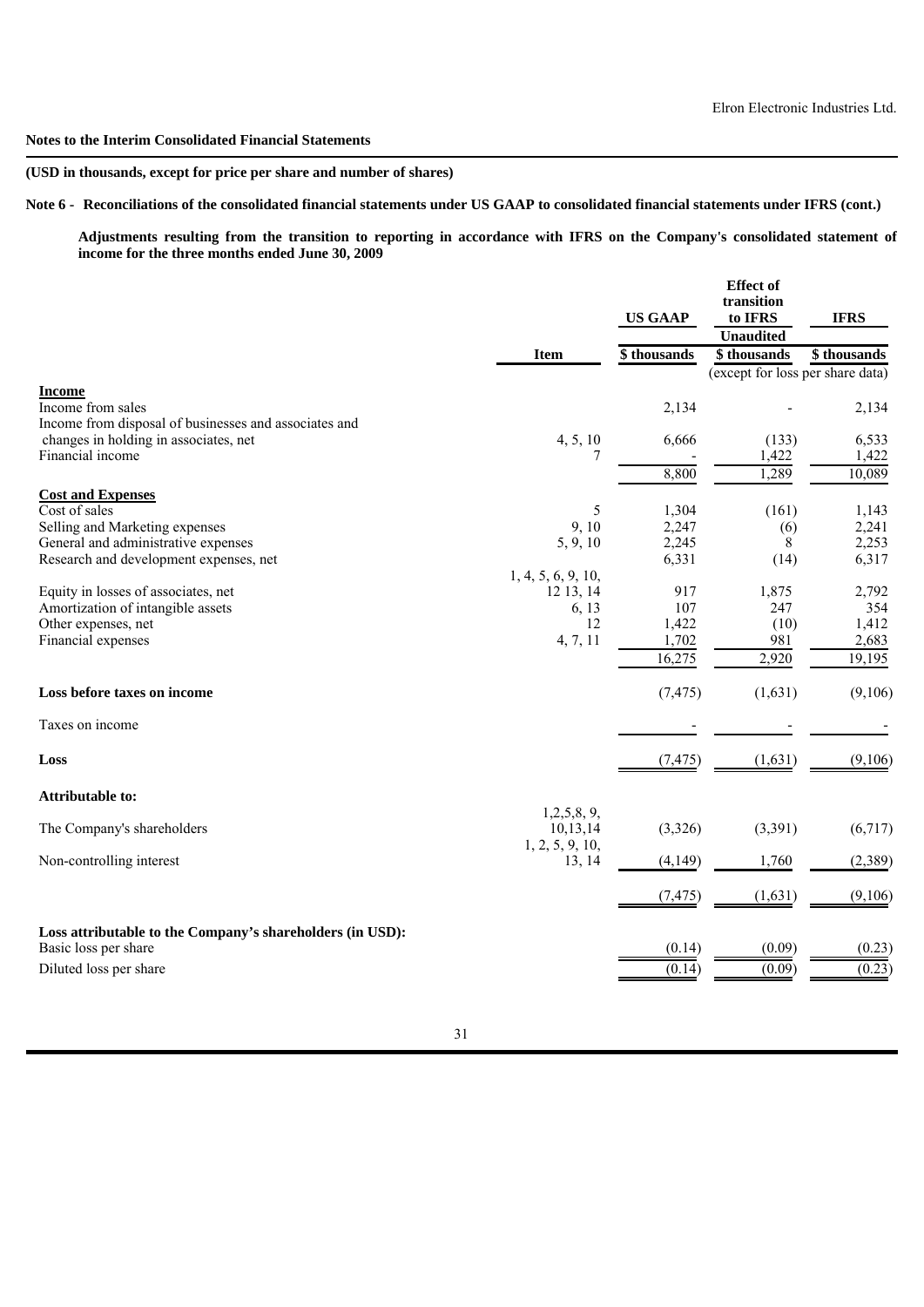## **(USD in thousands, except for price per share and number of shares)**

# **Note 6 - Reconciliations of the consolidated financial statements under US GAAP to consolidated financial statements under IFRS (cont.)**

# **D. Details regarding adjustments resulting from the transition to reporting in accordance with IFRS**

- **1. Capitalization of development costs –** In accordance with U.S. GAAP, development costs were charged to the statement of income as incurred. According to IFRS, development costs are recorded as an asset if, and only if, the entity can demonstrate: the technical feasibility of completing the intangible asset so that it will be available for use or sale, an intention and the ability to complete the intangible asset and to use it or sell it, how the intangible asset will generate probable future economic benefits, the existence of available economic resources to complete the development and to use the intangible asset or to sell it and the ability to measure reliably the expenditure attributable to the intangible asset during its development.
- **2. Classification of capitalized computer software and software development costs –** Under U.S. GAAP, computer software and capitalized software development costs were classified as part of property, plant and equipment. According to IFRS, computer software and capitalized software development costs that do not constitute an integral part of the related hardware, are accounted for as an intangible asset. Therefore, upon the transition to reporting according to IFRS, computer software and capitalized software development costs were reclassified from property, plant and equipment to intangible assets.
- **3. Valuation of available for sale financial instruments according to their fair value and balance sheet reclassification –** In accordance with U.S. GAAP, the Company classified its investments in companies which the Company does not have significant influence over their financial affairs, as investments measured at cost, net of other than temporary impairments. According to IFRS, the Company classifies these investments as available-for-sale financial assets, and they are measured at fair value on every balance sheet date. Changes in the fair value are recorded directly in equity as a capital reserve in respect of available for sale financial assets, except for other than temporary impairments that are included in the statement of income.
- **4. Change in classification of financial derivatives from liability to equity –** In accordance with U.S. GAAP, liabilities convertible into ordinary shares that are denominated in foreign currency (which is different than the investees's functional currency) and/or that are linked to the CPI or to foreign currency, were accounted for in the investee's financial statements as a liability, net of amount allocated as a discount. The discount is amortized over the repayement period of the Convertible Debentures using the effective interest rate method. According to IFRS, these liabilities are classifed as a liability and are recorded in their entirety at their fair values, where changes in the fair value are recorded in the statement of income. Upon modification to the terms of some of the debentures and elimination of the terms that sets the linkage of the conversion price to the CPI, these liabilities were classified as a liabilities including an embedded derivative. For measurement purposes, the amount of the liability is to be separated into two components: the liability component having no conversion right, which is measured at amortized cost on the date of the modification to fair value net of the discount, which is amortized using the effective interest rate method, and the conversion option, which was classified as equity.
- **5. Liability to the Office of the Chief Scientist in respect of government grants –** In accordance with U.S. GAAP, grants from the Chief Scientist in respect of research and development which embed a commitment for royalty payments to the State of Israel that are contingent on execution of future sales deriving from the development, were recorded as an offset from the related research and development expenses when the Company or its invetees where entitled to such grants.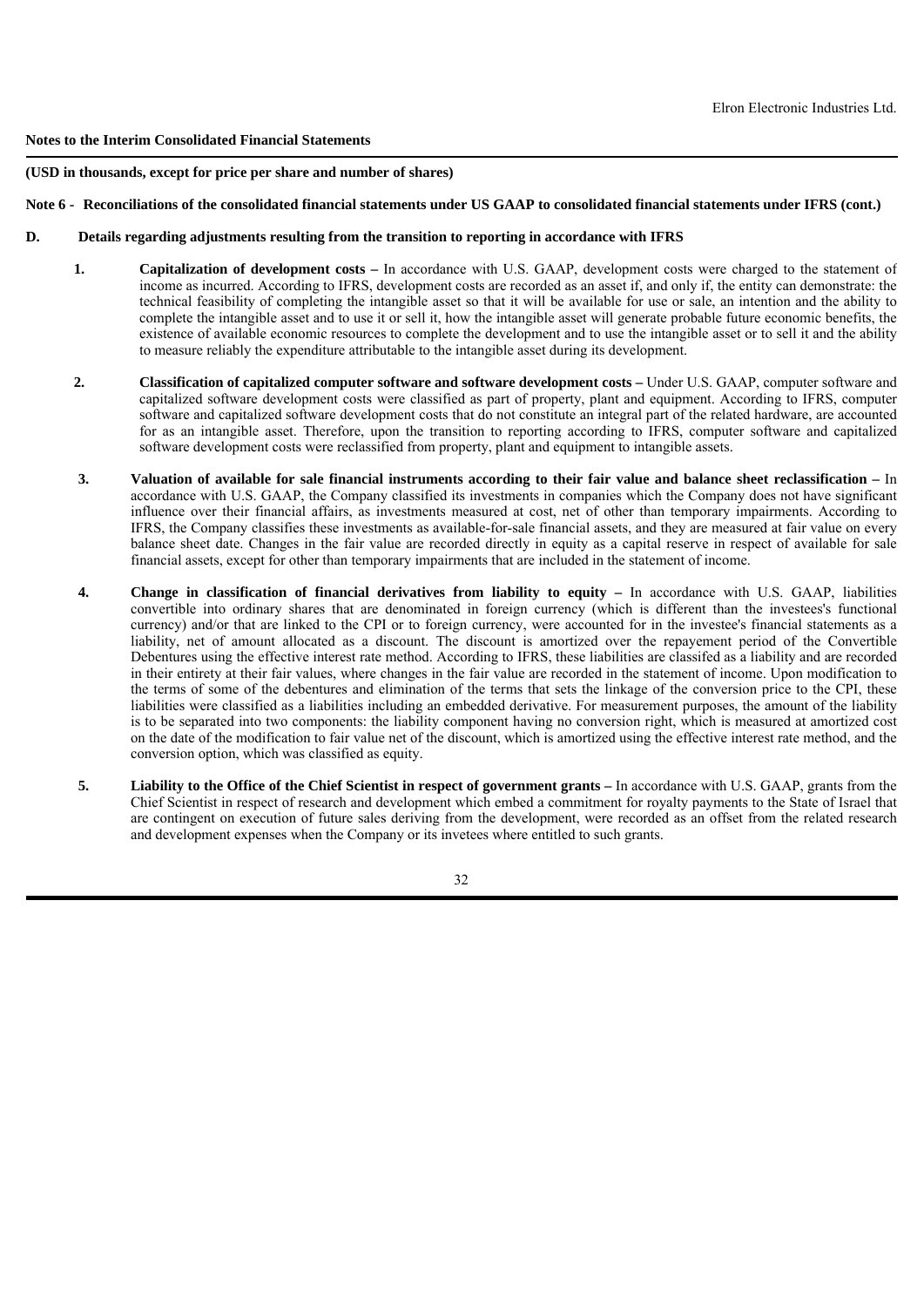#### **(USD in thousands, except for price per share and number of shares)**

#### **Note 6 - Reconciliations of the consolidated financial statements under US GAAP to consolidated financial statements under IFRS (cont.)**

## **D. Details regarding adjustments resulting from the transition to reporting in accordance with IFRS (cont.)**

The liability for repayment with a corresponding charge to expense that is included in the cost of sales is recorded when the payment of royalties to the Chief Scientist is triggered by the respective revenues.

According to IFRS, up to December 31, 2008, government grants received from the Office of the Chief Scientist were recognized as a liability upon their receipt if it was reasonably assured that the economic benefits stemming from the research and development activities will lead to sales entitling the State to royalties. Amounts paid as royalties were recorded as repayment of the respective liability. Where economic benefits were not reasonably assumed, the grant receipts were recognized as a reduction of the research and development expenses in the statement of income. In such a case, the liability to pay royalties was accounted for as a contingent liability in accordance with IAS 37.

As a result, for the six months ended June 30, 2009, the balance of other payables increased by approximately \$432, the liabilities for government grants increased by approximately \$8,822, the balance of the investment in associates decreased by approximately \$2,173, the balance of the Non-controlling interest decreased by approximately \$1,450, equity in losses of associates decreased by approximately \$283, the research and development expenses increased by approximately \$40, the cost of sales decreased by approximately \$149, the financing expense increased by approximately \$6 against a corresponding decrease in the retained earnings (increase in accumulated deficit).

For the three months ended June 30, 2009, the liabilities for government grants decreased by approximately \$326, the balance of the investment in associates increased by approximately \$12, the balance of the Non-controlling interest increased by approximately \$1, equity in losses of associates decreased by approximately \$12, the research and development expenses increased by approximately \$45, the cost of sales decreased by approximately \$161, the financing expense decreased by approximately \$362 against a corresponding decrease in the retained earnings (increase in accumulated deficit).

**6. Business combinations** – Under IFRS 1, the Company elected not to restate to past business combinations. Accordingly, certain past transactions differed in their accounting and date of transaction for U.S. GAAP and for IFRS as upon transition to IFRS the Company did not reassess transaction that occurred prior to transition date.

 As a result, for the six months ended June 30, 2009, the balance of the investments in associates increased by approximately \$6,725, the balance of the intangible assets declined by approximately \$2,672 and the Company's share in the net loss of associates decreased by approximately \$779 against the balance of the retained earnings (accumulated deficit).

 For the three months ended June 30, 2009, the balance of the investments in associates increased by approximately \$391, the balance of the intangible assets declined by approximately \$13 and the Company's share in the net loss of associates decreased by approximately \$391 against the balance of the retained earnings (accumulated deficit).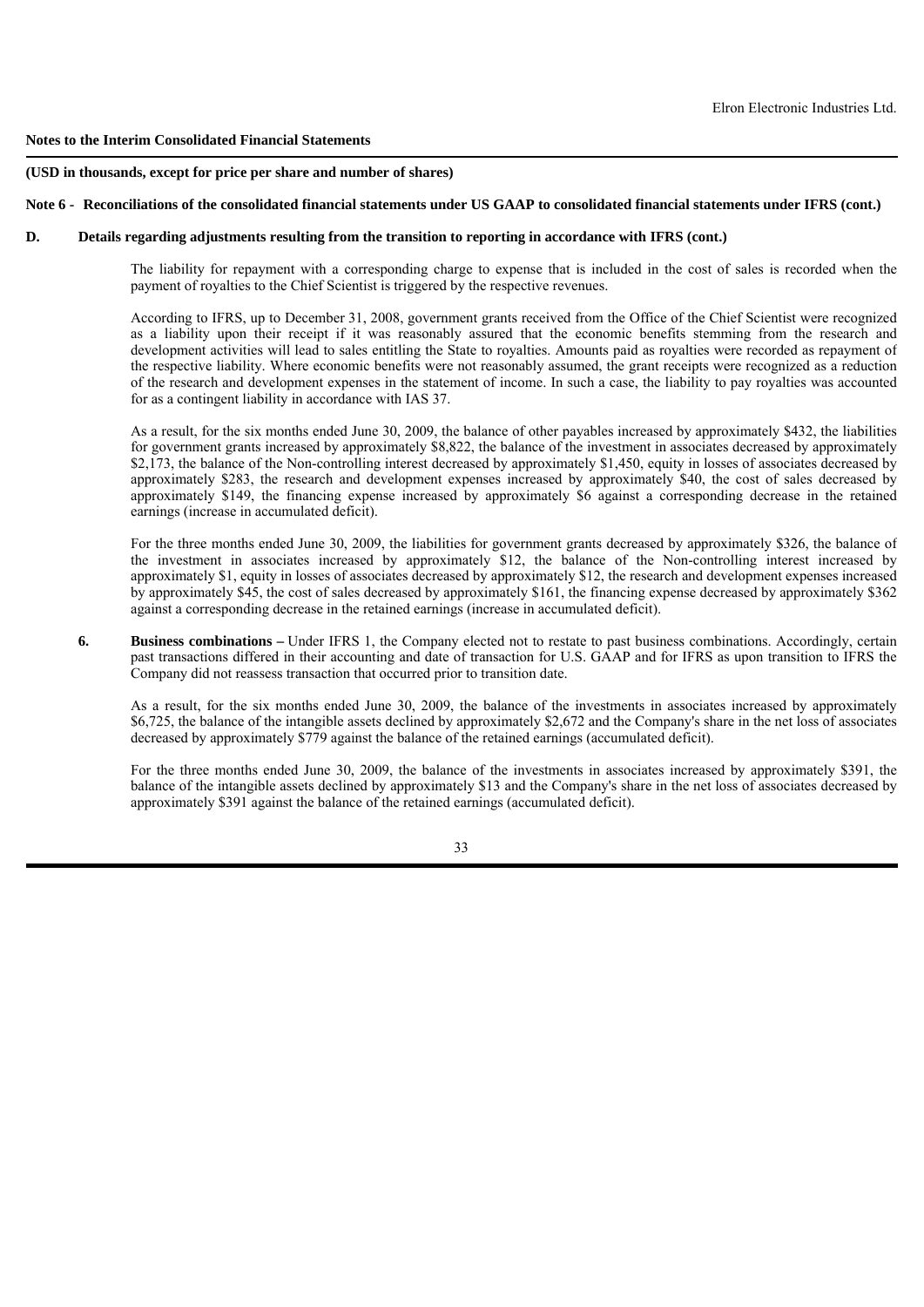**(USD in thousands, except for price per share and number of shares)**

## **Note 6 - Reconciliations of the consolidated financial statements under US GAAP to consolidated financial statements under IFRS (cont.)**

- **D. Details regarding adjustments resulting from the transition to reporting in accordance with IFRS (cont.)**
	- **7. Presentation of financial income and expenses on a gross basis –** In accordance with U.S. GAAP, the financial income and expenses were presented on a net basis in the statement of income. According to IFRS, The Company separately presented the financial income and the financial expenses (gross presentation).
	- **8. Recording the balance of the capital reserves from translation differences at the transition date to retained earnings –** Pursuant to the relief provision provided in IFRS 1, the Company elected to record the balance of the capital reserves derived from translation of financial statements of foreign currency investees as of January 1, 2007 to the retained earnings.
	- **9. Use of actuarial calculations in recording the assets and liabilities in respect of employee benefits –** In accordance with U.S. GAAP, liabilities for employee post-employment severance benefits were recognized on the basis of the full liability, on the assumption that all the employees will be terminated under conditions entitling them to full severance benefits (shut- down method), without taking into account discount rates, rates of future wage increases and future employee turnover. The employee benefits liability was presented seperately of the severance pay deposits. The severance pay deposits accrued against the liabilities were measured based on their redemption values at every balance sheet date. In addition, liabilities in respect of vacation and sick leave pay were calculated based on estimates of utilization and redemption, respectively. According to IFRS, all the net liabilities in respect of post-employment employee benefits and long-term other benefit plans are measured based on the provisions of IAS 19 regarding employee benefits. Post-employment benefits relating to defined benefit plans are measured, inter alia, based on actuarial estimates and capitalized amounts. Deposits that constitutes a plan asset are measured at fair value. In addition, the employee severance benefits are presented net of severance pay deposits. Amounts deposited with a related party in respect of employee severance benefits do not constitute plan assets and are presented as a separate asset. The Company elected under IAS 19 regarding employee benefits, the alternative whereby actuarial gains and losses deriving from changes in actuarial assumptions are recorded to retained earnings (accumulated deficit).
	- **10. Share-based payment –** In accordance with U.S. GAAP, the Company records the share based compensation as payroll expense against a corresponding increase in additional paid in capital. Absent a specific instruction, according to IFRS, the Company elected to record the share based payment payrol expenses against a corresponding increase in retained earnings.

In addition, in accordance with US GAAP, the Company recogizes expenses in connection with a share-based payment based on fair value for grants to employees and managers that were awarded or modified after January 1, 2003. According to IFRS, the Company applies the provision of IFRS 2 only to grants awarded after November 2, 2002 that had not yet vested as of January 1, 2007.

 **11. Functional currency –** In accordance with U.S. GAAP, the functional currency of a certain subsidiary is the U.S. dollar. According to IFRS, based on the provisions of IAS 21 – "Impact of Changes in Foreign Currency Exchange Rates", the subsidiary's functional currency is the NIS, and, the subsidiary was defined as a foreign operation.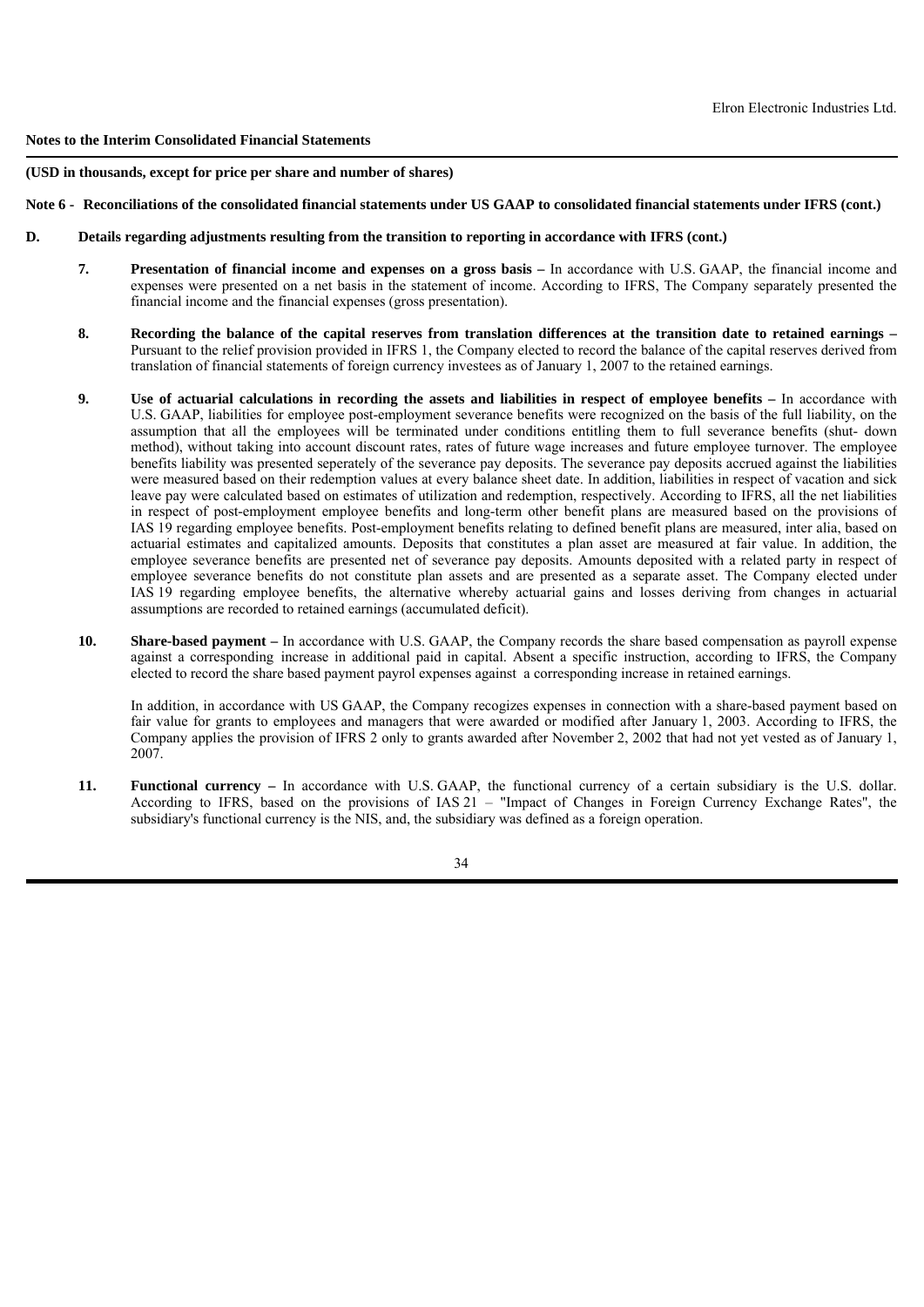#### **(USD in thousands, except for price per share and number of shares)**

## **Note 6 - Reconciliations of the consolidated financial statements under US GAAP to consolidated financial statements under IFRS (cont.)**

## **D. Details regarding adjustments resulting from the transition to reporting in accordance with IFRS (cont.)**

 Accordingly, the assets and liabilities of the subsidiary were translated into dollars based on the exchange rates on the balance sheet date. The revenues and expenses of the subsidiary were translated into dollars based on the the exchange rates in effect on the transaction dates or using average exchange rates for the period.

 As a result of the difference in the functional currency of the subsidiary, the Company recorded a reserve for translation differences in the amount of approximately \$3,851 and \$388 for the six and three months ended June 30, 2009, respectively, which were accrued commencing from January 1, 2007.

 **12. Change in the accounting treatment of associated companies** – In accordance with U.S. GAAP, investments in companies in which the Company does not hold "in-substance-common stocks", are accounted for at cost subject to an examination of impairment in value, despite the Company's ability to significantly influence the investee's financial results or its financial policy. According to IFRS, if the Company has significant influence over the investee's financial and operational affairs and results or its financial policy, the equity method of accounting is applied.

 As a result, for the six months ended June 30, 2009, the investments in associates, net, increased by about \$8,507, the balance of the other investments decreased by about \$60,218 and the Company's share in the net losses of associates increased by about \$4,732 against a corresponding decrease in the retained earnings.

For the three months ended June 30, 2009, the investments in associates, net, increased by about \$1,098, the balance of the other investments decreased by about \$3,002 and the Company's share in the net losses of associates decreased by about \$1,899 against a corresponding decrease in the retained earnings.

 **13. Measurment of assets and liabilities upon initial consolidation –** In accordance with U.S. GAAP, Wavion was initially consolidated in 2008 based on fair value in accordance with the provisions codified within ASC 810, regarding Variable Interests Entities. As a result, the excess of Elron's share in the fair value of Wavion over its reported amount of previously held interest, in the amount of approximately \$3,434, was adjusted to reduce the excess cost allocated to technology. According to IFRS 3, the excess of Elron's portion in the fair value of Wavion's equity over its reported amount of previously held interest was recorded to shareholders' equity as a revaluation reserve in the amount of approximately \$3,000 and will be amortized over a period of 5 years against retained earnings (accumulated deficit).

 In addition, in accordance with U.S. GAAP, Impliant was initially consolidated in 2008 based on fair value in accordance with the provisions codified within ASC 810 regarding Variable Interest Entites. As a result, the excess of Elron's reported amount of previously held interest over its portion in the fair value of Impliant's equity and loans in the amount of approximately \$4,500 was allocated to IPR&D and as a result, was charged immediately to the Company's results of operations. According to IFRS, upon consolidation the excess of the fair value of Elron's share in the capital of Impliant over carrying amount of the investment in the capital and in loans (which was prior to consolidation accounted for using the equity method of accounting), in the amount of approximately \$2,300, was recorded in a shareholders equity as a revaluation reserve.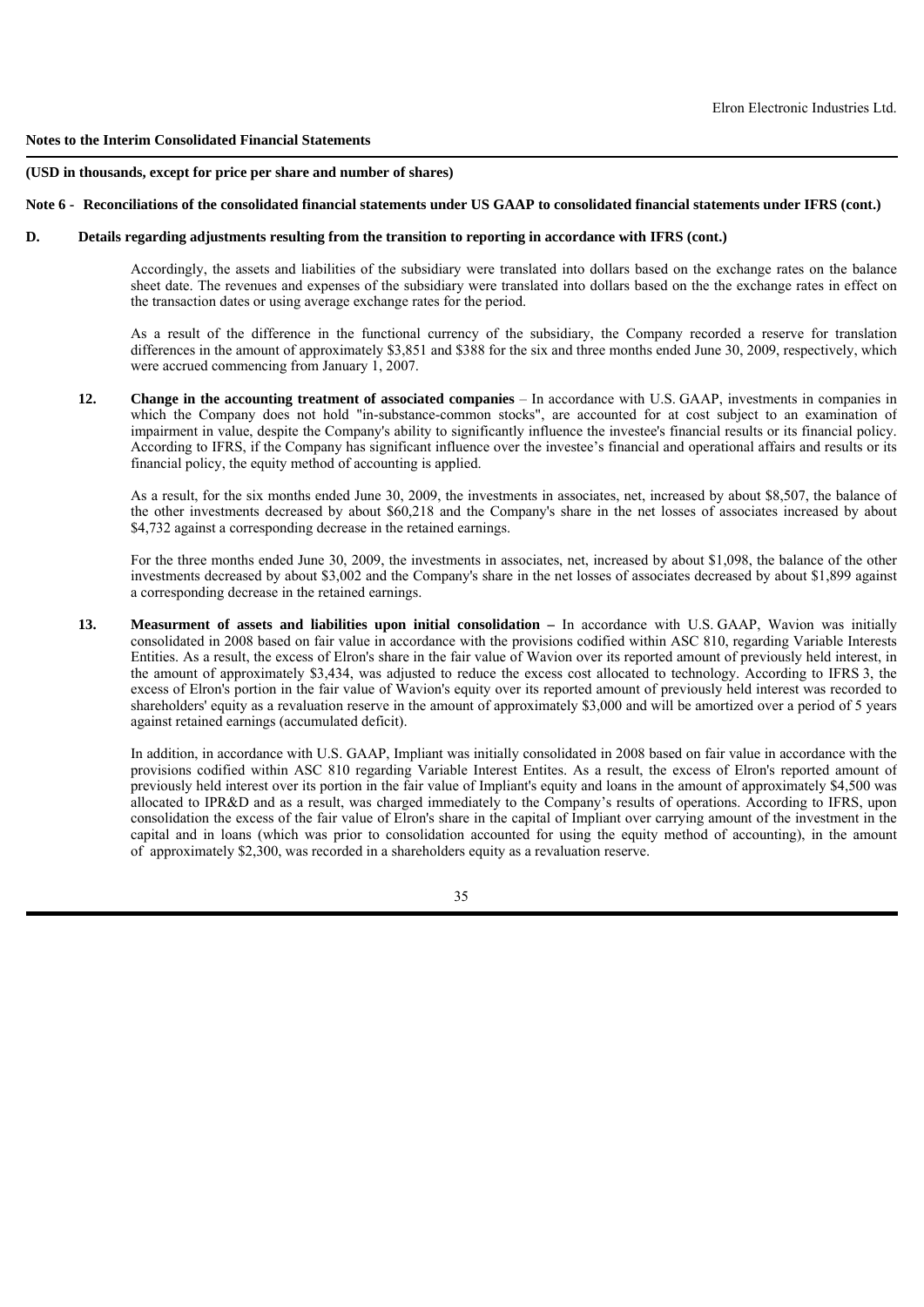#### **(USD in thousands, except for price per share and number of shares)**

## **Note 6 - Reconciliations of the consolidated financial statements under US GAAP to consolidated financial statements under IFRS (cont.)**

# **D. Details regarding adjustments resulting from the transition to reporting in accordance with IFRS (cont.)**

In addition, excess cost, in the amount of approximately \$3,300, which was allocated to IPR&D, was not charged directly to the statement of income as required under U.S. GAAP, but rather, was recognized as an asset in accordance with the provisions of IAS 38. The capital reserve derived upon initial consolidation will be classified to retained earnings (accumulated deficit) upon amortization of the intangible asset allocatd to the IPR&D.

 **14. Allocation of losses to the Non-controlling interest –** In accordance with U.S. GAAP in effect until December 31, 2008, prior to adoption of ASC 810 guidance with respect to non-controlling interest, where the equity or ownership structure of a subsidiary is complex, for example when the non-controlling interest holds preferred shares or other senior debt that confers preference to the holder upon liquidation or distribution of a dividend, losses were not to be allocated to the non-controlling if such allocation will reduce the non-controlling interest below the lower of the non-controlling's investment and the value of the non-controlling interest's rights upon liquidation. According to IFRS, perior to the implemention of IAS 27 (revised), losses may be allocated to the non-controlling interest up to the amount of the non-controlling's investment, or further up to the amount of a guarantee provided by the non-controlling. As a result, for the six and three months ended June 30, 2009, the non-controlling interest under IFRS decreased by approximately \$7,286 and \$80 against a corresponding decrease in the retained earnings (increase of accumulated deficit).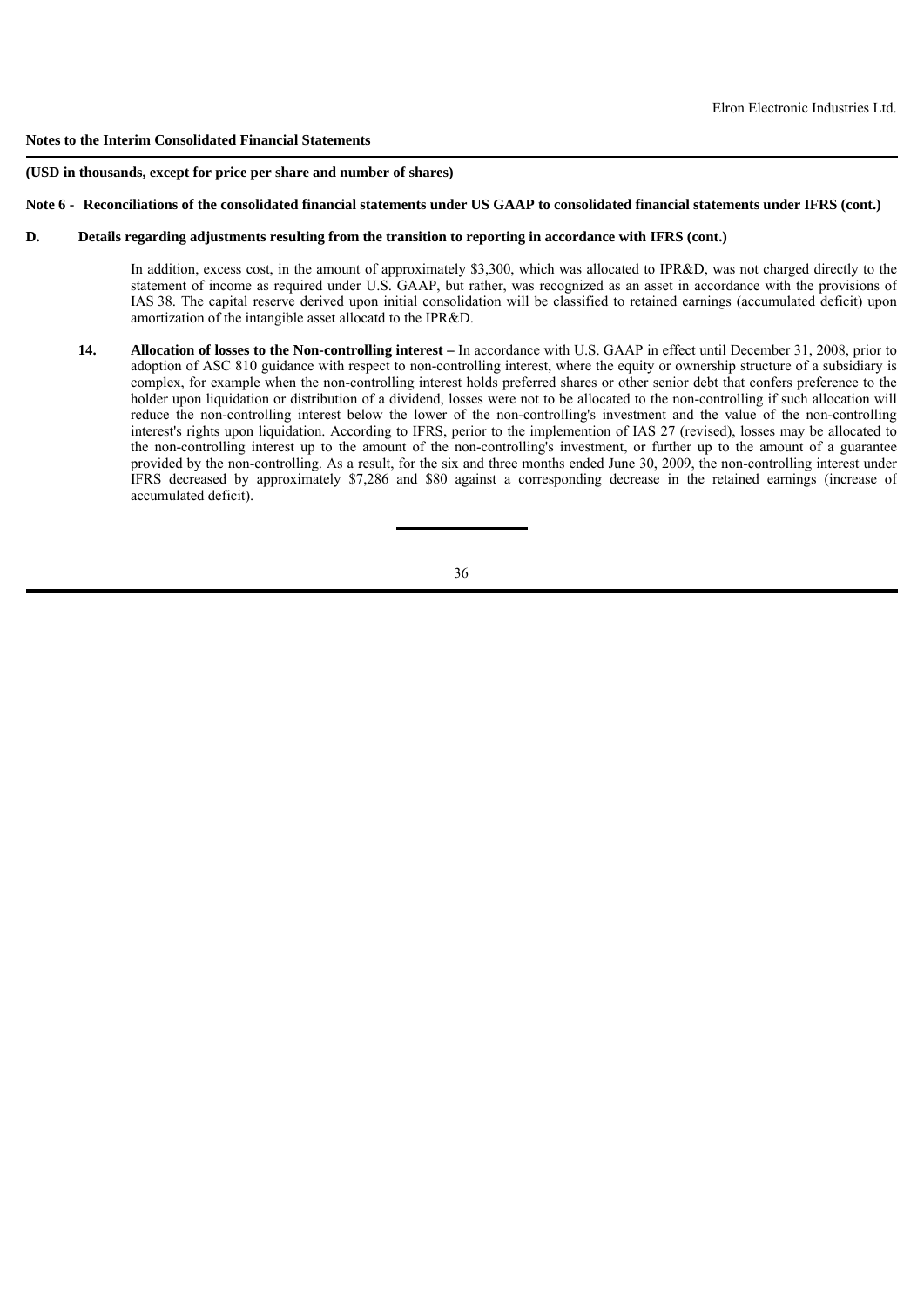# **ANNEX TO THE CONSOLIDATED FINANCIAL STATEMENTS**

# **A. Details regarding investments in the consolidated financial statements as of June 30, 2010**

|                                                        | Rate of holdings in<br>equity |                          | Consolidated<br>rate of<br>holdings in<br>equity | Elron's<br>effective<br>rate of<br>holdings<br>in equity | Fully<br>diluted<br>consolidated<br>rate of<br>holdings | Elron's<br>fully<br>diluted<br>effective<br>rate of<br>holdings<br>$\ast$ | Carrying<br>value of<br>investment |                         | Market value of<br>investment |
|--------------------------------------------------------|-------------------------------|--------------------------|--------------------------------------------------|----------------------------------------------------------|---------------------------------------------------------|---------------------------------------------------------------------------|------------------------------------|-------------------------|-------------------------------|
|                                                        | Elron                         | $\rm RDC$                |                                                  |                                                          |                                                         |                                                                           | June 30,<br>2010                   | June 30,<br>2010        | August<br>10.<br>2010         |
|                                                        |                               |                          | $\frac{0}{0}$                                    |                                                          |                                                         |                                                                           |                                    | In thousands of dollars |                               |
| Investments in group companies                         |                               |                          |                                                  |                                                          |                                                         |                                                                           |                                    |                         |                               |
| Subsidiaries:                                          |                               |                          |                                                  |                                                          |                                                         |                                                                           |                                    |                         |                               |
| <b>Starling Advanced</b>                               |                               |                          |                                                  |                                                          |                                                         |                                                                           |                                    |                         |                               |
| Communication Ltd.                                     | 31.61                         | 36.44                    | 68.05                                            | 49.86                                                    | 59.45                                                   | 44.34                                                                     | (3,292)                            | 8,860                   | 8,662                         |
| SyncRx Ltd.                                            |                               | 82.13                    | 82.13                                            | 41.15                                                    | 71.61                                                   | 35.88                                                                     | 497                                |                         |                               |
| Actysafe Ltd.                                          |                               | 100                      | 100                                              | 50.1                                                     | 85                                                      | 42.59                                                                     | (224)                              |                         |                               |
| Xsights Ltd. (formerly:                                |                               |                          |                                                  |                                                          |                                                         |                                                                           |                                    |                         |                               |
| PaperLynx)                                             |                               | 100                      | 100                                              | 50.1                                                     | 78.54                                                   | 39.35                                                                     | (280)                              |                         |                               |
| Wavion Inc.                                            | 65.67                         |                          | 65.67                                            | 65.67                                                    | 56.3                                                    | 56.3                                                                      | (174)                              |                         |                               |
| Associates:                                            |                               |                          |                                                  |                                                          |                                                         |                                                                           |                                    |                         |                               |
| Impliant Inc.                                          | 47.64                         |                          | 47.64                                            | 47.64                                                    | 40.02                                                   | 40.02                                                                     | 10                                 |                         |                               |
| Given Imaging Ltd.                                     | 22.87                         | 8.95                     | 31.82                                            | 27.35                                                    | 26.42                                                   | 22.71                                                                     | 104,085                            | 147,840                 | 144,055                       |
| Notal Vision Inc.                                      | 27.09                         | $\overline{a}$           | 27.09                                            | 27.09                                                    | 20.63                                                   | 20.63                                                                     | 396                                |                         |                               |
| Aqwise Ltd.                                            | 34.03                         | $\blacksquare$           | 34.03                                            | 34.03                                                    | 29.95                                                   | 29.95                                                                     | 2810                               |                         |                               |
| NuLens Ltd.                                            | 34.74                         |                          | 34.74                                            | 34.74                                                    | 30.26                                                   | 30.26                                                                     | 1,850                              |                         |                               |
| BrainsGate Ltd.                                        | 23.28                         | $\overline{a}$           | 23.28                                            | 23.28                                                    | 20.83                                                   | 20.83                                                                     | 1,242                              |                         |                               |
| Safend Ltd.                                            | 26.23                         | $\blacksquare$           | 26.23                                            | 26.23                                                    | 20.53                                                   | 20.53                                                                     | (169)                              |                         |                               |
| Atlantium Inc.                                         | 23.44                         | ÷,                       | 23.44                                            | 23.44                                                    | 20.22                                                   | 20.22                                                                     | 10                                 |                         |                               |
| Pocared Ltd.                                           | 31.51                         | $\overline{a}$           | 31.51                                            | 31.51                                                    | 30.32                                                   | 30.32                                                                     | 1,579                              |                         |                               |
| Plymedia Inc.                                          | 27.55                         | $\overline{\phantom{a}}$ | 27.55                                            | 27.55                                                    | 21.84                                                   | 21.84                                                                     | 10                                 |                         |                               |
| Other investments:                                     |                               |                          |                                                  |                                                          |                                                         |                                                                           |                                    |                         |                               |
| GigOptix Inc.                                          | 8.33                          |                          | 8.33                                             | 8.33                                                     | N/A                                                     | N/A                                                                       | 2,227                              | 2,227                   | 1,633                         |
| <b>BPT</b> Ltd.                                        | 17.45                         | ÷,                       | 17.45                                            | 17.45                                                    | 15.88                                                   | 15.88                                                                     | 2,942                              | 2,942                   | 2,942                         |
| Jordan Valley Ltd                                      | 19.58                         | ÷,                       | 19.58                                            | 19.58                                                    | 18.16                                                   | 18.16                                                                     | 9,749                              | 9,749                   | 9,749                         |
| Elbit Vision Systems Ltd.                              | 4.77                          | $\blacksquare$           | 4.77                                             | 4.77                                                     | N/A                                                     | N/A                                                                       | 133                                | 133                     | 166                           |
| InnoMed Ventures L.P.<br><b>Enablence Technologies</b> | 13.92                         | $\overline{a}$           | 13.92                                            | 13.92                                                    | N/A                                                     | N/A                                                                       | 1,445                              |                         |                               |
| Inc **                                                 | 8.02                          |                          | 8.02                                             | 8.02                                                     | 7.58                                                    | 7.58                                                                      | 11,189***                          | 11.189***               | $12,186***$                   |

\*) Elron's effective holdings include holdings by RDC multiplied by 50.10%.

\*\*) Includes shares held in escrow in rate of approximately 1.1% holdings in equity.<br>\*\*\*) The value of Enablence Technologies Inc 's shares are determined by their pric

The value of Enablence Technologies Inc.'s shares are determined by their price quoted on the TSX Venture Exchange, net of the discount element in respect of the lock-up period (see Note 3F above).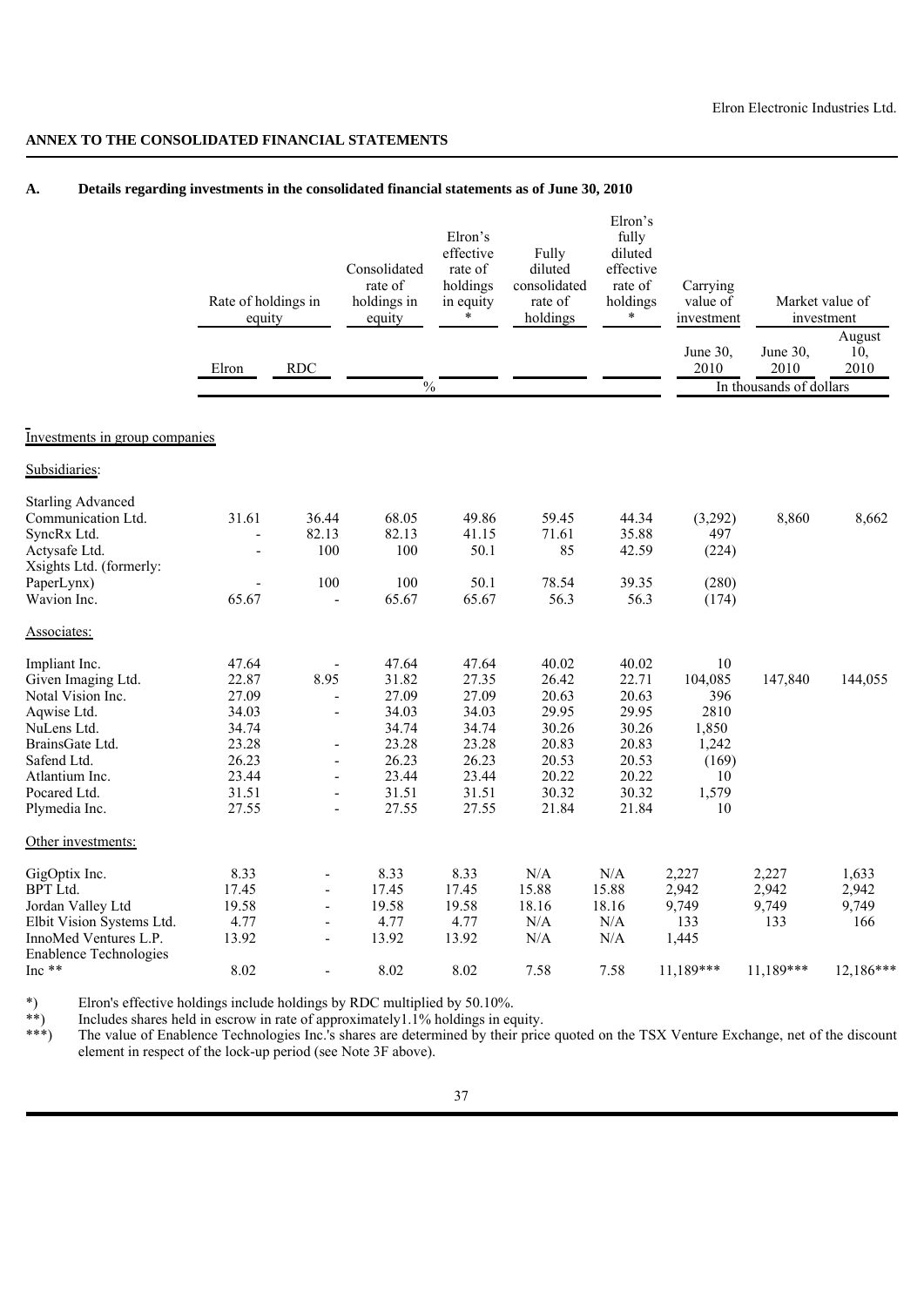# Elron Electronic Industries Ltd.

## English Translation of Financial Data from the Interim Consolidated Financial Statements Attributable to the Company

# As of

#### June 30, 2010

#### Unaudited

# **Contents**

**Page**

| <b>Special Auditors' Review Report</b>                                                                  |       |
|---------------------------------------------------------------------------------------------------------|-------|
| Data from the consolidated financial statements on the Financial Position Attributable to the Company   | 4-5   |
| Data from the consolidated financial statements on the Income Attributable to the Company               | 6     |
| Data from the consolidated financial statements on the Comprehensive Income Attributable to the Company |       |
| Data from the consolidated financial statements on the Cash Flows Attributable to the Company           | $8-9$ |
| <b>Additional Information</b>                                                                           | 10    |
|                                                                                                         |       |

-----------------------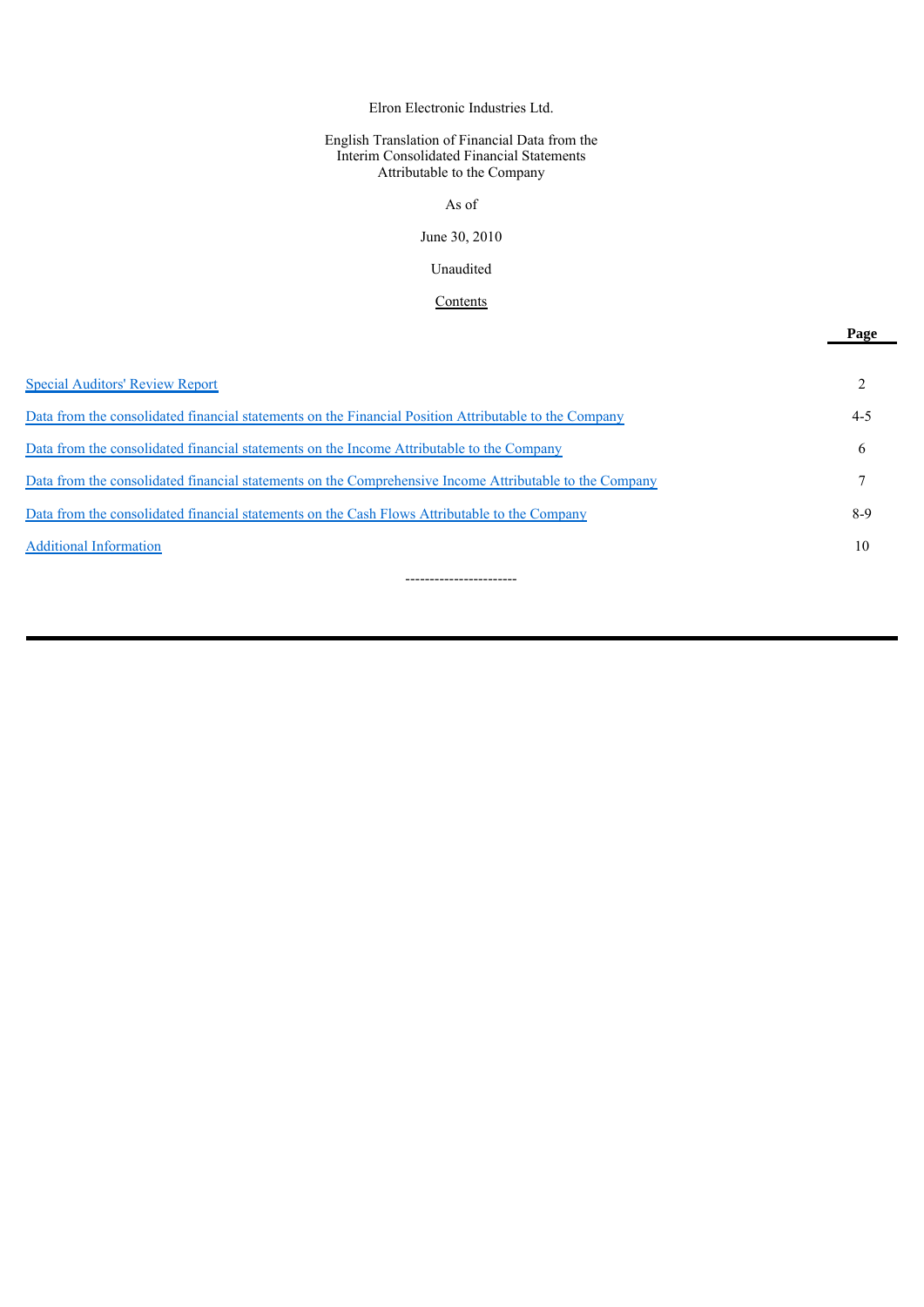### **Special report to the review of the separate interim financial information in accordance with Regulation 38d to the Israeli Securities Regulations (Periodic and Immediate Reports), 1970**

### **Introduction**

We have reviewed the interim financial information disclosed in accordance with Regulation 38d to the Israeli Securities Regulations (Periodic and Immediate Reports), 1970 of Elron Electronic Industries Ltd. ("the Company") as of June 30, 2010 and for the six and three months then ended. The Company's board of directors and management are responsible for the separate interim financial information. Our responsibility is to express a conclusion on the separate interim financial information based on our review.

We did not review the separate interim financial information taken from the financial statements of an investee, whose assets less attributable liabilities net, totaled approximately \$ 30,845 thousand as of June 30, 2010 and the earnings from the investee amounted to approximately \$ 1,372 and \$730 thousand for the six and three months then ended, respectively. The financial statements of that company were reviewed by other auditors, whose review reports have been furnished to us, and our conclusion, insofar as it relates to the financial statements in respect of that company, is based on the review reports of the other auditors.

### **Scope of review**

We conducted our review in accordance with Review Standard 1 of the Institute of Certified Public Accountants in Israel, "Review of Interim Financial Information Performed by the Independent Auditor of the Entity." A review of interim financial information consists of making inquiries, primarily of persons responsible for financial and accounting matters, and applying analytical and other review procedures. A review is substantially less in scope than an audit conducted in accordance with generally accepted auditing standards in Israel and consequently does not enable us to obtain assurance that we would become aware of all significant matters that might be identified in an audit. Accordingly, we do not express an audit opinion.

### **Conclusion**

Based on our review and the review reports of other auditors, nothing has come to our attention that causes us to believe that the accompanying separate interim financial information is not prepared, in all material respects, in accordance with Regulation 38d to the Securities Regulations (Periodic and Immediate Reports), 1970.

Tel-Aviv, Israel **KOST FORER GABBAY & KASIERER**<br>
August 11, 2010 **Certified Public Accountants** Certified Public Accountants

2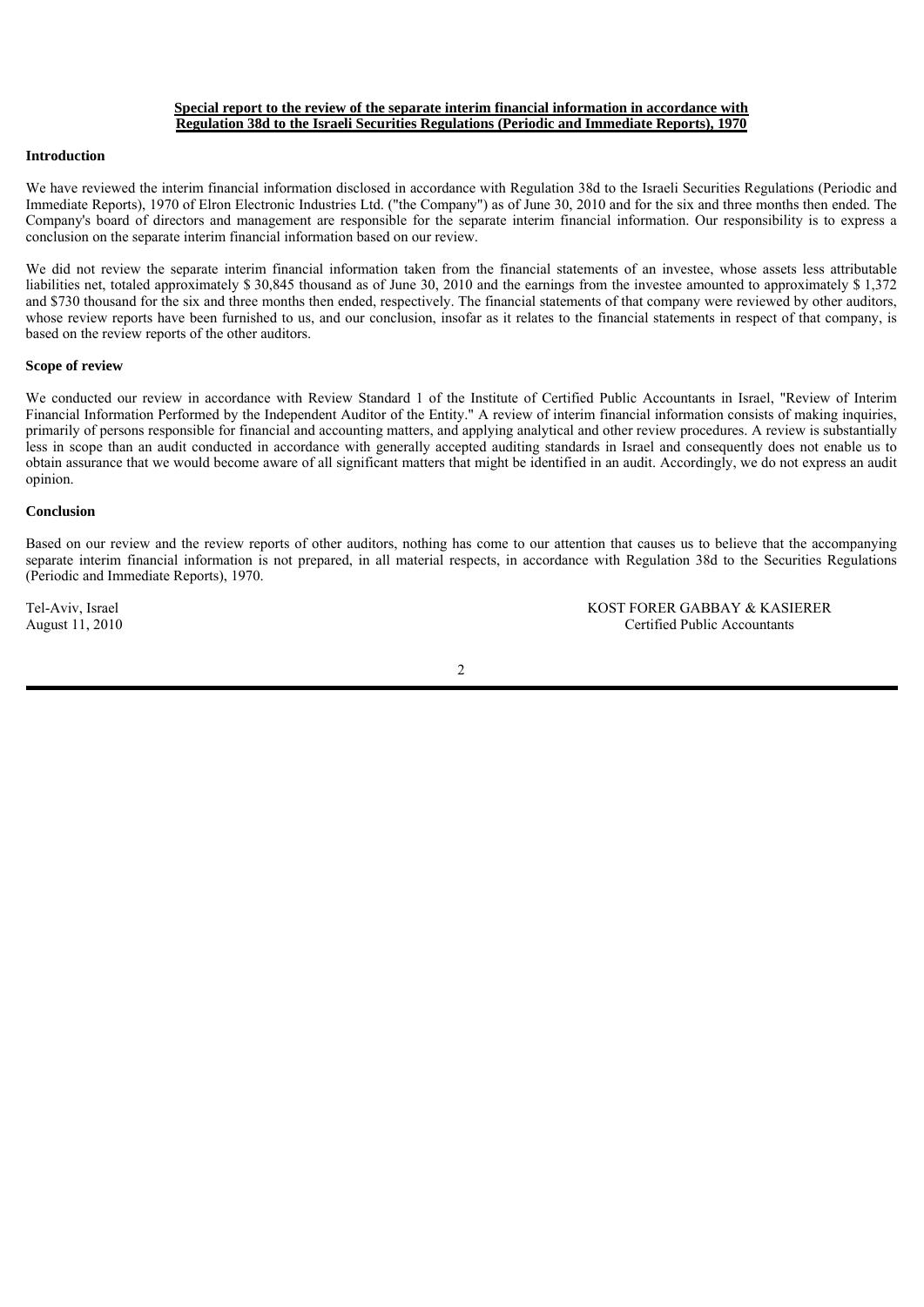#### Special Report Pursuant to Regulation 38D Financial Data and Information from the Interim Consolidated Financial Statements Attributable to Elron Electronic Industries Ltd. ("the Company")

The following separate financial data and information attributable to the Company ("separate data") are derived from the Company's Interim Consolidated Financial Statements as of June 30, 2010, and for the six and three months then ended ("interim consolidated financial statements"), which form part of the Company's periodic reports. The separate data are presented in accordance with Regulation 38D of the Israel Securities Law Regulations (Periodic and Immediate Statements) – 1970.

The significant accounting policies followed in the preparation of the following separate data are identical to those applied in the preparation of the Company's consolidated annual financial statements for the year ended December 31, 2009 ("annual consolidated financial statements for 2009") and the Company's interim consolidated financial statements, apart from differences arising from compliance with the aforementioned regulations.

Presentation of transactions which were eliminated in the interim consolidated financial statements

Intercompany balances, transactions and cash flows between the Company and its subsidiaries were eliminated in the preparation of the Company's consolidated financial statements.

In the separate data, such transactions are presented as follows:

- Financial position data attributable to the Company include balances in respect of the Company's subsidiaries which were eliminated in the consolidated financial statements.
- Income and loss data attributable to the Company include income and expenses of the Company resulting from transactions with its subsidiaries, which were eliminated in the consolidated financial statements.
- Cash flow data attributable to the Company include cash flows between the Company and its subsidiaries which were eliminated in the consolidated financial statements.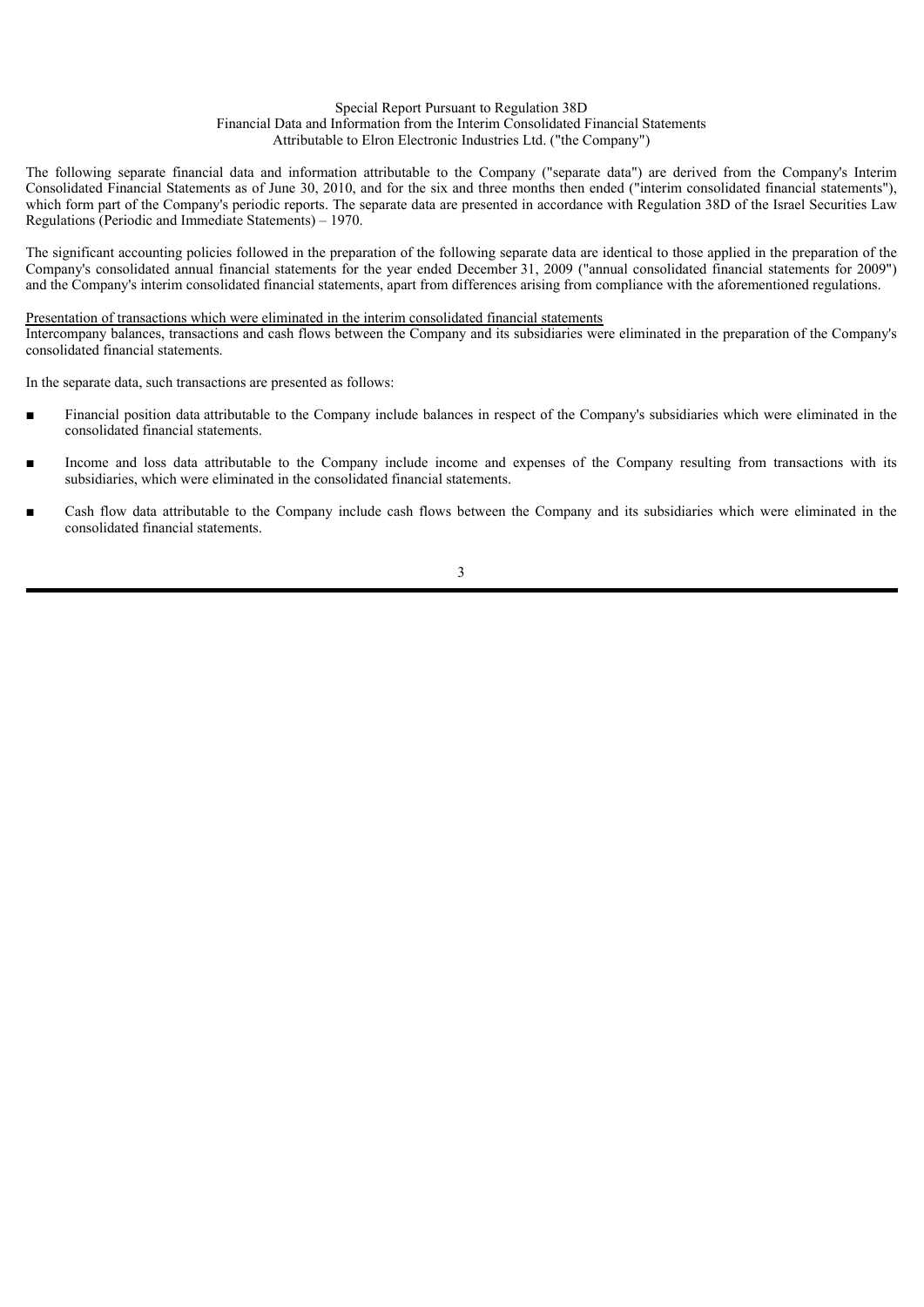Data from the Consolidated Financial Statements on the Financial Position Attributable to the Company as of

|                                                                                                                                                                                                   | <b>Note</b> | June 30<br>2010                   | June 30<br>2009<br><b>Unaudited</b> | <b>December</b><br>31<br>2009<br><b>Audited</b> |
|---------------------------------------------------------------------------------------------------------------------------------------------------------------------------------------------------|-------------|-----------------------------------|-------------------------------------|-------------------------------------------------|
|                                                                                                                                                                                                   |             | \$ thousands                      | \$thousands                         | \$thousands                                     |
| <b>Current assets</b><br>Cash and cash equivalents<br>Other current assets                                                                                                                        |             | 73,018<br>1,418<br>74,436         | 9,083<br>966<br>10,049              | 59,915<br>1,384<br>61,299                       |
| Non-current assets<br>Investments in subsidiaries and associates, net<br>Other investments (accounted as available for sale)<br>Property, plant and equipment, net<br>Other long-term receivables | 2A          | 210,556<br>26,144<br>153<br>6,484 | 230,822<br>4,672<br>387<br>8,228    | 166,006<br>12,667<br>214<br>12,904              |
|                                                                                                                                                                                                   |             | 243,337                           | 244,109                             | 191,791                                         |
|                                                                                                                                                                                                   |             | 317,773                           | 254,158                             | 253,090                                         |
|                                                                                                                                                                                                   | 4           |                                   |                                     |                                                 |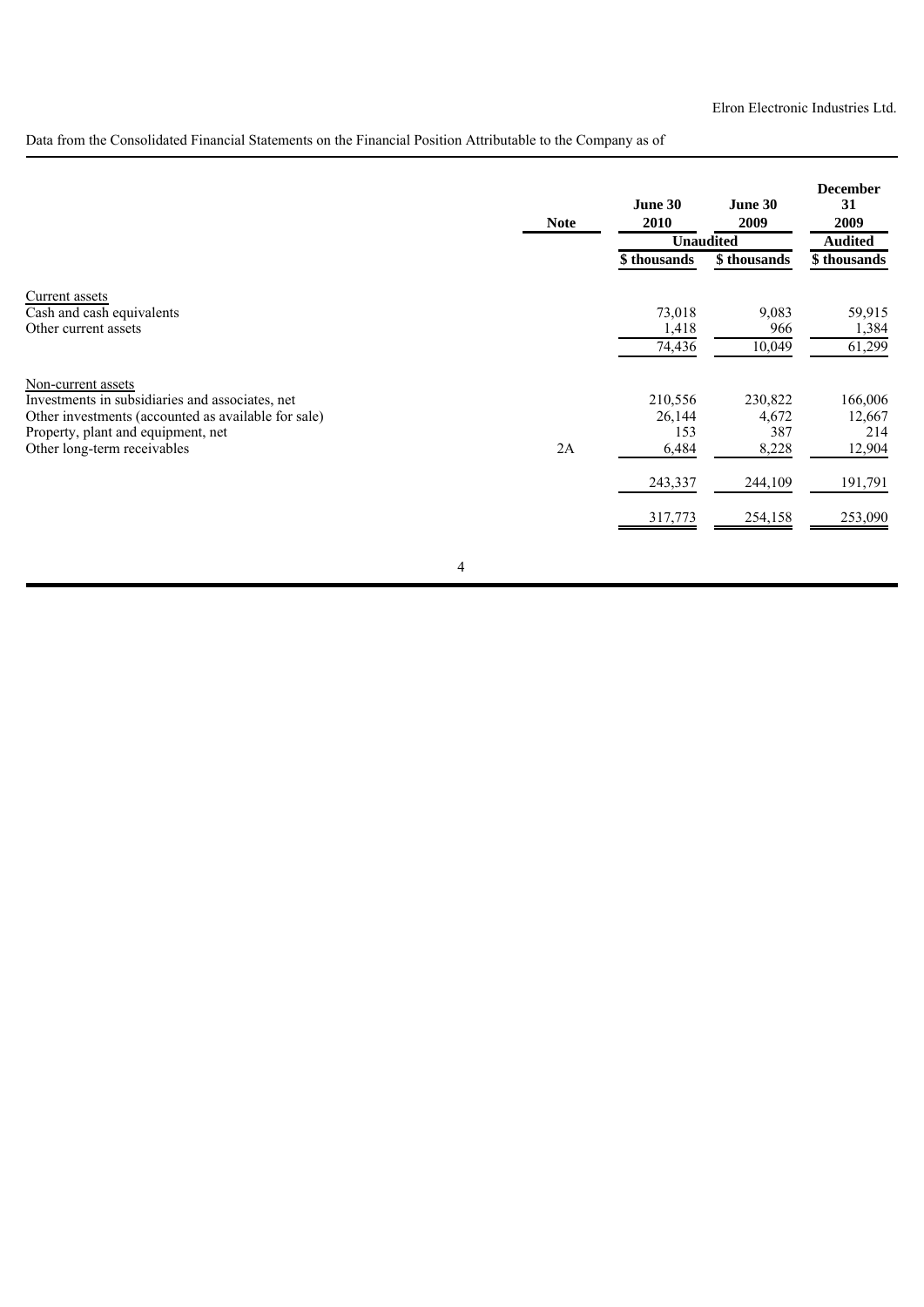Data from the Consolidated Financial Statements on the Financial Position Attributable to the Company as of

|                                                                                                                                 | <b>Note</b>                               | June 30<br>2010                         | June 30<br>2009                                           | <b>December</b><br>31<br>2009           |  |
|---------------------------------------------------------------------------------------------------------------------------------|-------------------------------------------|-----------------------------------------|-----------------------------------------------------------|-----------------------------------------|--|
|                                                                                                                                 |                                           |                                         | Unaudited                                                 | <b>Audited</b>                          |  |
|                                                                                                                                 |                                           | \$thousands                             | \$thousands                                               | \$ thousands                            |  |
| <b>Current liabilities</b><br>Trade payables<br>Other current liabilities<br>Loans from banks<br>Loans from shareholders        |                                           | 135<br>3,306<br>26,500<br>16,728        | 296<br>4,740                                              | 156<br>3,687                            |  |
|                                                                                                                                 |                                           | 46,669                                  | 5,036                                                     | 3,843                                   |  |
| Long-term liabilities<br>Loans from banks<br>Loans from shareholders<br>Other long term liabilities                             | 2B                                        | 74,078<br>74,078                        | 30,000<br>15,357<br>84,507<br>129,864                     | 30,000<br>16,737<br>76,041<br>122,778   |  |
|                                                                                                                                 |                                           | 120,747                                 | 134,900                                                   | 126,621                                 |  |
| Equity attributable to the Company's shareholders<br>Issued capital<br>Share premium<br>Capital reserves<br>Accumulated deficit |                                           | 9,573<br>190,328<br>11,494<br>(14, 369) | 9,573<br>190,328<br>7,971<br>(88, 614)                    | 9,573<br>190,328<br>10,067<br>(83, 499) |  |
| Total equity                                                                                                                    |                                           | 197,026                                 | 119,258                                                   | 126,469                                 |  |
|                                                                                                                                 |                                           | 317,773                                 | 254,158                                                   | 253,090                                 |  |
| Arie Mientkavich<br>Chairman of the Board of<br>Directors                                                                       | Ari Bronshtein<br>Chief Executive Officer |                                         | Yaron Elad<br>Vice President &<br>Chief Financial Officer |                                         |  |

Approval date of the interim consolidated financial statements: August 11, 2010

5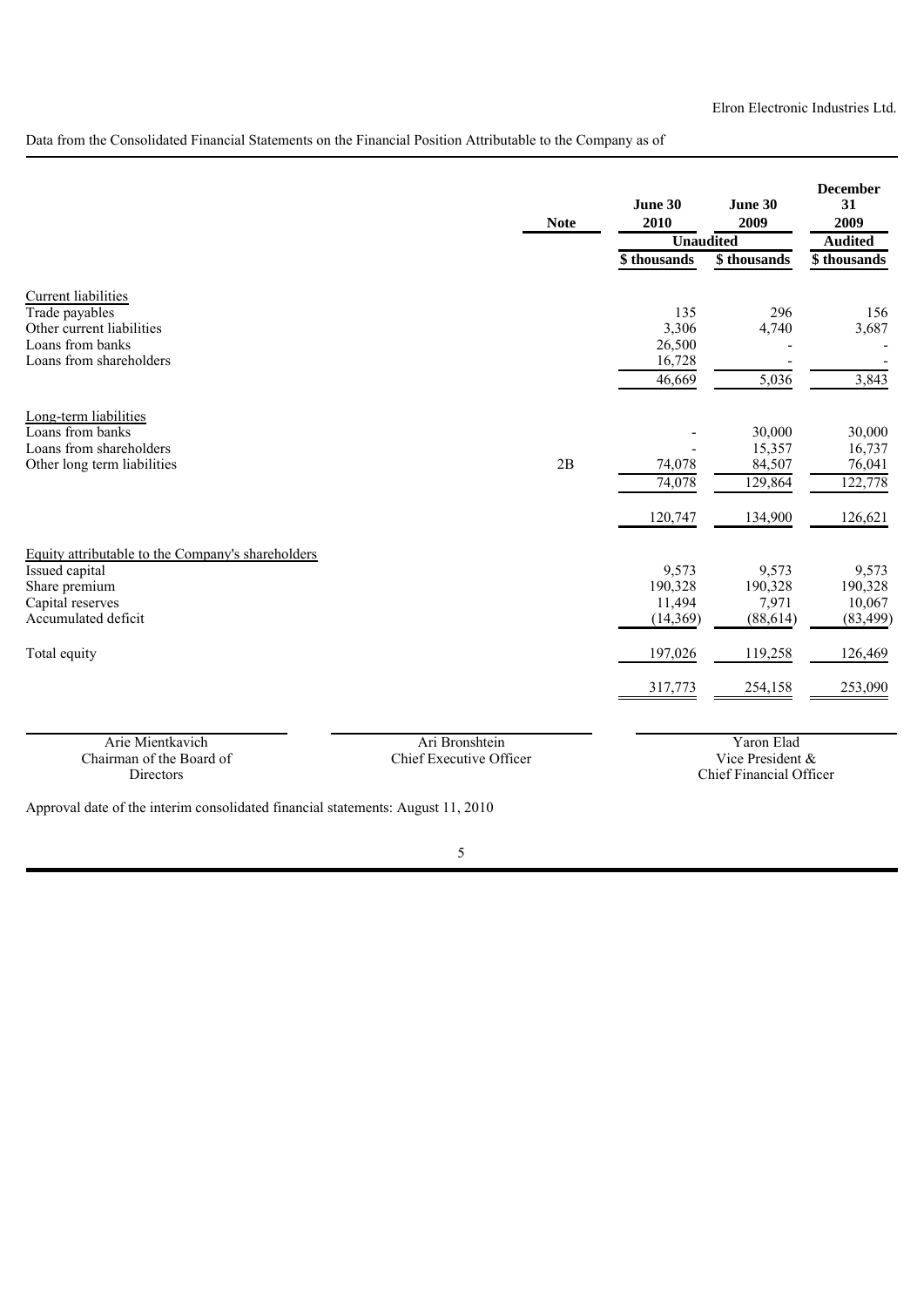Data from the Consolidated Financial Statements on the Income Attributable to the Company

|                                                                                                                                                                                                                    | Six months ended<br>June 30 |                                 | Three months ended<br><b>June 30</b> |                             | <b>Year ended</b><br><b>December</b><br>31 |
|--------------------------------------------------------------------------------------------------------------------------------------------------------------------------------------------------------------------|-----------------------------|---------------------------------|--------------------------------------|-----------------------------|--------------------------------------------|
|                                                                                                                                                                                                                    | 2010                        | 2009                            | 2010                                 | 2009                        | 2009                                       |
|                                                                                                                                                                                                                    |                             | <b>Unaudited</b>                |                                      |                             | <b>Audited</b>                             |
|                                                                                                                                                                                                                    |                             | \$thousands                     |                                      |                             |                                            |
| Income<br>Financial income                                                                                                                                                                                         | 2,192<br>2,192              | 9,027<br>9,027                  | 2,924<br>2,924                       | 592<br>$\overline{592}$     | 1,342<br>1,342                             |
| <b>Cost and Expenses</b><br>General and administrative expenses<br>Financial expenses<br>Other expenses, net                                                                                                       | 2,146<br>243<br>2,438       | 3,333<br>6,405<br>1,390         | 1,093<br>2,436                       | 1,102<br>6,079<br>1,291     | 6,932<br>3,322<br>1,660                    |
|                                                                                                                                                                                                                    | 4,827                       | 11,128                          | 3,529                                | 8,472                       | 11,914                                     |
|                                                                                                                                                                                                                    | (2,635)                     | (2,101)                         | (605)                                | (7,880)                     | (10, 572)                                  |
| Gain from disposal of subsidiaries and associates and changes in<br>holdings, net<br>Company's share of income (loss) from subsidiaries and associates<br>Income (loss) attributable to the Company's shareholders | 39,042<br>31,779<br>68,186  | 4,764<br>(21, 544)<br>(18, 881) | 39,236<br>42,452<br>81,083           | 4,833<br>(3,670)<br>(6,717) | 26,873<br>(30, 605)<br>(14, 304)           |
|                                                                                                                                                                                                                    | 6                           |                                 |                                      |                             |                                            |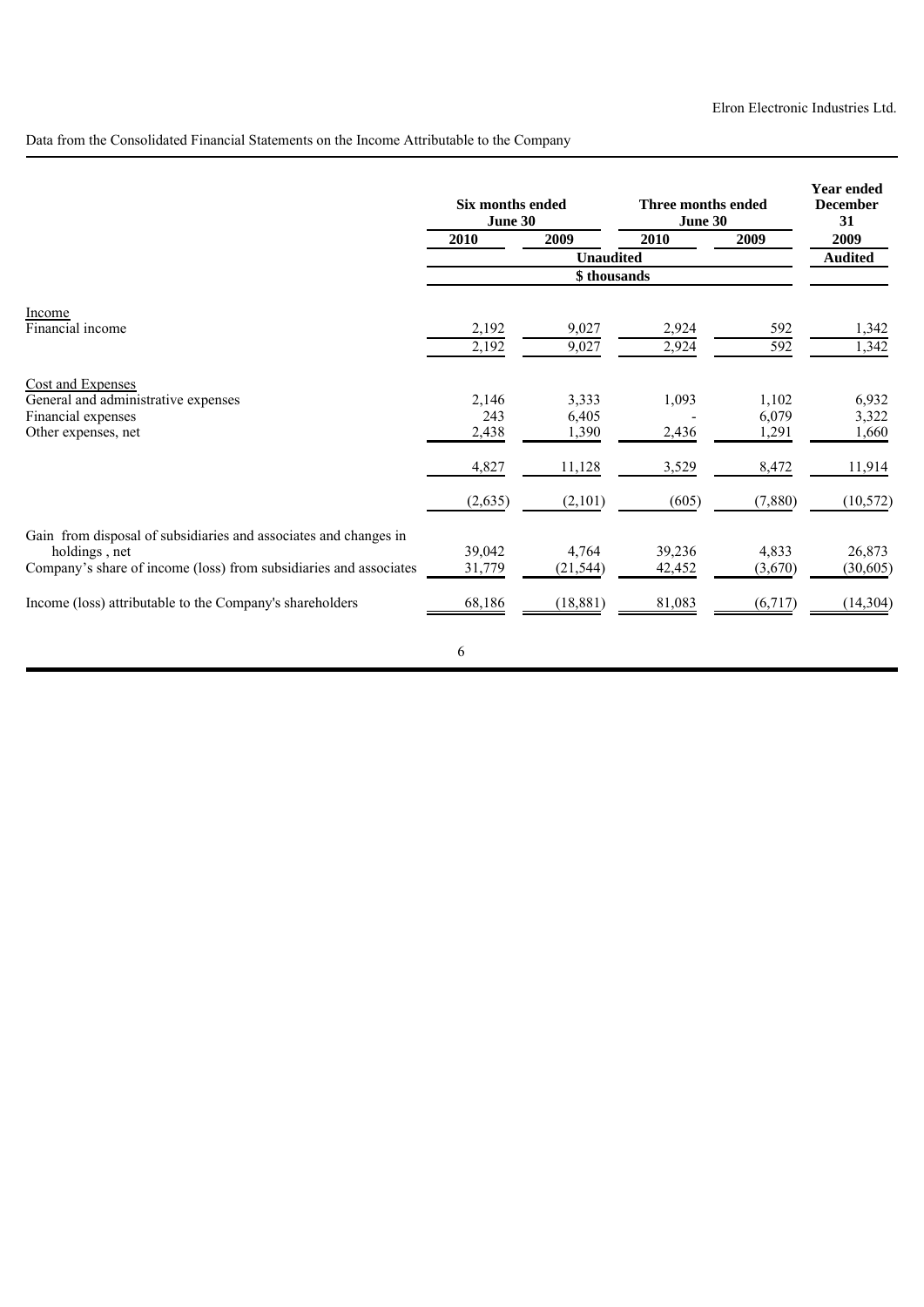Data from the Consolidated Financial Statements on the Comprehensive Loss Attributable to the Company

|                                                                                                          | Six months ended<br>June 30 |                  | Three months ended<br>June 30 |         | <b>Year ended</b><br><b>December</b><br>31 |  |
|----------------------------------------------------------------------------------------------------------|-----------------------------|------------------|-------------------------------|---------|--------------------------------------------|--|
|                                                                                                          | 2010                        | 2009             | 2010                          | 2009    | 2009                                       |  |
|                                                                                                          |                             | <b>Unaudited</b> |                               |         | <b>Audited</b>                             |  |
|                                                                                                          |                             | \$ thousands     |                               |         |                                            |  |
| Income (loss) attributable to the Company                                                                | 68,186                      | (18, 881)        | 81,083                        | (6,717) | (14,304)                                   |  |
| Other comprehensive income (loss):                                                                       |                             |                  |                               |         |                                            |  |
| Gain from available for sale financial assets                                                            | 2,092                       | 28               | 782                           | 28      | 5,001                                      |  |
| Net change in fair value of available-for-sale financial assets<br>classified to the statement of income |                             | (11)             |                               | (11)    | (84)                                       |  |
| Foreign currency translation differences for foreign operations                                          | 250                         | (1,643)          | 346                           | 2,408   | (64)                                       |  |
| Foreign currency translation differences charged to the statement                                        |                             |                  |                               |         |                                            |  |
| of income upon disposal of foreign operations                                                            |                             |                  |                               |         | (4, 330)                                   |  |
| Other comprehensive income (loss) attributable to the Company                                            | 2,342                       | (1,626)          | 1,128                         | 2,425   | 523                                        |  |
| Other comprehensive income (loss) attributable to the Company's                                          |                             |                  |                               |         |                                            |  |
| subsidiaries and associates                                                                              | (59)                        | 252              | (30)                          | 308     | 400                                        |  |
| Total comprehensive income (loss) attributable to the Company                                            | 70,469                      | (20, 255)        | 82,181                        | (3,984) | (13, 381)                                  |  |
|                                                                                                          | 7                           |                  |                               |         |                                            |  |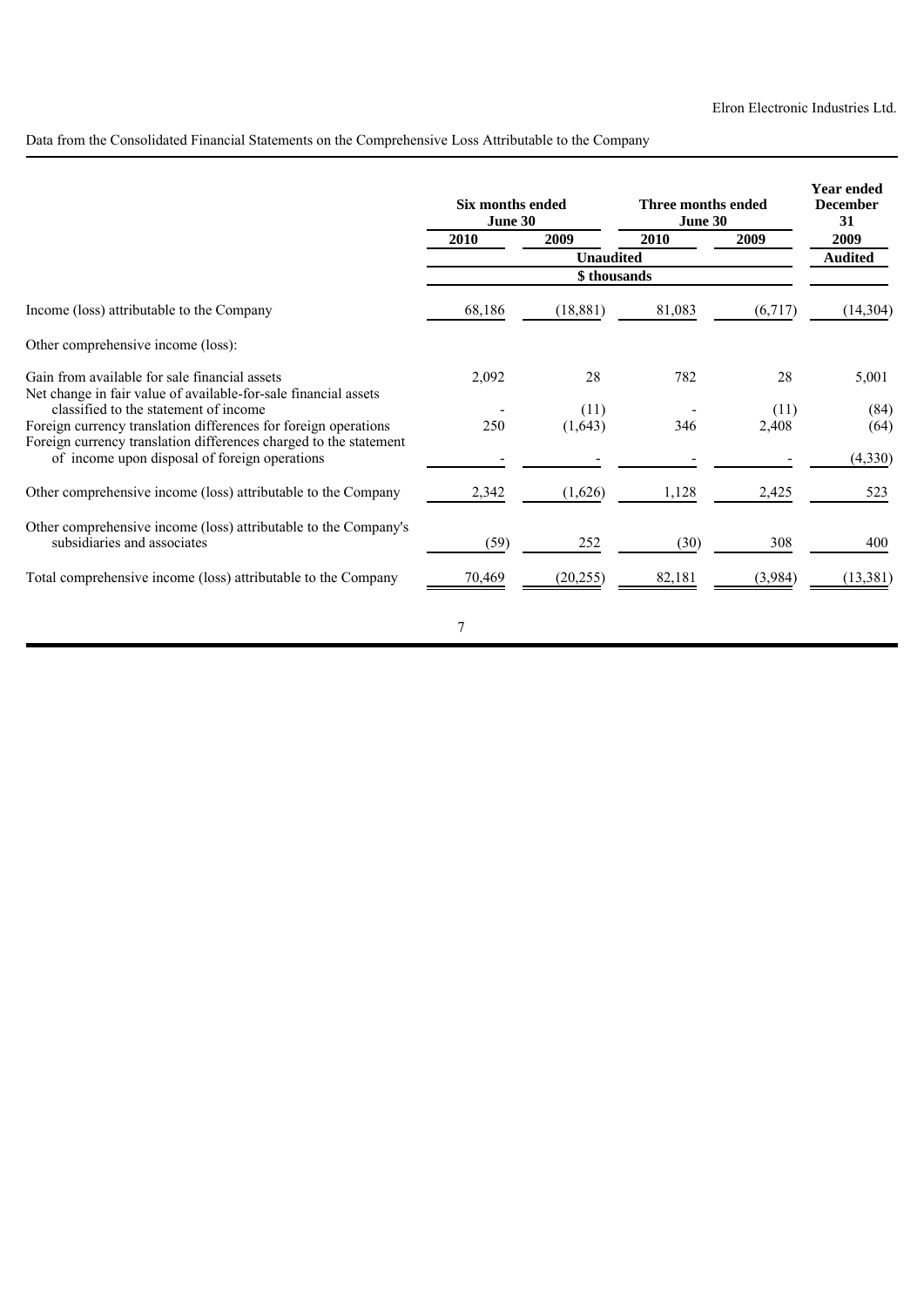Data from the Consolidated Financial Statements on the Cash Flows Attributable to the Company

|                                                                      | Six months ended<br>June 30 |                  | Three months ended<br>June 30 |              | <b>Year ended</b><br><b>December</b><br>31 |
|----------------------------------------------------------------------|-----------------------------|------------------|-------------------------------|--------------|--------------------------------------------|
|                                                                      | 2010                        | 2009             | 2010                          | 2009         | 2009                                       |
|                                                                      |                             | <b>Unaudited</b> |                               |              | <b>Audited</b>                             |
|                                                                      |                             | \$ thousands     |                               |              |                                            |
| Cash flows from operating activities                                 |                             |                  |                               |              |                                            |
| Income (loss) attributable to the Company                            | 68,186                      | (18, 881)        | 81,083                        | (6,717)      | (14, 304)                                  |
| Adjustments to reconcile net loss to net cash used in operating      |                             |                  |                               |              |                                            |
| activities:                                                          |                             |                  |                               |              |                                            |
| Company's share of income (loss) from subsidiaries and<br>associates |                             | 21,544           |                               |              | 30,605                                     |
| Depreciation                                                         | (31,779)<br>31              | 57               | (42, 452)<br>14               | 3,670<br>28  | 101                                        |
| Financial (income) expenses, net                                     | 50                          | 454              | 32                            | 195          | (287)                                      |
| Share based payments                                                 | 88                          | $\tau$           | 59                            | (60)         | 127                                        |
| Accrued interest on loans from shareholders                          | (9)                         | 181              | (311)                         | 711          | 1,561                                      |
| Impairment of investments                                            | 2,434                       | 1,275            | 2,434                         | 1,275        | 1,455                                      |
| Loss (gain) from sale of property and equipment                      | (3)                         |                  | (5)                           | $\mathbf{1}$ | 55                                         |
| Gain from disposal of businesses and associates and changes in       |                             |                  |                               |              |                                            |
| holdings in associates, net                                          | (39,042)                    | (4,764)          | (39, 236)                     | (4, 833)     | (26, 873)                                  |
| Other                                                                | (53)                        | (755)            | 97                            | (1,908)      | (1,037)                                    |
|                                                                      | (68, 283)                   | 17,999           | (79,368)                      | (921)        | 5,707                                      |
| Changes in assets and liabilities of the Company:                    |                             |                  |                               |              |                                            |
| Decrease (increase) in other current assets                          | 166                         | 209              | 51                            | 22           | (151)                                      |
| Increase in long term receivables                                    |                             | (181)            |                               | (79)         | (358)                                      |
| Increase (decrease) in trade payables                                | (21)                        | 19               | (124)                         | (77)         | (120)                                      |
| Increase (decrease) in other long term liabilities                   | (1,963)                     | (2,600)          | (3,233)                       | 5,428        | 624                                        |
| Increase (decrease) in other current liabilities                     | (532)                       | (915)            | (557)                         | (295)        | 1,161                                      |
|                                                                      | (2,350)                     | (3, 468)         | (3, 863)                      | 4,999        | 1,156                                      |
| Cash paid and received during the year for:                          |                             |                  |                               |              |                                            |
| Interest paid                                                        | (250)                       | (454)            | (133)                         | (195)        | (727)                                      |
| Interest received                                                    | 200                         |                  | 101                           |              | 1,014                                      |
|                                                                      | (50)                        | (454)            | (32)                          | (195)        | 287                                        |
| Net cash used in operating activities                                | (2, 497)                    | (4, 804)         | (2,180)                       | (2, 834)     | (7, 154)                                   |
|                                                                      | $\mathbf{8}$                |                  |                               |              |                                            |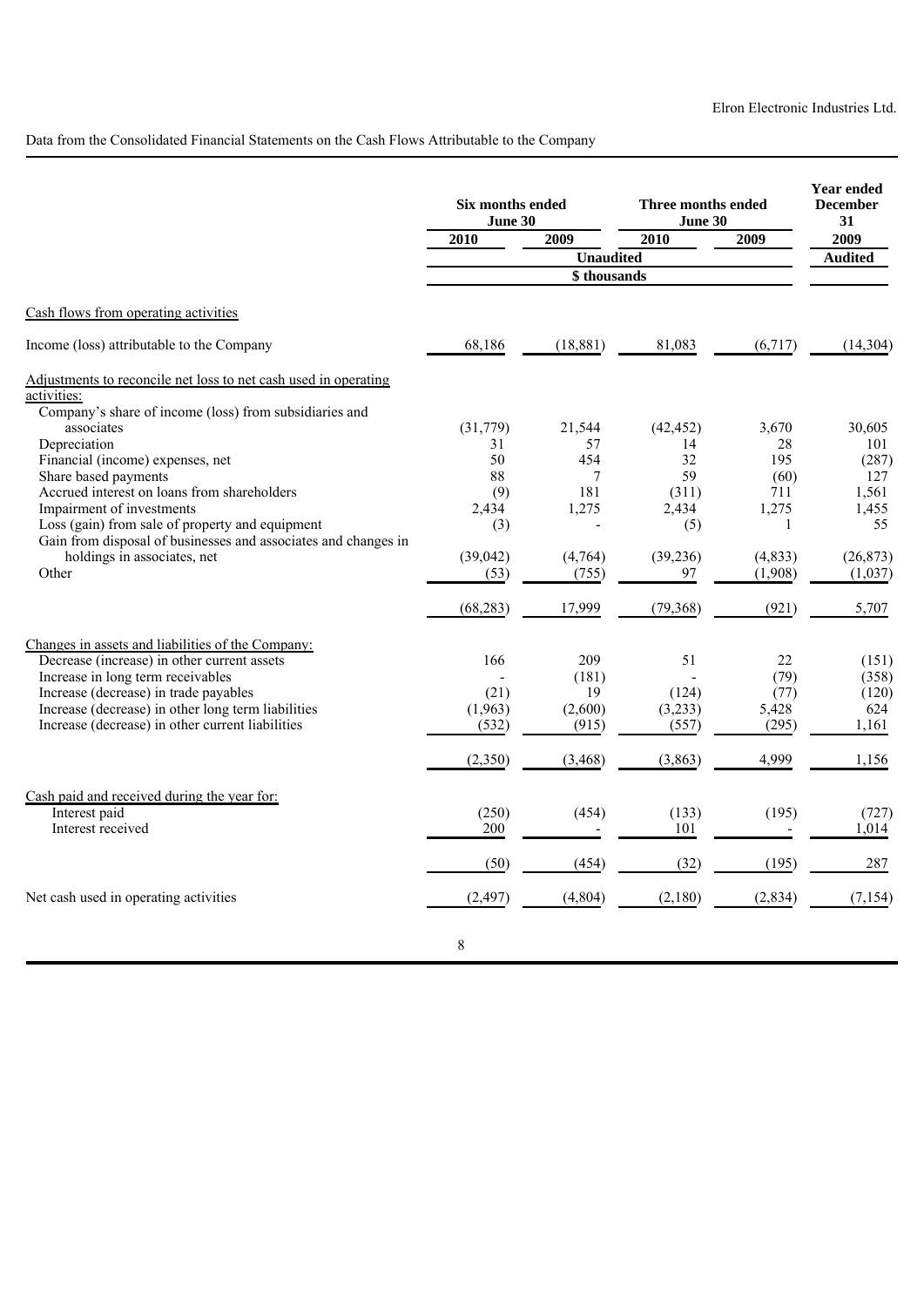Data from the Consolidated Financial Statements on the Cash Flows Attributable to the Company (Cont.)

|                                                                                       | <b>Six months ended</b><br>June 30 |                  | Three months ended<br>June 30 |          | <b>Year ended</b><br><b>December</b><br>31 |
|---------------------------------------------------------------------------------------|------------------------------------|------------------|-------------------------------|----------|--------------------------------------------|
|                                                                                       | 2010                               | 2009             | 2010                          | 2009     | 2009                                       |
|                                                                                       |                                    | <b>Unaudited</b> |                               |          | <b>Audited</b>                             |
|                                                                                       |                                    | \$thousands      |                               |          |                                            |
| Cash flows from investment activities                                                 |                                    |                  |                               |          |                                            |
| Purchase of property and equipment                                                    |                                    | (2)              |                               | (2)      | (2)                                        |
| Investment in associates and subsidiaries                                             | (10, 889)                          | (6,170)          | (5,207)                       | (3, 845) | (17,317)                                   |
| Proceeds from sale of property and equipment                                          | 33                                 | 2                | 22                            |          | 76                                         |
| Proceeds from sale of associates and subsidiaries                                     | 17,053                             |                  | 17,053                        |          | 63,206                                     |
| Loans to subsidiary                                                                   | (6,255)                            |                  | (2,365)                       |          |                                            |
| Repayment of loan by subsidiary<br>Dividend received from associates and subsidiaries | 19,158                             | 7,068            | 19,158                        |          |                                            |
|                                                                                       |                                    |                  |                               | 3,395    | 8,117                                      |
| Net cash provided by (used in) investment activities                                  | 19,100                             | 898              | 28,661                        | (452)    | 54,080                                     |
| Cash flows from financing activities                                                  |                                    |                  |                               |          |                                            |
| Repayment of long-term loans                                                          | (3,500)                            |                  | (3,500)                       |          |                                            |
| Receipt of long-terms loans from shareholders                                         |                                    | 9,000            |                               | 7,000    | 9,000                                      |
| Net cash provided by (used in) financing activities                                   | (3,500)                            | 9,000            | (3,500)                       | 7,000    | 9,000                                      |
| Increase (decrease) in cash and cash equivalents                                      | 13,103                             | 5,094            | 22,981                        | 3,714    | 55,926                                     |
| Cash and cash equivalents as of beginning of the period                               | 59,915                             | 3,989            | 50,037                        | 5,369    | 3,989                                      |
| Cash and cash equivalents as of end of the period                                     | 73,018                             | 9,083            | 73,018                        | 9,083    | 59,915                                     |
|                                                                                       | 9                                  |                  |                               |          |                                            |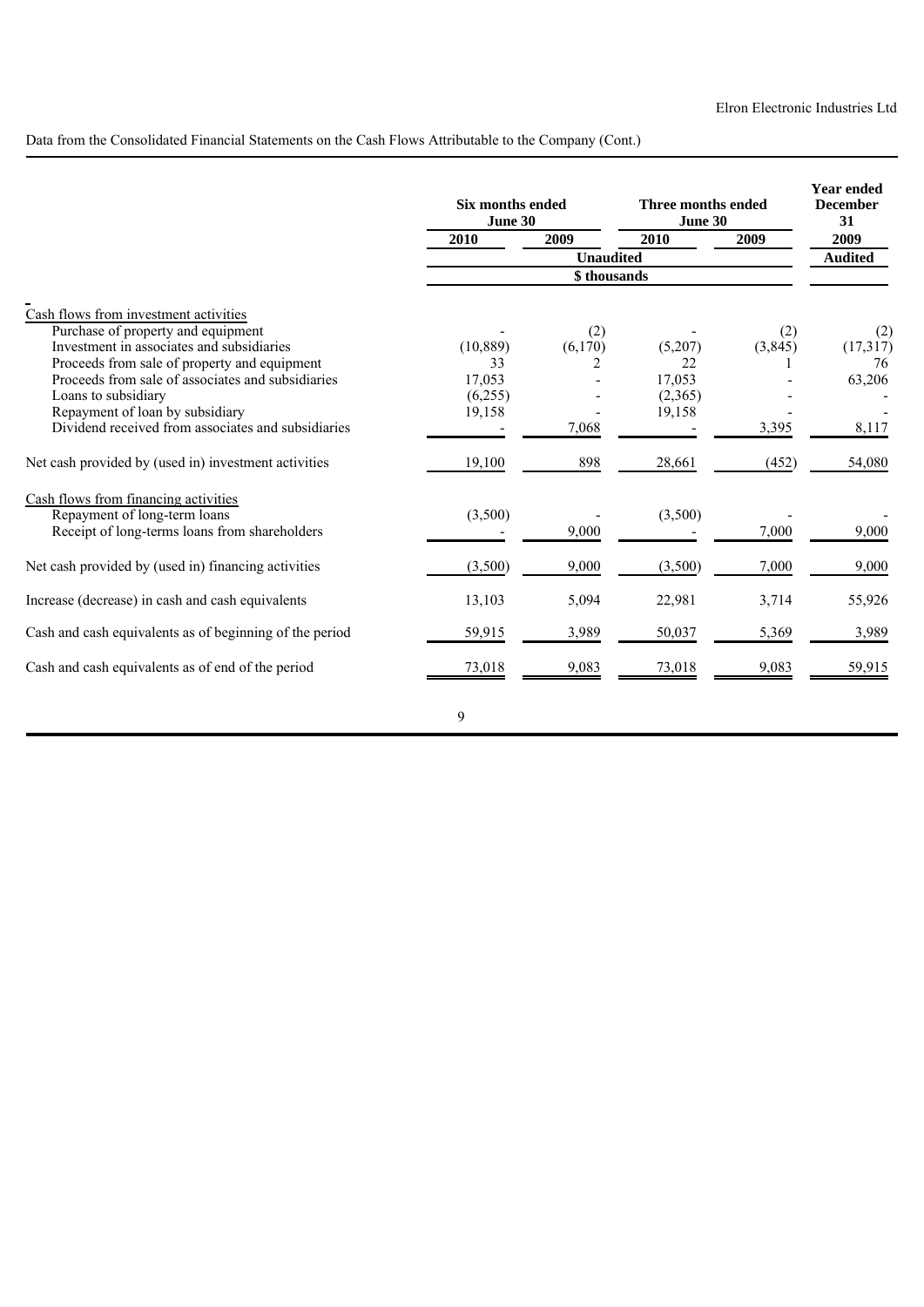# **ADDITIONAL INFORMATION**

### **U.S.D in thousands**

### 1. General

The accompanying condensed separate financial data have been prepared in accordance with Regulation 38D of the Israel Securities Law Regulations (Periodic and Immediate Statements) – 1970.

Pursuant to the decision of the Company's Board of Directors from November 12, 2009, on January 6, 2010, the Company's shares were delisted from trading on the NASDA $\hat{O}$  exchange. Elron further intends to terminate the registration of its ordinary shares as soon as possible under U.S. Securities and Exchange ("SEC") rules. The Company does not expect such deregistration to take effect earlier than the first quarter of 2011, if at all.

In the first quarter of 2010 Elron commenced reporting in accordance with the reporting obligations under Chapter F of the Israel Securities Law (1968) applicable to reporting companies in Israel which are not dual-listed. Up until January 2010, the Company reported in accordance with the reporting obligations under Chapter E3 of the Israel Securities Law (1968) applicable to reporting companies in Israel which are dual-listed.

As a result, the Company did not present separate financial data for December 31, 2009 and the year then ended. Therefore, the accompanying separate financial data should be read in conjunction with the Company's annual consolidated financial statements for 2009 and accompanying notes, as well as the Company's interim consolidated financial statements and accompanying notes.

## 2. Additional Information and Accompanying Notes

#### **a. Long term receivables**

Up until March 31, 2010, long term receivables included loans granted by the Company to its subsidiary, RDC – Rafael Development Corporation Ltd. ("RDC"). For further details concerning loans granted by the Company to RDC and the repayment of such loans during June 2010, see Note 3D to the interim consolidated financial statements.

## **b. Other long term liabilities**

Other long term liabilities include liabilities towards Elbit Ltd. ("Elbit") which is a fully owned subsidiary of Elron. Such liabilities include non-interest bearing and unlinked NIS capital notes.

On December 31, 2009, Elbit distributed a dividend to Elron in the amount of approximately \$15,000 which partially paid off one of the capital notes in the amount of approximately \$12,000. On June 29, 2010, Elbit's Board of Directors approved the distribution of an additional dividend in the aggregate amount of approximately \$258, provided that this amount does not exceed the distributable retained earnings according to Elbit's audited financial statements as of December 31, 2009.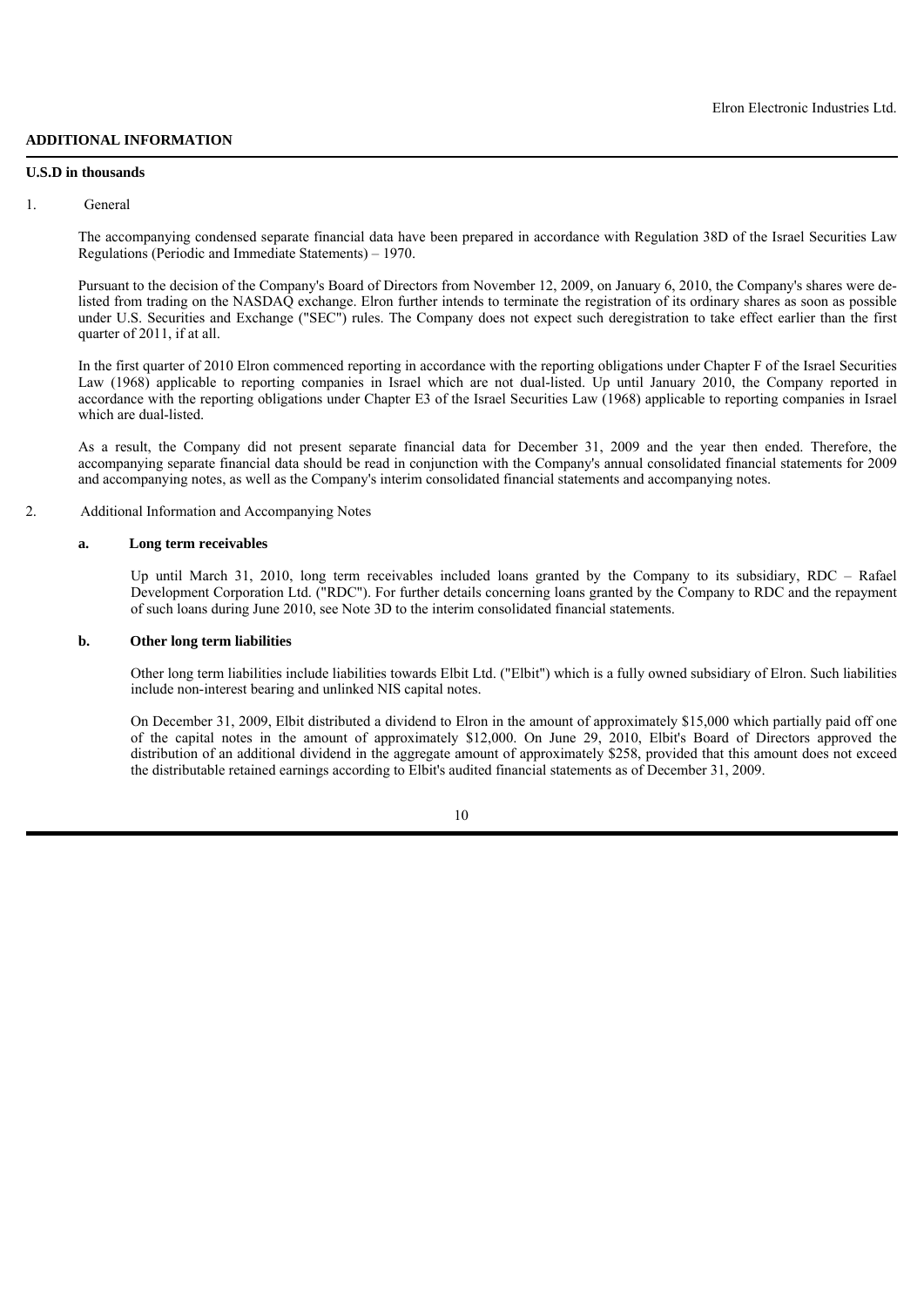### **Liabilities report of the Company by repayment date**

Section 36a to the Israel Securities Law (1968)

### Report as of June 30, 2010

Following are the liabilities of the Company by repayment date:

The following data are presented in NIS and were translated from USD to NIS using the exchange rate as of June 30, 2010 (1 USD = 3.875 NIS)

A. Debentures issued to the public by the reporting Entity and held by the public, excluding debentures held by the Company's parent ,controlling shareholder, companies controlled by one of the parties mentioned above or by companies controlled by the company - based on separate financial data of the Entity ("Solo" reports) (NIS in thousands)

|                           | Principle repayment            |                               |      |            |       |                                                            |  |
|---------------------------|--------------------------------|-------------------------------|------|------------|-------|------------------------------------------------------------|--|
|                           | <b>NIS</b><br>(CPI)<br>linked) | <b>NIS</b><br>(Not<br>linked) | Euro | <b>USD</b> | Other | interest<br>payments<br>(excluding<br>deduction<br>of tax) |  |
| First year                |                                |                               |      |            |       |                                                            |  |
| Second year               |                                |                               |      |            |       | $\theta$                                                   |  |
| Third year                |                                |                               |      |            |       | $\theta$                                                   |  |
| Fourth Year               |                                |                               |      |            |       | $\theta$                                                   |  |
| Fifth year and thereafter |                                |                               |      |            |       | $\theta$                                                   |  |
| Total                     |                                |                               |      |            |       | 0                                                          |  |

B. Private debentures and non-bank credit, excluding debentures or credit granted by the Comapny's parent, controlling shareholder, companies controlled by one of the parties mentioned above or by companies controlled by the company - based on separate financial data of the Entity ("Solo" reports) (NIS in thousands)

|                           |                                | Principle repayment           |      |            |       |                                                            |  |  |
|---------------------------|--------------------------------|-------------------------------|------|------------|-------|------------------------------------------------------------|--|--|
|                           | <b>NIS</b><br>(CPI)<br>linked) | <b>NIS</b><br>(Not<br>linked) | Euro | <b>USD</b> | Other | interest<br>payments<br>(excluding<br>deduction<br>of tax) |  |  |
| First year                |                                |                               |      |            |       |                                                            |  |  |
| Second year               |                                |                               |      |            |       | $\theta$                                                   |  |  |
| Third year                |                                |                               |      |            |       | $\theta$                                                   |  |  |
| Fourth Year               |                                |                               |      |            |       | $\theta$                                                   |  |  |
| Fifth year and thereafter |                                |                               |      |            |       | $\theta$                                                   |  |  |
| Total                     |                                |                               |      |            |       | $\theta$                                                   |  |  |

C. Bank credit from Israeli banks - based on separate financial data of the Entity ("Solo" reports) (NIS in thousands)

|                           | Principle repayment            |                               |      |            |              |                                                             |  |
|---------------------------|--------------------------------|-------------------------------|------|------------|--------------|-------------------------------------------------------------|--|
|                           | <b>NIS</b><br>(CPI)<br>linked) | <b>NIS</b><br>(Not<br>linked) | Euro | <b>USD</b> | <b>Other</b> | interest<br>payments<br>(excluding)<br>deduction<br>of tax) |  |
| First year                |                                |                               |      | 102,688    |              | 480                                                         |  |
| Second year               |                                |                               |      |            |              | $\theta$                                                    |  |
| Third year                |                                |                               |      |            |              | $\overline{0}$                                              |  |
| Fourth Year               |                                |                               |      |            |              | $\mathbf{0}$                                                |  |
| Fifth year and thereafter |                                |                               |      |            |              | $\theta$                                                    |  |
| Total                     |                                |                               |      | 102,688    |              | 480                                                         |  |

D. Bank credit from non-Israeli banks - based on separate financial data of the Entity ("Solo" reports) (NIS in thousands)

|                           |                                | <b>Principle repayment</b>    |      |            |              |                                                       |  |  |
|---------------------------|--------------------------------|-------------------------------|------|------------|--------------|-------------------------------------------------------|--|--|
|                           | <b>NIS</b><br>(CPI)<br>linked) | <b>NIS</b><br>(Not<br>linked) | Euro | <b>USD</b> | <b>Other</b> | <i>payments</i><br>(excluding<br>deduction<br>of tax) |  |  |
| First year                |                                |                               |      |            |              |                                                       |  |  |
| Second year               |                                |                               |      |            |              | 0                                                     |  |  |
| Third year                |                                |                               |      | $\theta$   |              | $\theta$                                              |  |  |
| Fourth Year               |                                |                               |      |            |              | $\theta$                                              |  |  |
| Fifth year and thereafter |                                |                               |      |            |              | 0                                                     |  |  |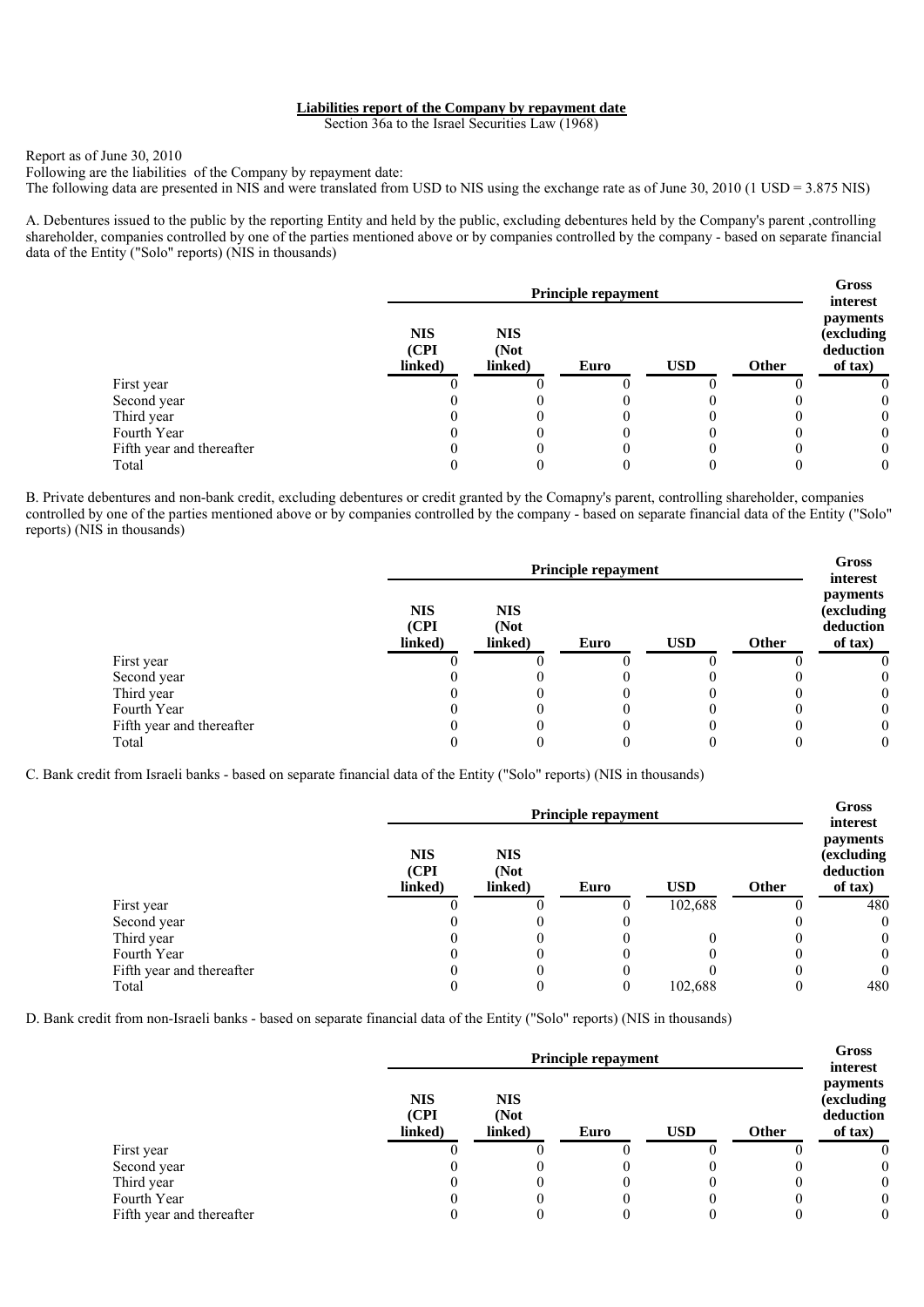#### Total 0 0 0 0 0 0

E. Summary of tables A-D, totals of: bank credit, non-bank credit and debentures - based on separate financial data of the Entity ("Solo" reports) (NIS in thousands)

|                           | Principle repayment            |                               |      |            |       |                                                                    |
|---------------------------|--------------------------------|-------------------------------|------|------------|-------|--------------------------------------------------------------------|
|                           | <b>NIS</b><br>(CPI)<br>linked) | <b>NIS</b><br>(Not<br>linked) | Euro | <b>USD</b> | Other | interest<br><i>payments</i><br>(excluding)<br>deduction<br>of tax) |
| First year                |                                |                               |      | 102,688    |       | 480                                                                |
| Second year               |                                |                               |      |            |       | $\mathbf{0}$                                                       |
| Third year                |                                |                               |      |            |       | $\mathbf{0}$                                                       |
| Fourth Year               |                                |                               |      |            |       | $\mathbf{0}$                                                       |
| Fifth year and thereafter |                                |                               |      |            |       | $\mathbf{0}$                                                       |
| Total                     |                                |                               |      | 102,688    |       | 480                                                                |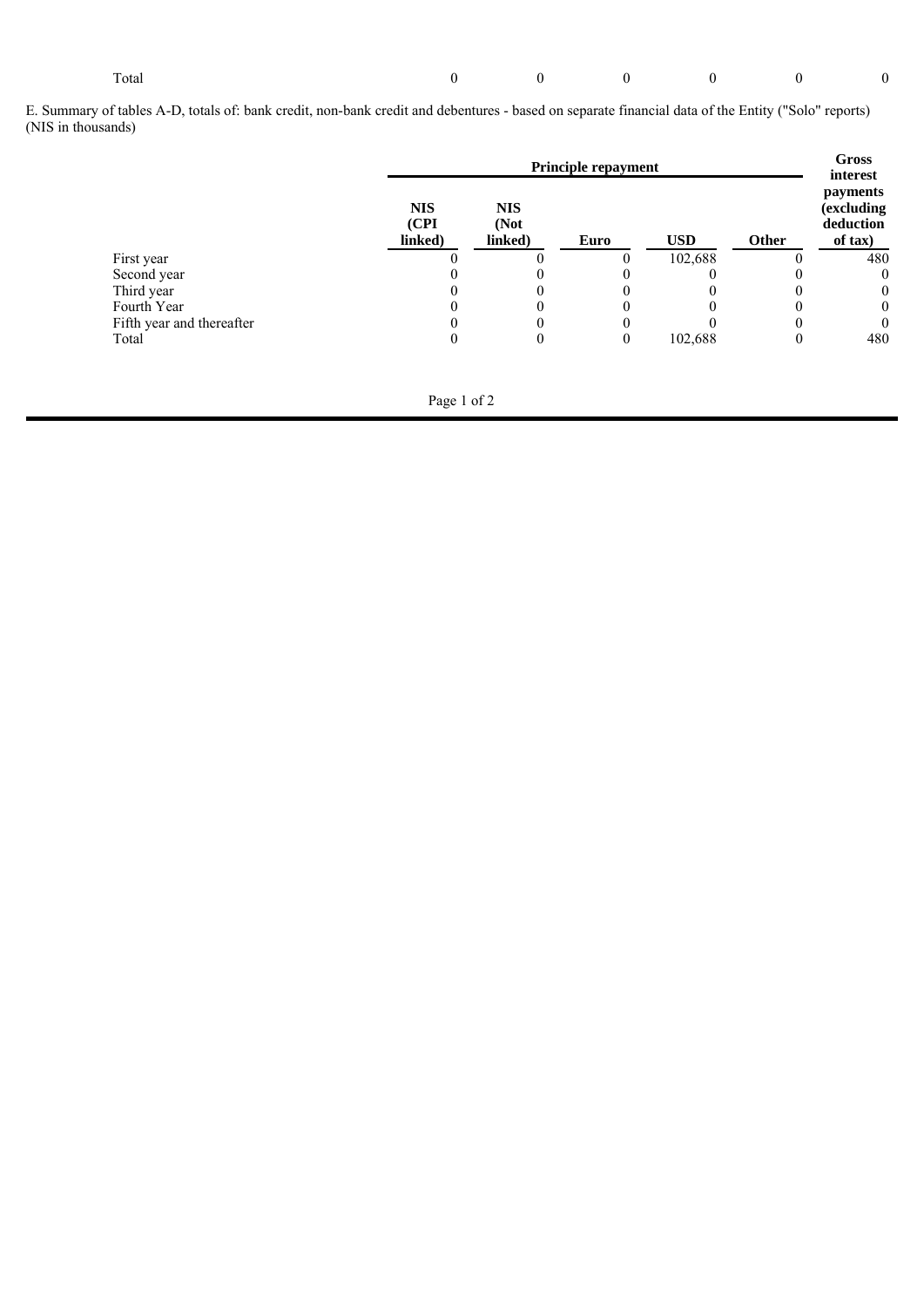F. Off-balance credit exposure - based on separate financial data of the Entity ("Solo" reports) (NIS in thousands)

|                           |                                | Principle repayment           |      |            |              |                                                            |  |  |
|---------------------------|--------------------------------|-------------------------------|------|------------|--------------|------------------------------------------------------------|--|--|
|                           | <b>NIS</b><br>(CPI)<br>linked) | <b>NIS</b><br>(Not<br>linked) | Euro | <b>USD</b> | <b>Other</b> | interest<br>payments<br>(excluding<br>deduction<br>of tax) |  |  |
| First year                |                                |                               |      |            |              |                                                            |  |  |
| Second year               |                                |                               |      |            |              |                                                            |  |  |
| Third year                |                                |                               |      |            |              |                                                            |  |  |
| Fourth Year               |                                |                               |      |            |              |                                                            |  |  |
| Fifth year and thereafter |                                |                               |      |            |              |                                                            |  |  |
| Total                     |                                |                               |      |            |              |                                                            |  |  |

G. Off-balance credit exposure of all consolidated companies, excluding companies that are considered as reporting companies, and excluding the reporting Company's data described above in Table F (NIS in thousands)

|                           | <b>Principle repayment</b>     |                               |      |            |              | Gross<br>interest                              |
|---------------------------|--------------------------------|-------------------------------|------|------------|--------------|------------------------------------------------|
|                           | <b>NIS</b><br>(CPI)<br>linked) | <b>NIS</b><br>(Not<br>linked) | Euro | <b>USD</b> | <b>Other</b> | payments<br>(excluding<br>deduction<br>of tax) |
| First year                |                                |                               |      |            |              |                                                |
| Second year               |                                |                               |      |            |              |                                                |
| Third year                |                                |                               |      |            |              |                                                |
| Fourth Year               |                                |                               |      |            |              |                                                |
| Fifth year and thereafter |                                |                               |      |            |              |                                                |
| Total                     |                                |                               |      |            |              |                                                |

H. Totals of: bank credit, non-bank credit, and debentures of all consolidated companies, excluding companies that are considered as reporting companies and excluding the data of the reporting Entity described above in Tables A-D (NIS in thousands)

|                           | Principle repayment            |                               |      |            |        | <b>Gross</b><br>interest                       |
|---------------------------|--------------------------------|-------------------------------|------|------------|--------|------------------------------------------------|
|                           | <b>NIS</b><br>(CPI)<br>linked) | <b>NIS</b><br>(Not<br>linked) | Euro | <b>USD</b> | Other  | payments<br>(excluding<br>deduction<br>of tax) |
| First year                |                                |                               |      | 550        |        | 0                                              |
| Second year               |                                |                               |      |            |        | $\mathbf{0}$                                   |
| Third year                |                                |                               |      |            |        | $\overline{0}$                                 |
| Fourth Year               |                                |                               |      |            |        | $\overline{0}$                                 |
| Fifth year and thereafter |                                |                               |      | 0          | 18,658 | $\overline{0}$                                 |
| Total                     |                                |                               |      | 550        | 18,658 | $\mathbf{0}$                                   |

I. Total credit granted to the reporting Entity by the parent company or controlling shareholder, and total amounts of debentures issued by the reporting Entity that are held by the parent company or controlling shareholder (NIS in thousands)

|                           | <b>Principle repayment</b>     |                               |      |            |       | <b>Gross</b><br>interest                       |
|---------------------------|--------------------------------|-------------------------------|------|------------|-------|------------------------------------------------|
|                           | <b>NIS</b><br>(CPI)<br>linked) | <b>NIS</b><br>(Not<br>linked) | Euro | <b>USD</b> | Other | payments<br>(excluding<br>deduction<br>of tax) |
| First year                | 60,145                         |                               |      |            |       | 4,676                                          |
| Second year               |                                |                               |      |            |       | $\theta$                                       |
| Third year                |                                |                               |      |            |       | $\theta$                                       |
| Fourth Year               |                                |                               |      |            |       | $\theta$                                       |
| Fifth year and thereafter |                                |                               |      |            |       | $\theta$                                       |
| Total                     | 60,145                         |                               |      |            |       | 4,676                                          |

J. Credit granted to the reporting Entity by companies controlled by the parent company or by the controlling shareholder, and are not controlled by the reporting Entity, and debentures issued by the reporting Entity held by companies controlled by the parent company or by controlling shareholder and are not controlled by the reporting Entity (NIS in thousands)

| <b>Principle repayment</b> | Gross    |
|----------------------------|----------|
|                            | interest |